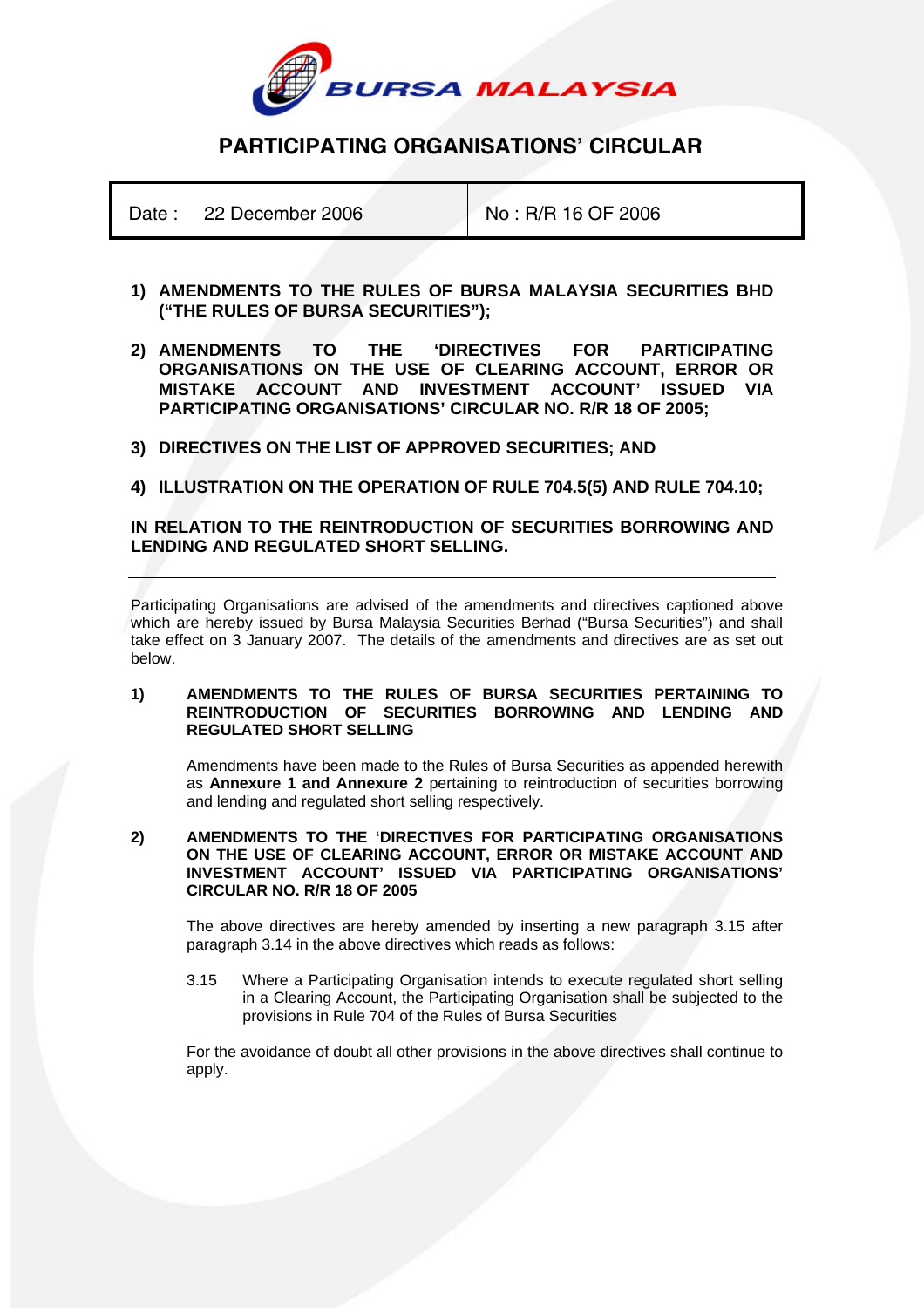

# **PARTICIPATING ORGANISATIONS' CIRCULAR**

| Date: | 22 December 2006 |
|-------|------------------|
|-------|------------------|

 $No: R/R 16 of 2006$ 

# **3) DIRECTIVES ON THE LIST OF APPROVED SECURITIES**

Pursuant to Rule 704.2(4) of the Rules of Bursa Securities as contained in Annexure 2, the Bursa Malaysia Securities hereby declares that the approved securities for the purposes of regulated short selling and to which section 41(4)(c) of the Securities Industry Act 1983 applies are in the list of **'RSS APPROVED SECURITIES'** appended herewith as **Annexure 3.**

Kindly be advised that the list of approved securities attached herewith shall supercede all other list of approved securities issued prior to the date of this circular.

# **4) ILLUSTRATION ON THE OPERATION OF RULE 704.5(5) AND RULE 704.10**

Illustrations on the application and operation of the conditions set out in Rule 704.5(5) in relation to the purchase of securities permitted to be executed in the RSS Account are set out in Example 1 and 2 contained in Annexure 4 attached herewith.

Example 3 in Annexure 4 illustrates the calculation of the net short position required to be reported to the Exchange as set out in Rule 704.10.

The above illustrations serves to facilitate the Participating Organisations' understanding of the requirements of the above Rules and shall not be read as to limit or restrict in any way the application or operation of the provisions contained in above Rules.

With the reintroduction of the securities borrowing and lending and regulated short selling activities ("the said activities") as set out in this circular, the prohibition on the said activities as stated in Members' Circular R/R 16 of 1997 dated 5 September 1997 ("the said prohibition") is hereby uplifted.

All circulars and directives issued in relation to the said activities prior to the date of this circular is hereby revoked with effect from 3 January 2007.

For the avoidance of doubt, in relation to Participating Organisations who have been approved to carry out the said activities pursuant to the Rules and directives of the Exchange issued prior to the said prohibition, these Participating Organisations are now subjected to the requirements set out in the Rules of Bursa Securities and the directives issued by Bursa Securities in relation to the said activities as contained in this circular including but not limited to the requirements set out in Rule 608.4 and Rule 704.4 of the Rules of Bursa Securities.

All rules, directives, rulings, guidelines and circulars in force which make reference or contain provisions relating to the matters set out in these directives shall have effect from the effective date hereof as if such reference or provisions relate to these directives.

A set of 'Frequently Asked Questions' on regulated short selling is also attached herewith as Annexure 5.

A copy of this circular is available at Bursa Malaysia's website at this link: http://www.bursamalaysia.com/website/bm/rules\_and\_regulations/bursa\_rules/bm\_securities.h tml

In the event of any queries in relation to the above amendments and directives issued herein, kindly contact the person(s) in charge of the respective areas as set out below at the contact numbers set out below: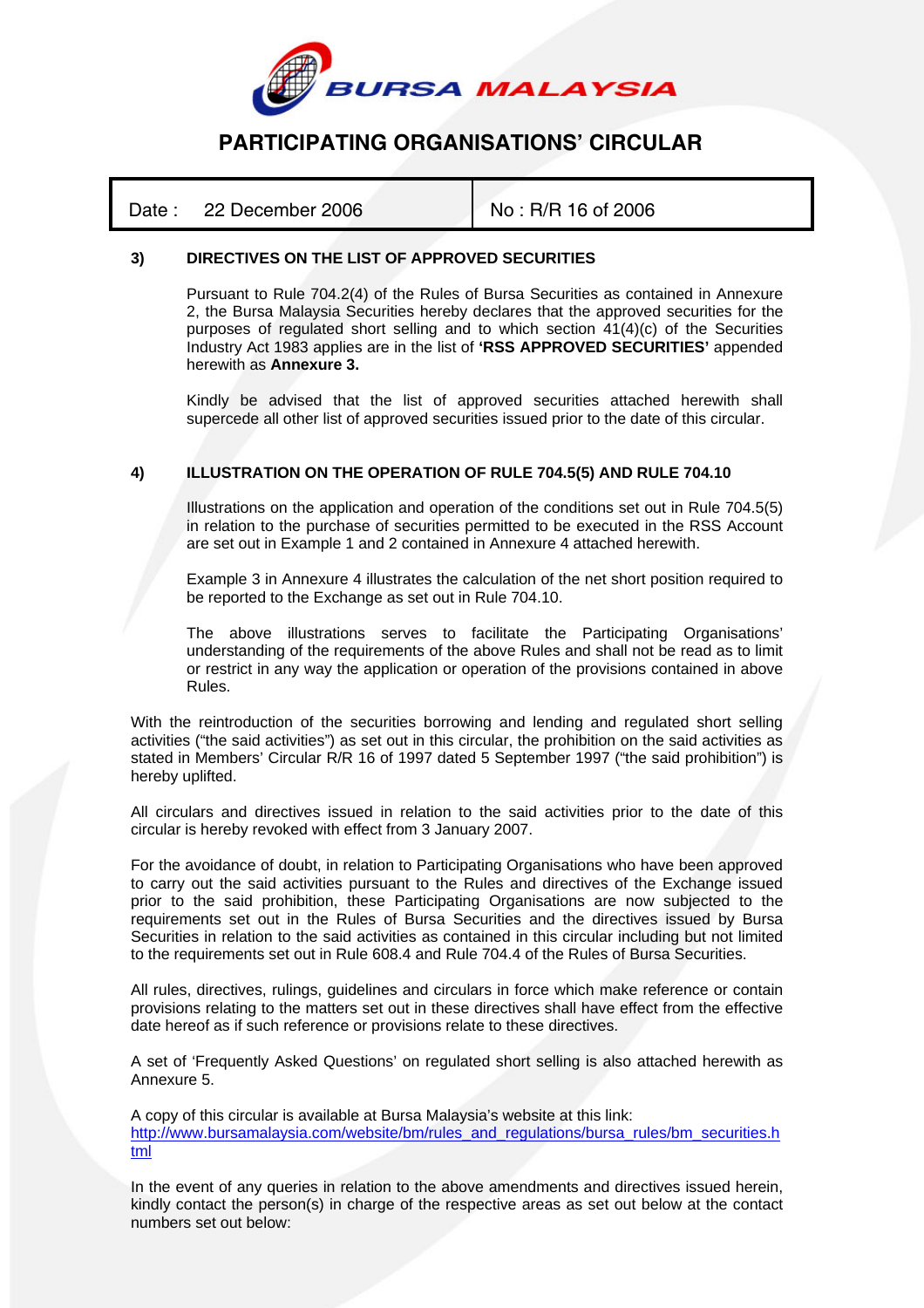

# **PARTICIPATING ORGANISATIONS' CIRCULAR**

Date : 22 December 2006 No : R/R 16 of 2006

| <b>NAME</b>                 | <b>CONTACT NUMBER</b> | <b>SUBJECT MATTER</b>                                                                                                                                                                          |
|-----------------------------|-----------------------|------------------------------------------------------------------------------------------------------------------------------------------------------------------------------------------------|
| Ng G-Ming                   | 03-20347364           | Compliance requirements in relation<br>$\bullet$<br>to regulated short selling ("RSS") and<br>securities borrowing and<br>lending<br>("SBL")<br>Illustration under item 4 herein.<br>$\bullet$ |
| Pasupathy                   | 03-20347141           | Inspection and/or Audit requirements in<br>relation to RSS and SBL                                                                                                                             |
| Lum Chee Wah                | 03-20347734           | Capital Adequacy requirements in relation<br>to SBL                                                                                                                                            |
| Benothini Bascaran          | 03-20347317           | Rules on RSS and SBL                                                                                                                                                                           |
| Patrick Kong                | 03-20347444           | List of Approved Securities.                                                                                                                                                                   |
| Any of the above<br>persons |                       | General clarification in relation to RSS<br>and SBL                                                                                                                                            |

# **LEGAL ADVISORY AND CORPORATE LEGAL AFFAIRS**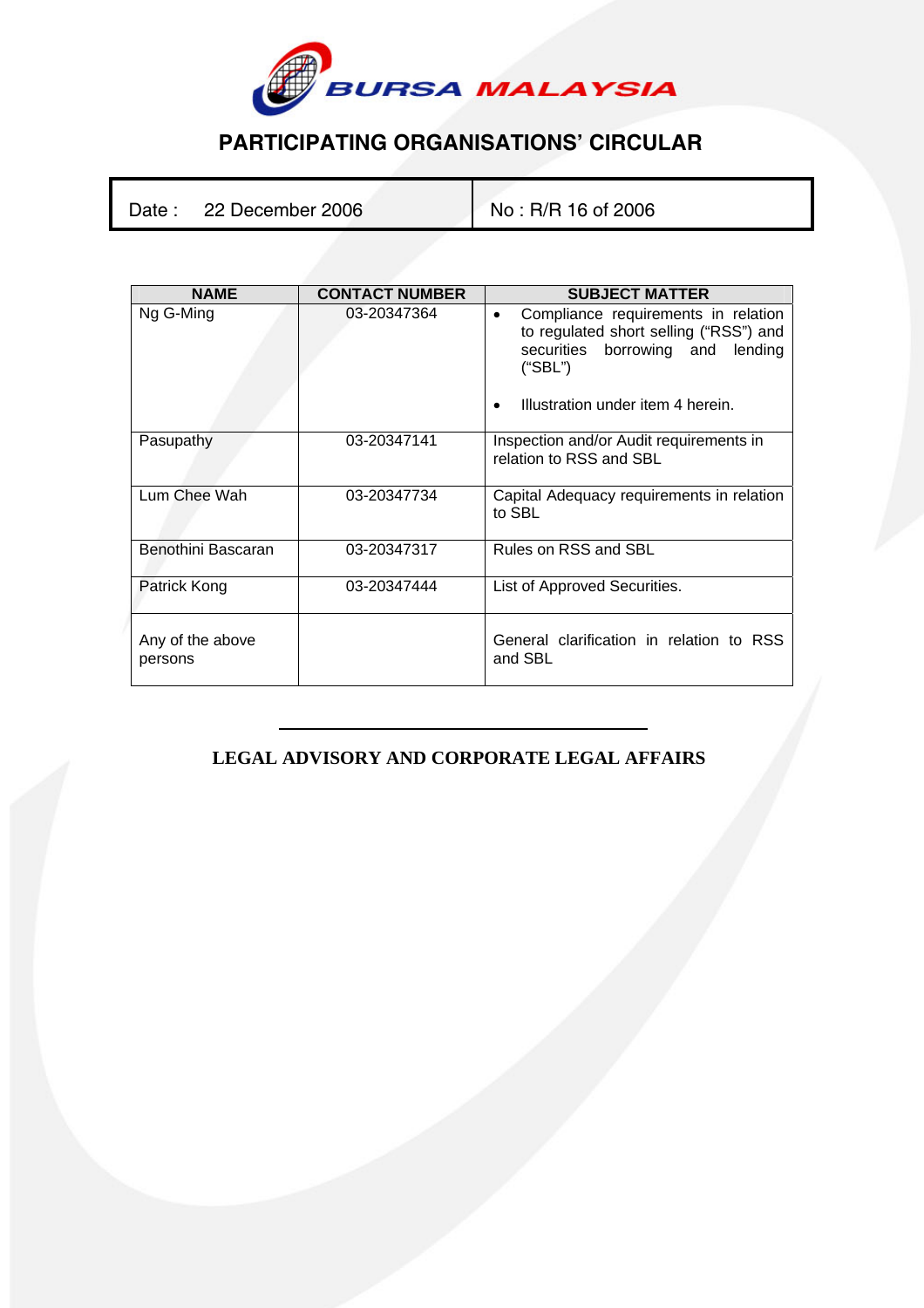| <b>Rule</b>      | <b>Existing Rule</b>                                                                                                                                                                                                                                                                                                                                                                                                                                                                                                                                                                                     | <b>Rule</b>       | <b>Amended Rules</b>                                                                                                                                                                                                                                                                                                                                                                                                                                                                    |
|------------------|----------------------------------------------------------------------------------------------------------------------------------------------------------------------------------------------------------------------------------------------------------------------------------------------------------------------------------------------------------------------------------------------------------------------------------------------------------------------------------------------------------------------------------------------------------------------------------------------------------|-------------------|-----------------------------------------------------------------------------------------------------------------------------------------------------------------------------------------------------------------------------------------------------------------------------------------------------------------------------------------------------------------------------------------------------------------------------------------------------------------------------------------|
|                  |                                                                                                                                                                                                                                                                                                                                                                                                                                                                                                                                                                                                          | <b>RULE 608</b>   | <b>SECURITIES BORROWING AND LENDING</b>                                                                                                                                                                                                                                                                                                                                                                                                                                                 |
| Rule<br>601.5(1) | <b>Guidelines issued by Commission</b><br>The Securities Borrowing and Lending<br>Guidelines issued by the Commission on<br>13 <sup>th</sup> December 1995 and any further<br>guidelines which may from time to time<br>hereafter be issued by the Commission<br>relating to securities borrowing and lending<br>("Commission's Guidelines") shall henceforth<br>apply to Participating Organisations as if<br>they were part of these Rules, and<br>consequently any violation by Participating<br>Organisations of the Commission's<br>Guidelines shall be deemed to be a violation<br>of these Rules. |                   | <b>Deleted</b>                                                                                                                                                                                                                                                                                                                                                                                                                                                                          |
|                  | New Rule                                                                                                                                                                                                                                                                                                                                                                                                                                                                                                                                                                                                 | <b>Rule 608.1</b> | <b>DEFINITIONS</b><br>(1) For the purposes of this Rule 608:-<br>Clearing House Requirements means the Clearing House Rules, the SBL<br>Conditions and any other document(s) by whatever name called issued by the<br>Clearing House in relation to securities borrowing and/or lending;<br>Effective Shareholders' Funds shall have the same meaning assigned to that<br>expression under Rule 1105;<br>Eligible Securities means such securities as may be prescribed by the Clearing |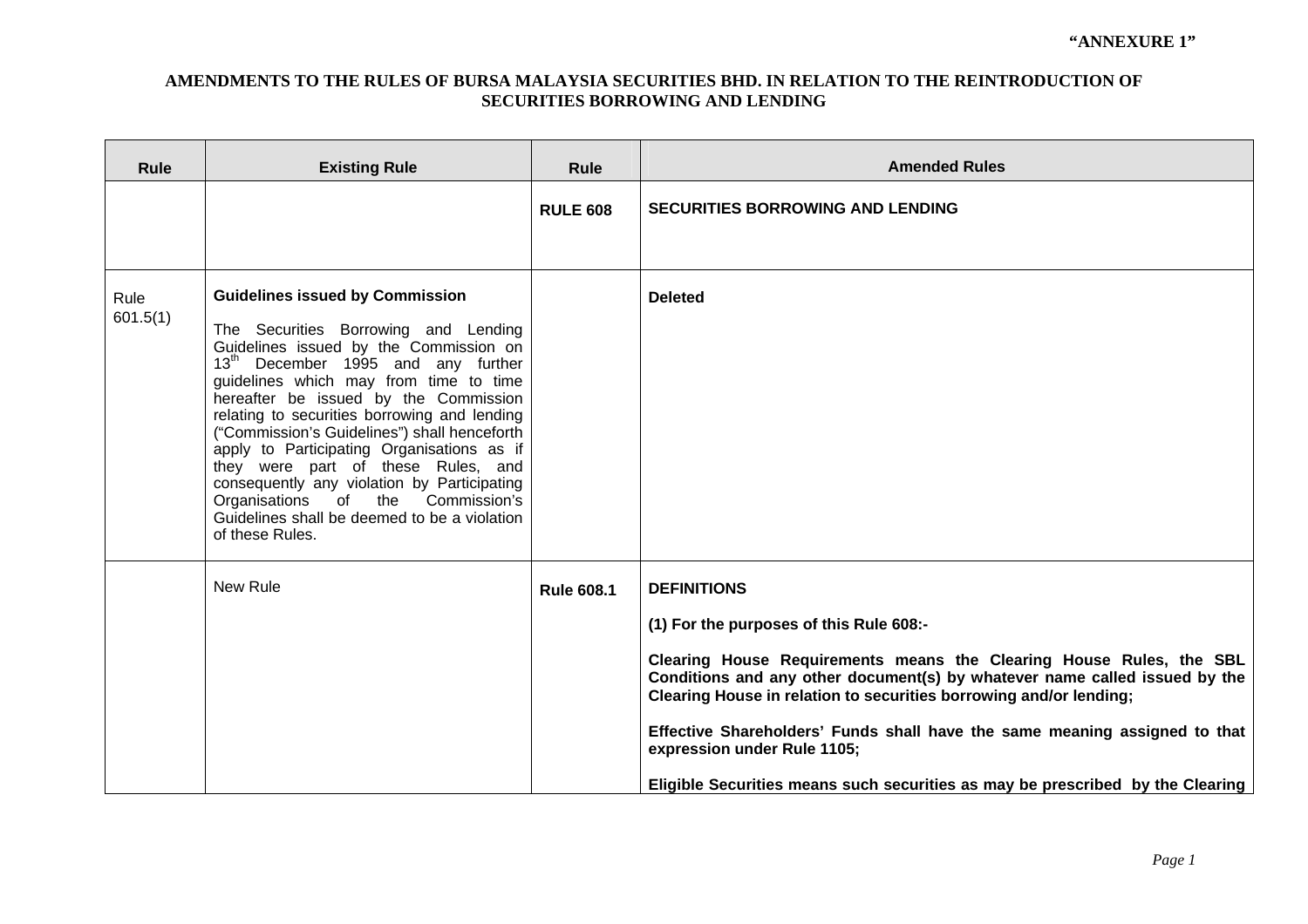| <b>Rule</b> | <b>Existing Rule</b>                                                                                                                                                                                                                                                                          | <b>Rule</b> | <b>Amended Rules</b>                                                                                                                                                                                                                                                                                                                                                                                                                                                                                                                                                                                                                                                                                                                                                                                                                                       |
|-------------|-----------------------------------------------------------------------------------------------------------------------------------------------------------------------------------------------------------------------------------------------------------------------------------------------|-------------|------------------------------------------------------------------------------------------------------------------------------------------------------------------------------------------------------------------------------------------------------------------------------------------------------------------------------------------------------------------------------------------------------------------------------------------------------------------------------------------------------------------------------------------------------------------------------------------------------------------------------------------------------------------------------------------------------------------------------------------------------------------------------------------------------------------------------------------------------------|
|             |                                                                                                                                                                                                                                                                                               |             | House from time to time as being eligible for securities borrowing and/or lending<br>in accordance with the Clearing House Requirements;                                                                                                                                                                                                                                                                                                                                                                                                                                                                                                                                                                                                                                                                                                                   |
|             |                                                                                                                                                                                                                                                                                               |             | haircut means the deduction of certain amount of value of the collateral referred<br>to in Rule 608.7;                                                                                                                                                                                                                                                                                                                                                                                                                                                                                                                                                                                                                                                                                                                                                     |
|             |                                                                                                                                                                                                                                                                                               |             | income means any interest, dividends or other distribution of any kind<br>whatsoever with respect to any Eligible Securities;                                                                                                                                                                                                                                                                                                                                                                                                                                                                                                                                                                                                                                                                                                                              |
|             |                                                                                                                                                                                                                                                                                               |             | Internal Guidelines for Securities Borrowing and Lending means written<br>guidelines formulated by Participating Organisations setting out the<br>Participating Organisations' internal policies, procedures, controls and<br>requirements in relation to securities borrowing and/or lending activities<br>referred to in Rule 608.2(1) and for the supervision and monitoring of their<br>securities borrowing and/or lending activities to ensure strict compliance with<br>the laws, these Rules and the Clearing House Requirements including any<br>regulations and requirements issued thereunder;<br>SBL Conditions has the same meaning assigned to that expression in the<br><b>Clearing House Rules; and</b><br>securities borrowing and/or lending means the borrowing and/or lending of<br>Eligible Securities as described in Rule 608.2(1). |
| Rule        | Approval in principle from the Exchange                                                                                                                                                                                                                                                       |             | Deleted.                                                                                                                                                                                                                                                                                                                                                                                                                                                                                                                                                                                                                                                                                                                                                                                                                                                   |
| 601.5(2)    | Before a Participating Organisation<br>(a)<br>applies to the Commission for the<br>purposes of participating or engaging<br>in securities borrowing and lending<br>under the Commission's Guidelines,<br>the Participating Organisation shall first<br>seek an approval in principle from the |             |                                                                                                                                                                                                                                                                                                                                                                                                                                                                                                                                                                                                                                                                                                                                                                                                                                                            |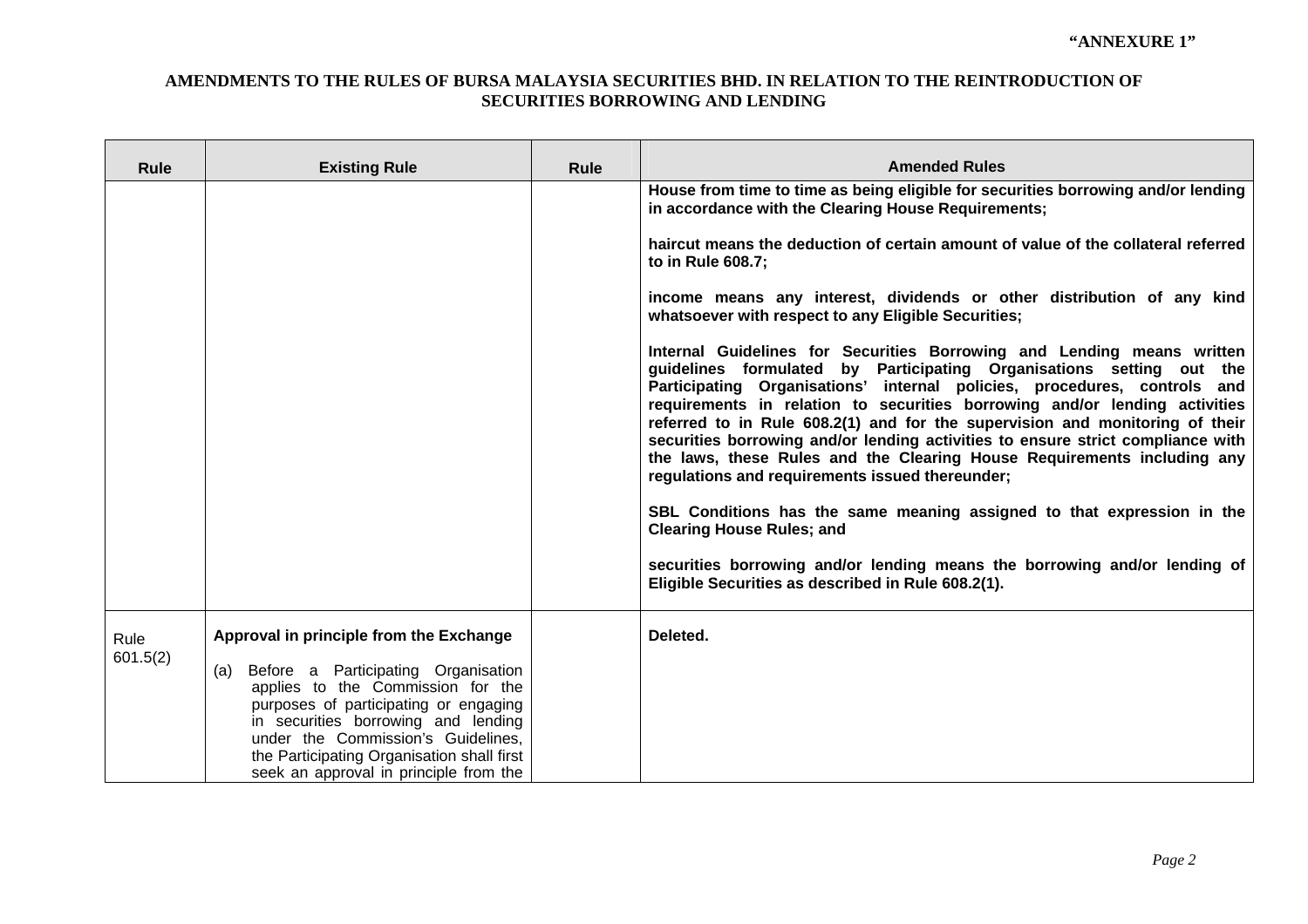| <b>Rule</b> | <b>Existing Rule</b>                                                                                                                                                                                                                                                                                                                                                                     | <b>Rule</b> | <b>Amended Rules</b> |
|-------------|------------------------------------------------------------------------------------------------------------------------------------------------------------------------------------------------------------------------------------------------------------------------------------------------------------------------------------------------------------------------------------------|-------------|----------------------|
|             | Exchange. An application<br>by a<br>Participating Organisation to the<br>Exchange for such approval in principle<br>shall be made in such form as shall be<br>determined by the Exchange from time<br>to time.                                                                                                                                                                           |             |                      |
|             | An application submitted under Rule<br>(b)<br>$601.5(2)(a)$ to the Exchange shall be<br>supported by:-                                                                                                                                                                                                                                                                                   |             |                      |
|             | an auditor's certification that the<br>(i)<br>applicant<br>Participating<br>Organisation has shareholders'<br>funds of not less than Ringgit<br>Fifty<br>Million<br>Malaysia<br>(RM50,000,000) (or such other<br>amount as shall be determined by<br>the Exchange from time to time) as<br>at a date not earlier than six (6)<br>months from the date of the<br>application;             |             |                      |
|             | such<br>other<br>documents<br>(ii)<br>or<br>information as specified by the<br>Exchange from time to time.                                                                                                                                                                                                                                                                               |             |                      |
|             | (c) An approval in principle given by the<br>Exchange to an applicant Participating<br>Organisation to participate in securities<br>borrowing and lending shall be subject<br>to the Commission's approval of the<br>applicant Participating Organisation's<br>application relating to the same. No<br>Participating<br>Organisation<br>shall<br>participate or engage in any securities |             |                      |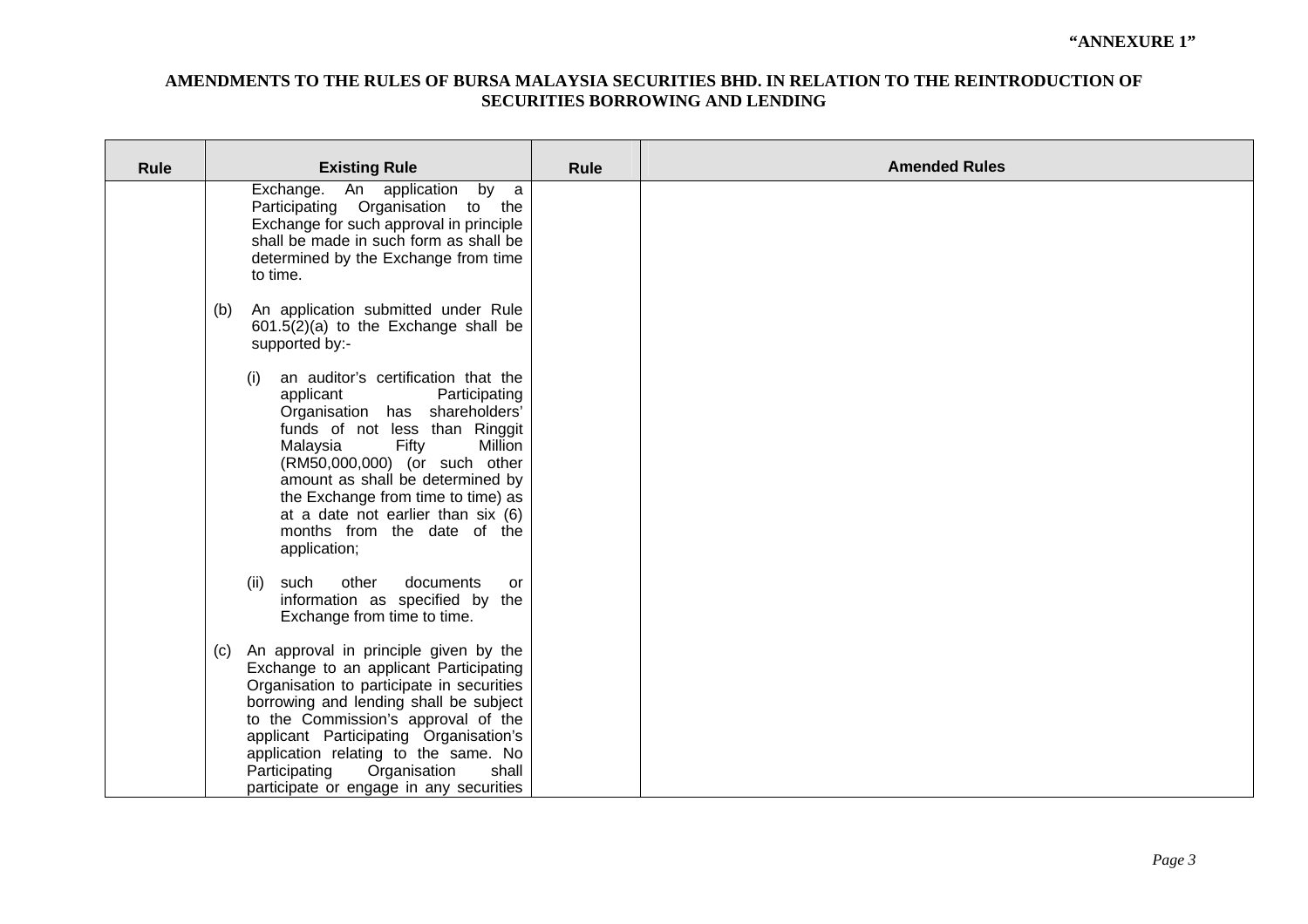| <b>Rule</b> | <b>Existing Rule</b>                                                                                                          | <b>Rule</b>       | <b>Amended Rules</b>                                                                                                                                                                                                                                                                                          |
|-------------|-------------------------------------------------------------------------------------------------------------------------------|-------------------|---------------------------------------------------------------------------------------------------------------------------------------------------------------------------------------------------------------------------------------------------------------------------------------------------------------|
|             | until<br>and lending<br>the<br>borrowing<br>Commission has given its approval for<br>the Participating Organisation to do so. |                   |                                                                                                                                                                                                                                                                                                               |
|             | New Rule                                                                                                                      | <b>Rule 608.2</b> | <b>GENERAL</b>                                                                                                                                                                                                                                                                                                |
|             |                                                                                                                               |                   | (1) A Participating Organisation shall only be permitted to carry out the<br>activities of borrowing and/or lending of Eligible Securities as described<br>below, subject to the provisions in the Clearing House Requirements and<br>this Rule 608:                                                          |
|             |                                                                                                                               |                   | (a) A Participating Organisation may borrow Eligible Securities from:-<br>the Clearing House whether for itself or its client, or<br>(i)                                                                                                                                                                      |
|             |                                                                                                                               |                   | its client provided that such borrowing is for the sole purpose of<br>(ii)<br>lending the Eligible Securities borrowed to the Clearing House.                                                                                                                                                                 |
|             |                                                                                                                               |                   | (b) A Participating Organisation may lend Eligible Securities to:-                                                                                                                                                                                                                                            |
|             |                                                                                                                               |                   | the Clearing House whether for itself or its client; or<br>(i)                                                                                                                                                                                                                                                |
|             |                                                                                                                               |                   | (ii) its client provided that the Eligible Securities being lent are the<br>Eligible Securities that have been borrowed from the Clearing House<br>for the sole purpose of lending to such client.                                                                                                            |
|             |                                                                                                                               |                   | (2) Subject always to the Clearing House Requirements, the borrowing of any<br>Eligible Securities whether for itself or its client is only permitted in the<br>following circumstances:                                                                                                                      |
|             |                                                                                                                               |                   | (a) for the execution of a regulated short sale in accordance with Rule 704;                                                                                                                                                                                                                                  |
|             |                                                                                                                               |                   | (b) where there are no or insufficient securities as will enable a seller<br>pursuant to a sale trade executed by the seller on the Exchange, to meet<br>its delivery obligations to the purchaser in accordance with the Rules<br>relating to delivery and settlement in chapter 8, as a result of a mistake |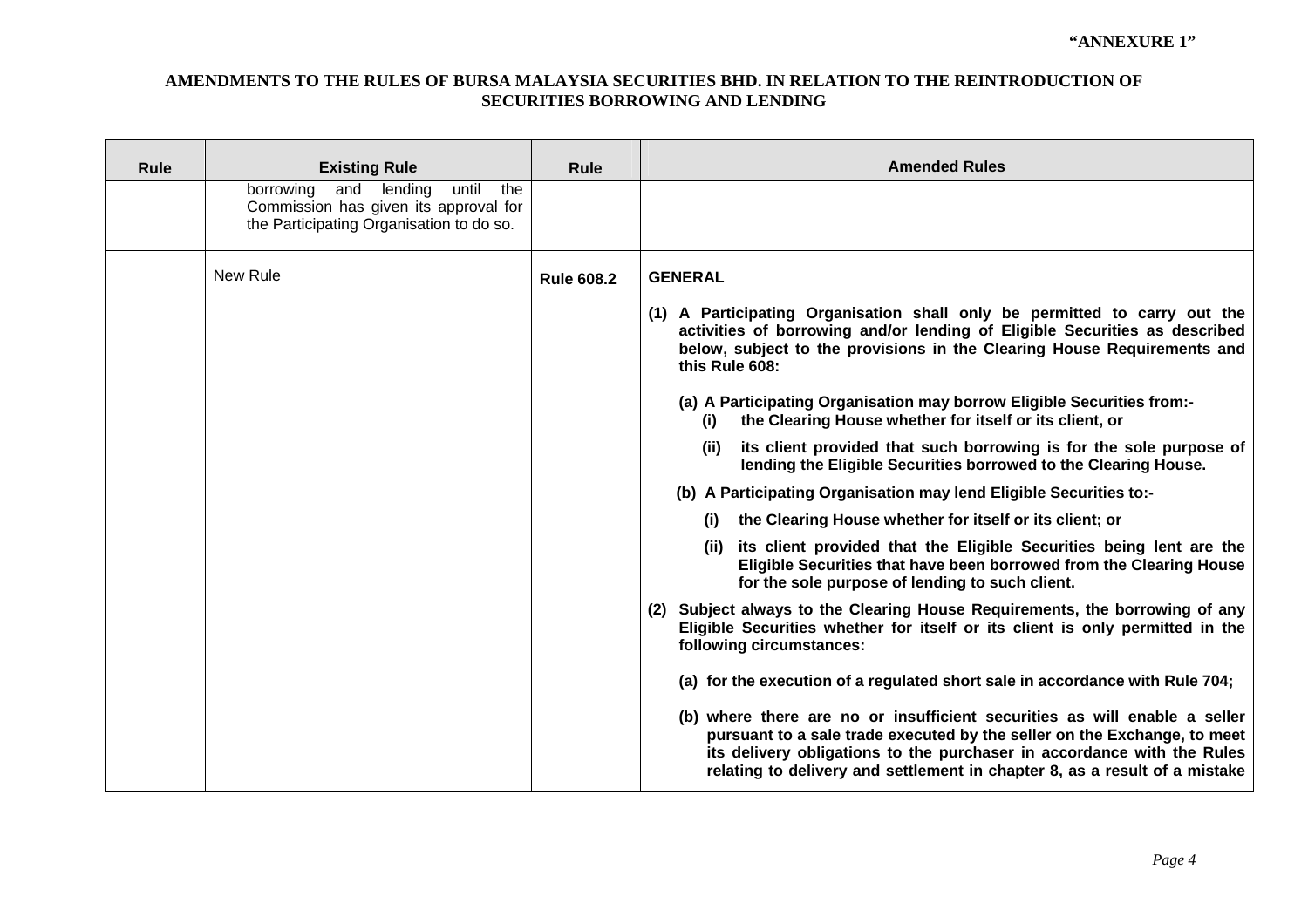| <b>Rule</b> | <b>Existing Rule</b> | <b>Rule</b> | <b>Amended Rules</b>                                                                                                                                                                                                                                                                                                                                                                                                                                                                                                                                                                                                                                                                                                                                                                                                                                                                                                                                                                                                                                                                                                                                                                                                                                                                                                                                                                                                                                                                                                    |
|-------------|----------------------|-------------|-------------------------------------------------------------------------------------------------------------------------------------------------------------------------------------------------------------------------------------------------------------------------------------------------------------------------------------------------------------------------------------------------------------------------------------------------------------------------------------------------------------------------------------------------------------------------------------------------------------------------------------------------------------------------------------------------------------------------------------------------------------------------------------------------------------------------------------------------------------------------------------------------------------------------------------------------------------------------------------------------------------------------------------------------------------------------------------------------------------------------------------------------------------------------------------------------------------------------------------------------------------------------------------------------------------------------------------------------------------------------------------------------------------------------------------------------------------------------------------------------------------------------|
|             |                      |             | howsoever made when executing the sale trade provided always that the<br>mistake was made in good faith and discovered only after the sale trade<br>has been executed; or<br>(c) for such other purposes as may be determined by the Clearing House.<br>Any settlement of sale trade executed by a Participating Organisation<br>(3)<br>arising from a borrowing made in breach of Rule 608.2(2), such sale shall<br>be deemed to be a sale in breach of Rule 704 and section 41(1) of the<br>Securities Industry Act and the matter shall be referred to the Commission.<br>The referral of the matter to the Commission shall not preclude the right of<br>the Exchange to exercise any of its powers in relation to a breach of Rule<br>608.2 and Rule 704.<br>Every Participating Organisation shall ensure where it borrows or lends<br>(4)<br>Eligible Securities, on behalf of its client or where it onward lends to or<br>borrows from its client as envisaged in Rule 608.2(1) that the following are<br>complied with:<br>(a) that a written agreement is duly executed between the Participating<br>Organisation and its client in respect of the borrowing or lending<br>mentioned herein and the terms of the written agreement complies with<br>Rule 608.6;<br>(b) that collateral is lodged in accordance with Rule 608.7;<br>(c) that where Margin Securities of Margin Account Client as defined in<br>Rule 608.8 is utilised for lending, the utilisation thereof shall be subject<br>to Rule 608.8; |
|             |                      |             | (d) that where Custodial Securities of Custodial Client as defined in Rule<br>608.9 is utilised for lending, the utilisation thereof shall be subject to<br>Rule 608.9; and                                                                                                                                                                                                                                                                                                                                                                                                                                                                                                                                                                                                                                                                                                                                                                                                                                                                                                                                                                                                                                                                                                                                                                                                                                                                                                                                             |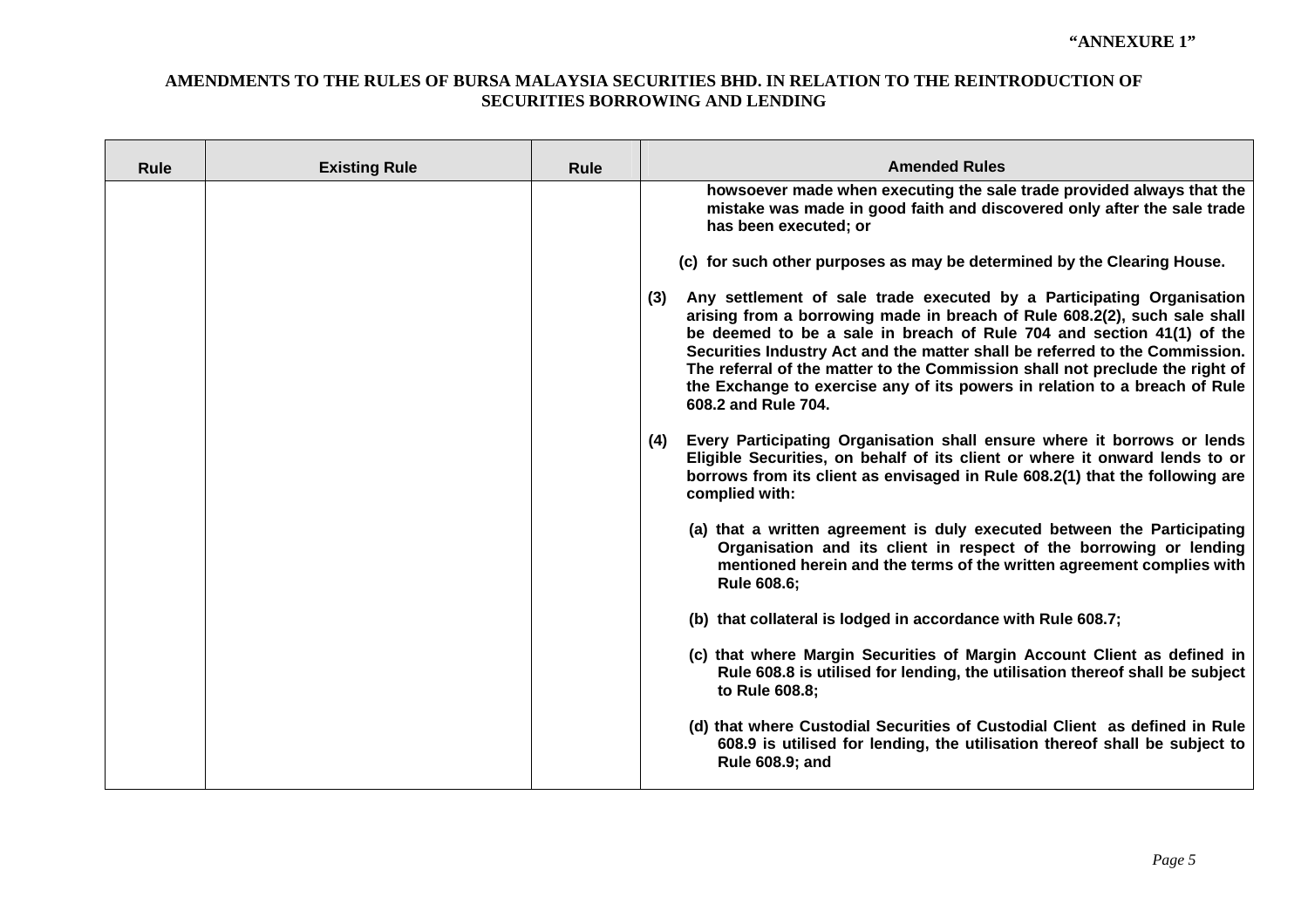| <b>Rule</b> | <b>Existing Rule</b> | <b>Rule</b>       | <b>Amended Rules</b>                                                                                                                                                                                                                                                                                                                                                                                                  |
|-------------|----------------------|-------------------|-----------------------------------------------------------------------------------------------------------------------------------------------------------------------------------------------------------------------------------------------------------------------------------------------------------------------------------------------------------------------------------------------------------------------|
|             |                      |                   | (e) that a copy of the Risk Disclosure Statement prescribed under<br>Appendix 5 is given to and acknowledged by its client prior to the<br>execution of any written agreement for borrowing by the client of<br><b>Eligible Securities.</b>                                                                                                                                                                           |
|             | New Rule             | <b>Rule 608.3</b> | <b>INTERNAL GUIDELINES AND SYSTEMS</b>                                                                                                                                                                                                                                                                                                                                                                                |
|             |                      |                   | <b>Internal Guidelines</b><br>(1)                                                                                                                                                                                                                                                                                                                                                                                     |
|             |                      |                   | (a) A Participating Organisation desirous of engaging in securities<br>borrowing and/or lending activities shall formulate a set of its Internal<br>Guidelines for Securities Borrowing and Lending, the contents of<br>which shall include the areas set out under Schedule 9.                                                                                                                                       |
|             |                      |                   | (b) The Internal Guidelines for Securities Borrowing and Lending shall be<br>approved by the board of directors of the Participating Organisation<br>and the Participating Organisation shall ensure that the Internal<br>Guidelines for Securities Borrowing and Lending is brought to the<br>notice of, read and understood by, all relevant employees and<br>registered persons of the Participating Organisation. |
|             |                      |                   | Every Participating Organisation shall establish, implement and maintain<br>(2)<br>the following:                                                                                                                                                                                                                                                                                                                     |
|             |                      |                   | (a) systems and infrastructure including but not limited to back office<br>systems and infrastructure, which are operative and have all the<br>relevant functionalities, requirements and controls in place for the<br>carrying out of securities borrowing and/or lending in accordance with<br>Rule 608; and                                                                                                        |
|             |                      |                   | (b) all the policies, procedures, controls and all other requirements set out<br>in the Internal Guidelines for Securities Borrowing and Lending.                                                                                                                                                                                                                                                                     |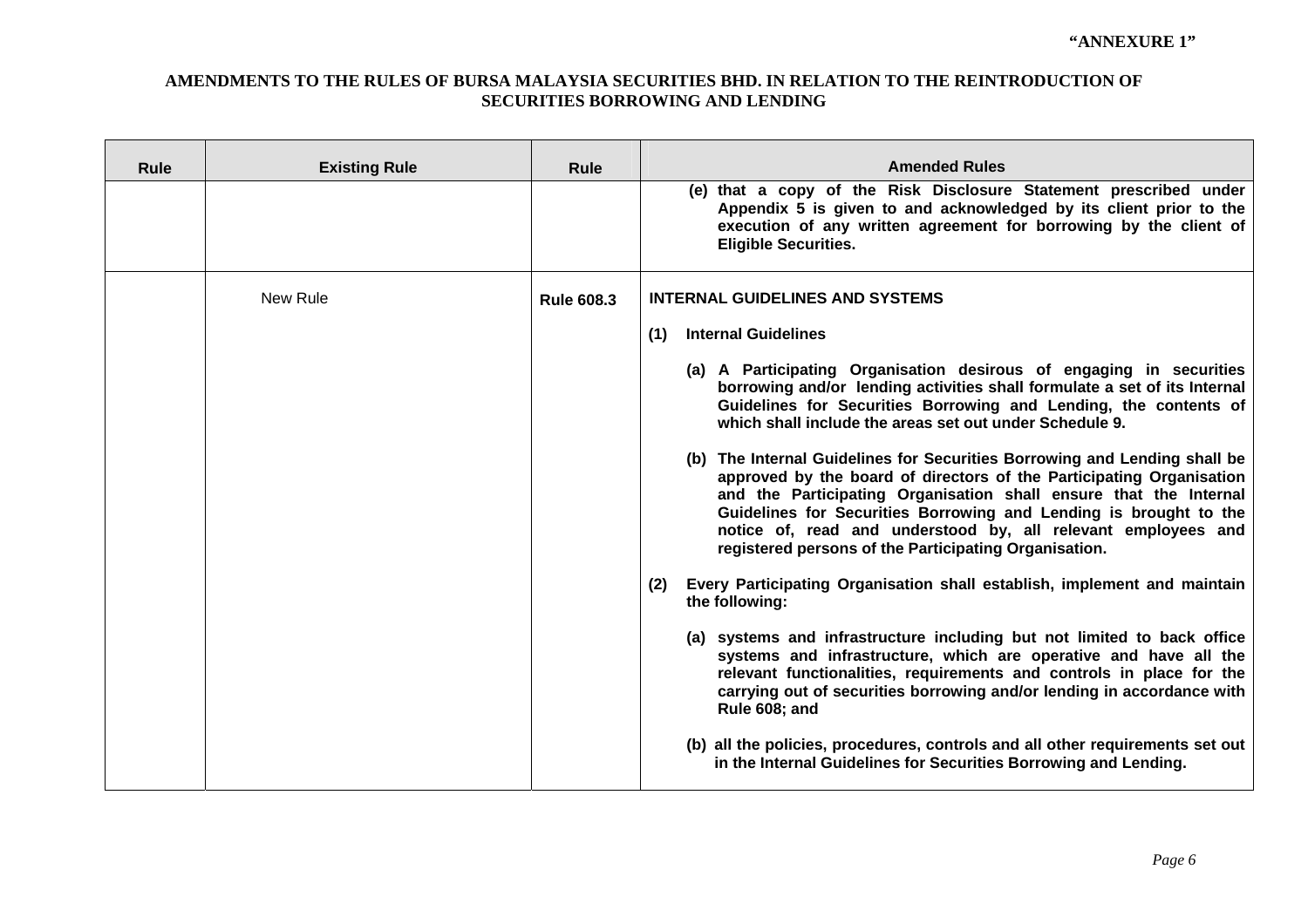| <b>Rule</b> | <b>Existing Rule</b> | Rule              | <b>Amended Rules</b>                                                                                                                                                                                                                                                                                                                                                                                                      |
|-------------|----------------------|-------------------|---------------------------------------------------------------------------------------------------------------------------------------------------------------------------------------------------------------------------------------------------------------------------------------------------------------------------------------------------------------------------------------------------------------------------|
|             | New Rule             | <b>Rule 608.4</b> | <b>COMMENCEMENT OF SECURITIES BORROWING AND/OR LENDING ACTIVITIES</b>                                                                                                                                                                                                                                                                                                                                                     |
|             |                      |                   | (1) Subject always to the Clearing House Requirements, a Participating<br>Organisation shall only be permitted to commence with its securities<br>borrowing and/or lending activities when the following requirements are<br>complied with:                                                                                                                                                                               |
|             |                      |                   | (a) the Participating Organisation shall have Effective Shareholders' Funds<br>of not less than Ringgit Malaysia Fifty Million (RM50,000,000) (or such<br>other amount as shall be determined by the Exchange from time to time)<br>as at the date of the declaration in Rule 608.4(1)(d) and shall continue to<br>maintain the same for as long as it is carrying out securities borrowing<br>and/or lending activities; |
|             |                      |                   | (b) the Participating Organisation has established Internal Guidelines for<br>Securities Borrowing and Lending stipulated in Rule 608.3;                                                                                                                                                                                                                                                                                  |
|             |                      |                   | (c) the Participating Organisation has in place systems and infrastructure<br>including but not limited to back office systems and infrastructure, which<br>are operative and have all the relevant functionalities, requirements and<br>controls in place for the carrying out of securities borrowing and/or<br>lending activities in accordance with Rule 608 and the Clearing House<br><b>Requirements; and</b>       |
|             |                      |                   | (d) subject to Rule 608.5, the Participating Organisation has submitted a<br>written declaration in the form prescribed in Appendix 10 to the<br>Exchange of its compliance with Rules 608.4(1)(a), 608.4(1)(b) and<br>608.4(1)(c) at least two (2) market days prior to the commencement of its<br>securities borrowing and/or lending activities.                                                                       |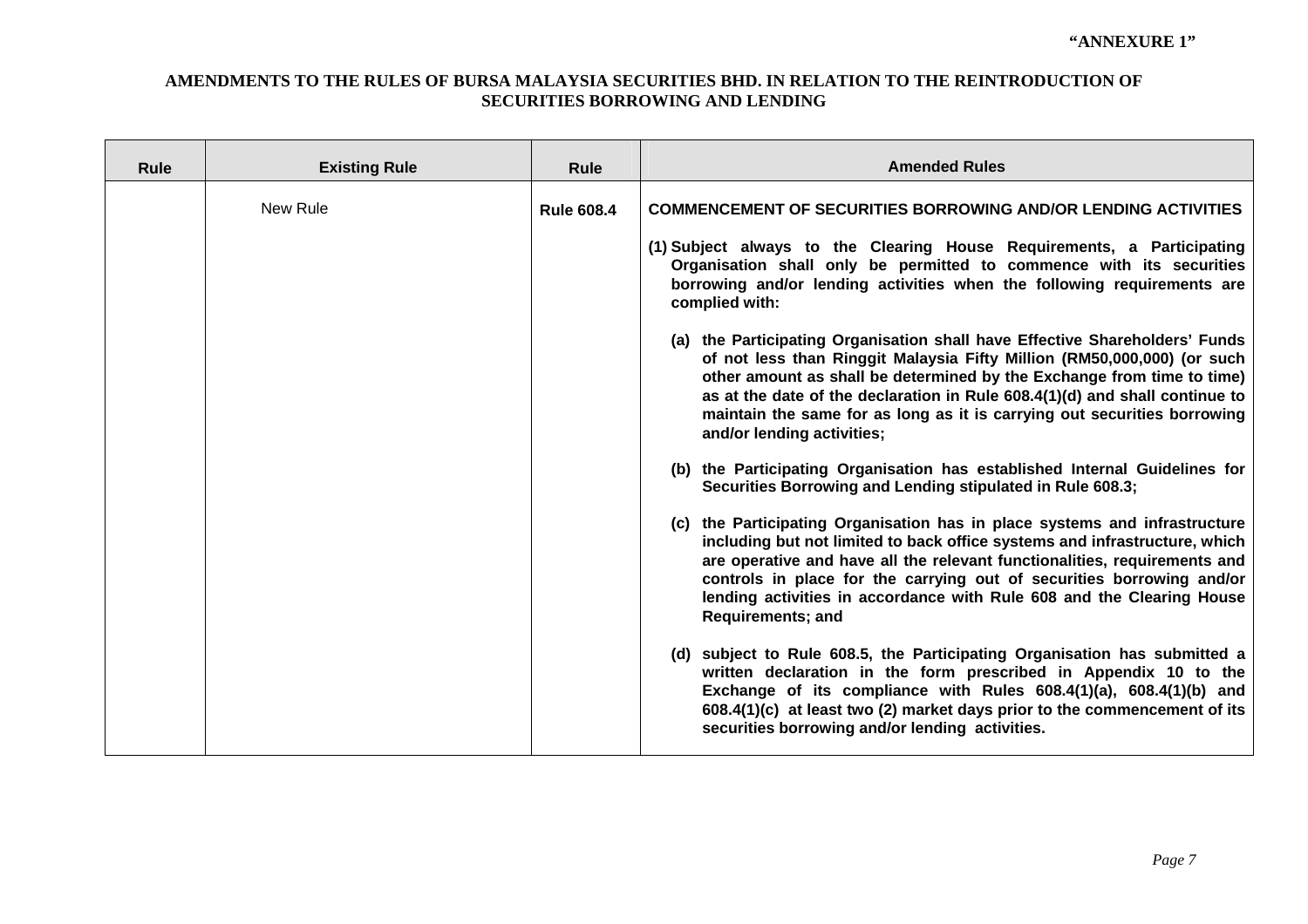| <b>Rule</b> | <b>Existing Rule</b> | <b>Rule</b>       | <b>Amended Rules</b>                                                                                                                                                                                                                                                                                                                                                                                                                                                                                                                                                                                                                                                                                                                                                                                                                                                                                                                                                                                                                                                                                                                                                                                                                                                                   |
|-------------|----------------------|-------------------|----------------------------------------------------------------------------------------------------------------------------------------------------------------------------------------------------------------------------------------------------------------------------------------------------------------------------------------------------------------------------------------------------------------------------------------------------------------------------------------------------------------------------------------------------------------------------------------------------------------------------------------------------------------------------------------------------------------------------------------------------------------------------------------------------------------------------------------------------------------------------------------------------------------------------------------------------------------------------------------------------------------------------------------------------------------------------------------------------------------------------------------------------------------------------------------------------------------------------------------------------------------------------------------|
|             | New Rule             | <b>Rule 608.5</b> | <b>INSPECTION AND/OR AUDIT BY THE EXCHANGE :</b><br>Without prejudice to any other powers conferred on the Exchange in these<br>(1)<br>Rules pertaining to the conduct of inspection and/or audit on a<br>Participating Organisation, the Exchange may at any time and/or from time<br>to time prior to or after the receipt of the declaration in Rule 608.4(1)(d)<br>undertake an inspection and/or audit on the Participating Organisation's<br>compliance with the requirements stipulated under Rules 608.4(1)(a),<br>608.4(1)(b) and 608.4(1)(c), in the manner determined by the Exchange.<br>In determining compliance with Rule 608.4(1)(c), the following shall apply:<br>(2)<br>(a) the Exchange shall be entitled to require the Participating Organisation<br>to provide a confirmation as and in the manner determined by the<br>Exchange, that adequate verification and assessment has been carried<br>out to ensure that its systems and infrastructure including but not<br>limited to back office systems and infrastructure, are operative and<br>have all the relevant functionalities, requirements and controls in place<br>for the carrying out of securities borrowing and/or lending in<br>accordance with Rule 608 and the Clearing House Requirements; and |
|             |                      |                   | (b) the Exchange shall be entitled to rely on the confirmation provided<br>herein.                                                                                                                                                                                                                                                                                                                                                                                                                                                                                                                                                                                                                                                                                                                                                                                                                                                                                                                                                                                                                                                                                                                                                                                                     |
|             |                      |                   | The Participating Organisation shall be given notice in writing by the<br>(3)<br>Exchange prior to the commencement of any inspection and/or audit<br>referred to under Rule 608.5(1).                                                                                                                                                                                                                                                                                                                                                                                                                                                                                                                                                                                                                                                                                                                                                                                                                                                                                                                                                                                                                                                                                                 |
|             |                      |                   | Where a notice under Rule 608.5(3) has been issued to a Participating<br>(4)<br>Organisation which has yet to submit the declaration under Rule 608.4(1)(d)<br>or has submitted the declaration under Rule 608.4(1)(d) but has yet to<br>commence with its securities borrowing and/or lending activities, the                                                                                                                                                                                                                                                                                                                                                                                                                                                                                                                                                                                                                                                                                                                                                                                                                                                                                                                                                                         |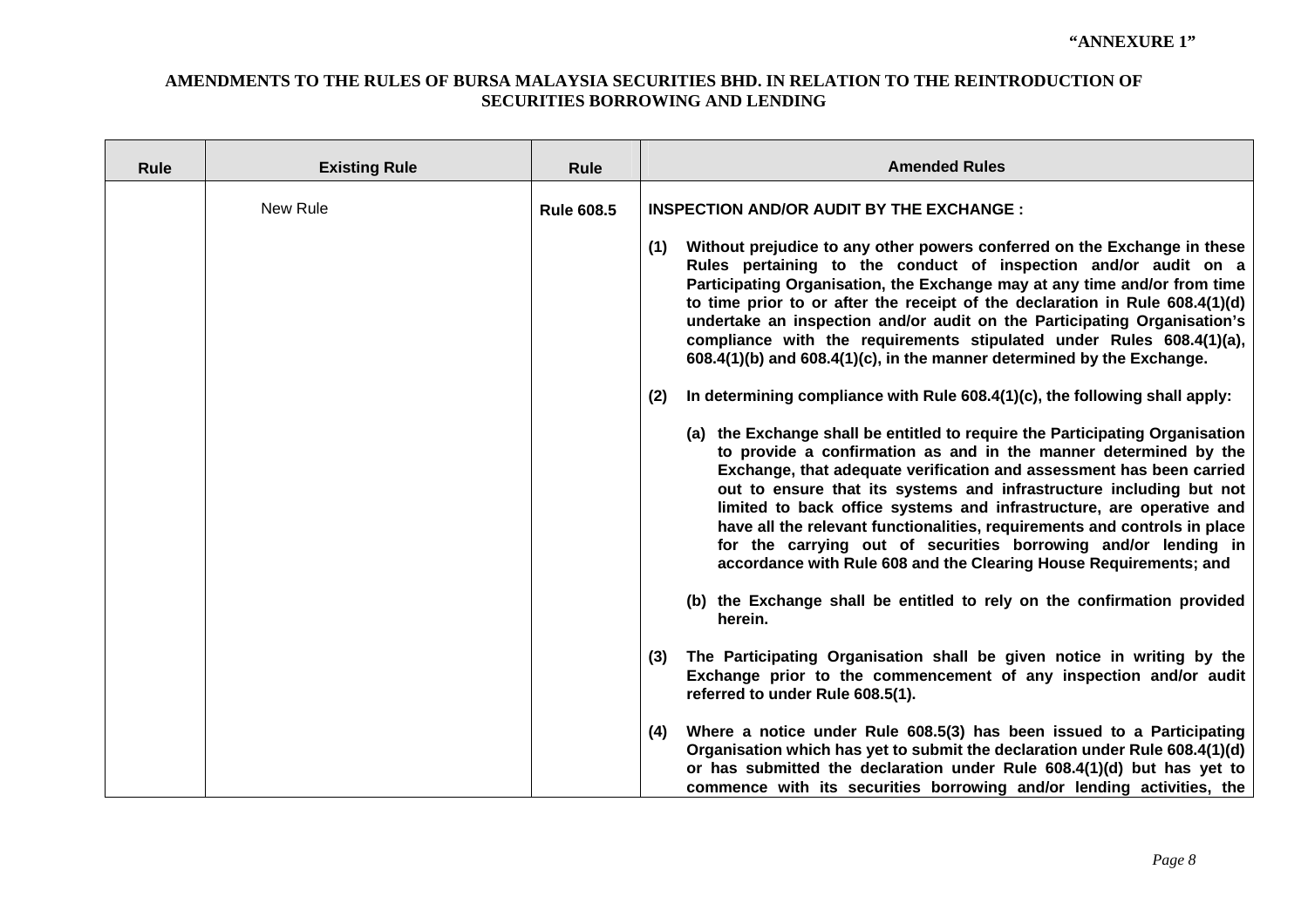| <b>Rule</b> | <b>Existing Rule</b> | <b>Rule</b> | <b>Amended Rules</b>                                                                                                                                                                                                                                                                                                                                                                                                                                                                                                                                                                                                                                                                                                                                                                                                                                                                                                                                                                                   |
|-------------|----------------------|-------------|--------------------------------------------------------------------------------------------------------------------------------------------------------------------------------------------------------------------------------------------------------------------------------------------------------------------------------------------------------------------------------------------------------------------------------------------------------------------------------------------------------------------------------------------------------------------------------------------------------------------------------------------------------------------------------------------------------------------------------------------------------------------------------------------------------------------------------------------------------------------------------------------------------------------------------------------------------------------------------------------------------|
|             |                      |             | Participating Organisation shall not commence with its securities<br>borrowing and/or lending activities until the following has been complied<br>with:<br>(a) the inspection and/or audit referred to in Rule 608.5(1) has been<br>completed;                                                                                                                                                                                                                                                                                                                                                                                                                                                                                                                                                                                                                                                                                                                                                         |
|             |                      |             | (b) the corrective and/or preventive measures and actions referred to in<br>Rules 608.5(5) and 608.5(6) (if any) have been duly carried out and<br>completed by the Participating Organisation; and                                                                                                                                                                                                                                                                                                                                                                                                                                                                                                                                                                                                                                                                                                                                                                                                    |
|             |                      |             | (c) the submission of the confirmation (if applicable) and the declaration<br>referred to in Rule 608.5(6).                                                                                                                                                                                                                                                                                                                                                                                                                                                                                                                                                                                                                                                                                                                                                                                                                                                                                            |
|             |                      |             | Upon completion of the inspection and/or audit, the Exchange shall notify<br>(5)<br>the Participating Organisation in writing of the findings of the inspection<br>and/or audit which shall include but not limited to findings of any non<br>compliances with Rules $608.4(1)(a)$ , $608.4(1)(b)$ and $608.4(1)(c)$ and the<br>corrective and/or preventive measures and actions (if any) to be taken by<br>the Participating Organisation for the purpose of complying with above<br>Rules. The Exchange may pending the carrying out and completion of the<br>corrective and/or preventive measures and actions (if any) by a<br>Participating Organisation other than the Participating Organisation<br>referred to in Rule 608.5(4), suspend the carrying out of any further<br>securities borrowing and/or lending by the Participating Organisation until<br>the corrective and/or preventive measures and actions (if any) are carried<br>out and completed by the Participating Organisation. |
|             |                      |             | Where the corrective and/or preventive measures and actions referred to in<br>(6)<br>Rule 608.5(5) have been duly carried out and completed, the Participating<br>Organisation shall confirm in writing to the Exchange of the same. In<br>relation to a Participating Organisation referred to in Rule 608.5(4) which<br>has yet to submit the declaration under Rule 608.4(1)(d) the Participating<br>Organisation shall together with the confirmation mentioned herein submit                                                                                                                                                                                                                                                                                                                                                                                                                                                                                                                      |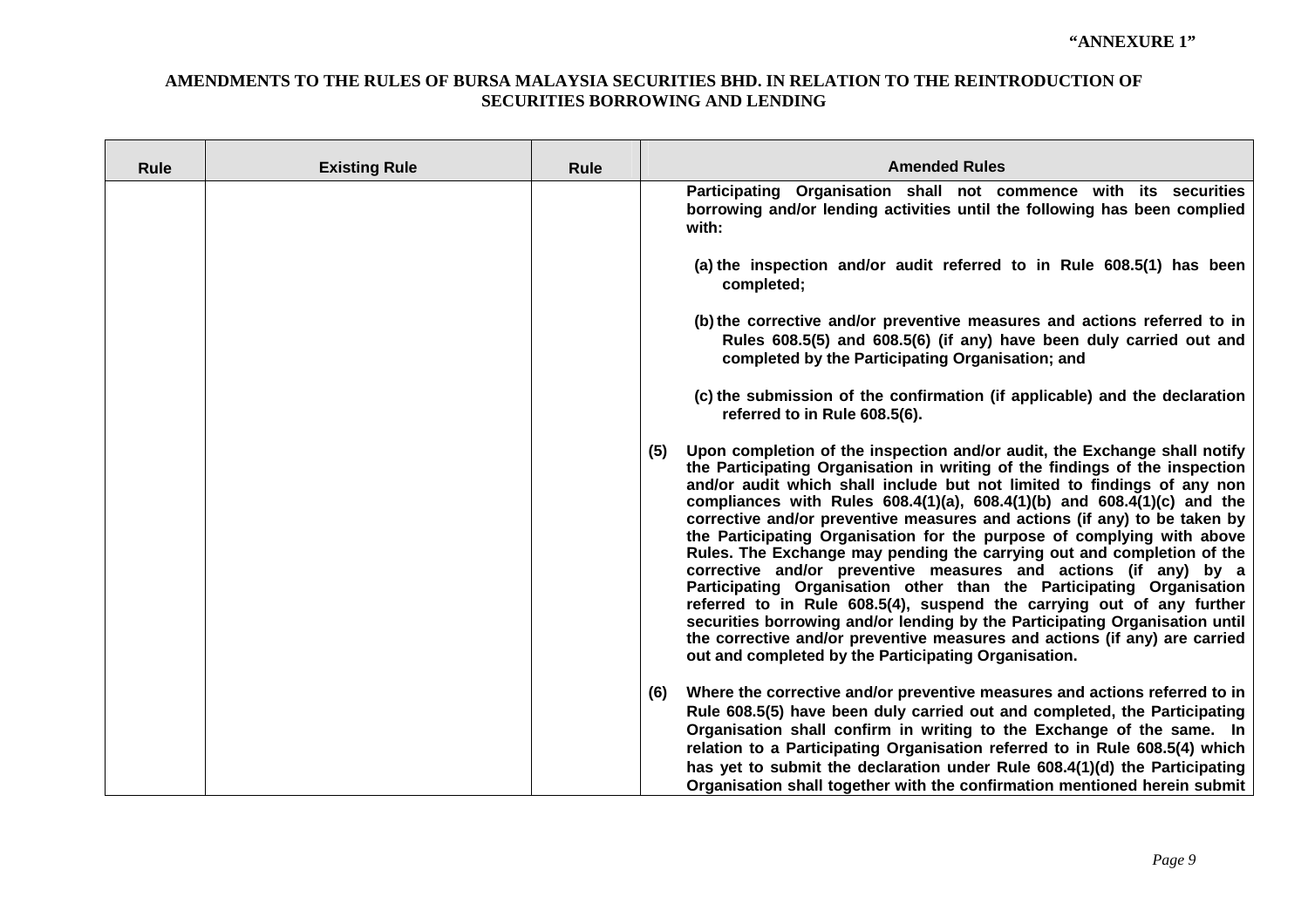| <b>Rule</b> | <b>Existing Rule</b> | <b>Rule</b>       | <b>Amended Rules</b>                                                                                                                                                                                                                                                                                                                                                                                                                                                                                                                                                                  |
|-------------|----------------------|-------------------|---------------------------------------------------------------------------------------------------------------------------------------------------------------------------------------------------------------------------------------------------------------------------------------------------------------------------------------------------------------------------------------------------------------------------------------------------------------------------------------------------------------------------------------------------------------------------------------|
|             |                      |                   | the declaration stipulated under Rule 608.4(1)(d).<br>The Exchange is not precluded from exercising any of its powers under<br>(7)<br>these Rules for any non compliances of these Rules found pursuant to the<br>inspection and/or audit referred to under Rule 608.5(1), notwithstanding<br>that a Participating Organisation may have duly carried out and completed<br>the corrective and/or preventive measures and actions referred to in Rule<br>608.5(5) and 608.5(6).                                                                                                        |
|             | <b>New Rule</b>      | <b>Rule 608.6</b> | <b>WRITTEN AGREMENT</b>                                                                                                                                                                                                                                                                                                                                                                                                                                                                                                                                                               |
|             |                      |                   | (1)<br>A Participating Organisation shall ensure that the written agreement<br>referred to in Rule 608.2(4)(a) for the securities borrowing and/or lending<br>of Eligible Securities entered into with its client is executed prior to the<br>borrowing and/or lending of the Eligible Securities.                                                                                                                                                                                                                                                                                    |
|             |                      |                   | (2)<br>The terms and conditions stipulated in the written agreement between the<br>Participating Organisation and its client with the exception of the fees<br>chargeable or payable in relation to the securities borrowing and/or<br>lending of the Eligible Securities shall be at least on equal terms and<br>conditions as the written agreement executed between the Participating<br>Organisation and the Clearing House in relation to the securities<br>borrowing and/or lending of the Eligible Securities and shall include but<br>not limited to matters specified below: |
|             |                      |                   | the party that lends is absolutely entitled to pass full legal and<br>(a)<br>beneficial ownership of the securities lent free from all liens, charges<br>and encumbrances:                                                                                                                                                                                                                                                                                                                                                                                                            |
|             |                      |                   | subject to Rule 608.7, requirement for deposit of collateral (if any)<br>(b)<br>including the management and utilisation of the collateral deposited<br>thereof;                                                                                                                                                                                                                                                                                                                                                                                                                      |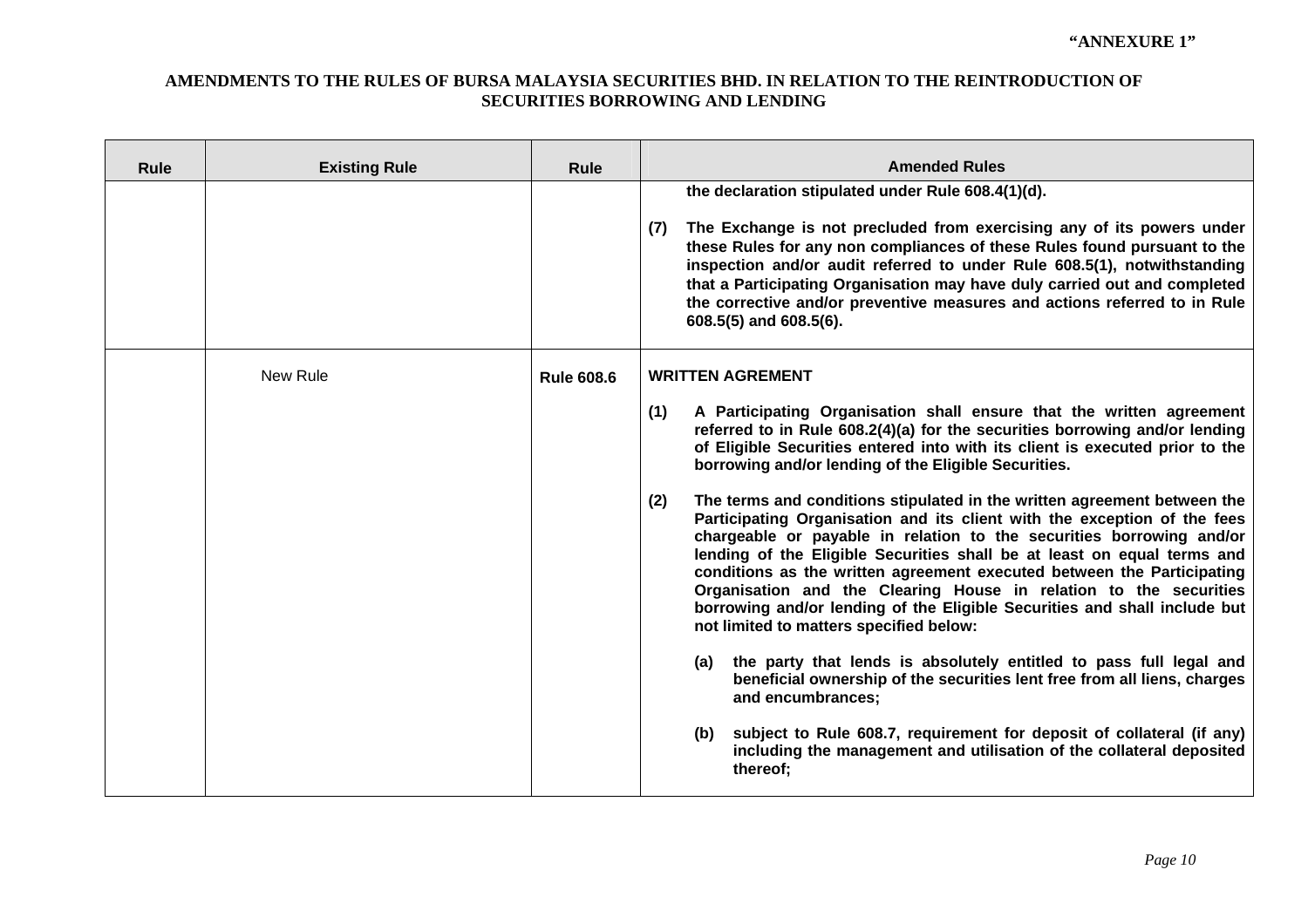| <b>Rule</b> | <b>Existing Rule</b> | <b>Rule</b>       | <b>Amended Rules</b>                                                                                                                                                                                                                                                                                                                                                                                     |
|-------------|----------------------|-------------------|----------------------------------------------------------------------------------------------------------------------------------------------------------------------------------------------------------------------------------------------------------------------------------------------------------------------------------------------------------------------------------------------------------|
|             |                      |                   | treatment of corporate actions and income in relation to any of the<br>(C)<br>Eligible Securities borrowed or lent and the securities held as<br>collateral;                                                                                                                                                                                                                                             |
|             |                      |                   | rights and obligations of the Participating Organisation and its client<br>(d)<br>in relation to the Eligible Securities borrowed and/or lent;                                                                                                                                                                                                                                                           |
|             |                      |                   | the fees, to be paid for the borrowing and/or lending of the Eligible<br>(e)<br>Securities;                                                                                                                                                                                                                                                                                                              |
|             |                      |                   | the circumstances under which the Participating Organisation and<br>(f)<br>its client is entitled to terminate the agreement entered into for the<br>borrowing and/or lending of the Eligible Securities; and                                                                                                                                                                                            |
|             |                      |                   | the rights and remedies of the parties to the agreement in the event<br>(g)<br>of a default by the other party of its obligations under the agreement.                                                                                                                                                                                                                                                   |
|             | New Rule             | <b>Rule 608.7</b> | <b>COLLATERAL</b>                                                                                                                                                                                                                                                                                                                                                                                        |
|             |                      |                   | A Participating Organisation shall ensure that where it borrows Eligible<br>(1)<br>Securities on behalf of a client as envisaged in Rule 608.2(1)(a)(i) or where<br>it onward lends Eligible Securities as envisaged in Rule 608.2(1)(b)(ii) to<br>its client ("the Borrowed Securities") that it obtains collateral from the<br>client in relation to the borrowing in accordance with this Rule 608.7. |
|             |                      |                   | (2)<br>The Participating Organisation shall comply with the following<br>requirements in relation to the collateral required to be deposited by a<br>client pursuant to Rule 608.7(1):                                                                                                                                                                                                                   |
|             |                      |                   | (a) the collateral shall only be the types of collateral provided in Schedule<br>8J and shall be subject to a haircut. The rate of the haircut for a<br>particular type of collateral shall at least be the same as the rate                                                                                                                                                                             |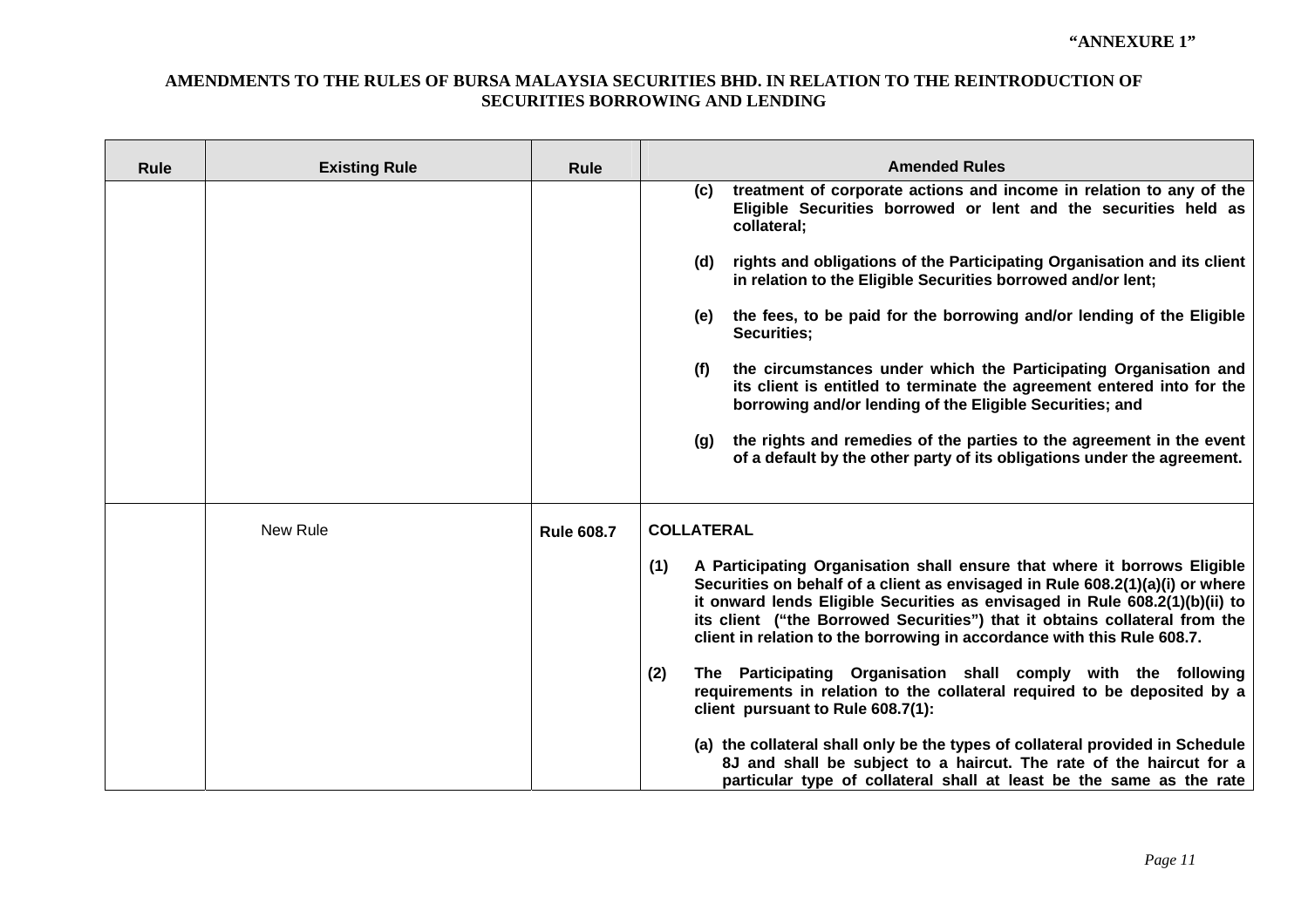| <b>Rule</b> | <b>Existing Rule</b> | Rule | <b>Amended Rules</b>                                                                                                                                                                                                                                                                                                                                                                                                                                                                                                                                                                                 |
|-------------|----------------------|------|------------------------------------------------------------------------------------------------------------------------------------------------------------------------------------------------------------------------------------------------------------------------------------------------------------------------------------------------------------------------------------------------------------------------------------------------------------------------------------------------------------------------------------------------------------------------------------------------------|
|             |                      |      | prescribed by the Clearing House for that collateral in relation its<br>securities borrowing and/or lending activities. In the absence of any<br>haircut thereof prescribed by the Clearing House, the haircut for that<br>collateral shall at least be same as the 'discounting' rate provided in<br>Schedule 8J for that type of collateral.,. For the purposes of this Rule<br>608.7, any reference made to the value of collateral shall be taken to<br>mean the value of the collateral based on the valuation prescribed in<br>Rule 608.7(2)(d) after applying the prescribed hair cut herein; |
|             |                      |      | (b) the client shall deposit the collateral prior to the borrowing envisaged<br>in Rule 608.7(1);                                                                                                                                                                                                                                                                                                                                                                                                                                                                                                    |
|             |                      |      | (c) the value of collateral obtained from the client, shall be at least one<br>hundred and five per centum (105%) or such other percentum as may<br>be determined by the Exchange from time to time, of the market value<br>of the Borrowed Securities throughout the period the Borrowed<br>Securities are borrowed by the client; and                                                                                                                                                                                                                                                              |
|             |                      |      | (d) the value of the Borrowed Securities and the collateral deposited by<br>the client for the Borrowed Securities shall be marked to market on a<br>daily basis based on the valuation stipulated in Rule 703.7. However<br>the above valuation may be made on an intra day basis in the<br>following circumstances:                                                                                                                                                                                                                                                                                |
|             |                      |      | unusually rapid or volatile changes in the value of the securities;<br>(i)                                                                                                                                                                                                                                                                                                                                                                                                                                                                                                                           |
|             |                      |      | non-existence of active market for the securities; or<br>(ii)                                                                                                                                                                                                                                                                                                                                                                                                                                                                                                                                        |
|             |                      |      | (iii) no possibility of immediate liquidation for the securities.                                                                                                                                                                                                                                                                                                                                                                                                                                                                                                                                    |
|             |                      |      | Where the value of the collateral falls below one hundred and five per<br>(3)<br>centum (105%) or such other per centum as may be determined by the<br>Exchange from time to time, of the market value of the Borrowed<br>Securities, a Participating Organisation shall comply with the following :                                                                                                                                                                                                                                                                                                 |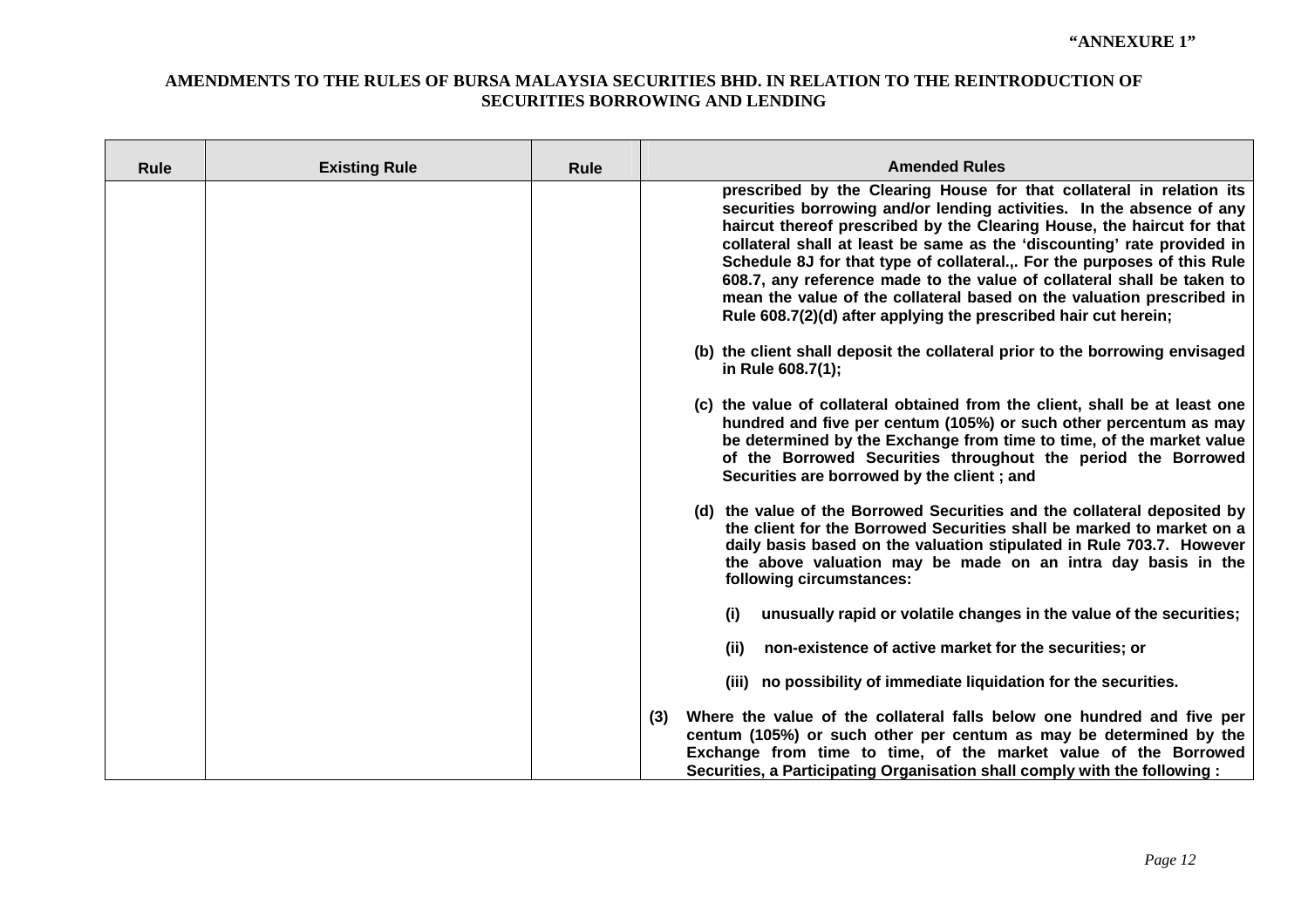| <b>Rule</b> | <b>Existing Rule</b> | <b>Rule</b> | <b>Amended Rules</b>                                                                                                                                                                                                                                                                                                                                                                                                                                                                                                                                                                   |
|-------------|----------------------|-------------|----------------------------------------------------------------------------------------------------------------------------------------------------------------------------------------------------------------------------------------------------------------------------------------------------------------------------------------------------------------------------------------------------------------------------------------------------------------------------------------------------------------------------------------------------------------------------------------|
|             |                      |             | (a) where the collateral falls below one hundred and five per centum<br>(105%) the Participating Organisation shall issue a notice to the client<br>to lodge additional collateral in order to top up the short fall. Pending<br>such topping up, the client shall not be permitted to borrow any<br>additional securities. and                                                                                                                                                                                                                                                        |
|             |                      |             | (b) Where the value of the collateral falls below one hundred and two per<br>centum (102%), the Participating Organisation shall issue a notice to<br>the client for the return of the securities borrowed within three (3)<br>market days from the date of the notice. In the event the client fails to<br>return the securities borrowed, the Participating Organisation shall<br>liquidate the collateral. The proceeds from the liquidation shall be<br>utilised to purchase the relevant securities for the purpose of returning<br>the securities borrowed to the Clearing House |
|             |                      |             | A Participating Organisation may allow a client to withdraw any collateral<br>(4)<br>deposited in relation to the Borrowed Securities, provided that the value of<br>any collateral remaining after the withdrawal herein is at least one hundred<br>and five per centum (105%) or such other percentum as may be determined<br>by the Exchange, of the market value of the Borrowed Securities on the<br>withdrawal date.                                                                                                                                                             |
|             |                      |             | Subject to Rule 608.7(6), a Participating Organisation shall ensure that all<br>(5)<br>collateral deposited by a client is kept in the following manner:                                                                                                                                                                                                                                                                                                                                                                                                                               |
|             |                      |             | (a) for collateral other than cash, the collateral is segregated, not co-<br>mingled with the assets of the Participating Organisation and other<br>collateral deposited by other clients and can be clearly identified as<br>that of the client;                                                                                                                                                                                                                                                                                                                                      |
|             |                      |             | (b) in respect of cash collateral, the Participating Organisation shall ensure<br>that the cash deposited can be clearly identified from its records as<br>that of the client; and                                                                                                                                                                                                                                                                                                                                                                                                     |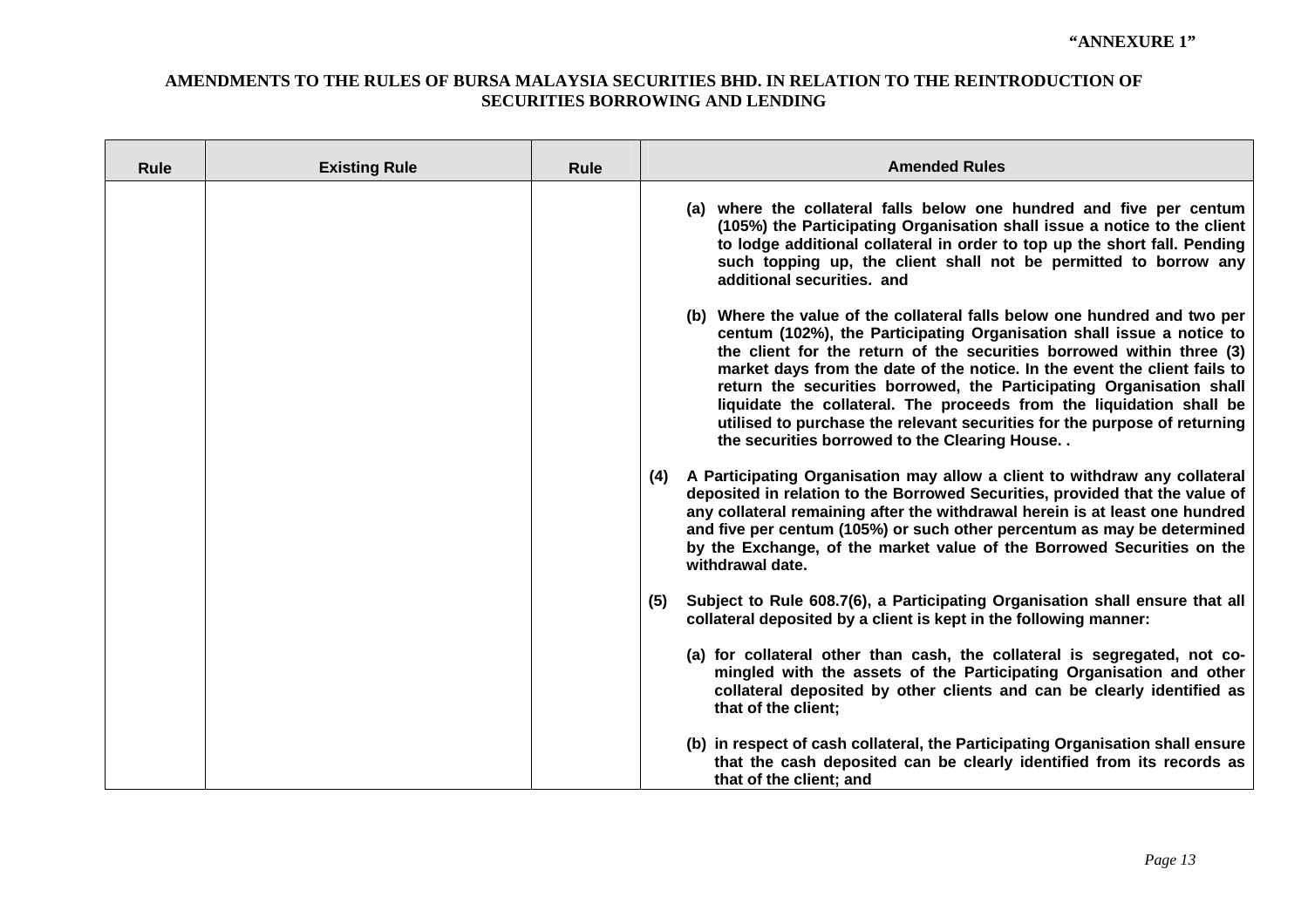| <b>Rule</b> | <b>Existing Rule</b> | <b>Rule</b> | <b>Amended Rules</b>                                                                                                                                                                                                                                                                                                                                                                                                                                                                                                                                                                                                                                                                                                                                                                                                                                                                                                                                                                                |
|-------------|----------------------|-------------|-----------------------------------------------------------------------------------------------------------------------------------------------------------------------------------------------------------------------------------------------------------------------------------------------------------------------------------------------------------------------------------------------------------------------------------------------------------------------------------------------------------------------------------------------------------------------------------------------------------------------------------------------------------------------------------------------------------------------------------------------------------------------------------------------------------------------------------------------------------------------------------------------------------------------------------------------------------------------------------------------------|
|             |                      |             | (c) where the collateral is in respect of securities deposited with the<br>Depository, the collateral is held in a separate CDS Account specifically<br>for the client.<br>(6) A Participating Organisation may only utilise the collateral deposited<br>by its client for the purpose of providing the collateral required by the<br>Clearing House for the borrowing made or to be made for the client.<br>A Participating Organisation shall ensure that the provisions in Rule 608.7<br>(7)<br>except Rule 608.7(8) is incorporated into the written agreement referred to<br>in Rule 608.6.<br>A Participating Organisation shall submit a report to the Exchange on a<br>(8)<br>weekly basis, in respect of all of its clients whose collateral has fallen<br>below one hundred and two per centum (102%) of the market value of the<br>Borrowed Securities for the week, in the format as may be prescribed by<br>the Exchange from time to time, on the first market day $(1st)$ day of the |
|             |                      |             | following week.<br>No Participating Organisation shall be permitted to onward pledge to any<br>(9)<br>party or utilise any of the collateral lodged by its clients pursuant to this<br>Rule 608.7 for whatsoever reason save and except as permitted in Rule<br>$608.7(6)$ .                                                                                                                                                                                                                                                                                                                                                                                                                                                                                                                                                                                                                                                                                                                        |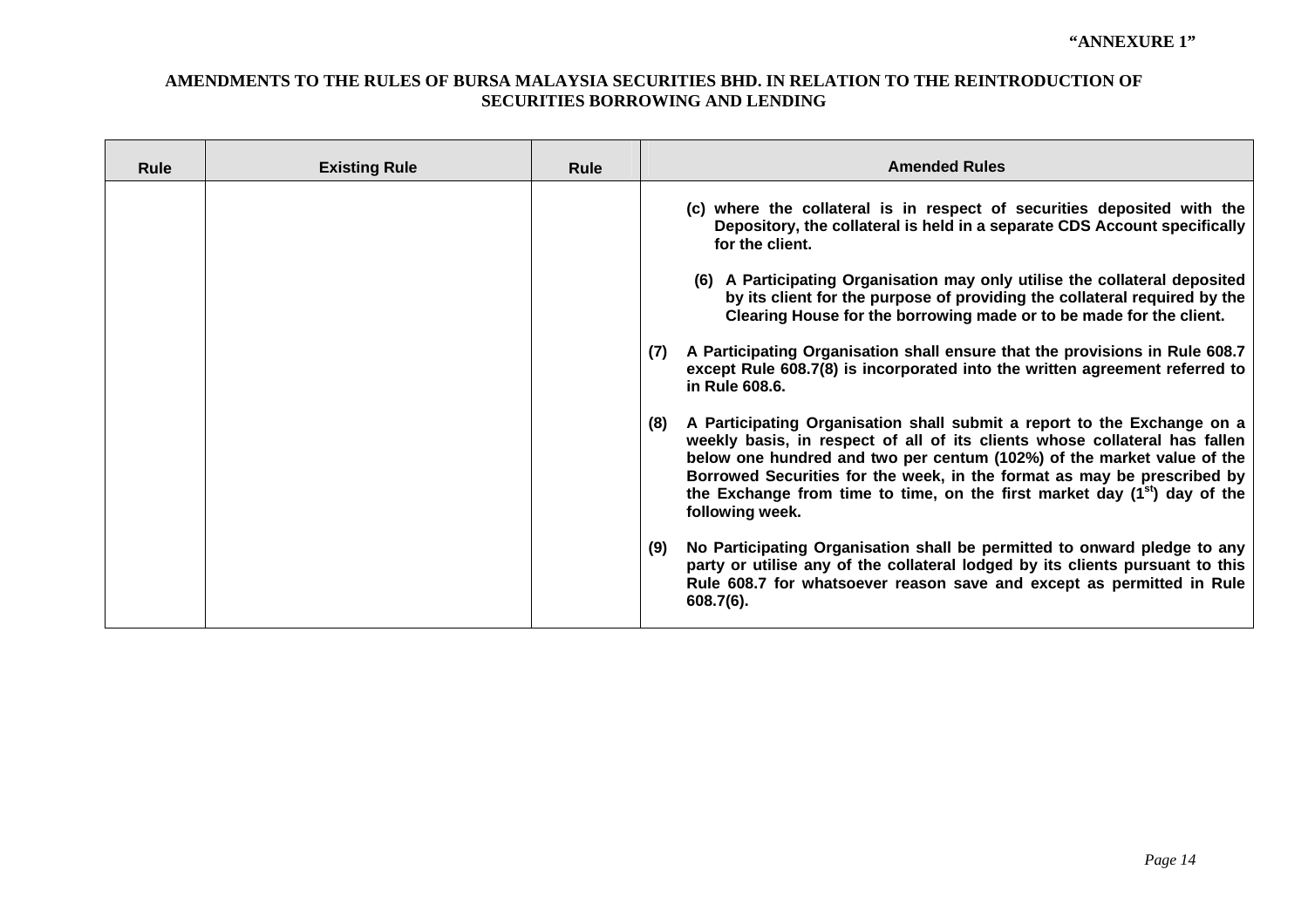| <b>Rule</b>      | <b>Existing Rule</b>                                                                                                                                                                                                                                                                                                                                                                                                                                                                                                                                                                                                                                                                                                                                                                                              | <b>Rule</b>       | <b>Amended Rules</b>                                                                                                                                                                                                                                                                                                                                                                                                                                                                                                                                                                                                                                                                                                                                                                                                                                                                                                                                                                                                                                                                                                                                                       |
|------------------|-------------------------------------------------------------------------------------------------------------------------------------------------------------------------------------------------------------------------------------------------------------------------------------------------------------------------------------------------------------------------------------------------------------------------------------------------------------------------------------------------------------------------------------------------------------------------------------------------------------------------------------------------------------------------------------------------------------------------------------------------------------------------------------------------------------------|-------------------|----------------------------------------------------------------------------------------------------------------------------------------------------------------------------------------------------------------------------------------------------------------------------------------------------------------------------------------------------------------------------------------------------------------------------------------------------------------------------------------------------------------------------------------------------------------------------------------------------------------------------------------------------------------------------------------------------------------------------------------------------------------------------------------------------------------------------------------------------------------------------------------------------------------------------------------------------------------------------------------------------------------------------------------------------------------------------------------------------------------------------------------------------------------------------|
| Rule<br>601.5(3) | <b>Monthly Statement:</b><br>A Participating Organisation approved by<br>the Commission to participate in securities<br>borrowing and lending shall submit to the<br>Exchange a monthly statement of its<br>position with regard to securities borrowing<br>and lending in the format as prescribed in<br>Appendices 5A, 5B and 5C to these Rules<br>not later than the tenth (10 <sup>th</sup> ) day of the<br>following month.                                                                                                                                                                                                                                                                                                                                                                                  |                   | <b>Deleted</b>                                                                                                                                                                                                                                                                                                                                                                                                                                                                                                                                                                                                                                                                                                                                                                                                                                                                                                                                                                                                                                                                                                                                                             |
| Rule<br>601.5(4) | Securities in margin account:<br>A Participating Organisation may utilise<br>securities carried in the margin account of a<br>client, whether such securities are<br>purchased or deposited as collateral<br>("Margin Securities"), for the purposes of<br>securities borrowing and lending, subject to<br>the following requirements:-<br>(a) A written <i>authorisation</i> shall be obtained<br>from the client (in this Rule, "Margin<br>Account Client") to allow the respective<br>Participating Organisation to utilise the<br>Margin Securities of the Margin Account<br>Client for purposes of securities<br>borrowing and lending.<br>(b) A Margin Account Client shall at all<br>times be entitled to deal with his margin<br>account in the ordinary manner as<br>provided for under the terms of the | <b>Rule 608.8</b> | <b>SECURITIES IN MARGIN ACCOUNT</b><br>(1) A Participating Organisation may <b>borrow any</b> Eligible Securities carried in the<br>margin account of a client, whether such securities are purchased or deposited as<br>collateral ("Margin Securities"), for the purpose of lending the Margin Securities<br>as envisaged in Rule 608.2(1)(a)(ii), subject to the following requirements:-<br>(a) A written agreement referred to in Rule 608.6 shall be executed between<br>the Participating Organisation and the client (in this Rule, "Margin Account<br>Client") to borrow the Margin Securities from the Margin Account Client for<br>purpose of lending the Margin Securities as envisaged in Rule<br>$608.2(1)(a)(ii)$ .<br>(b) A Margin Account Client shall at all times be entitled to deal with his margin<br>account in the ordinary manner as provided for under the terms of the margin<br>agreement entered into between him and the Participating Organisation,<br>notwithstanding:<br>that Margin Securities carried in the margin account is used for<br>purposes of securities borrowing and/or lending as envisaged in Rule<br>608.2(1)(a)(ii); and |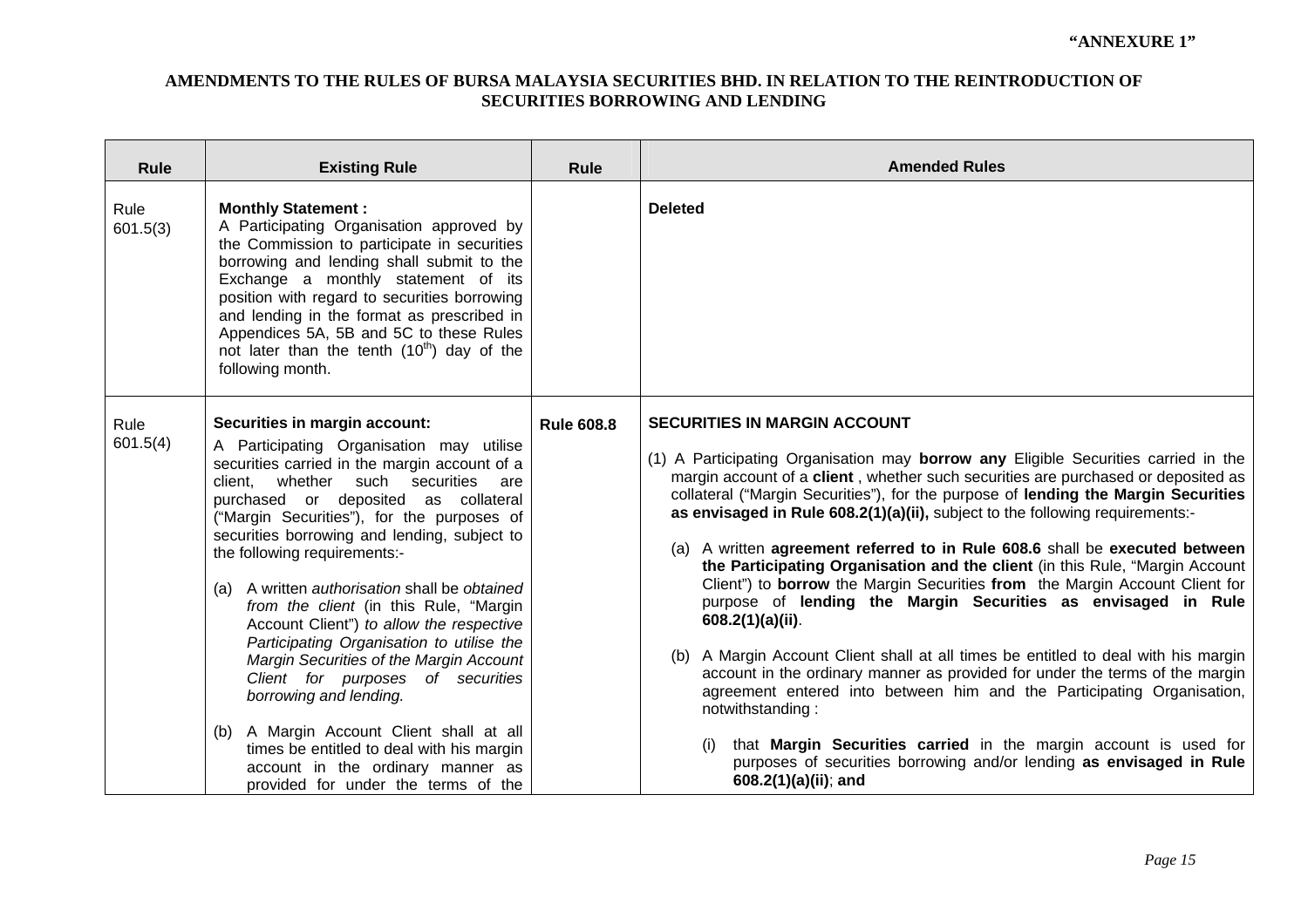| <b>Rule</b> | <b>Existing Rule</b>                                                                                                                                                                                                                                                                          | <b>Rule</b> | <b>Amended Rules</b>                                                                                                                                                                                                                                                                                                                                                                                                                                                                                                                                                                                           |
|-------------|-----------------------------------------------------------------------------------------------------------------------------------------------------------------------------------------------------------------------------------------------------------------------------------------------|-------------|----------------------------------------------------------------------------------------------------------------------------------------------------------------------------------------------------------------------------------------------------------------------------------------------------------------------------------------------------------------------------------------------------------------------------------------------------------------------------------------------------------------------------------------------------------------------------------------------------------------|
|             | margin agreement entered into between<br>him and the Participating Organisation<br>notwithstanding:                                                                                                                                                                                           |             | any shortfall or gains arising from securities borrowing and/or lending<br>(ii)<br>transactions as envisaged in Rule 608.2(1)(a)(ii) involving the Margin<br>Securities of the Margin Account Client.                                                                                                                                                                                                                                                                                                                                                                                                          |
|             | that the margin account is used for<br>(i)<br>purposes of securities borrowing<br>and lending;<br>any shortfall or gains arising from<br>(ii)<br>securities borrowing and lending<br>transactions involving the Margin<br>Securities of the Margin Account<br>Client.                         |             | (c) A Margin Account Client whose Margin Securities are utilised for purposes of<br>securities borrowing and/or lending as envisaged in Rule 608.2(1)(a)(ii) shall<br>be entitled to a portion of the fees earned by the Participating Organisation on<br>that client's Margin Securities from the above securities borrowing and/or<br>lending on such terms as to be mutually agreed between the Participating<br>Organisation and that client, notwithstanding that the securities borrowing<br>and/or lending for which his Margin Securities have been utilised has resulted<br>in any shortfall or gain. |
|             | (c) A Margin Account Client whose Margin<br>Securities are utilised for purposes of<br>securities borrowing and lending shall<br>be entitled to a portion of the fees<br>earned<br>Participating<br>by<br>the<br>Organisation on that client's Margin<br>Securities from securities borrowing |             | A Margin Account Client, shall give reasonable notice to the Participating<br>(d)<br>Organisation for any withdrawal or sale of the Margin Securities utilised for the<br>purpose of securities borrowing and/or lending as envisaged in Rule<br>608.2(1)(a)(ii), such notice to be given within a specified time as mutually<br>agreed between the Participating Organisation and the Margin Account Client.                                                                                                                                                                                                  |
|             | and lending on such terms as to be<br>mutually<br>agreed<br>between<br>the<br>Participating Organisation and<br>that<br>notwithstanding<br>that<br>the<br>client,                                                                                                                             |             | Notwithstanding that the Margin Securities are utilised for securities borrowing<br>(e)<br>and/or lending as envisaged in Rule $608.2(1)(a)(ii)$ , the Participating<br>Organisation shall comply strictly with all the requirements of Rule 703.                                                                                                                                                                                                                                                                                                                                                              |
|             | securities borrowing and lending for<br>which his Margin Securities have been<br>utilised has resulted in any shortfall or<br>gain.                                                                                                                                                           |             | The Participating Organisation shall not utilise more than fifty per cent (50%) of<br>(f)<br>the value, at the time of lending, of the Margin Securities in any client's margin<br>account for the purposes of securities borrowing and/or lending as envisaged<br>in Rule 608.2(1)(a)(ii).                                                                                                                                                                                                                                                                                                                    |
|             | (d) A Margin Account Client shall give<br>reasonable notice to the Participating<br>Organisation for any withdrawal or sale<br>of the Margin Securities utilised for the<br>purpose of securities borrowing and                                                                               |             | The Participating Organisation shall issue a monthly statement to Margin<br>(q)<br>Account Client whose Margin Securities are used for the purposes of securities<br>borrowing and/or lending as envisaged in Rule 608.2(1)(a)(ii), and such<br>statement shall contain all necessary details in relation to the securities<br>borrowing and/or lending transactions envisaged in Rule 608.2(1)(a)(ii)                                                                                                                                                                                                         |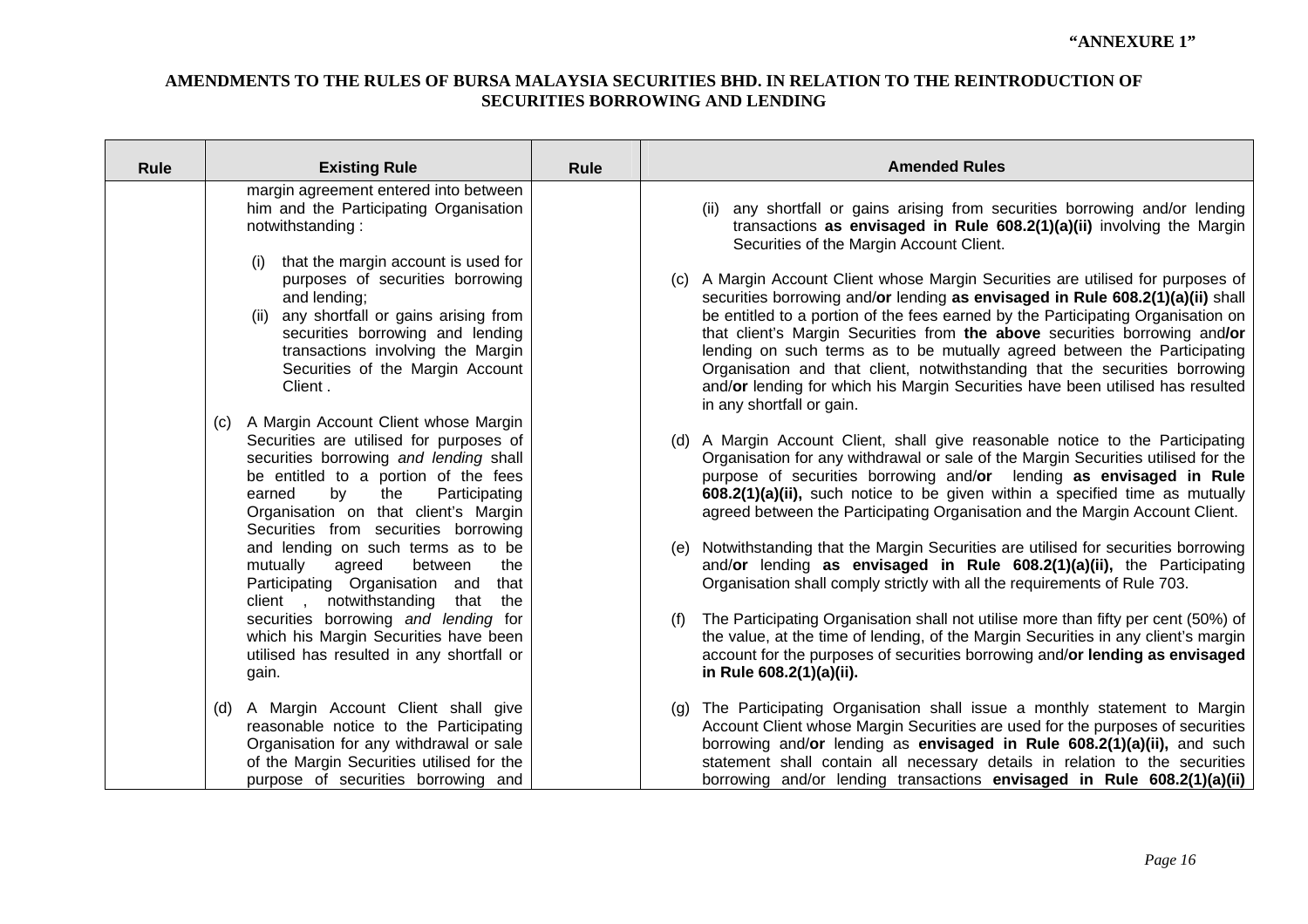| <b>Rule</b> | <b>Existing Rule</b>                                                                                                                                                                                                                                                                                                                                                                                                                         | <b>Rule</b> | <b>Amended Rules</b>                                                                                                                                                                                                                                     |
|-------------|----------------------------------------------------------------------------------------------------------------------------------------------------------------------------------------------------------------------------------------------------------------------------------------------------------------------------------------------------------------------------------------------------------------------------------------------|-------------|----------------------------------------------------------------------------------------------------------------------------------------------------------------------------------------------------------------------------------------------------------|
|             | lending, such notice to be given within a<br>specified time as mutually agreed<br>between the Participating Organisaiton<br>and the Margin Account Client,                                                                                                                                                                                                                                                                                   |             | including the quantity of Margin Securities utilised and the fees earned<br>thereon.<br>(2) A Participating Organisation shall ensure that the requirements stipulated in<br>Rule 608.8(1)(b) are incorporated into the written agreement referred to in |
|             | (e) Notwithstanding that the<br>Margin<br>Securities are utilised for securities<br>borrowing and lending, the Participating<br>Organisation shall comply strictly with<br>all the requirements of Rule 703.                                                                                                                                                                                                                                 |             | <b>Rule 608.6.</b>                                                                                                                                                                                                                                       |
|             | The Participating Organisation shall not<br>(f)<br>utilise more than fifty per cent (50%) of<br>the value, at the time of lending, of the<br>Margin Securities in any client's margin<br>account for the purposes of securities<br>borrowing and lending.                                                                                                                                                                                    |             |                                                                                                                                                                                                                                                          |
|             | (g) The Participating Organisation shall<br>issue a monthly statement to Margin<br>Client's<br>whose<br>Margin<br>Account<br>Securities are used for the purposes of<br>securities borrowing and lending, and<br>such statement shall contain all<br>necessary details in relation to the<br>securities<br>borrowing and<br>lending<br>transactions, including the quantity of<br>Margin Securities utilised and the fees<br>earned thereon. |             |                                                                                                                                                                                                                                                          |
|             | (h) The Participating Organisation shall<br>ensure that its Margin Account Clients<br>are fully aware of the risks involved in<br>allowing their Margin Securities to be                                                                                                                                                                                                                                                                     |             |                                                                                                                                                                                                                                                          |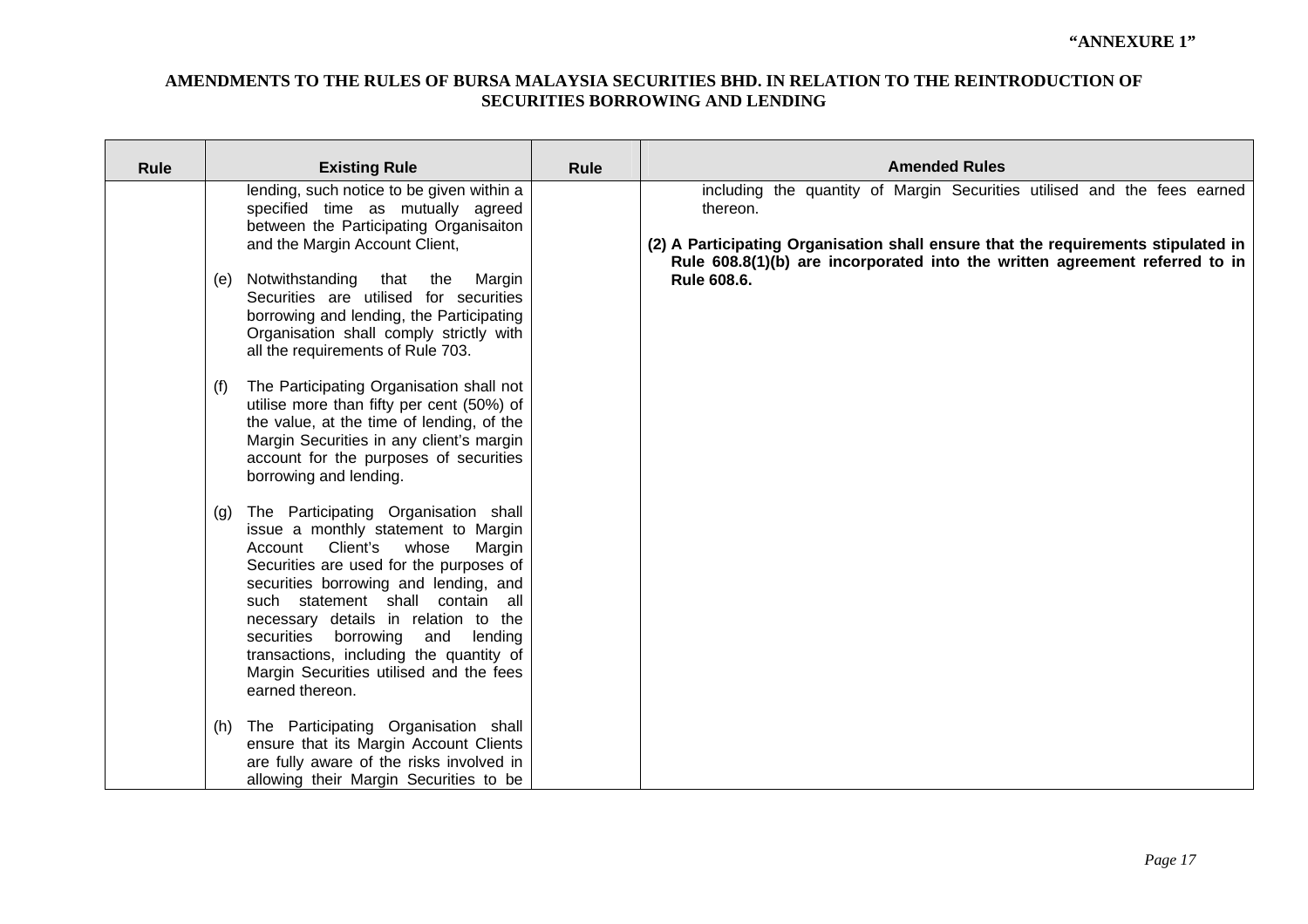| <b>Rule</b>      | <b>Existing Rule</b>                                                                                                                                                                                                                                                                                                                                                                                                                                                                                                                     | <b>Rule</b> | <b>Amended Rules</b> |
|------------------|------------------------------------------------------------------------------------------------------------------------------------------------------------------------------------------------------------------------------------------------------------------------------------------------------------------------------------------------------------------------------------------------------------------------------------------------------------------------------------------------------------------------------------------|-------------|----------------------|
|                  | utilised for the purpose of securities<br>borrowing and lending. For this purpose<br>a risk disclosure statement containing<br>the particulars as set out in Rule<br>601.5(5) shall be issued to all Margin<br>Account Client by the respective<br>Participating Organisations.                                                                                                                                                                                                                                                          |             |                      |
| Rule<br>601.5(5) | <b>Risk Disclosure Statement to Margin</b><br><b>Account Client:</b><br>The risk disclosure statement referred to in<br>Rule 601.5(4)(h) shall contain, at a minimum,<br>the following:<br>(a) a written authorisation given by the<br>Margin Account Client as required<br>under Rule 601.5(4)(a);<br>an advice to the Margin Account Client<br>(b)<br>that he has the right to deny authority<br>for his Margin Securities to be utilised<br>by the Participating Organisation for<br>purposes of securities borrowing and<br>lending. |             | <b>Deleted</b>       |
|                  | a statement informing the Margin<br>(c)<br>Account Client that he shall be entitled<br>to a portion of the fees earned by the                                                                                                                                                                                                                                                                                                                                                                                                            |             |                      |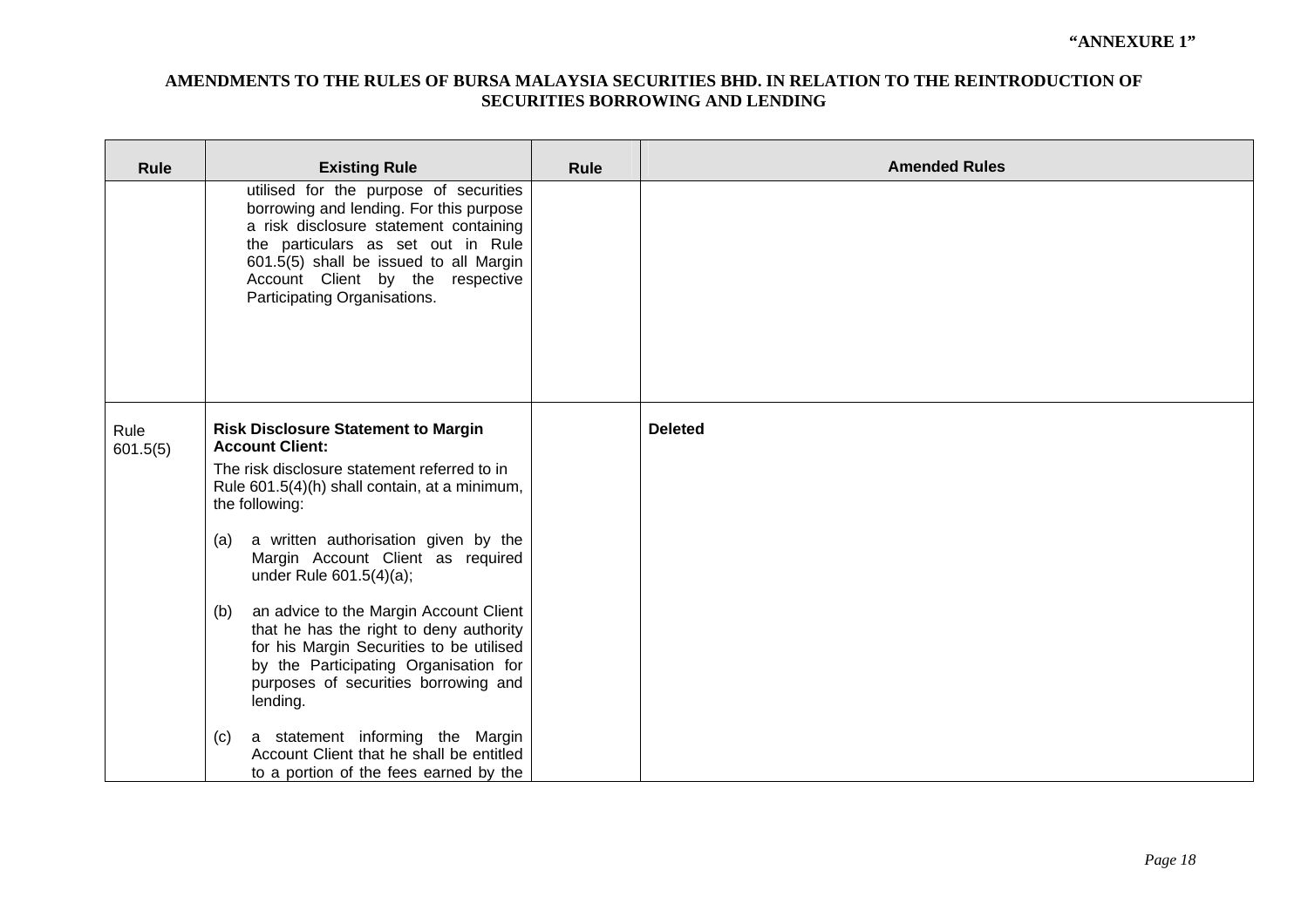| <b>Rule</b> | <b>Existing Rule</b>                                                                                                                                                                                                                                                                                                                                  | <b>Rule</b> | <b>Amended Rules</b> |
|-------------|-------------------------------------------------------------------------------------------------------------------------------------------------------------------------------------------------------------------------------------------------------------------------------------------------------------------------------------------------------|-------------|----------------------|
|             | Participating<br>Organisation,<br>notwithstanding any shortfall or gain<br>arising from the securities borrowing<br>and lending transactions, on terms as<br>to be mutually agreed between the<br>Participating Organisation and the<br>Margin Account Client;<br>the time within which a Margin Account<br>(d)<br>Client shall give notice to the    |             |                      |
|             | Participating Organisation, as mutually<br>agreed by the parties, for any<br>withdrawal or sale of the Margin<br>Securities utilised for the purpose of<br>securities borrowing and lending;                                                                                                                                                          |             |                      |
|             | an advice that any shortfall or gains<br>(e)<br>arising from securities borrowing and<br>lending transactions involving the<br>Margin Account Client's Margin<br>Securities shall not affect the ability of<br>that Margin Account Client to deal with<br>his margin account in the ordinary<br>manner as under the terms of the<br>margin agreement. |             |                      |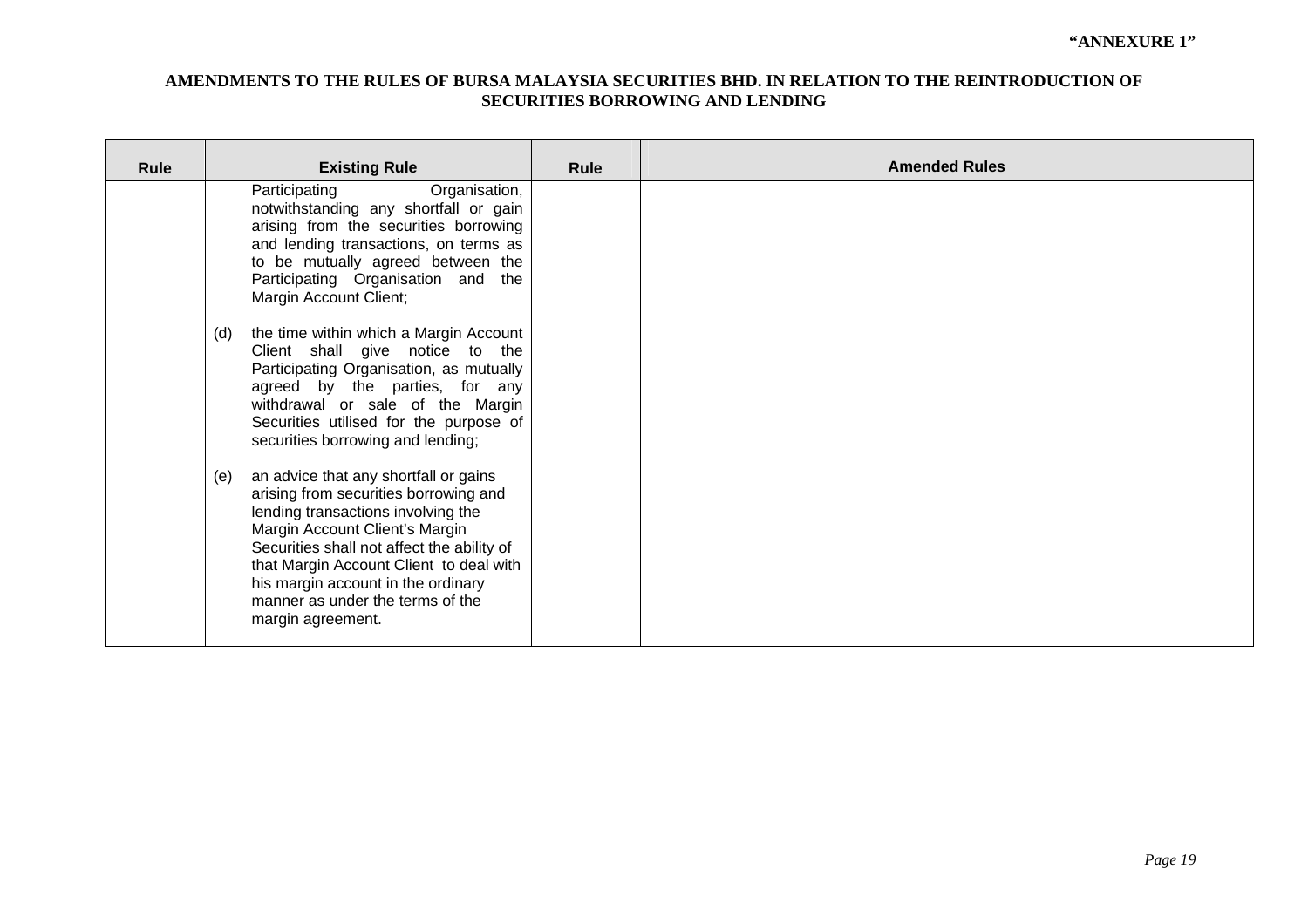| <b>Rule</b>      | <b>Existing Rule</b>                                                                                                                                                                                                                                                                                                                                                                                                                                                                                                                                                                                                                                                                                                                                                                                                                                                                                                                                                                                                  | Rule              | <b>Amended Rules</b>                                                                                                                                                                                                                                                                                                                                                                                                                                                                                                                                                                                                                                                                                                                                                                     |
|------------------|-----------------------------------------------------------------------------------------------------------------------------------------------------------------------------------------------------------------------------------------------------------------------------------------------------------------------------------------------------------------------------------------------------------------------------------------------------------------------------------------------------------------------------------------------------------------------------------------------------------------------------------------------------------------------------------------------------------------------------------------------------------------------------------------------------------------------------------------------------------------------------------------------------------------------------------------------------------------------------------------------------------------------|-------------------|------------------------------------------------------------------------------------------------------------------------------------------------------------------------------------------------------------------------------------------------------------------------------------------------------------------------------------------------------------------------------------------------------------------------------------------------------------------------------------------------------------------------------------------------------------------------------------------------------------------------------------------------------------------------------------------------------------------------------------------------------------------------------------------|
| Rule<br>601.5(6) | Securities held in custody:<br>A Participating Organisation may utilise<br>securities which are held in its custody<br>('Custodial Securities") for its<br>client<br>('Custodial Clients" and singly, "Custodial<br>Client") for purposes of securities borrowing<br>and lending subject to:<br>(a) the specific consent in writing being<br>obtained from the Custodial Client<br>whose Custodial<br>Securities<br>are<br>intended to be utilised authorising the<br>Participating Organisation to borrow<br>and to lend that client's Custodial<br>Securities;<br>the necessary agreement being made<br>(b)<br>between the Participating Organisation<br>and the Custodial Client setting out<br>clearly and explicitly each party's rights<br>and obligations in relation to the<br>Custodial Securities, including and<br>arrangement for the Participating<br>Organisation to compensate the<br>Custodial Client for any fees earned,<br>dividend or payments due while the<br>Custodial Securities are on Ioan. | <b>Rule 608.9</b> | <b>SECURITIES HELD IN CUSTODY</b><br>(1) A Participating Organisation may borrow Eligible Securities which are held in<br>its custody ('Custodial Securities") for its clients ("Custodial Clients" and singly,<br>"Custodial Client") for purposes of lending the Custodial Securities as<br>envisaged in Rule 608.2(1)(a)(ii), provided that a written agreement as<br>referred to in Rule 608.6 is executed between the Participating<br>Organisation and the Custodial Client to borrow the Custodial Securities<br>from the Custodial Client.<br>(2) A Participating Organisation shall at all times ensure that the process of<br>selecting the custodial accounts to be utilised for the purposes of securities<br>borrowing and / or lending is fair, equitable and transparent. |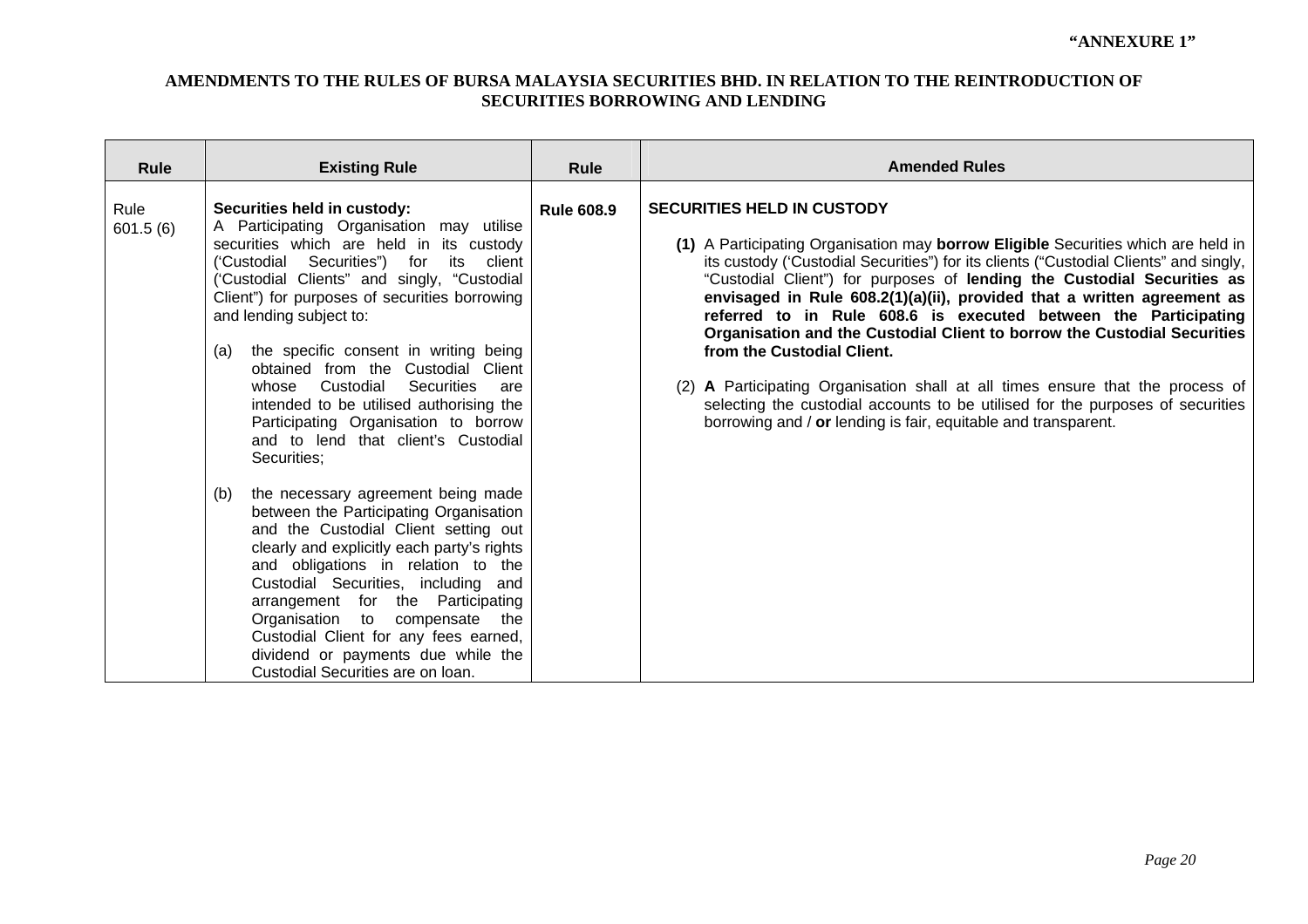| <b>Rule</b>      | <b>Existing Rule</b>                                                                                                                                                                                                                                                                                                                                                                                                                                                                                                                                                                                                                                                                                                                                                                                                                                                                                                                                                                        | <b>Rule</b> | <b>Amended Rules</b> |
|------------------|---------------------------------------------------------------------------------------------------------------------------------------------------------------------------------------------------------------------------------------------------------------------------------------------------------------------------------------------------------------------------------------------------------------------------------------------------------------------------------------------------------------------------------------------------------------------------------------------------------------------------------------------------------------------------------------------------------------------------------------------------------------------------------------------------------------------------------------------------------------------------------------------------------------------------------------------------------------------------------------------|-------------|----------------------|
| Rule<br>601.5(7) | <b>Selection Process:</b><br>Every Participating Organisation which<br>participates or engages in securities<br>borrowing and lending shall at all times<br>ensure that the process of selecting the<br>custodial accounts to be utilised for the<br>purposes of securities borrowing and<br>lending is fair, equitable and transparent.                                                                                                                                                                                                                                                                                                                                                                                                                                                                                                                                                                                                                                                    |             | Deleted.             |
| Rule<br>601.5(8) | <b>Risk Disclosure Statement to Custodial</b><br><b>Client:</b> A Participating Organisation shall at<br>all times ensure that its Custodial Clients are<br>fully aware of the risks involved in allowing<br>their Custodial Securities to be utilised for<br>the purposes of securities borrowing and<br>lending. For this purpose, a risk disclosure<br>statement shall be issued to all Custodial<br>Clients by the respective Participating<br>Organisations. The risk disclosure statement<br>shall contain, at a minimum, the following -<br>(a) a written authorisation given by the<br>Client<br>authorising<br>Custodial<br>the<br>Participating Organisation to utilise his<br>Custodial Securities for the purposes of<br>securities borrowing and lending;<br>(b) an advice that the Custodial Client has a<br>right to deny authority for his Custodial<br>Securities to be utilised by the<br>Participating Organisation for purposes of<br>securities borrowing and lending; |             | Deleted.             |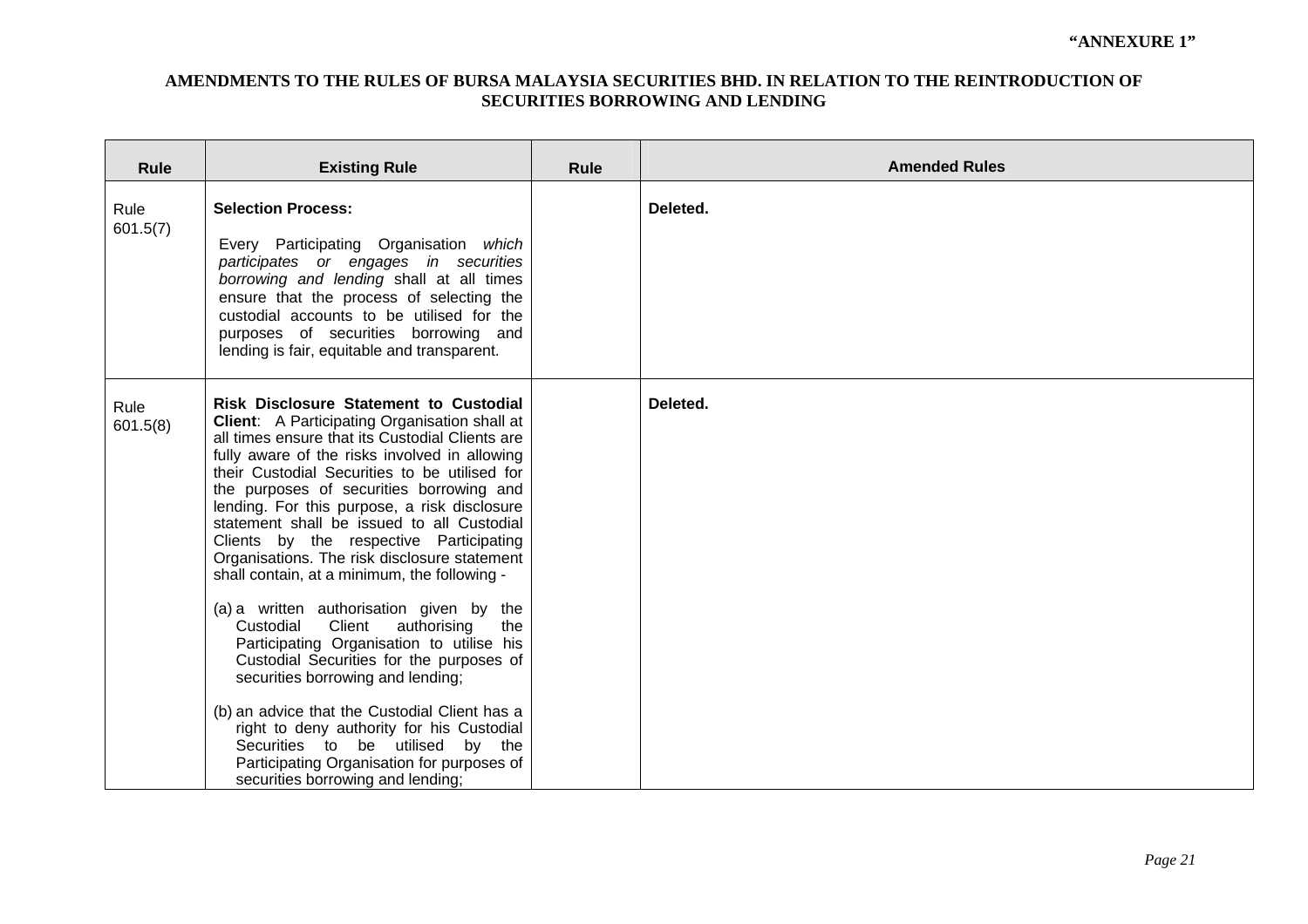| <b>Rule</b> | <b>Existing Rule</b>                                                                                                                                                                                                                                                                                                                                                                                                                                                                                         | <b>Rule</b>        | <b>Amended Rules</b>                                                                                                                                                                                                                                                                                                                                                                                                                                                   |
|-------------|--------------------------------------------------------------------------------------------------------------------------------------------------------------------------------------------------------------------------------------------------------------------------------------------------------------------------------------------------------------------------------------------------------------------------------------------------------------------------------------------------------------|--------------------|------------------------------------------------------------------------------------------------------------------------------------------------------------------------------------------------------------------------------------------------------------------------------------------------------------------------------------------------------------------------------------------------------------------------------------------------------------------------|
|             | (c) a statement informing the Custodial<br>Client that he is entitled to a portion of the<br>fees earned by the Participating<br>Organisation arising out of the borrowing<br>and lending of his Custodial Securities on<br>such terms as mutually agreed between<br>him and the Participating Organisation;<br>(d) clear statements as to the Custodial<br>Client's entitlements to dividends and<br>other economic rights arising out of the<br>Custodial Securities while such securities<br>are on loan. |                    |                                                                                                                                                                                                                                                                                                                                                                                                                                                                        |
|             | New Rule                                                                                                                                                                                                                                                                                                                                                                                                                                                                                                     | <b>Rule 608.10</b> | <b>DESIGNATED CDS ACCOUNTS</b><br>(1) A Participating Organisation shall ensure that all Eligible Securities borrowed<br>and/or lent pursuant to securities borrowing and/or lending are held in the<br>CDS Account(s) prescribed in the Clearing House Requirements and in no                                                                                                                                                                                         |
|             |                                                                                                                                                                                                                                                                                                                                                                                                                                                                                                              |                    | other CDS Account(s).                                                                                                                                                                                                                                                                                                                                                                                                                                                  |
|             | New Rule                                                                                                                                                                                                                                                                                                                                                                                                                                                                                                     | <b>Rule 608.11</b> | <b>REPORTING BY COMPLIANCE OFFICER</b><br>(1)<br>The Executive Director Compliance or the Head of Compliance or in the<br>case of Non Universal Brokers the Compliance Officer or where there is<br>more than one Compliance Officer, the Compliance Officer that is heading<br>the compliance functions, shall ensure that the report submitted pursuant<br>to Rule 309.8(4) shall address the following areas in relation to securities<br>borrowing and/or lending: |
|             |                                                                                                                                                                                                                                                                                                                                                                                                                                                                                                              |                    | (a) inaccuracies and errors in relation to any reports submitted by the<br>Participating Organisations pursuant to this Rule or any directives,                                                                                                                                                                                                                                                                                                                        |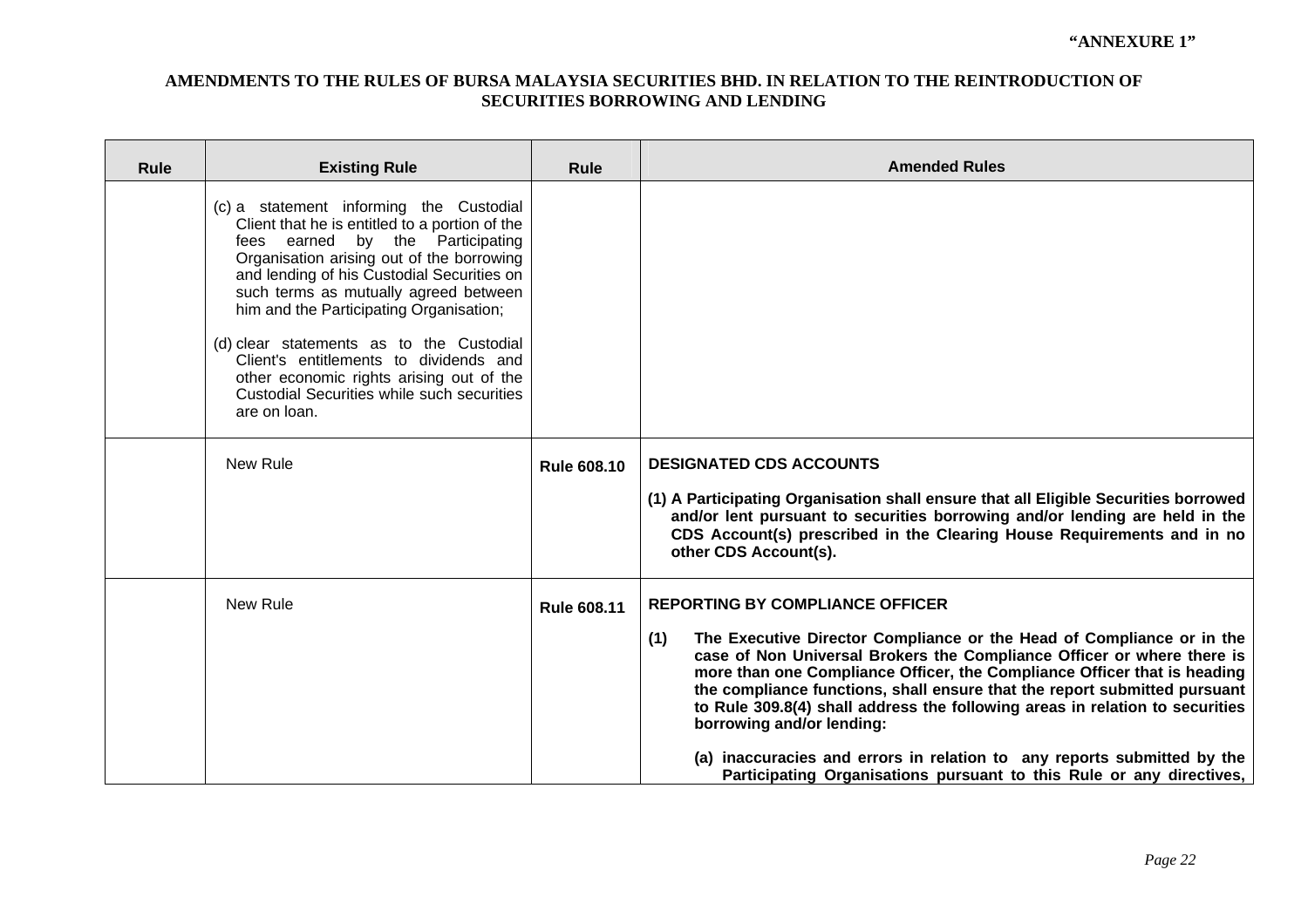| <b>Rule</b> | <b>Existing Rule</b> | <b>Rule</b>        | <b>Amended Rules</b>                                                                                                                                                                                                                                                                                                                                                                                                                                                                                                                                                                                                                                                                                                                                                                                                                                            |
|-------------|----------------------|--------------------|-----------------------------------------------------------------------------------------------------------------------------------------------------------------------------------------------------------------------------------------------------------------------------------------------------------------------------------------------------------------------------------------------------------------------------------------------------------------------------------------------------------------------------------------------------------------------------------------------------------------------------------------------------------------------------------------------------------------------------------------------------------------------------------------------------------------------------------------------------------------|
|             |                      |                    | rulings and guidelines issued by the Exchange;<br>(b) non compliances with any requirements stipulated in the Internal<br><b>Guidelines for Securities Borrowing and Lending; and</b><br>(c) any other breaches in relation to Rule 608.<br>A Participating Organisation shall submit to the Exchange a report of all<br>(2)<br>Eligible Securities borrowed for the purpose stipulated in Rule 608.2(2)(b)<br>on a weekly basis, in the format and manner as may be prescribed by the<br>Exchange from time to time, on the first $(1st)$ market day of the following<br>week. In the event there is no report submitted to the Exchange on the<br>first (1 <sup>st</sup> ) market day of the week, the Exchange shall assume that there<br>were no borrowings of Eligible Securities in the preceding week unless<br>proven otherwise.                        |
|             | New Rule             | <b>Rule 608.12</b> | <b>ACTION BY THE EXCHANGE</b><br>Without prejudice to any other powers of the Exchange contained in the<br>(1)<br>Securities Industry Act, this Rule 608, these Rules and/or any other<br>directives, ruling or guidelines issued by the Exchange from time to time,<br>the Exchange may in the following circumstances take any of the actions<br>enumerated under Rule 608.12(2) in the manner stipulated therein against<br>any or all Participating Organisations, registered persons and clients<br>and/or in relation to any or all Eligible Securities:<br>(a) where there is a breach or likelihood of breach of any provisions in<br>Rule 608 and /or Rule 704; or<br>(b) where the securities borrowing and/or lending activities may lead or<br>likely to lead to the commission of any of the offences under the<br><b>Securities Industry Act.</b> |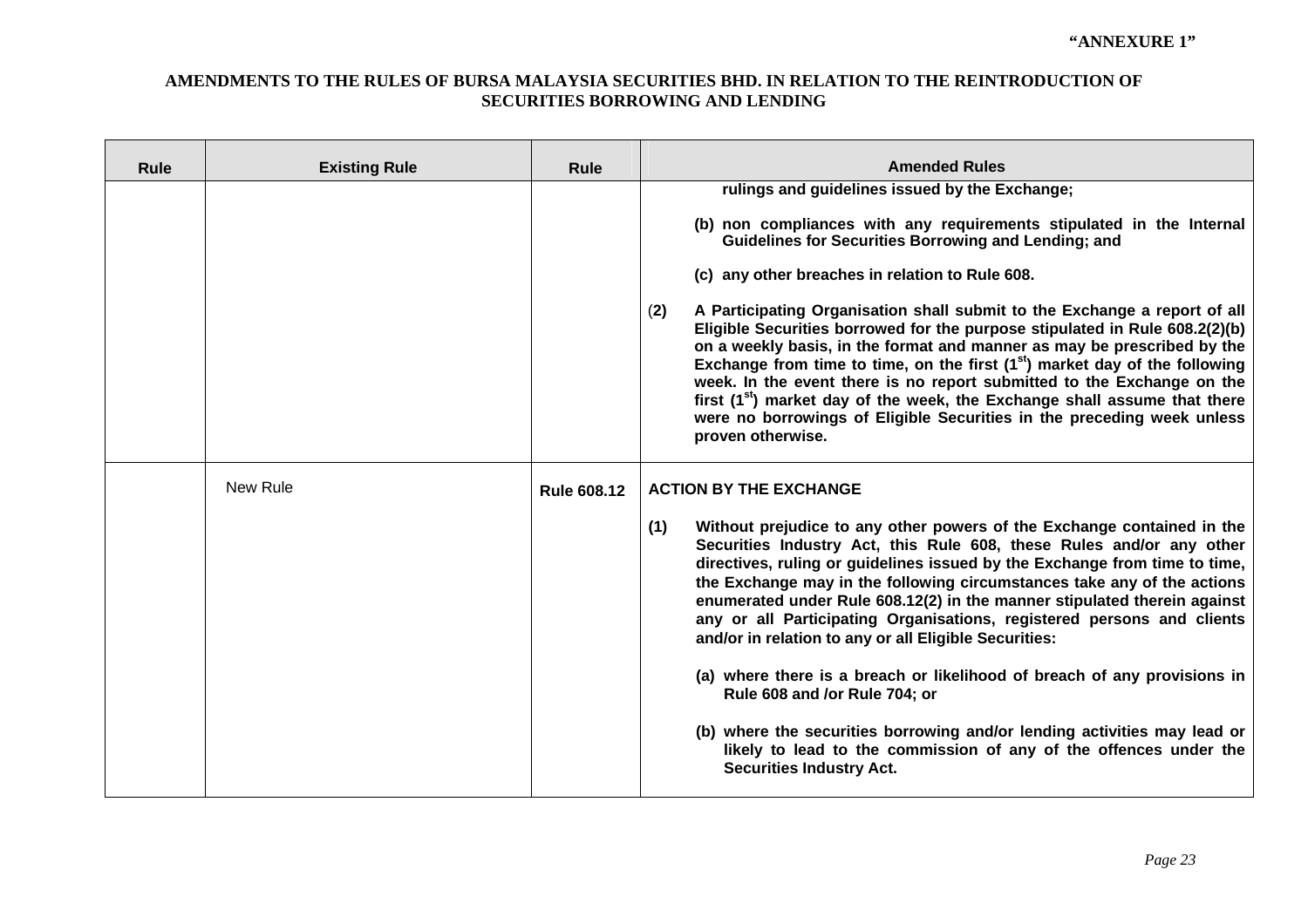| <b>Rule</b> | <b>Existing Rule</b> | Rule | <b>Amended Rules</b>                                                                                                                                                                                                                                                                                                                                                                                                                                                                                        |
|-------------|----------------------|------|-------------------------------------------------------------------------------------------------------------------------------------------------------------------------------------------------------------------------------------------------------------------------------------------------------------------------------------------------------------------------------------------------------------------------------------------------------------------------------------------------------------|
|             |                      |      | (2) Pursuant to Rule 608.12(1), the following actions may be taken by the<br>Exchange in relation to any or all Eligible Securities and/or against any or all<br>Participating Organisations, registered persons and clients in the manner<br>and for the period determined by the Exchange :                                                                                                                                                                                                               |
|             |                      |      | (a) suspension and/ cessation of further securities borrowing and / or<br>lending of Eligible Securities by the Participating Organisation and / or<br>registered persons whether for itself or any or all of its clients;                                                                                                                                                                                                                                                                                  |
|             |                      |      | (b) imposition of limits on the total number or the type of Eligible Securities<br>that may be borrowed or lent by the Participating Organisation and / or<br>registered persons whether for itself or any or all of its clients or by any<br>or all of its clients; or                                                                                                                                                                                                                                     |
|             |                      |      | (c) imposition of restriction or conditions on the securities borrowing and<br>/or lending activities carried out by the Participating Organisation and /<br>or registered persons whether for itself or any or all of its clients or by<br>any or all of its clients.                                                                                                                                                                                                                                      |
|             |                      |      | In the event that the Exchange undertakes any of the actions under Rule<br>(3)<br>608.12(2) against a Participating Organisation, a registered person or a<br>client of the Participating Organisation, such actions shall also be<br>applicable to any person who is the proxy, agent, nominee or acting in<br>concert with that Participating Organisation, registered person or that<br>particular client of the Participating Organisation as the case may be.                                          |
|             |                      |      | Where an action has been taken under Rule 608.12(2), a Participating<br>(4)<br>Organisation and / or registered person, may make representations to the<br>Exchange for the discontinuance of the action taken. The Exchange may<br>after the representations were made, discontinue with the action taken.<br>However such discontinuance shall not be construed as an omission or<br>error of any kind on the part of the Exchange in undertaking the action<br>under Rule 608.12 (2) in the first place. |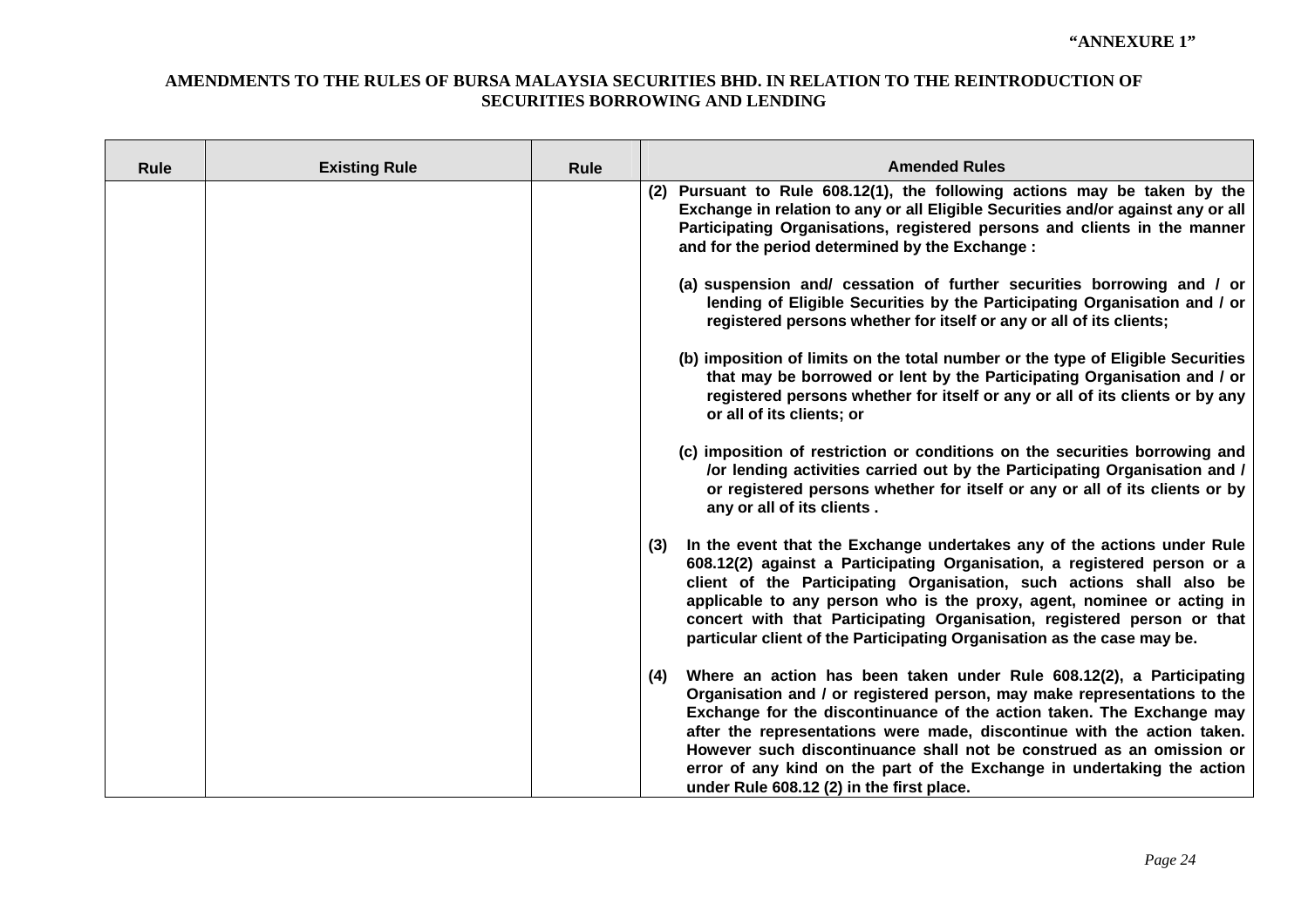| <b>Rule</b> | <b>Existing Rule</b>                                                                                                                                                                                                                                                                                    | <b>Rule</b> | <b>Amended Rules</b>                                                                                                                                                                                                                                                                                                                                                                   |
|-------------|---------------------------------------------------------------------------------------------------------------------------------------------------------------------------------------------------------------------------------------------------------------------------------------------------------|-------------|----------------------------------------------------------------------------------------------------------------------------------------------------------------------------------------------------------------------------------------------------------------------------------------------------------------------------------------------------------------------------------------|
|             |                                                                                                                                                                                                                                                                                                         |             | The provisions in Rule 1303 shall not apply to any action taken under Rule<br>(5)<br>608.12(2).                                                                                                                                                                                                                                                                                        |
| Rule 703.7  | <b>VALUATION OF COLLATERAL</b><br>(1) The collateral that a client may deposit<br>into his margin account and the method                                                                                                                                                                                | Rule 703.7  | <b>VALUATION OF COLLATERAL</b><br>(1) The collateral that a client may deposit into his margin account and the method of<br>valuation thereof shall be limited to the following -                                                                                                                                                                                                      |
|             | of valuation thereof shall be limited to the<br>following -<br>(a) For securities quoted on the<br>Exchange and other recognised<br>stock exchanges, the value shall be<br>based on the Last Done Price of the<br>securities on the preceding market<br>day;<br>(b) For fixed deposit certificates, the |             | (a) For securities quoted on the Exchange and other recognised stock<br>exchanges, the value shall be based on the Last Done Price of the securities<br>on the preceding market day;                                                                                                                                                                                                   |
|             |                                                                                                                                                                                                                                                                                                         |             | (b) For cash or fixed deposit certificates, the value shall be -<br>(i) in the case of cash or fixed deposit certificates denominated in Ringgit<br>Malaysia, their face value thereof;                                                                                                                                                                                                |
|             | value shall be -<br>in the case of fixed deposit<br>(i)<br>certificates denominated<br>in<br>Ringgit Malaysia, their face<br>value thereof;                                                                                                                                                             |             | (ii) in the case of cash or fixed deposit certificates denominated in currencies<br>other than in Ringgit Malaysia, the prevailing market exchange rate;<br>(c) For Malaysian Government securities, Cagamas bonds, Government<br>investment issues and Malaysian Treasury Bills, the value shall be calculated<br>at the Last Done Price as reported to the Central Bank of Malaysia; |
|             | in the case of fixed deposit<br>(ii)<br>certificates denominated<br>in in                                                                                                                                                                                                                               |             | (d) [Deleted];                                                                                                                                                                                                                                                                                                                                                                         |
|             | currencies other than in Ringgit<br>Malaysia, the prevailing market<br>exchange rate;                                                                                                                                                                                                                   |             | (e) For negotiable certificates of deposit and bankers' acceptances issued in<br>Malaysia, the value shall be at the price determined by the issuing banks;<br>(f) [Deleted];                                                                                                                                                                                                          |
|             | Malaysian<br>Government<br>For<br>(C)<br>securities,<br>Cagamas<br>bonds.                                                                                                                                                                                                                               |             | (g) [Deleted]; and                                                                                                                                                                                                                                                                                                                                                                     |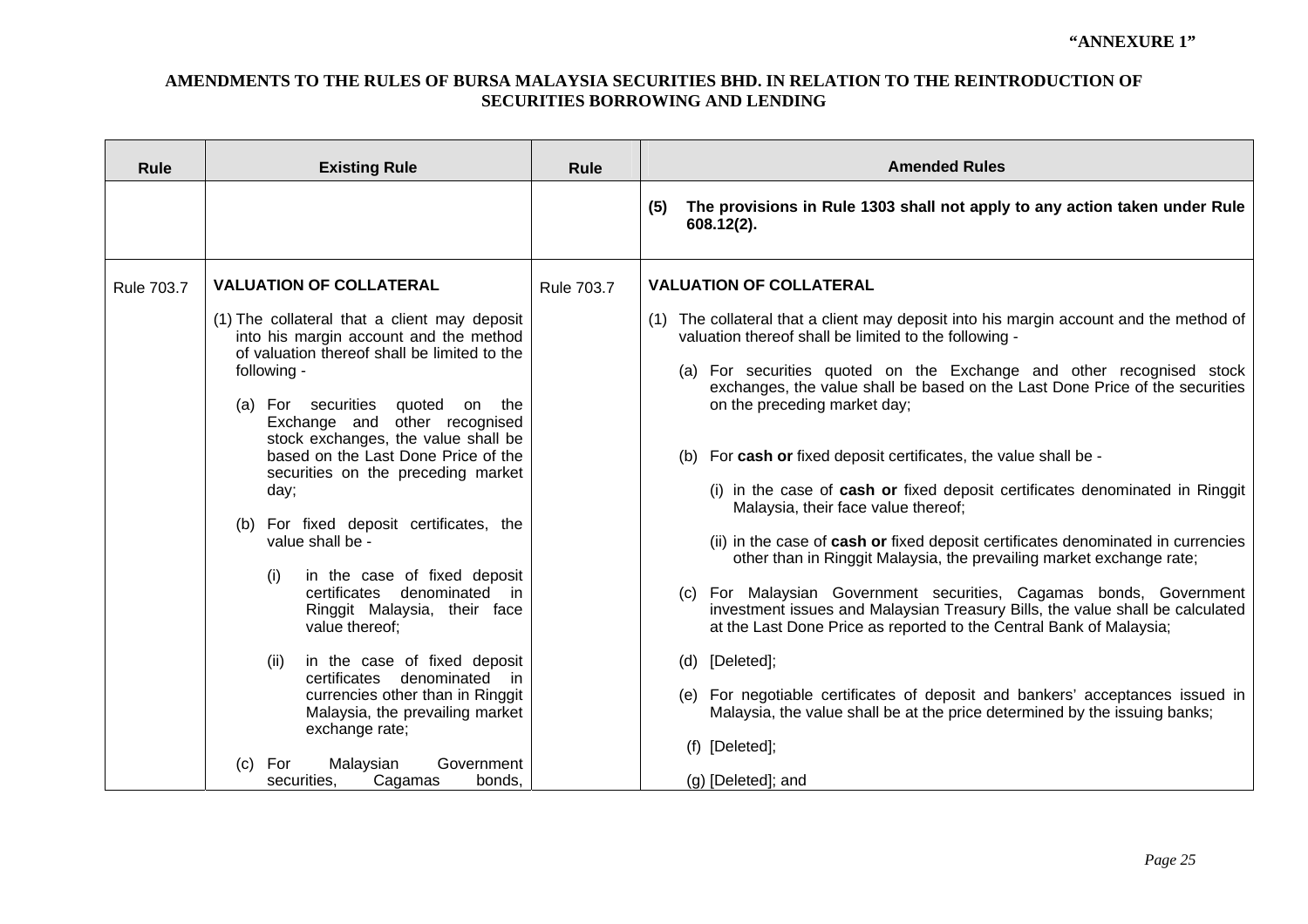| <b>Rule</b> | <b>Existing Rule</b>                                                                                                                                                                                                             | <b>Rule</b> | <b>Amended Rules</b>                                                                                                                                                                                  |
|-------------|----------------------------------------------------------------------------------------------------------------------------------------------------------------------------------------------------------------------------------|-------------|-------------------------------------------------------------------------------------------------------------------------------------------------------------------------------------------------------|
|             | Government investment issues and<br>Malaysian Treasury Bills, the value<br>shall be calculated at the Last Done<br>Price as reported to the Central Bank<br>of Malaysia;                                                         |             | (h) For guarantees issued by banks, merchant banks or finance companies or<br>standby letters of credit issued by commercial banks or merchant banks, the<br>value shall be their face value thereof. |
|             | [Deleted];<br>(d)                                                                                                                                                                                                                |             |                                                                                                                                                                                                       |
|             | (e) For negotiable certificates of deposit<br>and bankers' acceptances issued in<br>Malaysia, the value shall be at the<br>price determined by the issuing<br>banks;                                                             |             |                                                                                                                                                                                                       |
|             | [Deleted];<br>(f)                                                                                                                                                                                                                |             |                                                                                                                                                                                                       |
|             | [Deleted]; and<br>(g)                                                                                                                                                                                                            |             |                                                                                                                                                                                                       |
|             | For guarantees issued by banks,<br>(h)<br>merchant<br>banks<br>finance<br>$\alpha$<br>companies or standby letters of<br>credit issued by commercial banks or<br>merchant banks, the value shall be<br>their face value thereof. |             |                                                                                                                                                                                                       |
| Rule 703.9  | <b>Rule 703 FINANCING</b>                                                                                                                                                                                                        | Rule 703.9  | <b>Rule 703 FINANCING</b>                                                                                                                                                                             |
|             | <b>Rule 703.9 Written Agreement</b>                                                                                                                                                                                              |             | <b>Rule 703.9 Written Agreement</b>                                                                                                                                                                   |
|             | (1) Requirement : There shall be a written<br>agreement executed<br>between<br>the<br>Participating Organisation and its client                                                                                                  |             | (1) <b>Requirement</b> : There shall be a written agreement executed between the<br>Participating Organisation and its client for any margin account.                                                 |
|             | for any margin account.                                                                                                                                                                                                          |             | (2) Special clauses : The written agreement referred to in Rule 703.9(1) shall<br>contain, inter alia, provisions which authorise the Participating Organisation to:                                  |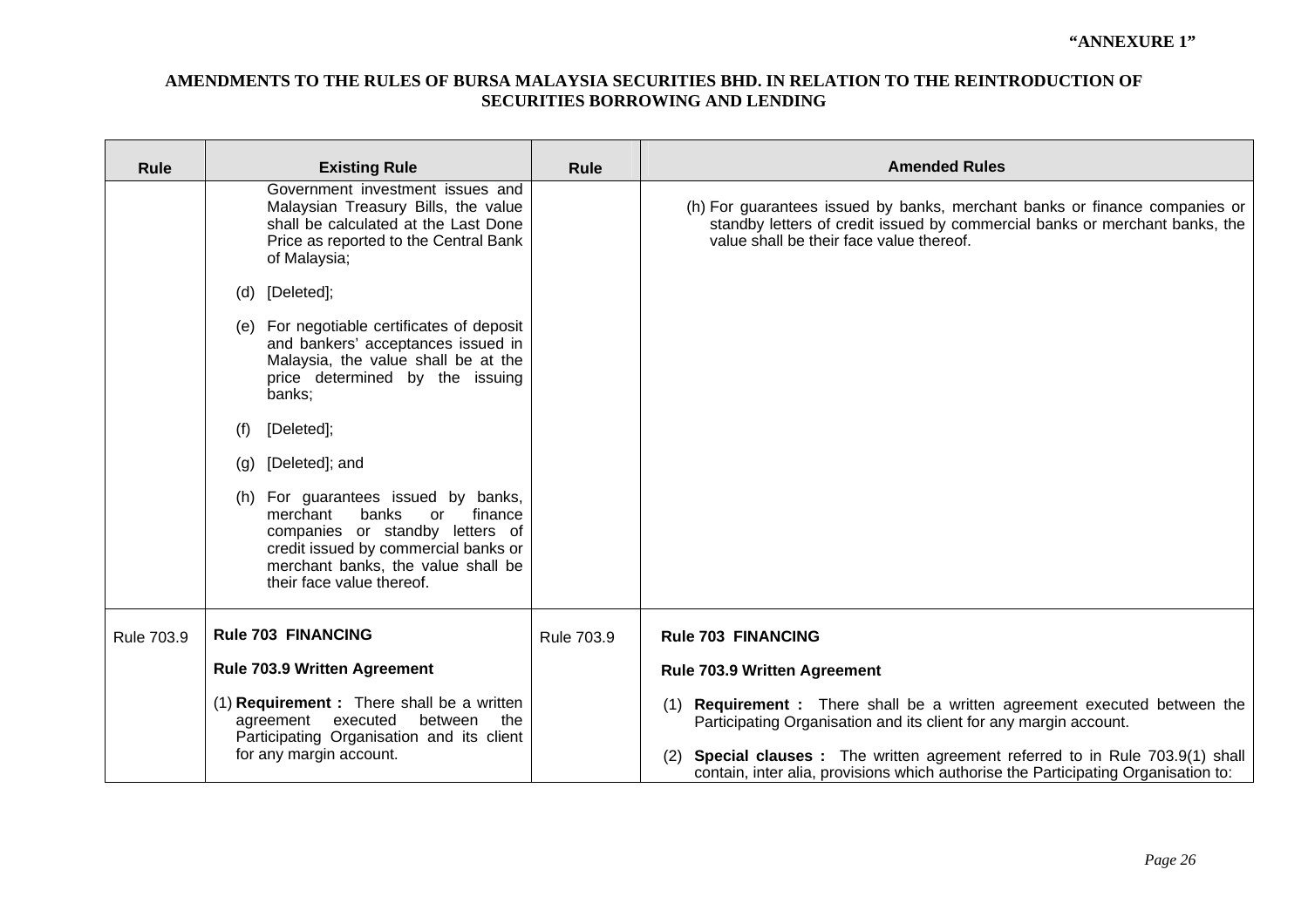| <b>Rule</b> | <b>Existing Rule</b>                                                                                                                                                                                                                                                                                                                            | <b>Rule</b> | <b>Amended Rules</b>                                                                                                                                                                                                                                                                                                                          |
|-------------|-------------------------------------------------------------------------------------------------------------------------------------------------------------------------------------------------------------------------------------------------------------------------------------------------------------------------------------------------|-------------|-----------------------------------------------------------------------------------------------------------------------------------------------------------------------------------------------------------------------------------------------------------------------------------------------------------------------------------------------|
|             | The<br>written<br>(2) Special clauses :<br>agreement referred to in Rule 703.9(1)<br>shall contain, inter alia, provisions which<br>authorise the Participating Organisation<br>to:                                                                                                                                                             |             | (a) subject to Rule 703.9(3), mortgage, pledge or hypothecate the client's<br>securities for a sum not exceeding the outstanding balance in the margin<br>account and without any obligation to retain in its possession or control<br>securities of like characters;                                                                         |
|             | (a) subject to Rule 703.9(3), mortgage,<br>pledge or hypothecate the client's<br>securities for a sum not exceeding<br>the outstanding balance in the                                                                                                                                                                                           |             | (b) use its discretion to sell or dispose of any or all the collateral, in any manner<br>in order to meet the prescribed margin requirements as are specified in Rule<br>701.10(3)'                                                                                                                                                           |
|             | margin account and without any<br>obligation to retain in its possession<br>or control securities of<br>like<br>characters; and                                                                                                                                                                                                                 |             | (3) A Participating Organisation shall not mortgage, pledge, charge, hypothecate or<br>grant security arrangements over a client's securities and collateral unless the<br>aggregate mark to market (as defined in Rule 1105) value of the securities and<br>collateral of that client which are mortgaged, pledged, charged, hypothecated or |
|             | (b) use its discretion to sell or dispose of<br>any or all the collateral, in any<br>manner in order to meet the                                                                                                                                                                                                                                |             | security arrangements granted shall not at any time exceed the outstanding<br>balance of that client's margin account.                                                                                                                                                                                                                        |
|             | prescribed margin requirements as<br>are specified in Rule 701.10(3).                                                                                                                                                                                                                                                                           |             | A Participating Organisation may, subject to requirements stipulated in<br>(4)<br>Rule 608, utilise any Eligible Securities (as defined in Rule 608.1) deposited<br>or purchased or carried in a client 's margin account for the purpose of                                                                                                  |
|             | (3) A Participating Organisation shall not<br>mortgage, pledge, charge, hypothecate<br>or grant security arrangements over a<br>client's securities and collateral unless<br>the aggregate mark to market (as defined<br>in Rule 1105) value of the securities and<br>collateral of that client which are<br>pledged,<br>charged,<br>mortgaged, |             | securities borrowing and/or lending as envisaged in Rule 608.                                                                                                                                                                                                                                                                                 |
|             | hypothecated or security arrangements<br>granted shall not at any time exceed the<br>outstanding balance of that client's<br>margin account.                                                                                                                                                                                                    |             |                                                                                                                                                                                                                                                                                                                                               |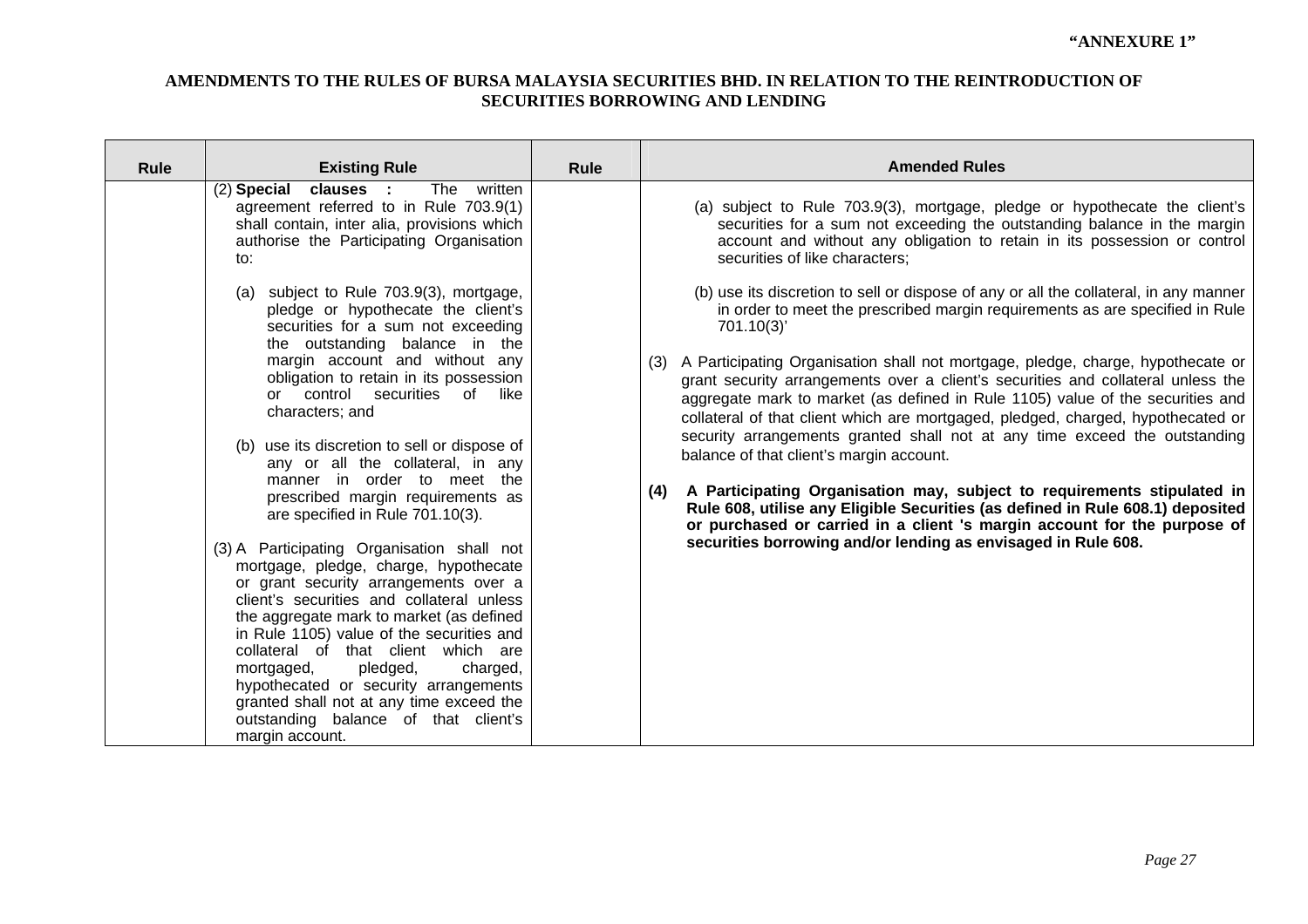| <b>Rule</b>    | <b>Existing Rule</b>                                                                                                                                                                                                                                                                                                                                                      | <b>Rule</b> | <b>Amended Rules</b>                                                                                                                                                                                                                                                                                                                                                                                                                                                                                                                                                                                                                                                                                                                                                                                                                                                                                                                                                                                                                   |
|----------------|---------------------------------------------------------------------------------------------------------------------------------------------------------------------------------------------------------------------------------------------------------------------------------------------------------------------------------------------------------------------------|-------------|----------------------------------------------------------------------------------------------------------------------------------------------------------------------------------------------------------------------------------------------------------------------------------------------------------------------------------------------------------------------------------------------------------------------------------------------------------------------------------------------------------------------------------------------------------------------------------------------------------------------------------------------------------------------------------------------------------------------------------------------------------------------------------------------------------------------------------------------------------------------------------------------------------------------------------------------------------------------------------------------------------------------------------------|
| Rule<br>1105.1 | <b>DEFINITIONS</b><br>In this Rule 1105, unless the context<br>(1)<br>otherwise requires -                                                                                                                                                                                                                                                                                | Rule 1105.1 | <b>DEFINITIONS</b><br>(1)<br>In this Rule 1105, unless the context otherwise requires -<br>Collateral in relation to securities borrowing and lending referred to in<br>1105.7(5)(d) means the 'collateral' mentioned in Rule 608.7 and where the<br>collateral consist of securities, to the extent those securities have been<br>subdivided or consolidated, made the subject of a bonus issue or event<br>similar to any of the foregoing, the expression Collateral shall have the<br>following meaning:<br>(a) in the case of subdivision or consolidation, the securities into which<br>the Collateral have been subdivided or consolidated;<br>(b) in the case of a bonus issue, the Collateral together with the<br>securities allotted by way of bonus issue thereon; and<br>(c) in the case of any event similar to any of the foregoing events, the<br>Collateral, together with or replaced by a sum of money and/or<br>securities equivalent to that received in respect of such Collateral<br>resulting from such event. |
|                | Capital Adequacy Ratio in relation to a<br>Participating Organisation, means the<br>ratio linking the liquid capital of the<br>Participating Organisation to risks<br>faced, calculated as the Participating<br>Organisation's Liquid Capital divided<br>by its Total Risk Requirement.<br>hybrid<br>securities<br>means<br>such<br>securities which are a combination of |             | Capital Adequacy Ratio in relation to a Participating Organisation, means the<br>ratio linking the liquid capital of the Participating Organisation to risks faced,<br>calculated as the Participating Organisation's Liquid Capital divided by its<br><b>Total Risk Requirement.</b><br>hybrid securities means such securities which are a combination of a<br>conventional securities and an embedded derivative and which may consist of                                                                                                                                                                                                                                                                                                                                                                                                                                                                                                                                                                                           |
|                | a conventional securities and an<br>embedded derivative and which may                                                                                                                                                                                                                                                                                                     |             | virtually any combination of two or more financial instrument building blocks<br>e.g. bond or note, swap, forward or future, or option.                                                                                                                                                                                                                                                                                                                                                                                                                                                                                                                                                                                                                                                                                                                                                                                                                                                                                                |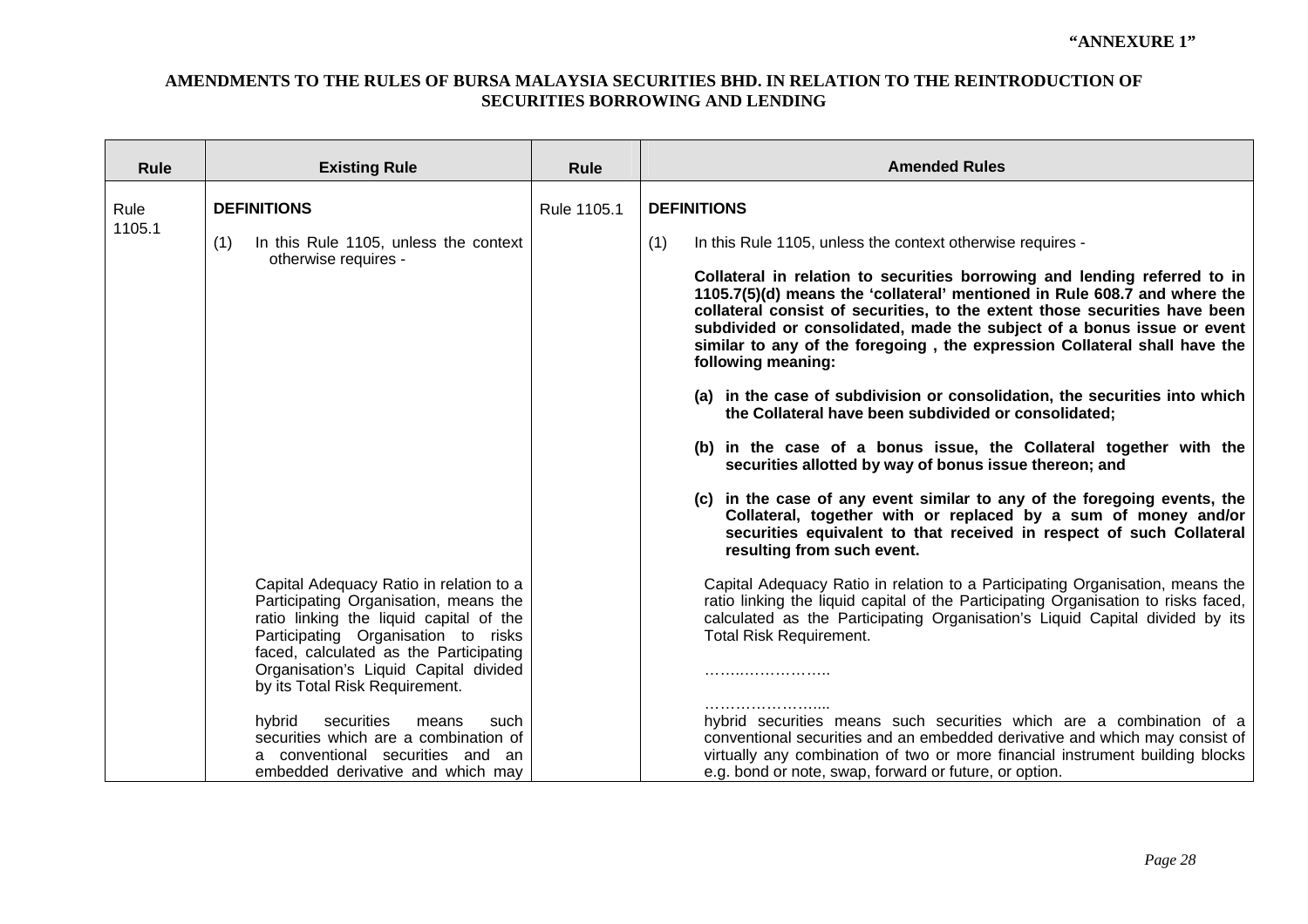| <b>Rule</b> | <b>Existing Rule</b>                                                                                                                                                                | <b>Rule</b> | <b>Amended Rules</b>                                                                                                                                                                                                                                                                                                                                                                                                                                          |
|-------------|-------------------------------------------------------------------------------------------------------------------------------------------------------------------------------------|-------------|---------------------------------------------------------------------------------------------------------------------------------------------------------------------------------------------------------------------------------------------------------------------------------------------------------------------------------------------------------------------------------------------------------------------------------------------------------------|
|             | consist of virtually any combination of<br>two or more financial instrument<br>building blocks e.g. bond or note,<br>swap, forward or future, or option.                            |             | income has the same meaning assigned to that expression under Rule<br>608.1                                                                                                                                                                                                                                                                                                                                                                                   |
|             |                                                                                                                                                                                     |             |                                                                                                                                                                                                                                                                                                                                                                                                                                                               |
|             |                                                                                                                                                                                     |             | Margin Financing Onward Lent Risk means the risks to which a<br>Participating Organisation is exposed from Margin Securities which have<br>been onward lent pursuant to securities borrowing and/or lending by the<br>Participating Organisation to such third party, as may be permitted from<br>time to time pursuant to the Clearing House Requirements.                                                                                                   |
|             |                                                                                                                                                                                     |             | Margin Securities has the same meaning assigned to that expression<br>under Rule 608.8.                                                                                                                                                                                                                                                                                                                                                                       |
|             |                                                                                                                                                                                     |             | Recall means redelivery of Securities Borrowed to the lender and/or<br>redelivery of the Collateral to the borrower, whether partial or in full<br>pursuant to the terms of the Client SBL Agreement or SBL Agreement as<br>defined in Rule 704                                                                                                                                                                                                               |
|             | Recognised Market Indices means the<br>market indices of the recognised stock<br>exchanges which are acceptable to<br>the Exchange from time to time, as set<br>out in Schedule 8C. |             | Recognised Market Indices means the market indices of the recognised stock<br>exchanges which are acceptable to the Exchange from time to time, as set out<br>in Schedule 8C.                                                                                                                                                                                                                                                                                 |
|             |                                                                                                                                                                                     |             | securities borrowing and/or lending has the same meaning assigned to<br>that expression as referred to in Rule 608.                                                                                                                                                                                                                                                                                                                                           |
|             |                                                                                                                                                                                     |             | Securities Borrowed or Securities Lent means any securities borrowed<br>or securities lent pursuant to securities borrowing and/or lending and to<br>the extent that the securities borrowed or securities lent consist of<br>securities that have been subdivided or consolidated, made the subject<br>of a bonus issue or event similar to any of the foregoing, the expression<br>Securities Borrowed or Securities Lent shall have the following meaning: |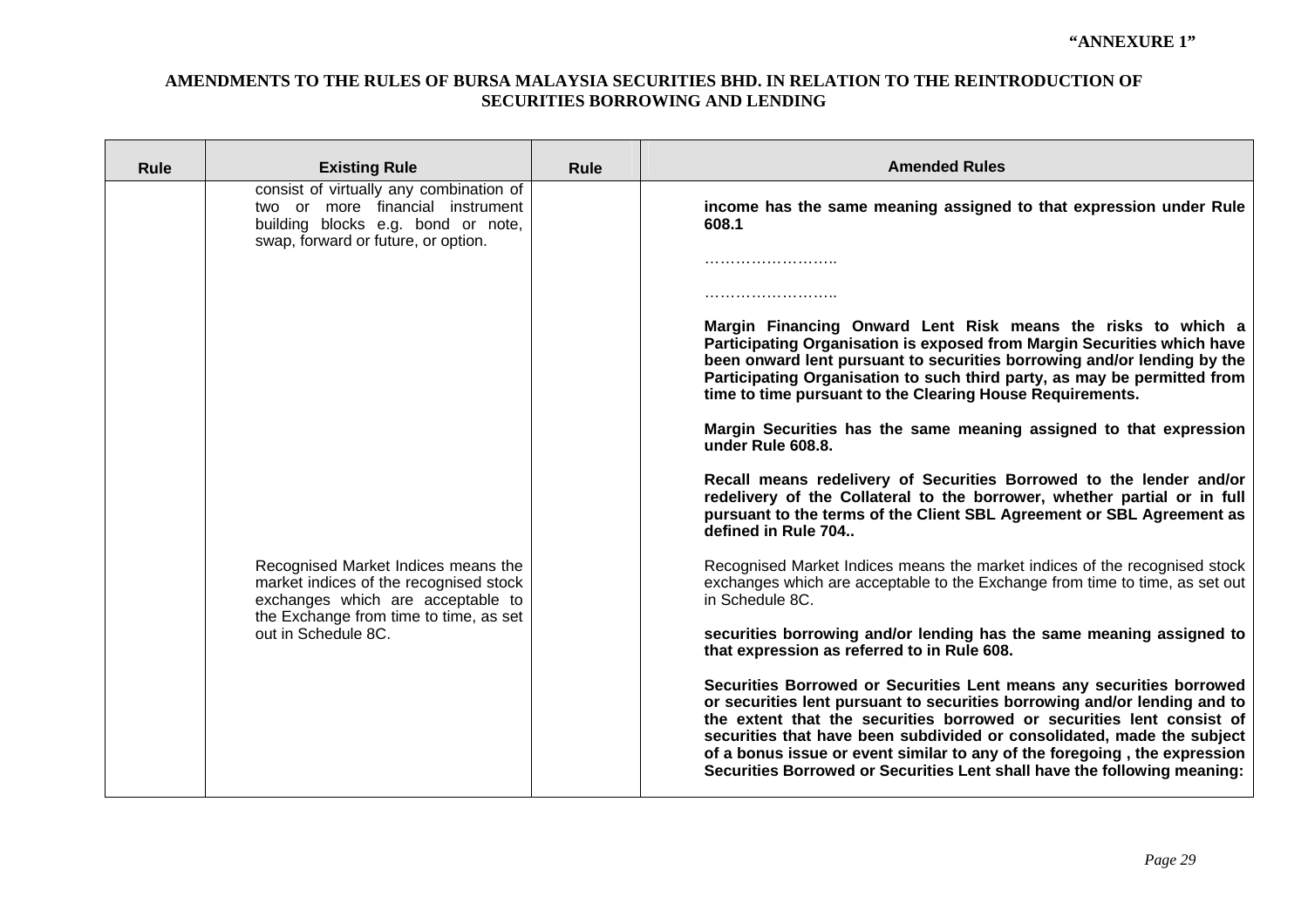| <b>Rule</b>       | <b>Existing Rule</b>                                                                                                                                                                                                                                                                                                                                                                                    | <b>Rule</b>       | <b>Amended Rules</b>                                                                                                                                                                                                                                                                                                                                                                                                                                                                                                                                                                                                                                                                                                                                                                    |
|-------------------|---------------------------------------------------------------------------------------------------------------------------------------------------------------------------------------------------------------------------------------------------------------------------------------------------------------------------------------------------------------------------------------------------------|-------------------|-----------------------------------------------------------------------------------------------------------------------------------------------------------------------------------------------------------------------------------------------------------------------------------------------------------------------------------------------------------------------------------------------------------------------------------------------------------------------------------------------------------------------------------------------------------------------------------------------------------------------------------------------------------------------------------------------------------------------------------------------------------------------------------------|
|                   |                                                                                                                                                                                                                                                                                                                                                                                                         |                   | (a) in the case of subdivision or consolidation, the securities into which<br>the Securities Borrowed or Securities Lent have been subdivided or<br>consolidated;<br>(b) in the case of a bonus issue, the Securities Borrowed or Securities<br>Lent together with the securities allotted by way of bonus issue<br>thereon; and<br>(c) in the case of any event similar to any of the foregoing events, the<br>Securities Borrowed or Securities Lent, together with or replaced by<br>a sum of money and/or securities equivalent to that received in<br>respect of such Securities Borrowed or Securities Lent resulting<br>from such event.<br>.<br>.                                                                                                                               |
| Rule<br>1105.6(1) | <b>General Principle:</b> Subject Always to Rule<br>1105.10, every Participating Organisation<br>shall calculate its Position Risk Requirement<br>in respect of all securities held by it as<br>(a)<br>principal, including those held pursuant<br>to its intra-day activities; and<br>on an intra-day basis to ensure that its<br>(b)<br>Total Risk Requirement does not<br>exceed its Liquid Capital. | Rule<br>1105.6(1) | <b>General Principle:</b> Subject Always to Rule 1105.10, every Participating Organisation<br>shall calculate its Position Risk Requirement -<br>(a) in respect of all securities held by it as principal, including those held pursuant to<br>its intra-day activities;<br>(b) on an intra-day basis to ensure that its Total Risk Requirement does not exceed<br>its Liquid Capital;<br>(c) in respect of all Securities Borrowed and/or Securities Onward Lent for itself<br>as principal as envisaged in Rules 608.2(1)(a)(i) and/or 608.2(1)(b)(ii); and<br>(d) in respect of all securities other than Margin Securities held by it which has<br>been onward lent by it as principal for the purpose of securities borrowing<br>and lending as envisaged in Rule 608.2(1)(a)(ii). |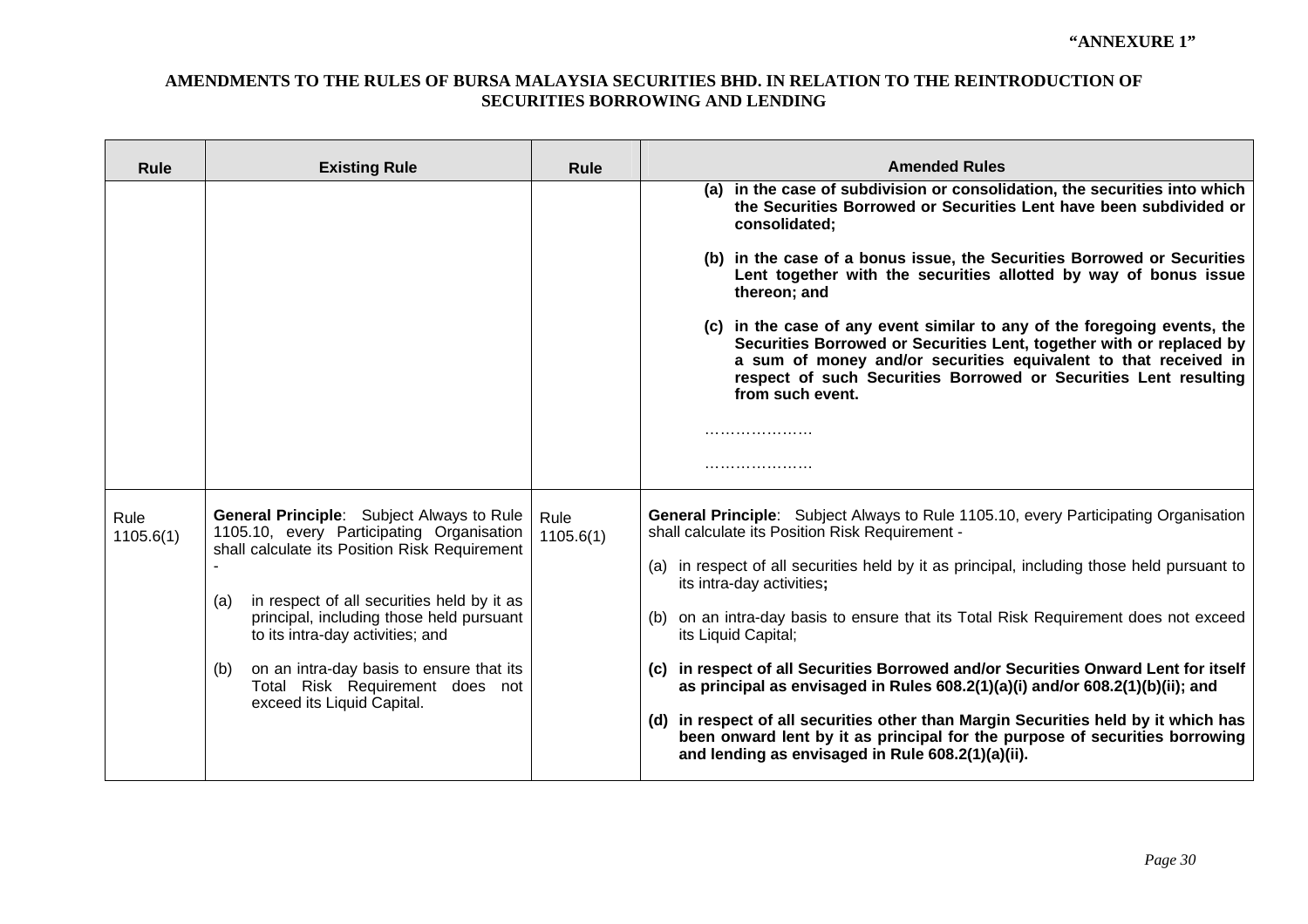| <b>Rule</b>       | <b>Existing Rule</b>                                                                                                                                                                                                                                                                                                                                                                                                                                                                                                                                                                                                                                                                                                                                                                                                                                                                                                                                                                                                                                                                                                                                 | Rule              | <b>Amended Rules</b>                                                                                                                                                                                                                                                                                                                                                                                                                                                                                                                                                                                                                                                                                                                                                                                                                                                                                                                                                                                                                                                                                                                                                                                                                                                                                                                                                                                                                      |
|-------------------|------------------------------------------------------------------------------------------------------------------------------------------------------------------------------------------------------------------------------------------------------------------------------------------------------------------------------------------------------------------------------------------------------------------------------------------------------------------------------------------------------------------------------------------------------------------------------------------------------------------------------------------------------------------------------------------------------------------------------------------------------------------------------------------------------------------------------------------------------------------------------------------------------------------------------------------------------------------------------------------------------------------------------------------------------------------------------------------------------------------------------------------------------|-------------------|-------------------------------------------------------------------------------------------------------------------------------------------------------------------------------------------------------------------------------------------------------------------------------------------------------------------------------------------------------------------------------------------------------------------------------------------------------------------------------------------------------------------------------------------------------------------------------------------------------------------------------------------------------------------------------------------------------------------------------------------------------------------------------------------------------------------------------------------------------------------------------------------------------------------------------------------------------------------------------------------------------------------------------------------------------------------------------------------------------------------------------------------------------------------------------------------------------------------------------------------------------------------------------------------------------------------------------------------------------------------------------------------------------------------------------------------|
| Rule<br>1105.6(2) | Principles Applicable to Equity Position<br>Risk Requirement: In calculating the<br>Position Risk Requirement in respect of its<br>equity and equity derivative positions, a<br>Participating Organisation shall observe the<br>following principles -<br>(a) in accordance with Rule $1105.6(1)$ , a<br>Participating Organisation shall calculate<br>all principal positions held by it;<br>(b) a Participating Organisation shall, on a<br>daily basis, mark to market all its principal<br>positions;<br>(c) a Participating Organisation may, in the<br>case of securities held by it pursuant to<br>intra-day activities, reduce its risk<br>exposure to the extent of the mark to<br>market value of any collateral held after<br>deducting the applicable discounts<br>prescribed in Schedule 8J;<br>(d) where applicable, a Participating<br>Organisation shall calculate its Position<br>Risk Requirement on a country by<br>country basis;<br>(e) in the case of depository receipts, a<br>Participating Organisation shall allocate a<br>share represented by that depository<br>receipt to the same country as the<br>underlying share. | Rule<br>1105.6(2) | <b>Principles Applicable to Equity Position Risk Requirement:</b> In calculating the<br>Position Risk Requirement in respect of its equity and equity derivative positions, a<br>Participating Organisation shall observe the following principles -<br>(a) in accordance with Rule 1105.6(1), a Participating Organisation shall calculate all<br>principal positions held by it;<br>(b) a Participating Organisation shall, on a daily basis, mark to market all its principal<br>positions;<br>(c) a Participating Organisation may, in the case of securities held by it pursuant to<br>intra-day activities, reduce its risk exposure to the extent of the mark to market<br>value of any collateral held after deducting the applicable discounts prescribed in<br>Schedule 8J:<br>(d) where applicable, a Participating Organisation shall calculate its Position Risk<br>Requirement on a country by country basis;<br>(e) in the case of depository receipts, a Participating Organisation shall allocate a<br>share represented by that depository receipt to the same country as the underlying<br>share; and<br>(f) a Participating Organisation shall add any income accrued on any Securities<br>Borrowed, Securities Lent or Collateral and shall deduct any fees and<br>charges imposed on the borrowing, lending or the Collateral pursuant to the<br>SBL Conditions or the written agreement referred to in Rule 608.2. |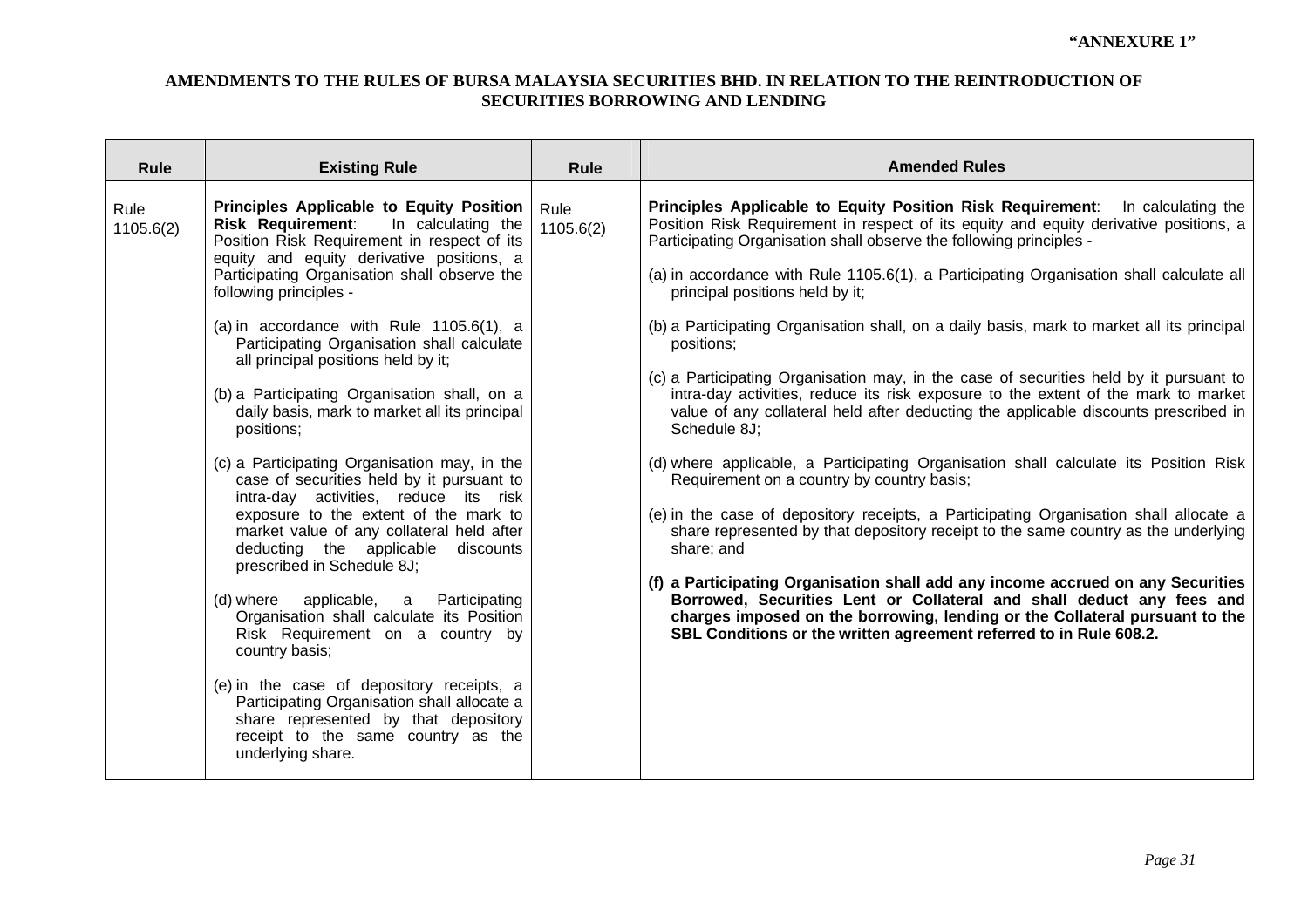| <b>Rule</b>              | <b>Existing Rule</b>                                                                                                                                                                                                                                                                                                                                                                                                                                                                                                                                                           | <b>Rule</b>           | <b>Amended Rules</b>                                                                                                                                                                                                                                                                                                                                                                                                                                                                                                                                                                                                                                                                                                                                                                                                                                                                                                                |
|--------------------------|--------------------------------------------------------------------------------------------------------------------------------------------------------------------------------------------------------------------------------------------------------------------------------------------------------------------------------------------------------------------------------------------------------------------------------------------------------------------------------------------------------------------------------------------------------------------------------|-----------------------|-------------------------------------------------------------------------------------------------------------------------------------------------------------------------------------------------------------------------------------------------------------------------------------------------------------------------------------------------------------------------------------------------------------------------------------------------------------------------------------------------------------------------------------------------------------------------------------------------------------------------------------------------------------------------------------------------------------------------------------------------------------------------------------------------------------------------------------------------------------------------------------------------------------------------------------|
| Rule<br>1105.6(8)        | <b>Position Netting:</b><br>A Participating<br>Organisation may, in respect of -<br>(a) an equity, net a long position against a<br>short position where the positions are in<br>the same type of equity; and<br>(b) an equity equivalent positions resulting<br>from the equity derivative identified in<br>Rule 1105.6(5)(b), net a long position<br>against a short position where the<br>positions are in the same type of<br>instrument provided that the instrument<br>has been converted into an equity<br>equivalent position in accordance with<br>Rule 1105.6(6)(b). | Rule<br>1105.6(8)     | <b>Position Netting:</b> A Participating Organisation may, in respect of -<br>(a) an equity, net a long position against a short position where the positions are in the<br>same type of equity;<br>(b) an equity equivalent positions resulting from the equity derivative identified in Rule<br>1105.6(5)(b), net a long position against a short position where the positions are in<br>the same type of instrument provided that the instrument has been converted into<br>an equity equivalent position in accordance with Rule 1105.6(6)(b); and<br>(c) securities borrowing and/or lending, net a position of Securities Lent against<br>Securities Borrowed where the positions are of the same type.                                                                                                                                                                                                                       |
| Rule<br>1105.7<br>(5)(d) | <b>Securities Borrowing and Lending:</b><br>(i) Counterparty<br>A<br>exposures:<br>Participating Organisation shall calculate<br>its counterparty exposures for securities<br>borrowing and lending as follows -<br>(aa) for borrowing transactions, the<br>difference between the market value<br>of the deposit (plus accrued interest)<br>and the value of the securities<br>received;<br>(bb) for<br>lending<br>transactions,<br>the<br>difference between the market value<br>of the securities on-lend (plus unpaid                                                      | Rule 1105.7<br>(5)(d) | <b>Securities Borrowing and Lending:</b><br>(i) Counterparty exposures: A Participating Organisation shall calculate its<br>counterparty exposures for securities borrowing and lending as follows -<br>(aa) for borrowing transactions in relation to its clients as envisaged in Rule<br>608.2(1)(a)(i) Participating Organisation's counterparty exposures shall<br>be computed based on the difference between the mark to market value<br>of the Securities Borrowed and the mark to market value of the Collateral<br>deposited subject to the provisions of Rule 1105.7(6). In computing the<br>mark to market value of the Securities Borrowed or the Collateral, a<br>Participating Organisation shall add any income accrued on the same<br>and shall deduct any fees and charges imposed on the borrowing or the<br>Collateral pursuant to the SBL Conditions or the written agreement<br>referred to in Rule 608.6; and |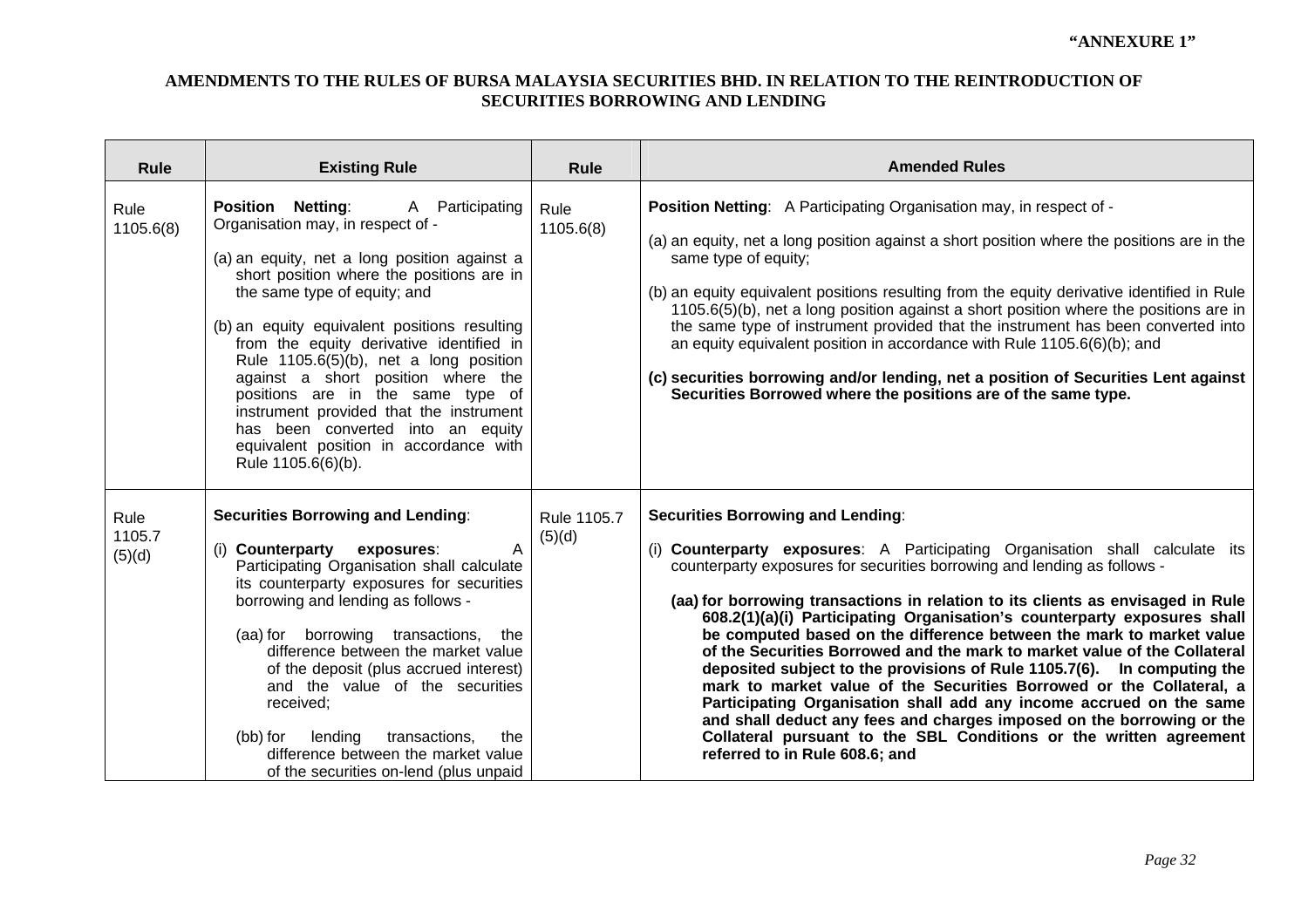<u> 1989 - Jan Sarajević, politički predstava i postava i postava i postava i postava i postava i postava i post</u>

 $\blacksquare$ 

| <b>Rule</b>        | <b>Existing Rule</b>                                                                                                                                                                                                                                                                                                                                                                                                                                                                                                                  | <b>Rule</b>        | <b>Amended Rules</b>                                                                                                                                                                                                                                                                                                                                                                                                                                                                                                                                                                                                                                                                                                                                                                                                                                                                                                                                                                                         |
|--------------------|---------------------------------------------------------------------------------------------------------------------------------------------------------------------------------------------------------------------------------------------------------------------------------------------------------------------------------------------------------------------------------------------------------------------------------------------------------------------------------------------------------------------------------------|--------------------|--------------------------------------------------------------------------------------------------------------------------------------------------------------------------------------------------------------------------------------------------------------------------------------------------------------------------------------------------------------------------------------------------------------------------------------------------------------------------------------------------------------------------------------------------------------------------------------------------------------------------------------------------------------------------------------------------------------------------------------------------------------------------------------------------------------------------------------------------------------------------------------------------------------------------------------------------------------------------------------------------------------|
|                    | fees) and the value of the collateral<br>received. If the collateral received is<br>not in the form of cash deposit in<br>Malaysian Ringgit, the collateral shall<br>be discounted in accordance with the<br>provisions of Rule 1105.7(6).<br>(ii) Calculation of CRR:<br>A Participating<br>Organisation<br>shall<br>calculate<br>its<br>Risk Requirement<br>for<br>Counterparty<br>securities borrowing and lending<br>in<br>accordance with Rule 1105.7(4).                                                                        |                    | (bb) for lending transactions in relation to its clients as envisaged in Rule<br>608.2(1) (b)(i) and Rule 608.2(1)(b)(ii) for onward lending transactions, a<br>Participating Organisation's counterparty exposures shall be computed<br>based on the difference between the mark to market value of the<br>Securities Lent and the mark to market value of the Collateral deposited,<br>if any subject to the provisions of Rule 1105.7(6).<br>In computing the<br>mark to market value of the Securities Lent or the Collateral, a<br>Participating Organisation shall add any income accrued on the same<br>and shall deduct any fees and charges imposed on the lending or the<br>Collateral pursuant to the SBL Conditions or the written agreement<br>referred to in Rule 608.6.<br>(ii) Calculation of CRR: Pursuant to the above-mentioned a Participating<br>Organisation shall calculate its Counterparty Risk Requirement for securities<br>borrowing and lending in accordance with Schedule 8G. |
| Rule<br>1105.10(1) | <b>Margin Financing Facilities:</b><br>(a) Every Participating Organisation which<br>provides margin financing facilities has:-<br>a Counterparty Risk in relation to<br>(i)<br>margin financing facilities which is<br>dependent on the quality and value<br>of collateral pledged and the quality<br>of the counterparty; and<br>a Position Risk in the form of market<br>(ii)<br>risk relating to Margin Financing On-<br>Pledged Risk in respect of securities<br>held by it as collateral but which<br>have been onward pledged. | Rule<br>1105.10(1) | <b>Margin Financing Facilities:</b><br>(a) Every Participating Organisation which provides margin financing facilities has:-<br>a Counterparty Risk in relation to margin financing facilities which is dependent<br>(i)<br>on the quality and value of collateral pledged and the quality of the<br>counterparty;<br>a Position Risk in the form of market risk relating to Margin Financing On-<br>(ii)<br>Pledged Risk in respect of securities held by it as collateral but which have<br>been onward pledged; and<br>(iii) a Position Risk in the form of market risk relating to Margin Financing<br>Onward Lent Risk in respect of Margin Securities which have been<br>onward lent as principal for the purpose of securities borrowing and<br>lending as envisaged in Rules 608.2(1)(a)(ii) and 608.8.                                                                                                                                                                                              |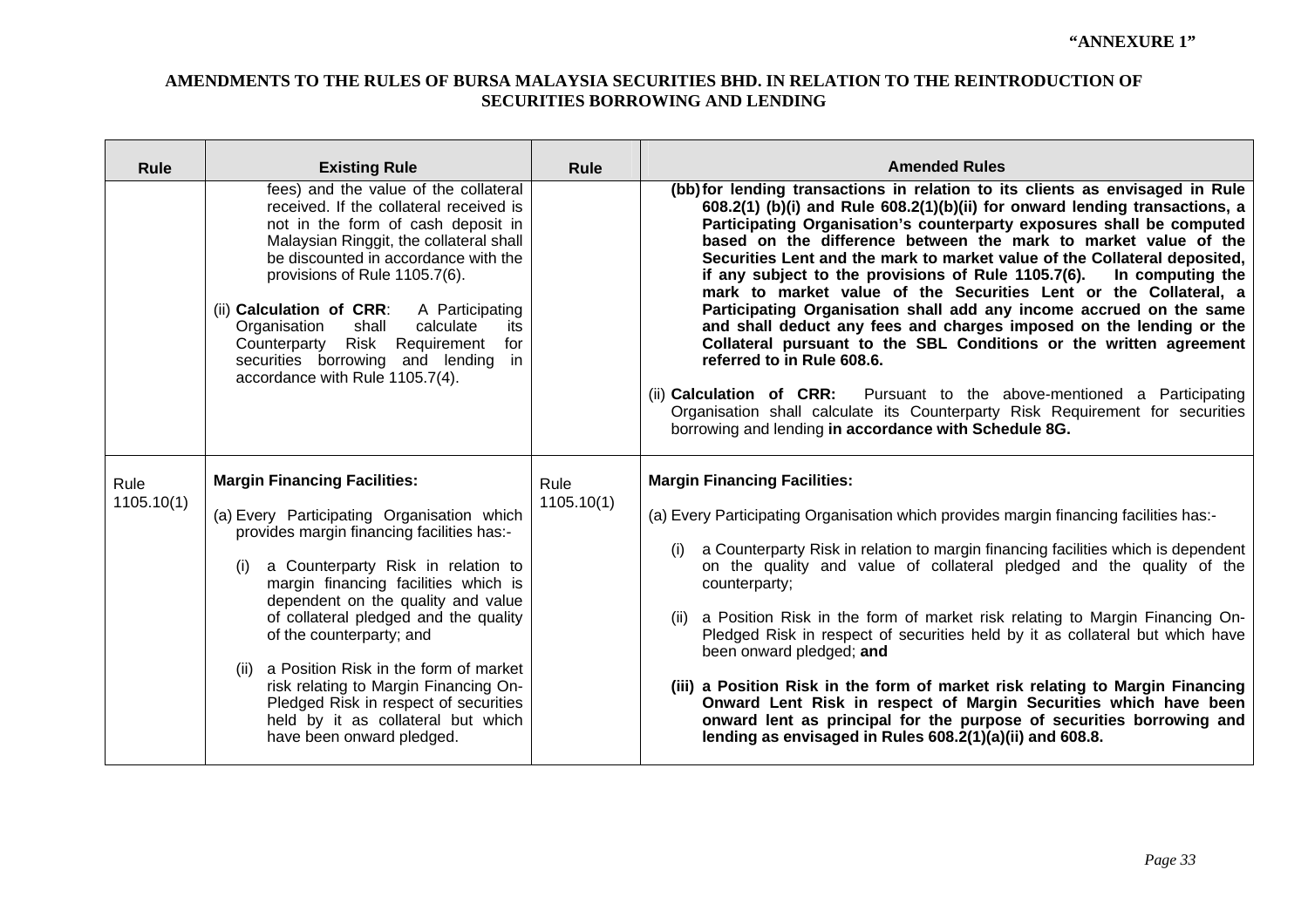<u> The Communication of the Communication of the Communication of the Communication of the Communication of the Communication of the Communication of the Communication of the Communication of the Communication of the Commun</u>

Е

| <b>Rule</b>        | <b>Existing Rule</b>                                                                                                                                                                                                                                                                                                                                                                                                                                                                                                                                                                                                                   | <b>Rule</b>        | <b>Amended Rules</b>                                                                                                                                                                                                                                                                                                                                                                                                                                                                                                                                                                                                                                                                                                                                                                                                                                                                                       |
|--------------------|----------------------------------------------------------------------------------------------------------------------------------------------------------------------------------------------------------------------------------------------------------------------------------------------------------------------------------------------------------------------------------------------------------------------------------------------------------------------------------------------------------------------------------------------------------------------------------------------------------------------------------------|--------------------|------------------------------------------------------------------------------------------------------------------------------------------------------------------------------------------------------------------------------------------------------------------------------------------------------------------------------------------------------------------------------------------------------------------------------------------------------------------------------------------------------------------------------------------------------------------------------------------------------------------------------------------------------------------------------------------------------------------------------------------------------------------------------------------------------------------------------------------------------------------------------------------------------------|
| Rule<br>1105.10(2) | General principles:<br>Every Participating<br>Organisation which<br>provides<br>margin<br>financing facilities shall calculate the<br>following:-<br>its Counterparty Risk Requirement in<br>(a)<br>respect of counterparty exposures<br>arising from margin financing facilities,<br>to the extent as provided in Rule<br>$1105.10(3)(b)$ ; and<br>its Position Risk Requirement in<br>(b)<br>respect of Margin Financing On-<br>Pledged Risk for all securities held by it<br>as collateral pursuant to margin<br>financing facilities but which have been<br>onward pledged, to the extent as<br>provided in Rule $1105.10(4)(a)$ . | Rule<br>1105.10(2) | Every Participating Organisation which provides margin<br>General principles:<br>financing facilities shall calculate the following:-<br>(a) its Counterparty Risk Requirement in respect of counterparty exposures arising<br>from margin financing facilities, to the extent as provided in Rule 1105.10(3)(b);<br>(b) its Position Risk Requirement in respect of Margin Financing On-Pledged Risk for<br>all securities held by it as collateral pursuant to margin financing facilities but<br>which have been onward pledged, to the extent as provided in Rule $1105.10(4)(a)$ ;<br>and<br>(c) its Position Risk Requirement in respect of Margin Financing Onward Lent<br>Risk for all Margin Securities which have been onward lent as principal for<br>the purpose of securities borrowing and lending as envisaged in Rule<br>$608.2(1)(a)(ii)$ , to the extent as provided in Rule 1105.10(5). |
|                    | New Rule                                                                                                                                                                                                                                                                                                                                                                                                                                                                                                                                                                                                                               | Rule<br>1105.10(5) | Position Risk Requirement for Margin Financing Onward Lent Risk:<br>In calculating the Position Risk Requirement in respect of Margin Financing<br>Onward Lent Risk in relation to Margin Securities which have been onward lent<br>by a Participating Organisation as principal, the Participating Organisation shall<br>observe the principles prescribed in Rule 1105.6.                                                                                                                                                                                                                                                                                                                                                                                                                                                                                                                                |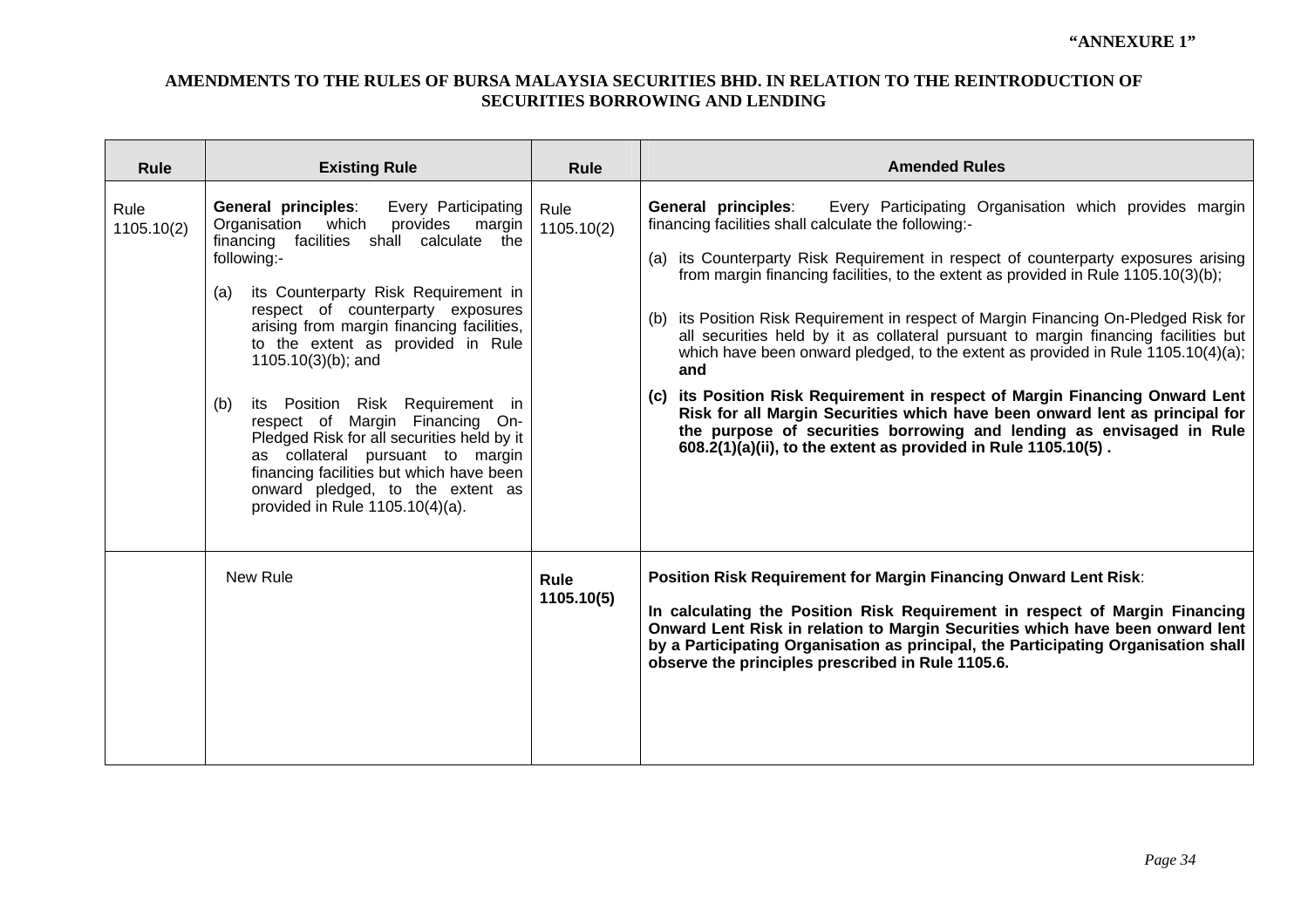| <b>Rule</b> | <b>Existing Rule</b> | <b>Rule</b> | <b>Amended Rules</b>                                                                                                                                                                                                                                                                                                                                                                                                                                                                                                                                                                                                                                                                                                                                                                                                                                                                                                                                                                                                                                                                                                                                                                                                                                                                                                                                                                                                                                                                                                                                                                                                                                                                                        |
|-------------|----------------------|-------------|-------------------------------------------------------------------------------------------------------------------------------------------------------------------------------------------------------------------------------------------------------------------------------------------------------------------------------------------------------------------------------------------------------------------------------------------------------------------------------------------------------------------------------------------------------------------------------------------------------------------------------------------------------------------------------------------------------------------------------------------------------------------------------------------------------------------------------------------------------------------------------------------------------------------------------------------------------------------------------------------------------------------------------------------------------------------------------------------------------------------------------------------------------------------------------------------------------------------------------------------------------------------------------------------------------------------------------------------------------------------------------------------------------------------------------------------------------------------------------------------------------------------------------------------------------------------------------------------------------------------------------------------------------------------------------------------------------------|
|             | New Schedule         | Schedule 9  | <b>SCHEDULE 9 [Chapter 6]</b>                                                                                                                                                                                                                                                                                                                                                                                                                                                                                                                                                                                                                                                                                                                                                                                                                                                                                                                                                                                                                                                                                                                                                                                                                                                                                                                                                                                                                                                                                                                                                                                                                                                                               |
|             |                      |             | <b>SCHEDULE 9 (Chapter 6)</b><br><b>INTERNAL</b><br>[Rule 608.3(1)(a)]<br><b>GUIDELINES</b><br><b>FOR</b><br><b>SECURITIES</b><br><b>BORROWING</b><br><b>AND LENDING</b><br>1) Criteria to assess the suitability of clients in borrowing or lending of<br>Eligible Securities prior to the borrowing or lending and on an ongoing<br>basis;<br>Risk management policies and procedures including but not limited to<br>2)<br>limits in terms of volume and value of borrowing and/or lending permitted<br>for each client and/or the Participating Organisation itself;<br>3) The authority matrix in relation to the approval process within the<br>Participating Organisation for the borrowing and/or lending of Eligible<br>Securities whether by its clients or the Participating Organisation;<br>4) The list of Eligible Securities where the Participating Organisation will not<br>be borrowing and/or lending (if any);<br>5) Relevant documentation in relation to the borrowing and/or lending of<br>Eligible Securities which includes but not limited to the written agreement<br>in Rule 608.6 and the risk disclosure statement;<br>6) the handling and distribution of fees and / or income in relation to Eligible<br>Securities lent and the collateral deposited;<br>7) the handling of corporate actions in respect of Eligible Securities lent and<br>the collateral deposited; and<br>8) the carrying out of review in relation to the requirements and controls set<br>out in the Internal Guidelines for Securities Borrowing and Lending and<br>compliance with these Rules and the Clearing House Requirements<br>pertaining to securities borrowing and/or lending activities. |
|             |                      |             |                                                                                                                                                                                                                                                                                                                                                                                                                                                                                                                                                                                                                                                                                                                                                                                                                                                                                                                                                                                                                                                                                                                                                                                                                                                                                                                                                                                                                                                                                                                                                                                                                                                                                                             |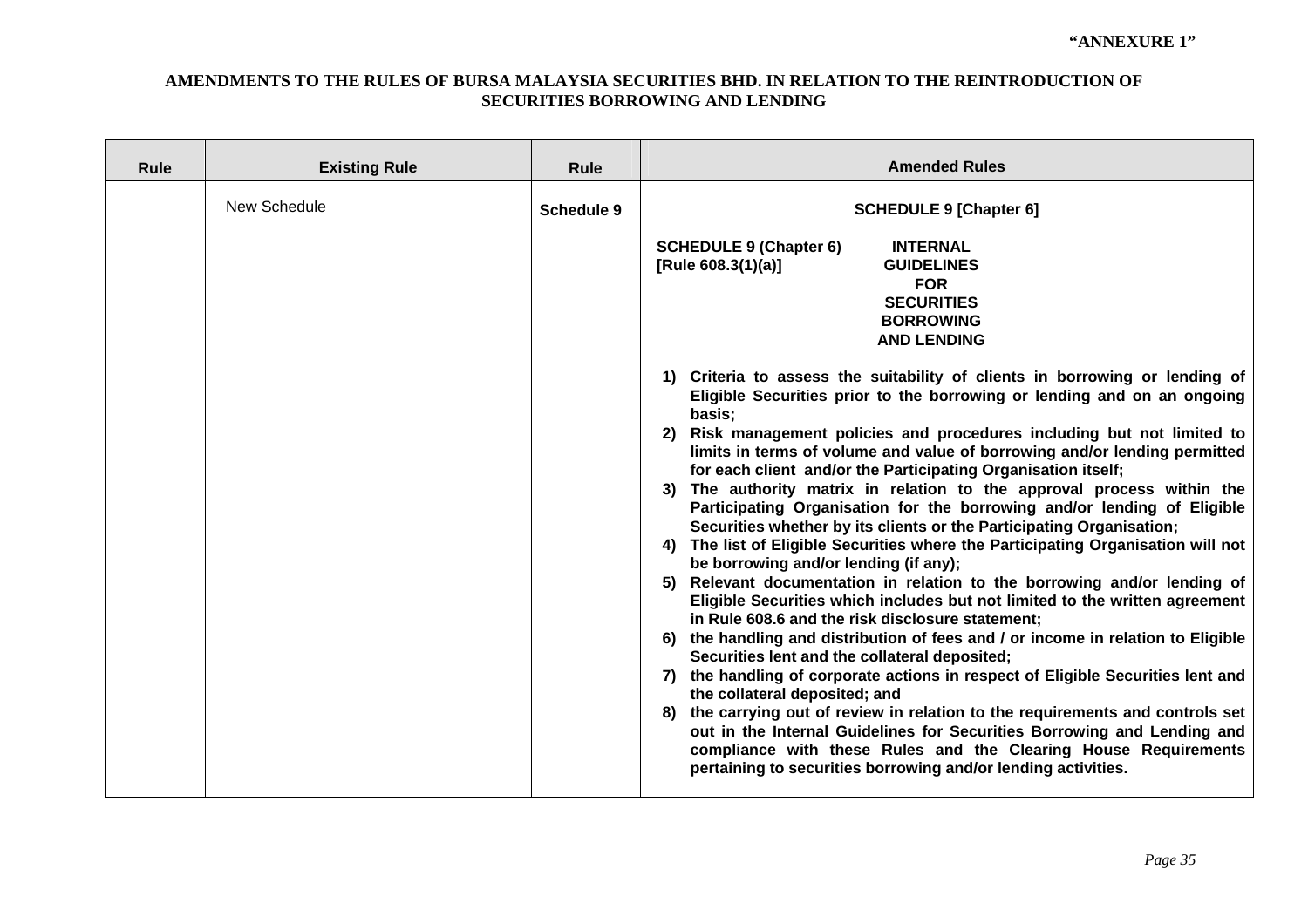| <b>Rule</b> | <b>Existing Rule</b>     | <b>Rule</b>              | <b>Amended Rules</b>                                                                                                                                                                                                                                                                                                                                                                                                                                                                                                                                                                                                                                                                                                                                                                                                                                                                                                                                                                                                                                                                                                                                                                                                                                                                                                                                                                                                                                                                                                                                                                                                      |
|-------------|--------------------------|--------------------------|---------------------------------------------------------------------------------------------------------------------------------------------------------------------------------------------------------------------------------------------------------------------------------------------------------------------------------------------------------------------------------------------------------------------------------------------------------------------------------------------------------------------------------------------------------------------------------------------------------------------------------------------------------------------------------------------------------------------------------------------------------------------------------------------------------------------------------------------------------------------------------------------------------------------------------------------------------------------------------------------------------------------------------------------------------------------------------------------------------------------------------------------------------------------------------------------------------------------------------------------------------------------------------------------------------------------------------------------------------------------------------------------------------------------------------------------------------------------------------------------------------------------------------------------------------------------------------------------------------------------------|
|             | <b>APPENDIX 5A/5B/5C</b> |                          | <b>Deleted</b>                                                                                                                                                                                                                                                                                                                                                                                                                                                                                                                                                                                                                                                                                                                                                                                                                                                                                                                                                                                                                                                                                                                                                                                                                                                                                                                                                                                                                                                                                                                                                                                                            |
|             | New Appendix             | <b>APPEN-</b><br>$DIX$ 5 | APPENDIX 5-RISK DISCLOSURE STATEMENT ON SECURITIES BORROWING<br>1. This statement is provided to you in accordance with Rule 608.2(4)(e) of the<br>Rules of Bursa Malaysia Securities Berhad.<br>2. The purpose of this statement is to inform you that the risk of loss in<br>borrowing securities for the purposes permitted under the Rules of Bursa<br>Malaysian Securities Bhd, which can be substantial. You should therefore<br>assess if borrowing securities is suitable for you in light of your financial<br>circumstances. In deciding whether to borrow securities you should be aware<br>of the following:-<br>(a) where the return of securities to the lender, which securities is equivalent<br>to the securities borrowed, is by way of purchase on the market, the buy<br>price of the securities may be substantially higher than the price of the<br>securities at the time of borrowing;<br>(b) under certain conditions, it may be difficult to buy back securities<br>equivalent to the securities borrowed;<br>(c) the lender may recall on the securities borrowed at any time which<br>necessitates the buying back of securities equivalent to the securities<br>borrowed; and<br>(d) the securities borrowed may no longer be eligible for borrowing in the<br>future and as such the lender may recall on all of that securities<br>borrowed by all borrowers which may necessitate the buying back of the<br>securities equivalent to that securities borrowed, by all borrowers. This<br>'buying back' thereof may result in the buy price of those securities to go<br>up significantly. |
|             |                          |                          | 3. This brief statement cannot disclose all the risks and other aspects of                                                                                                                                                                                                                                                                                                                                                                                                                                                                                                                                                                                                                                                                                                                                                                                                                                                                                                                                                                                                                                                                                                                                                                                                                                                                                                                                                                                                                                                                                                                                                |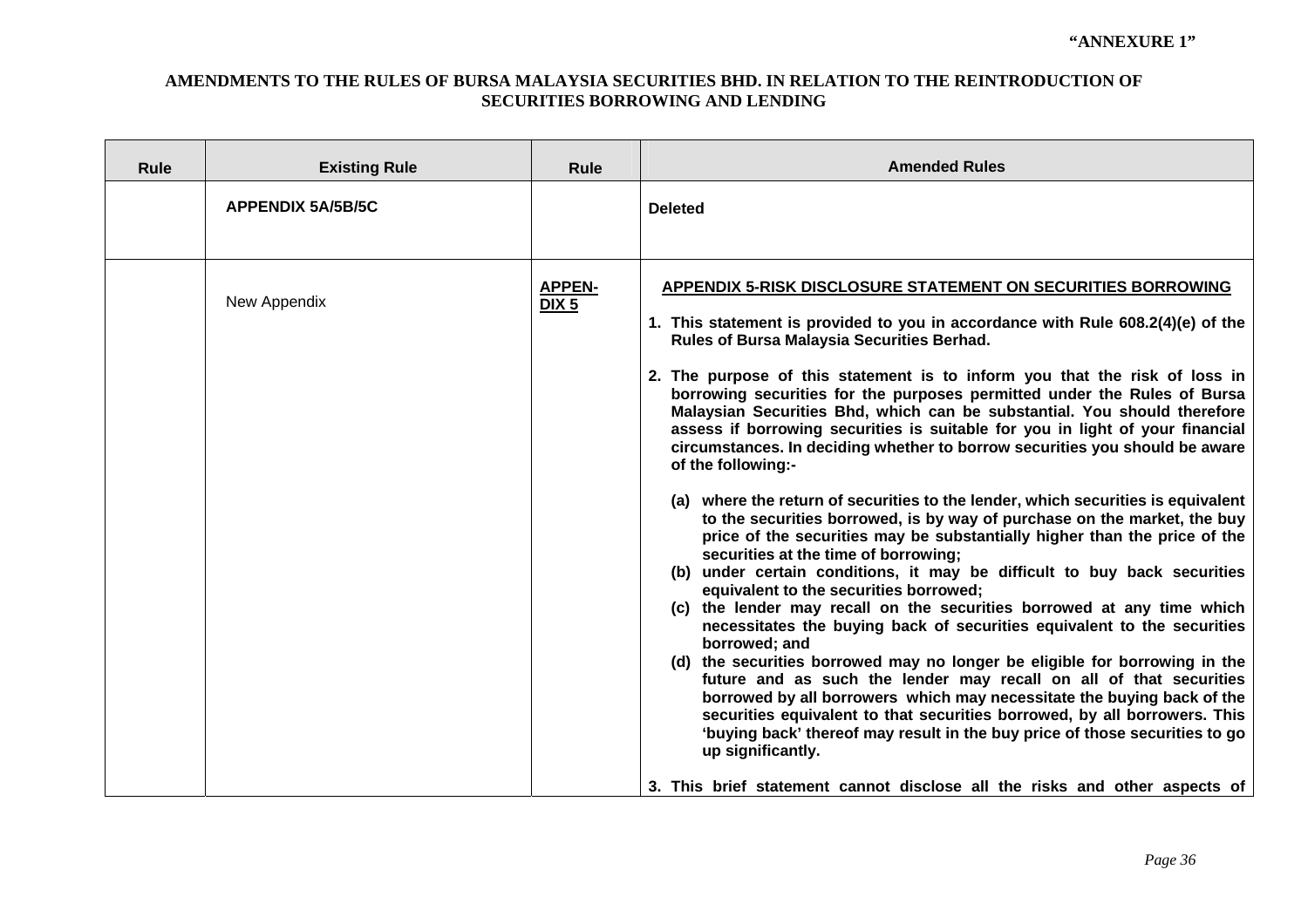$\overline{\phantom{a}}$ 

Е

| <b>Rule</b> | <b>Existing Rule</b> | Rule | <b>Amended Rules</b>                                                                                                                                                                                                                                                                                                 |
|-------------|----------------------|------|----------------------------------------------------------------------------------------------------------------------------------------------------------------------------------------------------------------------------------------------------------------------------------------------------------------------|
|             |                      |      | borrowing of securities. You should therefore carefully study the terms,<br>conditions, the rules and regulations pertaining to borrowing of securities<br>before engaging in this activity. If you are in doubt in relation to any aspect of<br>this statement, you should consult your Participating Organisation. |
|             |                      |      | <b>ACKNOWLEDGEMENT OF RECEIPT OF THIS</b><br><b>RISK DISCLOSURE STATEMENT</b><br>acknowledge that I have received a copy of the RISK DISCLOSURE<br>STATEMENT ON SECURITIES BORROWING and understand its contents which<br>have been explained to me by the Participating Organisation.                               |
|             |                      |      | Signature:<br><b>Full name:</b><br>Date                                                                                                                                                                                                                                                                              |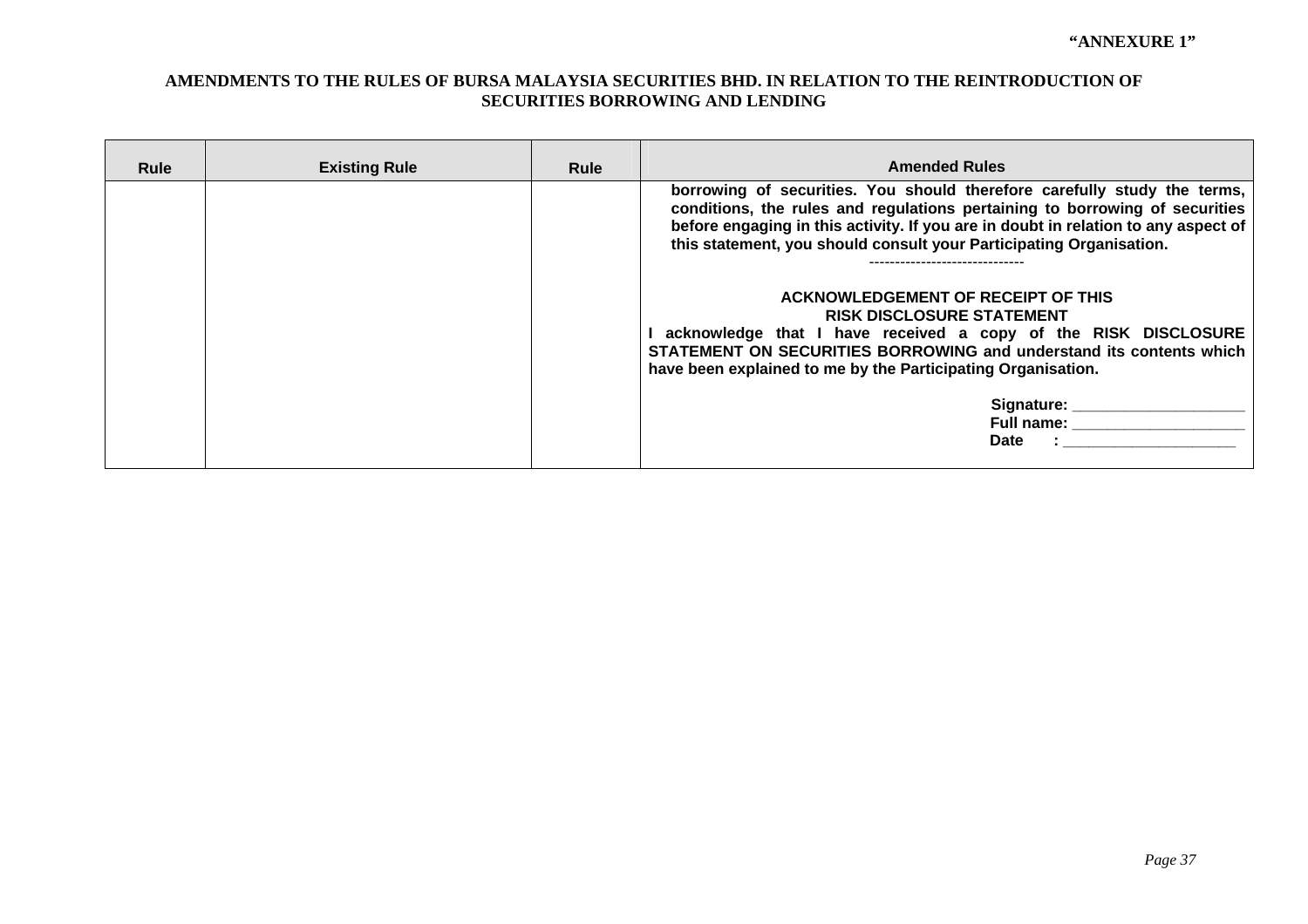#### **SCHEDULE 8G [CHAPTER 11]**

### **SCHEDULE 8G (Chapter 11) COUNTERPARTY RISK REQUIREMENT**

| [Rule 1105.7(5)(d)]                                   |                  | <b>FOR SECURITIES BORROWING / LENDING TRANSACTIONS</b> |                                      |  |  |
|-------------------------------------------------------|------------------|--------------------------------------------------------|--------------------------------------|--|--|
| <b>Securities Borrowing and</b><br>LendingTransaction |                  | Time period for application of Percentage              | <b>Counterparty Risk Requirement</b> |  |  |
| 1. Borrowing                                          | On borrowing     | <b>Pre-Recall</b>                                      | $CE \times CW \times 0\%$            |  |  |
|                                                       | <b>On Recall</b> | From Recall to Recall + 3 days                         | $CE \times CW \times 8\%$            |  |  |
|                                                       | On Recall        | Beyond Recall + 3 days                                 | $CE \times CW \times 100\%$          |  |  |
| 2. Lending                                            | On Lending       | <b>Pre-Recall</b>                                      | $CE \times CW \times 0\%$            |  |  |
|                                                       | On Recall        | From Recall to Recall + 3 days                         | $CE \times CW \times 8\%$            |  |  |
|                                                       | <b>On Recall</b> | Beyond Recall + 3 days                                 | $CE \times CW \times 100\%$          |  |  |

**Where:** 

- **CE = Counterparty Exposure, as determined in accordance with Rule 1105.7(5)(d).**
- **CW = Counterparty Weighting, as specified in Schedule 8F.**
- **'On Borrowing' means upon crediting of the securities borrowed from the Clearing House into the Borrower's CDS account,**

 **'On Lending' means upon debiting of the securities lent to the Clearing House from the Lender's CDS account.**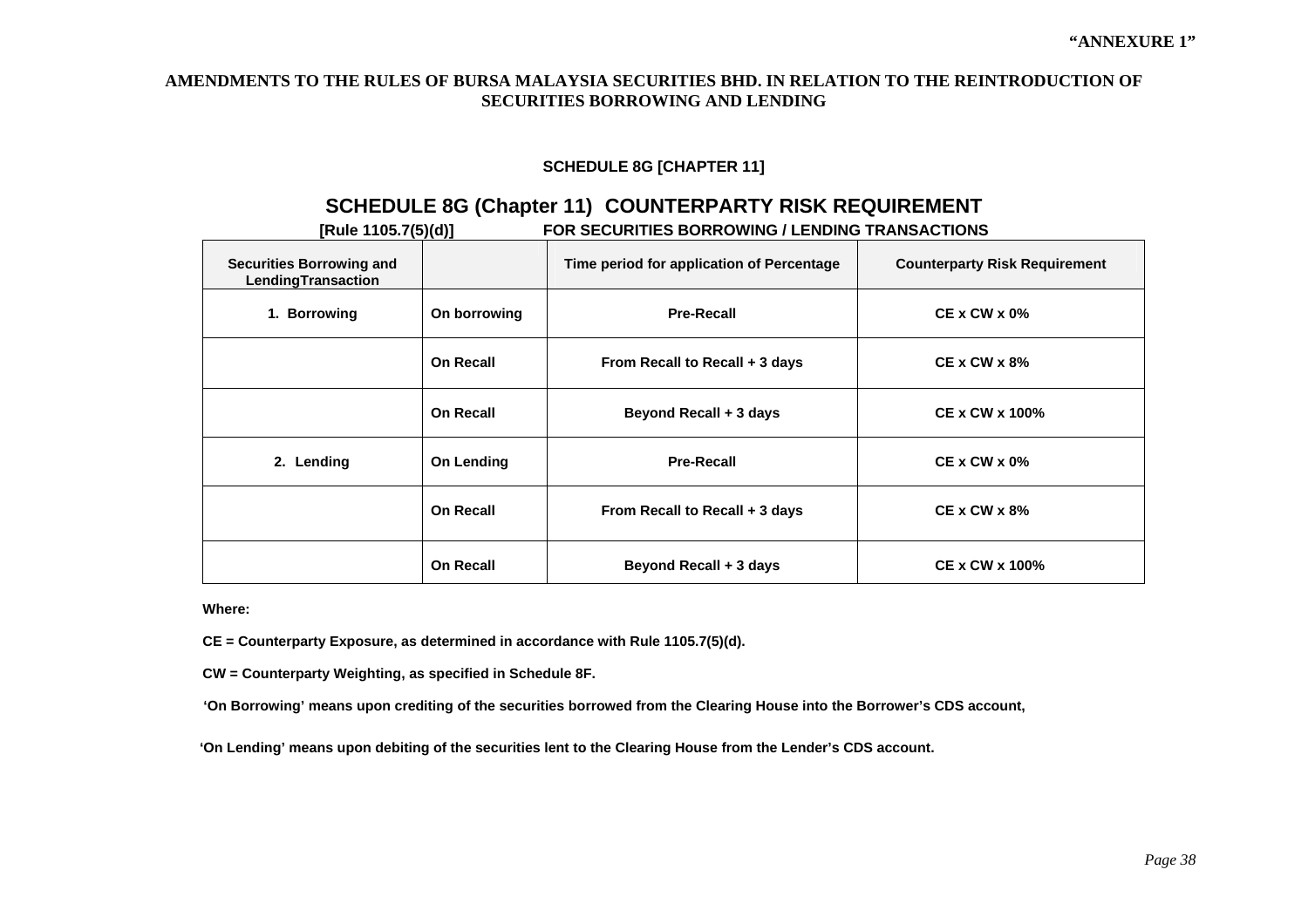#### **SCHEDULE 8J [CHAPTER 11]**

### SCHEDULE 8J (Chapter 11) DISCOUNTING FOR COLLATERAL **[Rule 1105.7(6)(c)]**

| <b>Type of Collateral</b>                                                                                                                                                                                                                                                                                                                        | <b>Applicable Discount</b>                                                                                                                                                                                                                                                                                                                                                                                                                                           |
|--------------------------------------------------------------------------------------------------------------------------------------------------------------------------------------------------------------------------------------------------------------------------------------------------------------------------------------------------|----------------------------------------------------------------------------------------------------------------------------------------------------------------------------------------------------------------------------------------------------------------------------------------------------------------------------------------------------------------------------------------------------------------------------------------------------------------------|
| <b>Foreign Currency Cash Deposit</b><br>. Foreign currency acceptable to the<br>Exchange:-<br><b>US Dollar</b><br>European<br>Currencies<br>from<br>Economic<br>(EEC)<br>Community<br>countries<br>Japanese Yen<br>٠<br>Hong Kong Dollar<br>New Zealand Dollar<br>Singapore Dollar<br>• Other foreign currency not acceptable to<br>the Exchange | 8% after conversion into Ringgit by applying prevailing Bank Negara Malaysia's best<br>available exchange rate quoted by commercial banks of Kuala Lumpur or by<br>applying any other rate as may be determined by the Exchange<br>100% after conversion into Ringgit by applying prevailing Bank Negara Malaysia's<br>best available exchange rate quoted by commercial banks of Kuala Lumpur or by<br>applying any other rate as may be determined by the Exchange |
| <b>Quoted Securities</b><br>Securities listed on the Exchange or other<br>recognised stock exchange (mark to<br>market on daily basis)                                                                                                                                                                                                           | Position Risk Factor used in the Standard Approach, as prescribed in Schedule 8C                                                                                                                                                                                                                                                                                                                                                                                     |
| <b>Suspended Securities</b>                                                                                                                                                                                                                                                                                                                      | Position Risk Factor used in the Standard Approach, as prescribed in Schedule 8C                                                                                                                                                                                                                                                                                                                                                                                     |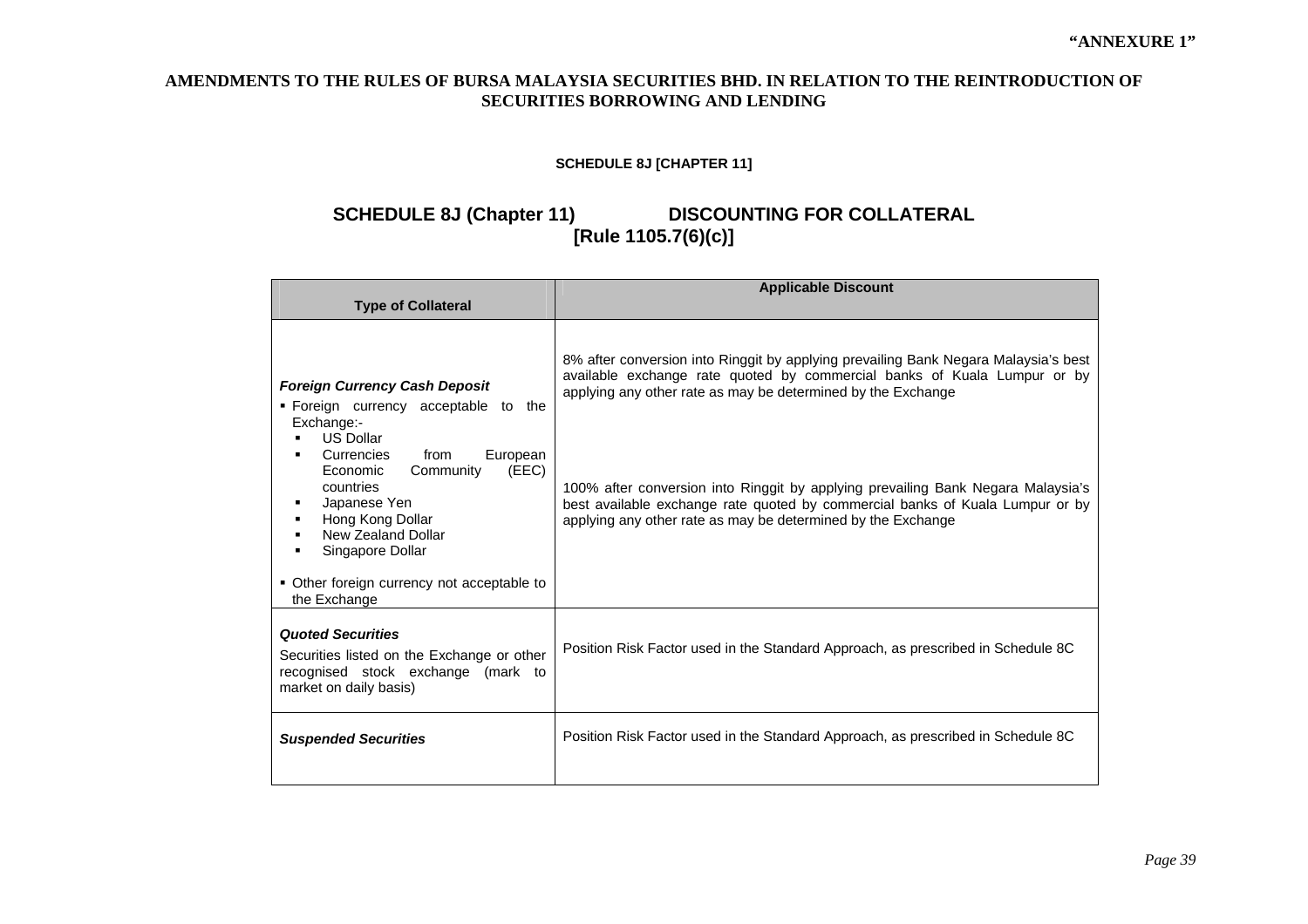| <b>Type of Collateral</b>                                                                                                                                                                                                                                | <b>Applicable Discount</b> |
|----------------------------------------------------------------------------------------------------------------------------------------------------------------------------------------------------------------------------------------------------------|----------------------------|
| <b>Government</b><br>securities,<br><b>Malaysian</b><br>Khazanah bonds, Malaysian treasury<br>bills, Malaysian Government investment<br>certificates<br>• Up to one (1) year maturity<br>• More than one (1) year maturity                               | 2.5%<br>5.0%               |
| <b>Cagamas Bonds</b><br>• Up to one (1) year maturity<br>• More than one (1) year maturity                                                                                                                                                               | 12.5%<br>15.0%             |
| <b>Letters of Credit/Bank Guarantee</b><br>Letters of credit/<br><b>Bank</b><br><b>Guarantee</b><br>by financial<br>institutions<br>guaranteed<br>licensed under the Banking and Financial<br>Institutions Act, 1989 or the Islamic<br>Banking Act, 1983 | 20%                        |
| <b>Negotiable Instruments of Deposit</b><br>Negotiable<br>instruments<br>of<br>deposit<br>institutions<br>by financial<br>guaranteed<br>licensed under the Banking and Financial<br>Institutions Act, 1989 or the Islamic<br>Banking Act, 1983           | 20%                        |
| Other collateral or security<br>Any other collateral or security (not being<br>those categorised above)                                                                                                                                                  | 100%                       |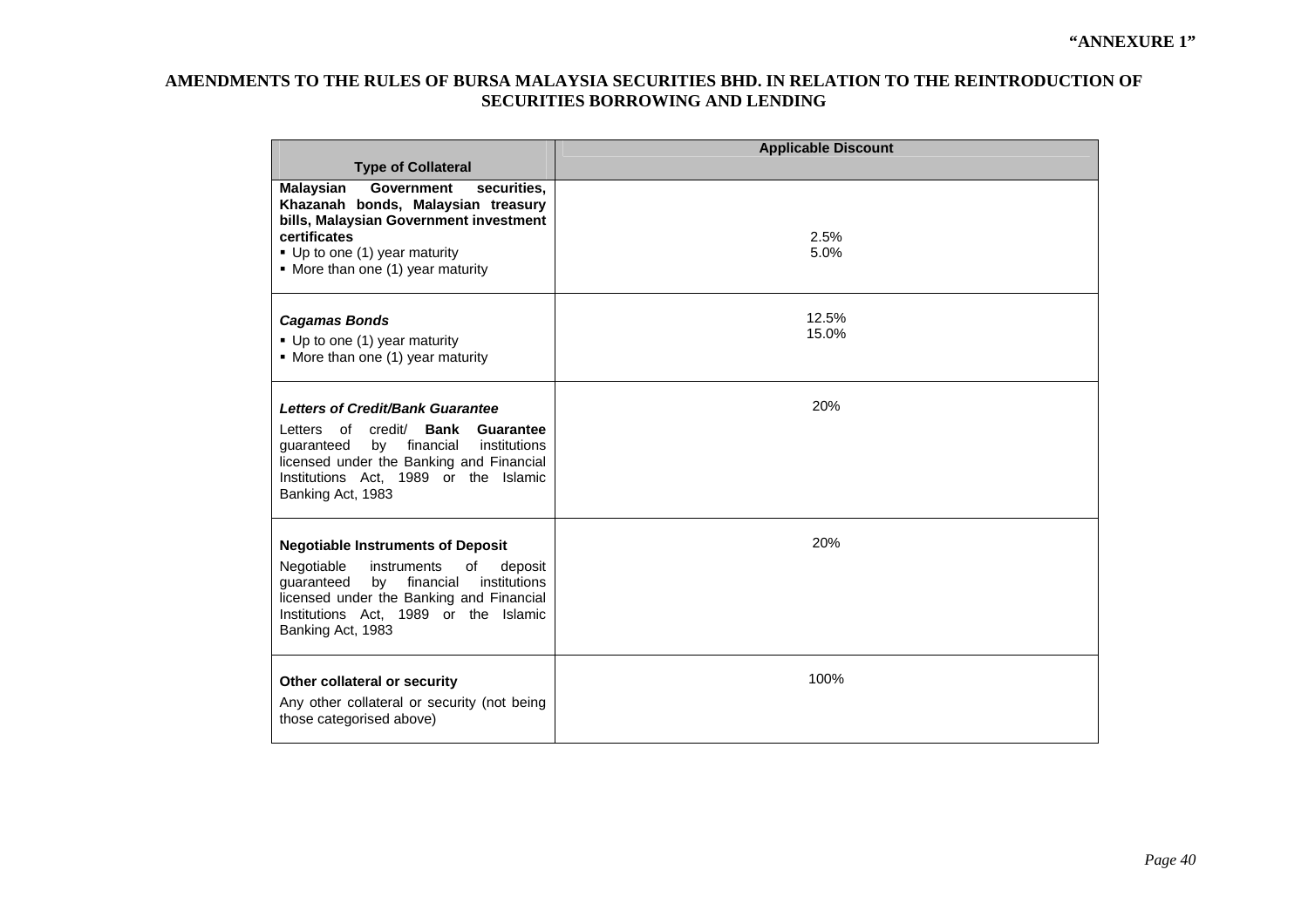| Rule             | <b>Existing Rule</b>                                                                                                                                                                                                                                                                                                                                          | <b>Rule</b>      | <b>Amended Rules</b>                                                                                                                                                                                                                                                                                                                                                                                                                                                                                                                                                                                                                                                                                                                                                                                                                                                                                                                                                                                                                                                                    |
|------------------|---------------------------------------------------------------------------------------------------------------------------------------------------------------------------------------------------------------------------------------------------------------------------------------------------------------------------------------------------------------|------------------|-----------------------------------------------------------------------------------------------------------------------------------------------------------------------------------------------------------------------------------------------------------------------------------------------------------------------------------------------------------------------------------------------------------------------------------------------------------------------------------------------------------------------------------------------------------------------------------------------------------------------------------------------------------------------------------------------------------------------------------------------------------------------------------------------------------------------------------------------------------------------------------------------------------------------------------------------------------------------------------------------------------------------------------------------------------------------------------------|
| Rule<br>404.3(2) | <b>DOING BUSINESS WITH CLIENTS</b><br>(2)<br>Guidelines on regulated short<br>selling:<br>Every Participating<br>Organisation<br>shall<br>formulate<br>guidelines on regulated short selling<br>by its clients as required under Rule<br>805.3(1) and shall ensure that such<br>guidelines are strictly complied with<br>by all its Dealer's Representatives. | Rule<br>404.3(2) | <b>DOING BUSINESS WITH CLIENTS</b><br>(2)<br>Guidelines on regulated short selling:<br>Every Participating Organisation<br>shall formulate guidelines on regulated short selling by its clients as required<br>under Rule 704.3 and shall ensure that such quidelines are strictly complied<br>with by all its Dealer's Representatives.                                                                                                                                                                                                                                                                                                                                                                                                                                                                                                                                                                                                                                                                                                                                                |
| Rule<br>704.1(1) | <b>DEFINITION</b>                                                                                                                                                                                                                                                                                                                                             | Rule<br>704.1(1) | <b>DEFINITION</b>                                                                                                                                                                                                                                                                                                                                                                                                                                                                                                                                                                                                                                                                                                                                                                                                                                                                                                                                                                                                                                                                       |
|                  | approved class of securities means a class of<br>approved securities.<br>approved securities means any securities (for<br>the time being admitted to the Official List)<br>which is from time to time declared by the<br>Exchange to be included in a class of<br>securities to which Section 41(4)(c) of the<br>Securities Industry Act applies.             |                  | approved class of securities means a class of approved securities.<br>approved securities means any of the securities from the class of securities set out<br>below, of an Issuer, which is declared by the Exchange from time to time<br>("declaration date") to be included in a class of securities to which Section 41(4)(c) of<br>the Securities Industry Act applies:<br>(a) the securities is for the time being admitted to the Official List ("the<br>Securities");<br>the Securities has a daily market capitalisation of Ringgit Malaysia five<br>(b)<br>hundred (500) million for at least three months prior to the declaration date.<br>Market capitalisation means the market value of all the ordinary shares<br>issued by the Issuer and admitted to the Official List;<br>(c) the Securities has at least fifty million (50) million in public float prior to the<br>declaration date. 'Public float' means securities held in the hands of the<br>public shareholders. 'Public' has the same meaning assigned to that<br>expression in the Listing Requirements; and |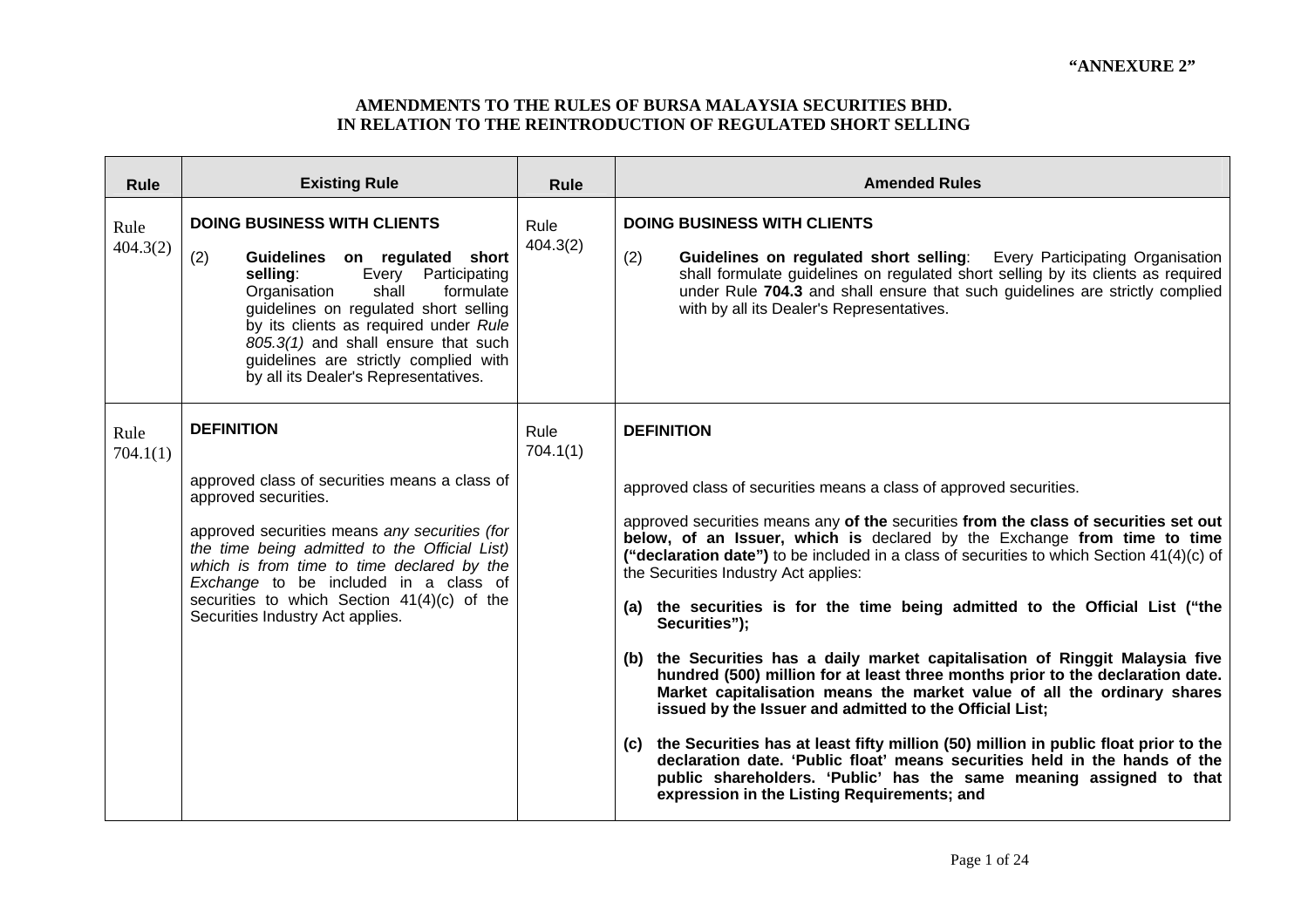|             |                                                                                                                                                                                                                               |             | <b>Amended Rules</b>                                                                                                                                                                                                                                                                                                                                                                                                                                                                                                                                                                                                                                                                                                                                                                                                                                                                                                                                                                                                                                                                                                                                                                                                                                                                                                                                                                                                                                                                                                                                       |
|-------------|-------------------------------------------------------------------------------------------------------------------------------------------------------------------------------------------------------------------------------|-------------|------------------------------------------------------------------------------------------------------------------------------------------------------------------------------------------------------------------------------------------------------------------------------------------------------------------------------------------------------------------------------------------------------------------------------------------------------------------------------------------------------------------------------------------------------------------------------------------------------------------------------------------------------------------------------------------------------------------------------------------------------------------------------------------------------------------------------------------------------------------------------------------------------------------------------------------------------------------------------------------------------------------------------------------------------------------------------------------------------------------------------------------------------------------------------------------------------------------------------------------------------------------------------------------------------------------------------------------------------------------------------------------------------------------------------------------------------------------------------------------------------------------------------------------------------------|
| <b>Rule</b> | <b>Existing Rule</b><br>Internal Guidelines for Short Selling means<br>written guidelines formulated by Participating<br>Organisations pursuant to Rule 704.3(1)<br>setting out the Participating Organisations'<br>practices | <b>Rule</b> | (d) the volume of trading for the Securities on a monthly basis on average is at<br>least one (1) million units for twelve (12) months prior to the declaration<br>date.<br>Authorised SBL Participant means the Clearing House or an entity approved by<br>the Clearing House, for, the purpose of undertaking securities borrowing and/or<br>lending activities as defined in Rule 608.<br>Client SBL Agreement means a written agreement executed between a client and<br>an Authorised SBL Participant in accordance with Rule 608 for the purpose of<br>securities borrowing and/or lending as defined in Rule 608.<br>Clearing Account has the same meaning assigned to it in R/R 18 of 2005.<br>Eligible Securities shall have the same meaning assigned to it under<br>Participating Organisations' Circular R/R 17 of 2006 issued by the Exchange<br>pertaining to 'Directives on the Use of Day Trading Activities Account' including<br>any amendments thereto.<br>Internal Guidelines for Short Selling means written guidelines formulated by<br>Participating Organisations setting out the Participating Organisations' internal<br>policies, procedures, controls and requirements in relation to regulated short<br>selling whether for itself or its clients and for the supervision and monitoring of<br>its regulated short selling activities to ensure strict compliance with the laws<br>and these Rules including any regulations, directives, guidelines and rulings<br>issued thereunder in relation to regulated short selling. |
|             |                                                                                                                                                                                                                               |             | net short position in relation to an approved securities means the quantity of an<br>approved securities short sold on a market day in accordance with Rule 704 but<br>which have yet to be closed off by subsequent purchases of securities falling<br>within the same class of securities as the approved securities short sold and<br>executed on the same market day that the approved securities was short sold.                                                                                                                                                                                                                                                                                                                                                                                                                                                                                                                                                                                                                                                                                                                                                                                                                                                                                                                                                                                                                                                                                                                                      |
|             | regulated short selling means the selling of<br>approved securities where the seller does not,                                                                                                                                |             | regulated short selling means the selling of approved securities where the seller does<br>not, at the time of the execution of the sale, have an exercisable and unconditional                                                                                                                                                                                                                                                                                                                                                                                                                                                                                                                                                                                                                                                                                                                                                                                                                                                                                                                                                                                                                                                                                                                                                                                                                                                                                                                                                                             |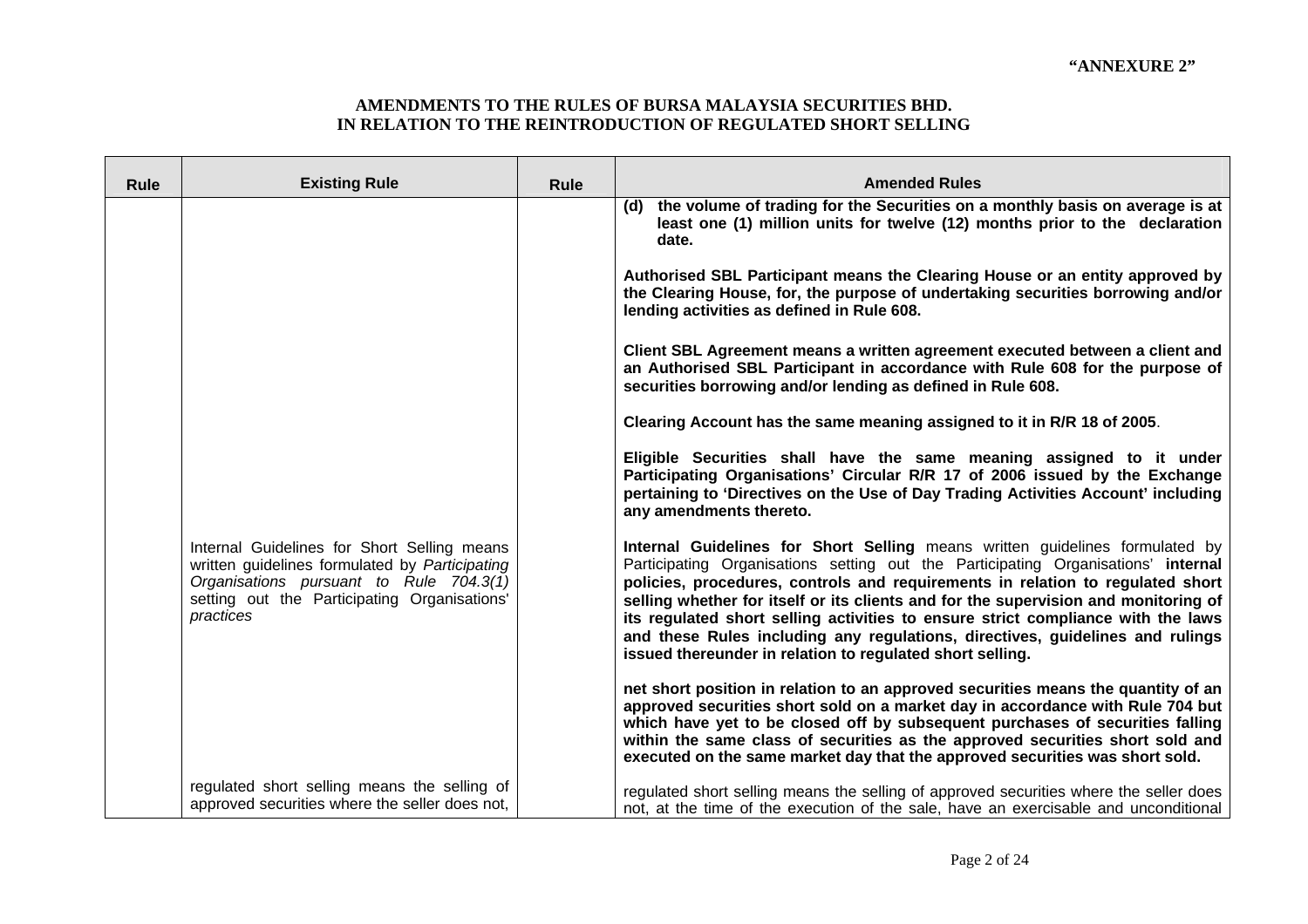| <b>Rule</b>   | <b>Existing Rule</b>                                                                                                                                                                                                                                                                                                                                                                                                                                                                                  | <b>Rule</b>   | <b>Amended Rules</b>                                                                                                                                                                                                                                                                                                                                                                                                                                                                                                                                          |
|---------------|-------------------------------------------------------------------------------------------------------------------------------------------------------------------------------------------------------------------------------------------------------------------------------------------------------------------------------------------------------------------------------------------------------------------------------------------------------------------------------------------------------|---------------|---------------------------------------------------------------------------------------------------------------------------------------------------------------------------------------------------------------------------------------------------------------------------------------------------------------------------------------------------------------------------------------------------------------------------------------------------------------------------------------------------------------------------------------------------------------|
|               | at the time of the execution of the sale, have<br>an exercisable and unconditional right to vest<br>such securities in the purchaser but has, prior<br>to the execution of the sale, executed an<br>agreement to borrow the approved securities<br>as will enable delivery of the same to be made<br>to the purchaser under the said sale, in<br>accordance with the Rules relating to delivery<br>and settlement in Chapter 8, and "regulated<br>short sale" means the sale relating to the<br>same. |               | right to vest such securities in the purchaser but has, prior to the execution of the sale,<br>borrowed the approved securities or obtained confirmation from an Authorised<br>SBL Participant that the Authorised SBL Participant has the approved securities<br>available to lend, pursuant to a SBL Agreement as will enable delivery of the same<br>to be made to the purchaser under the said sale, in accordance with the Rules relating<br>to delivery and settlement in Chapter 8, and "regulated short sale" means the sale<br>relating to the same. |
|               |                                                                                                                                                                                                                                                                                                                                                                                                                                                                                                       |               | R/R 18 of 2005 means the Participating Organisations' Circular dated 7 October<br>2005 issued by the Exchange and numbered as R/R 18 0f 2005, pertaining to<br>'Directives For Participating Organisations On the Use of Clearing Account,<br>Error or Mistake Account and Investment Account'.                                                                                                                                                                                                                                                               |
|               |                                                                                                                                                                                                                                                                                                                                                                                                                                                                                                       |               | SBL Agreement means an agreement executed between two (2) Authorised SBL<br>Participants in accordance with the Clearing House Requirements, for the<br>purpose of securities borrowing and/or lending as defined in Rule 608.                                                                                                                                                                                                                                                                                                                                |
|               |                                                                                                                                                                                                                                                                                                                                                                                                                                                                                                       |               | total short position in relation to an approved securities means the total quantity<br>of an approved securities short sold in accordance with Rule 704.                                                                                                                                                                                                                                                                                                                                                                                                      |
| Rule<br>704.2 | <b>PERMITTED SHORT SELLING</b>                                                                                                                                                                                                                                                                                                                                                                                                                                                                        | Rule<br>704.2 | <b>PERMITTED SHORT SELLING</b>                                                                                                                                                                                                                                                                                                                                                                                                                                                                                                                                |
|               | (1)<br>No Participating Organisation shall<br>effect a short sale except in<br>accordance with the provisions of this<br>Rule 704 or as otherwise permitted<br>under Section 41(4) of the Securities<br>Industry Act.                                                                                                                                                                                                                                                                                 |               | A Participating Organisation shall be permitted to execute regulated short<br>(1)<br>selling provided that the same is carried out in accordance with the<br>provisions in Rule 704 and section 41(4)(c) of the Securities Industry Act.                                                                                                                                                                                                                                                                                                                      |
|               |                                                                                                                                                                                                                                                                                                                                                                                                                                                                                                       |               | No Participating Organisation shall be permitted to execute regulated<br>(2)<br>short selling where the client of the Participating Organisation or the<br>person on whose behalf the client of the Participating Organisation is<br>executing the regulated selling for, is associated with the body corporate<br>that issued or made available the approved securities. For purposes of                                                                                                                                                                     |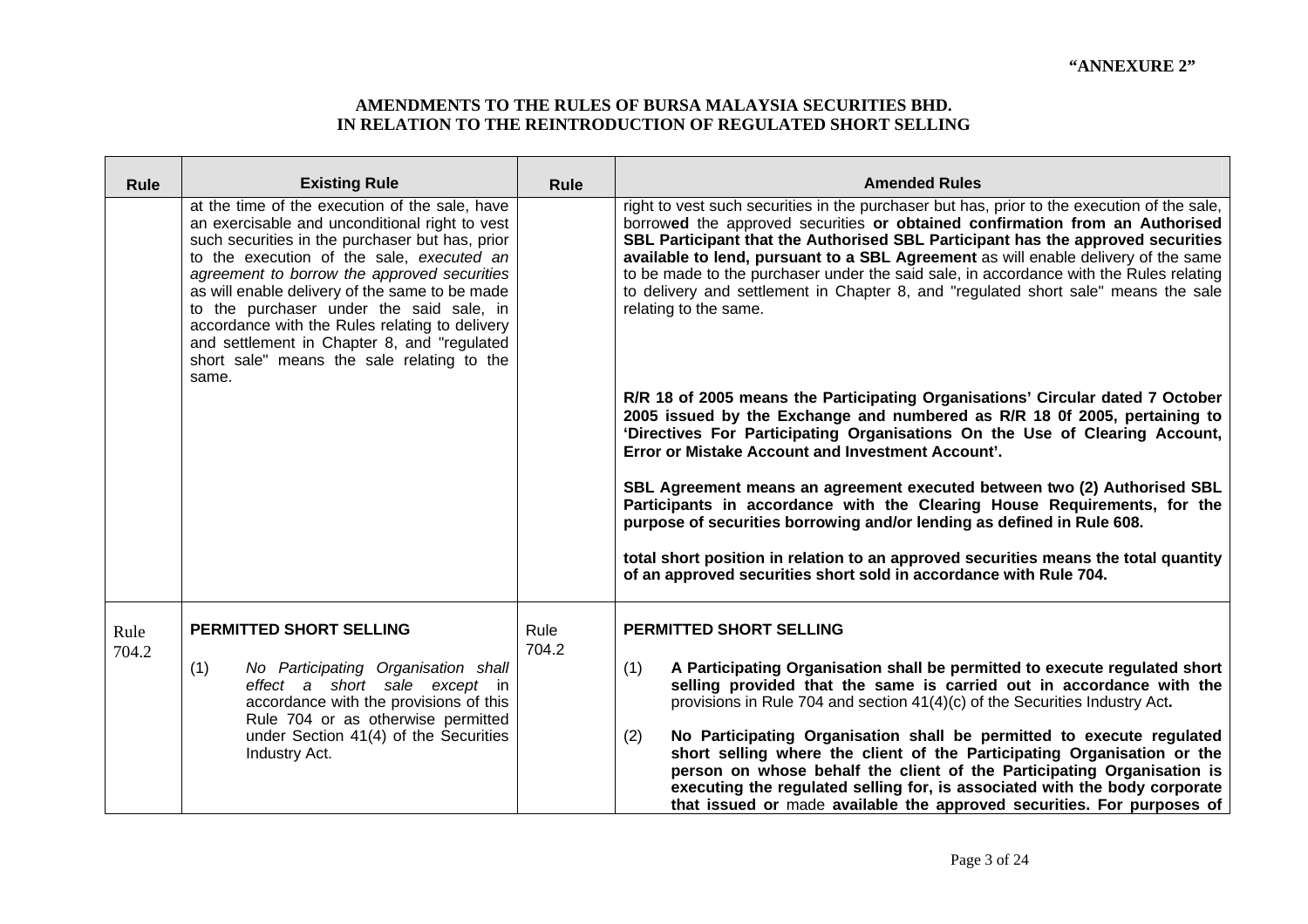| <b>Rule</b> | <b>Existing Rule</b><br>(2)<br>Insofar as it is not otherwise provided<br>in this Rule 704, the provisions of<br>these Rules shall apply to regulated<br>short sales as if they were normal<br>sales of securities. | <b>Rule</b> | <b>Amended Rules</b><br>Rule 704 the following interpretation shall apply to the words used herein<br>÷.<br>(a) 'client' includes the Participating Organisation where it is executing<br>regulated short selling for itself; and<br>(b) 'associated' has the same meaning assigned to it under section 3 of<br>the Securities Industry Act.<br>(3)<br>Insofar as it is not otherwise provided in this Rule 704, all other provisions in<br>these Rules shall apply to regulated short sales as if they were normal sales of<br>securities.<br>(4)<br>For the avoidance of doubt, the following shall apply<br>(a) regulated short selling shall only be permitted for approved<br>securities;<br>(b) the Exchange shall have the discretion to declare from time to time<br>any of the securities that meets the criteria as set out in the definition<br>of approved securities in Rule 704.1(1) as approved securities and<br>may thereafter declare otherwise, where the approved securities no<br>longer meets the criteria as set out in the definition of approved<br>securities in Rule 704.1(1) or in any other circumstances it deems fit;<br>(c) the Exchange may not declare a securities as approved securities<br>notwithstanding that it fulfils the criteria as set out in the definition of |
|-------------|---------------------------------------------------------------------------------------------------------------------------------------------------------------------------------------------------------------------|-------------|--------------------------------------------------------------------------------------------------------------------------------------------------------------------------------------------------------------------------------------------------------------------------------------------------------------------------------------------------------------------------------------------------------------------------------------------------------------------------------------------------------------------------------------------------------------------------------------------------------------------------------------------------------------------------------------------------------------------------------------------------------------------------------------------------------------------------------------------------------------------------------------------------------------------------------------------------------------------------------------------------------------------------------------------------------------------------------------------------------------------------------------------------------------------------------------------------------------------------------------------------------------------------------------------------------------|
|             |                                                                                                                                                                                                                     |             | approved securities in Rule 704.1(1);and<br>(d) the Exchange may with the prior approval of the Commission vary<br>the criteria of approved securities as set out in the definition of<br>approved securities in Rule 704.1(1).                                                                                                                                                                                                                                                                                                                                                                                                                                                                                                                                                                                                                                                                                                                                                                                                                                                                                                                                                                                                                                                                              |
|             |                                                                                                                                                                                                                     |             | All provisions in this Rule 704 relating to a Participating Organisation<br>(5)<br>except for Rules 704.3, 704.10 and 704.11 shall equally apply to a Dealer's<br>Representative unless the context otherwise permits.                                                                                                                                                                                                                                                                                                                                                                                                                                                                                                                                                                                                                                                                                                                                                                                                                                                                                                                                                                                                                                                                                       |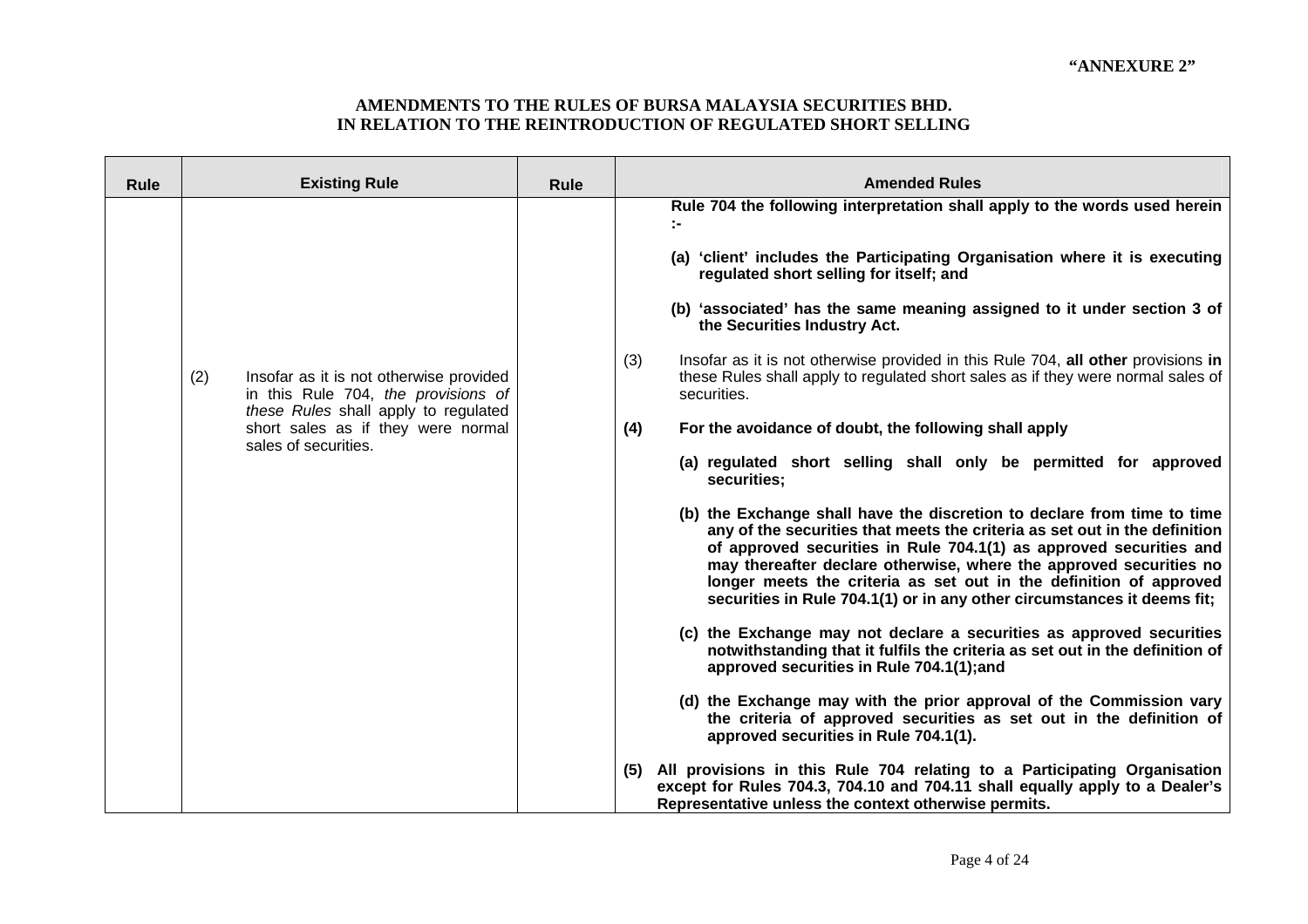| <b>Rule</b>   |     | <b>Existing Rule</b>                                                                                                                                                                                                                                                                                                                                                                                                                                                                                                                                                                         | <b>Rule</b> | <b>Amended Rules</b>                                                                                                                                                                                                                                                                                                                                                                                                                                                                                                                                                                                                                                                      |
|---------------|-----|----------------------------------------------------------------------------------------------------------------------------------------------------------------------------------------------------------------------------------------------------------------------------------------------------------------------------------------------------------------------------------------------------------------------------------------------------------------------------------------------------------------------------------------------------------------------------------------------|-------------|---------------------------------------------------------------------------------------------------------------------------------------------------------------------------------------------------------------------------------------------------------------------------------------------------------------------------------------------------------------------------------------------------------------------------------------------------------------------------------------------------------------------------------------------------------------------------------------------------------------------------------------------------------------------------|
| Rule<br>704.3 |     | <b>PRE-REQUISITES</b>                                                                                                                                                                                                                                                                                                                                                                                                                                                                                                                                                                        | Rule 704.3  | <b>INTERNAL GUIDELINES AND SYSTEMS</b>                                                                                                                                                                                                                                                                                                                                                                                                                                                                                                                                                                                                                                    |
|               | (1) | Guidelines:<br>Participating<br>Organisations<br>(a)<br>of<br>effecting<br>desirous<br>regulated short selling shall<br>formulate and submit to the<br>Exchange a set of its Internal<br>Guidelines for Short Selling.<br>The Internal Guidelines for<br>(b)<br>Short Selling shall contain<br>such matters as shall be<br>determined from time to time<br>by the Exchange.<br>(c)<br>Only<br>Participating<br>which have<br>Organisations<br>established<br>Internal<br>Guidelines for Short Selling<br>submitted to the Exchange<br>shall be permitted to effect<br>regulated short sales. |             | (1)<br><b>Internal Guidelines:</b><br>A Participating Organisation desirous of executing regulated short<br>(a)<br>selling shall formulate a set of its Internal Guidelines for Short Selling<br>the contents of which shall include the areas set out under<br>Schedule 10.<br>The Internal Guidelines for Short Selling shall be approved by the<br>(b)<br>board of directors of the Participating Organisation and the<br>Participating Organisation shall ensure that the Internal Guidelines<br>for Short Selling is brought to the notice of, read and understood<br>by, all relevant employees and registered persons of the<br><b>Participating Organisation.</b> |
|               | (2) | Internal System of Supervision:<br>Every Participating Organisation shall<br>establish and maintain adequate<br>internal<br>control<br>systems<br>and<br>procedures to supervise and monitor<br>its regulated short selling activities in<br>order to ensure strict compliance with<br>the laws, rules ad regulations relating<br>thereto.                                                                                                                                                                                                                                                   |             | (2)<br>Implementation:<br>Every Participating<br>Organisation<br>establish,<br>shall<br>implement and maintain the following:<br>systems and infrastructure including but not limited to front<br>(a)<br>office and/or back office systems and infrastructure which are<br>operative and have all the relevant functionalities, requirements<br>and controls in place for the carrying out of the regulated short<br>selling in accordance with Rule 704; and                                                                                                                                                                                                             |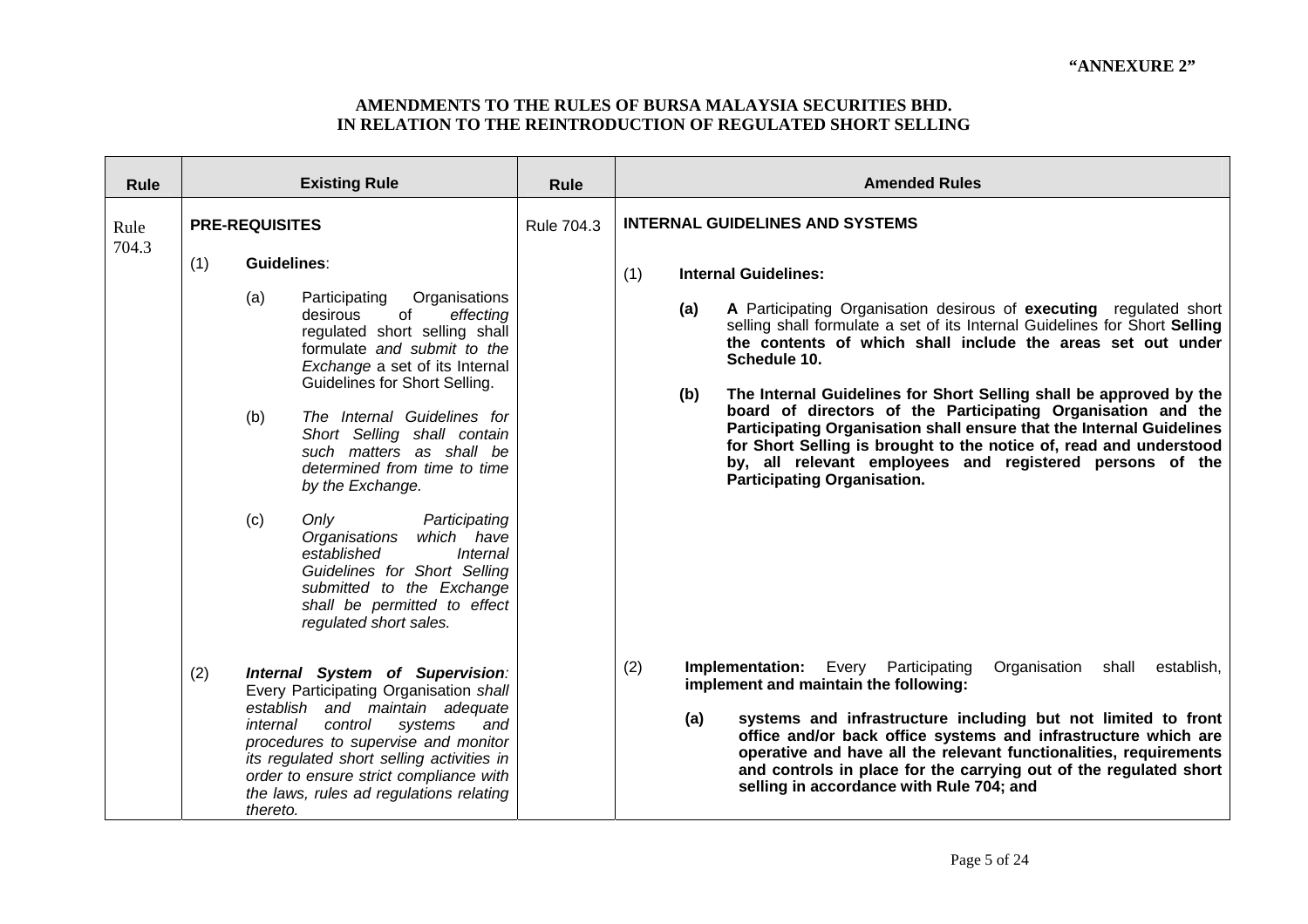| <b>Rule</b> | <b>Existing Rule</b> | <b>Rule</b>       | <b>Amended Rules</b>                                                                                                                                                                                                                                                                                                                                                                                                                                                                                                       |
|-------------|----------------------|-------------------|----------------------------------------------------------------------------------------------------------------------------------------------------------------------------------------------------------------------------------------------------------------------------------------------------------------------------------------------------------------------------------------------------------------------------------------------------------------------------------------------------------------------------|
|             |                      |                   | all the policies, procedures, controls and all other requirements<br>(b)<br>set out in the Internal Guidelines for Short Selling.                                                                                                                                                                                                                                                                                                                                                                                          |
|             | New Rule             | <b>Rule 704.4</b> | <b>COMMENCEMENT OF REGULATED SHORT SELLING</b>                                                                                                                                                                                                                                                                                                                                                                                                                                                                             |
|             |                      |                   | (1) Participating Organisation shall only be permitted to commence with its<br>regulated short selling activities when the following requirements are<br>complied with:                                                                                                                                                                                                                                                                                                                                                    |
|             |                      |                   | (a) the Participating Organisation has established Internal Guidelines for<br>Short Selling as stipulated in Rule 704.3(1);                                                                                                                                                                                                                                                                                                                                                                                                |
|             |                      |                   | (b) the Participating Organisation has in place systems and infrastructure<br>including but not limited to front office and/or back office systems which<br>are operative and have all the relevant functionalities, requirements and<br>controls in place for the carrying out of regulated short selling in<br>accordance with Rule 704;and                                                                                                                                                                              |
|             |                      |                   | (c) subject to Rule 704.4(2)(c), the Participating Organisation has submitted<br>a written declaration in the form prescribed in Appendix 10 to the<br>Exchange of its compliance with Rules 704.4(1)(a) and 704.4(1)(b) at<br>least two (2) market days prior to the commencement of its regulated<br>short selling activities.                                                                                                                                                                                           |
|             |                      |                   | Inspection and/ or Audit by the Exchange<br>(2)                                                                                                                                                                                                                                                                                                                                                                                                                                                                            |
|             |                      |                   | (a) Without prejudice to any other powers conferred on the Exchange in<br>these Rules pertaining to the conduct of inspection and/or audit on a<br>Participating Organisation, the Exchange may at any time and/or from<br>time to time prior to or after the receipt of the declaration in Rule<br>704.4(1)(c) undertake an inspection and/or audit on a Participating<br>Organisation's compliance with the requirements stipulated under Rules<br>704.4(1)(a) and 704.4(1)(b) in the manner determined by the Exchange. |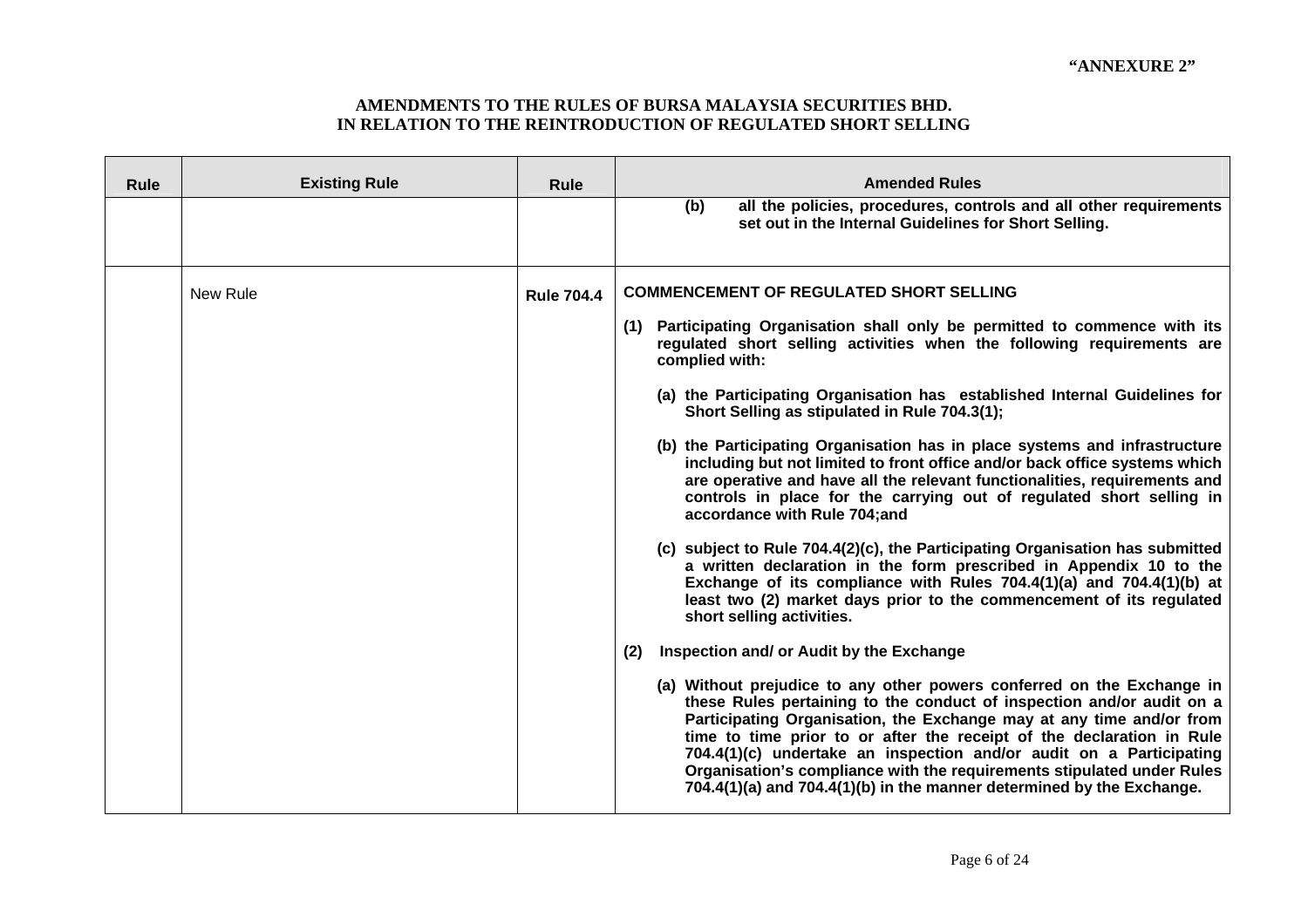|             | <b>Existing Rule</b> |      | <b>Amended Rules</b>                                                                                                                                                                                                                                                                                                                                                                                                                                                                                                                                              |
|-------------|----------------------|------|-------------------------------------------------------------------------------------------------------------------------------------------------------------------------------------------------------------------------------------------------------------------------------------------------------------------------------------------------------------------------------------------------------------------------------------------------------------------------------------------------------------------------------------------------------------------|
| <b>Rule</b> |                      | Rule | (b) In determining compliance with Rule 704.4(1)(b), the following shall<br>apply:                                                                                                                                                                                                                                                                                                                                                                                                                                                                                |
|             |                      |      | (i) the Exchange shall be entitled to require the Participating<br>Organisation to provide a confirmation as and in the manner<br>determined by the Exchange, that adequate verification and<br>assessment has been carried out to ensure that its systems and<br>infrastructure including but not limited to front office and/or back<br>office systems and infrastructure are operative and have all the<br>relevant functionalities, requirements and controls in place for the<br>carrying out of regulated short selling in accordance with Rule 704;<br>and |
|             |                      |      | (ii) the Exchange shall be entitled to rely on the confirmation provided<br>herein.                                                                                                                                                                                                                                                                                                                                                                                                                                                                               |
|             |                      |      | (c) The Participating Organisation shall be given notice in writing by the<br>Exchange prior to the commencement of any inspection and/or audit<br>referred to under Rule 704.4(2)(a).                                                                                                                                                                                                                                                                                                                                                                            |
|             |                      |      | (d) Where a notice under Rule 704.4(2)(c) has been issued to a Participating<br>Organisation which has yet to submit the declaration under Rule<br>704.4(1)(c) or has submitted the declaration under Rule 704.4(1)(c) but<br>has yet to commence with its regulated short selling activities, the<br>Participating Organisation shall not commence with its regulated short<br>selling activities until the following have been complied with:                                                                                                                   |
|             |                      |      | (i) the inspection and/or audit referred to in Rule $704.4(2)(a)$ has been<br>completed;                                                                                                                                                                                                                                                                                                                                                                                                                                                                          |
|             |                      |      | (ii) the corrective and/or preventive measures and actions referred to in<br>Rules 704.4(2)(e) and 704.4(2)(f) (if any) have been duly carried out<br>and completed by the Participating Organisation; and                                                                                                                                                                                                                                                                                                                                                        |
|             |                      |      | (iii) the submission of the confirmation (if applicable) and the<br>declaration referred to in Rule 704.4(2)(f).                                                                                                                                                                                                                                                                                                                                                                                                                                                  |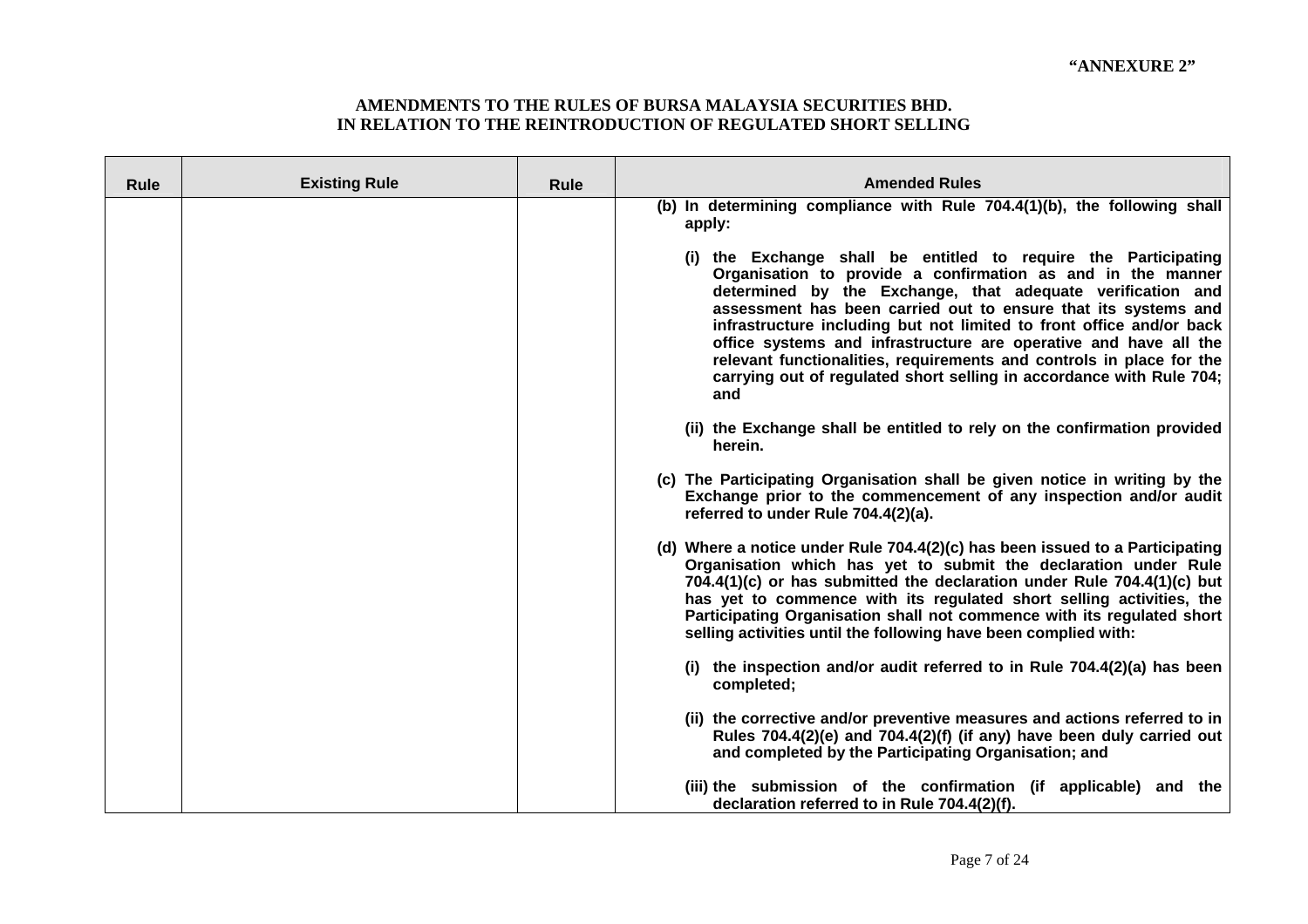| <b>Rule</b> | <b>Existing Rule</b> | <b>Rule</b>          | <b>Amended Rules</b>                                                                                                                                                                                                                                                                                                                                                                                                                                                                                                                                                                                                                                                                                                                                                                                                                                                                                                                                                                                   |
|-------------|----------------------|----------------------|--------------------------------------------------------------------------------------------------------------------------------------------------------------------------------------------------------------------------------------------------------------------------------------------------------------------------------------------------------------------------------------------------------------------------------------------------------------------------------------------------------------------------------------------------------------------------------------------------------------------------------------------------------------------------------------------------------------------------------------------------------------------------------------------------------------------------------------------------------------------------------------------------------------------------------------------------------------------------------------------------------|
|             |                      |                      | (e) Upon completion of the inspection and/or audit, the Exchange shall<br>notify the Participating Organisation in writing of the findings of the<br>inspection and/or audit which shall include but not limited to findings of<br>any non compliances with Rules 704.4(1)(a) and 704.4(1)(b) and the<br>corrective and/or preventive measures and actions (if any) to be taken<br>by the Participating Organisation for the purpose of complying with<br>Rules 704.4(1)(a) and 704.4(1)(b). The Exchange may pending the<br>carrying out and completion of the corrective and/or preventive<br>measures and actions (if any) by a Participating Organisation other than<br>the Participating Organisation referred to in Rule 704.4(2)(d), suspend<br>the carrying out of any further regulated short selling by the<br>Participating Organisation until the corrective and/or preventive<br>measures and actions (if any) are carried out and completed by the<br><b>Participating Organisation.</b> |
|             |                      |                      | Where the corrective and/or preventive measures and actions referred<br>to in Rule 704.4(2)(e) have been duly carried out and completed, the<br>Participating Organisation shall confirm in writing to the Exchange of<br>the same. In relation to a Participating Organisation referred to in Rule<br>704.4(2)(d) which has yet to submit the declaration under Rule<br>704.4(1)(c), the Participating Organisation shall together with the<br>confirmation mentioned herein submit the declaration stipulated under<br>Rule 704.4(1)(c).                                                                                                                                                                                                                                                                                                                                                                                                                                                             |
|             |                      |                      | (g) The Exchange is not precluded from exercising any of its powers under<br>these Rules for any non compliances of these Rules found pursuant to<br>the inspection and/or audit referred to under Rule 704.4(2)(a),<br>notwithstanding that a Participating Organisation may have duly carried<br>out and completed the corrective and/or preventive measures and<br>actions referred to in Rule 704.4(2)(e) and 704.4(2)(f).                                                                                                                                                                                                                                                                                                                                                                                                                                                                                                                                                                         |
|             | New Rule             | <b>Rule</b><br>704.5 | <b>Designated Trading Account and CDS Account</b><br>A Participating Organisation shall open a separate trading account<br>(1)                                                                                                                                                                                                                                                                                                                                                                                                                                                                                                                                                                                                                                                                                                                                                                                                                                                                         |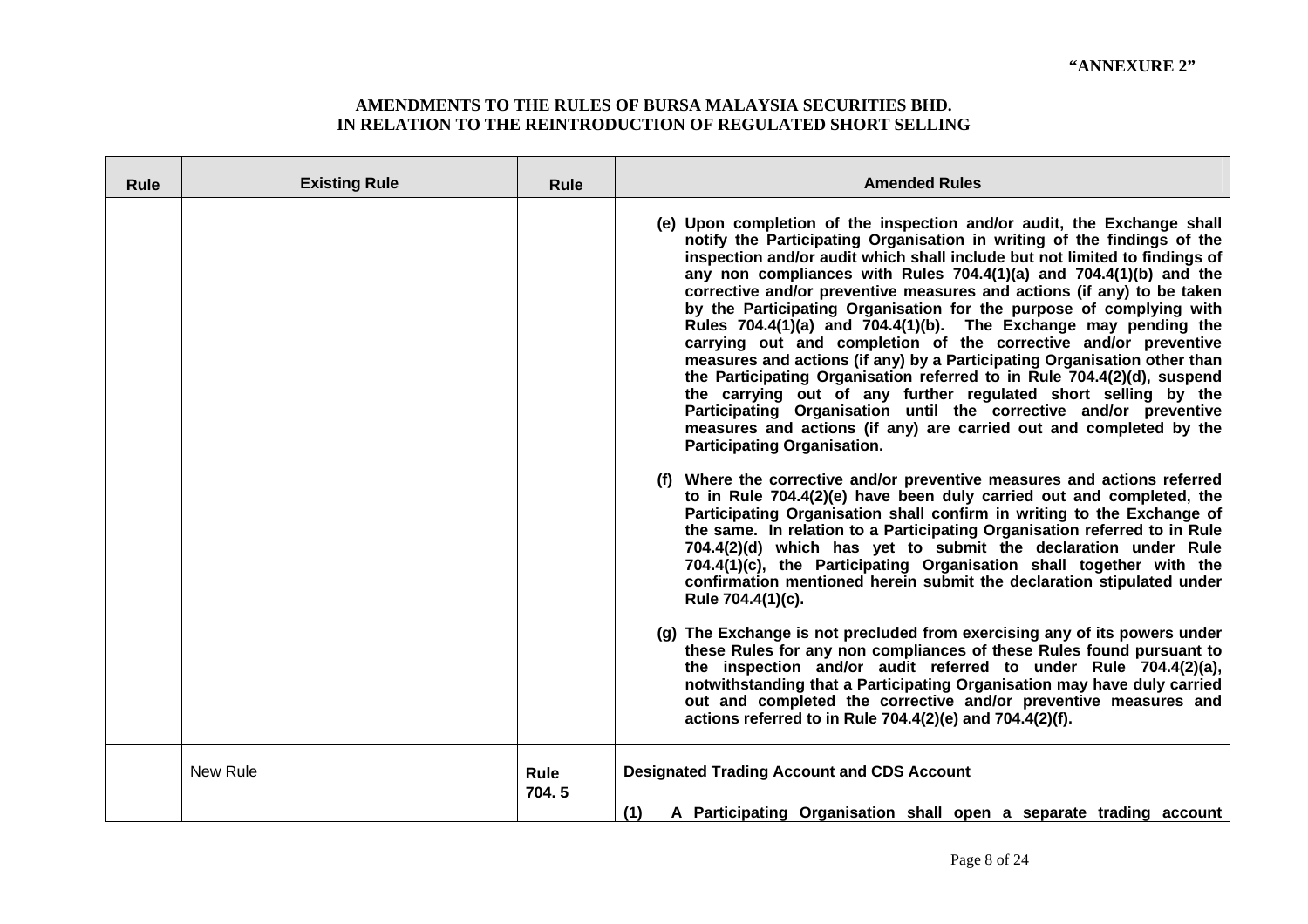| <b>Rule</b> | <b>Existing Rule</b> | <b>Rule</b> | <b>Amended Rules</b>                                                                                                                                                                                                                                                                                                                                                                                                                                                                                                                                                                                                                                                                         |
|-------------|----------------------|-------------|----------------------------------------------------------------------------------------------------------------------------------------------------------------------------------------------------------------------------------------------------------------------------------------------------------------------------------------------------------------------------------------------------------------------------------------------------------------------------------------------------------------------------------------------------------------------------------------------------------------------------------------------------------------------------------------------|
|             |                      |             | designated as 'RSS', in the name of the Participating Organisation where<br>it is executing regulated short selling for itself or in the name of each<br>client where it is executing regulated short selling for its clients ("RSS<br>Account").                                                                                                                                                                                                                                                                                                                                                                                                                                            |
|             |                      |             | (2)<br>A Participating Organisation shall ensure that all regulated short selling<br>whether for itself or its clients are executed through the RSS Account and<br>that the RSS Account is utilised only for regulated short selling and<br>transactions permitted under Rule 704.5(5).                                                                                                                                                                                                                                                                                                                                                                                                      |
|             |                      |             | (3)<br>Where the Participating Organisation intends to execute regulated short<br>selling in a Clearing Account, the Participating Organisation shall also<br>ensure that a separate Clearing Account is opened for that purpose and<br>shall designate that account in accordance with the provisions prescribed<br>in R/R 18 of 2005 followed by 'RSS' in brackets. Any reference in these<br>Rules to 'RSS Account' shall be read to include a Clearing Account<br>opened for the purpose stipulated herein. All other provisions in R/R 18 of<br>2005 shall apply to a Clearing Account opened herein subject to the<br>provisions contained herein in Rule 704.5(3) and the following:- |
|             |                      |             | (a) provisions contained in Rule 704.6(4); and                                                                                                                                                                                                                                                                                                                                                                                                                                                                                                                                                                                                                                               |
|             |                      |             | (b) the provisions in paragraph 3.12 of R/R 18 of 2005 pertaining to<br>transfer of securities shall not be applicable to purchases of securities<br>made in the Clearing Account in accordance with Rule 704.5(5) and<br>held in the CDS Account opened by the Participating Organisation in<br>accordance with Rule 704.5(6).                                                                                                                                                                                                                                                                                                                                                              |
|             |                      |             | A Participating Organisation shall ensure the following prior to opening a<br>(4)<br><b>RSS Account:</b>                                                                                                                                                                                                                                                                                                                                                                                                                                                                                                                                                                                     |
|             |                      |             | (a) where the RSS Account is to be opened in the name of a client, a copy<br>of the Client SBL Agreement executed in the name of the client and<br>certified by the authorised officer(s) of the Authorised SBL Participant<br>is lodged with the Participating Organisation by the client; or                                                                                                                                                                                                                                                                                                                                                                                               |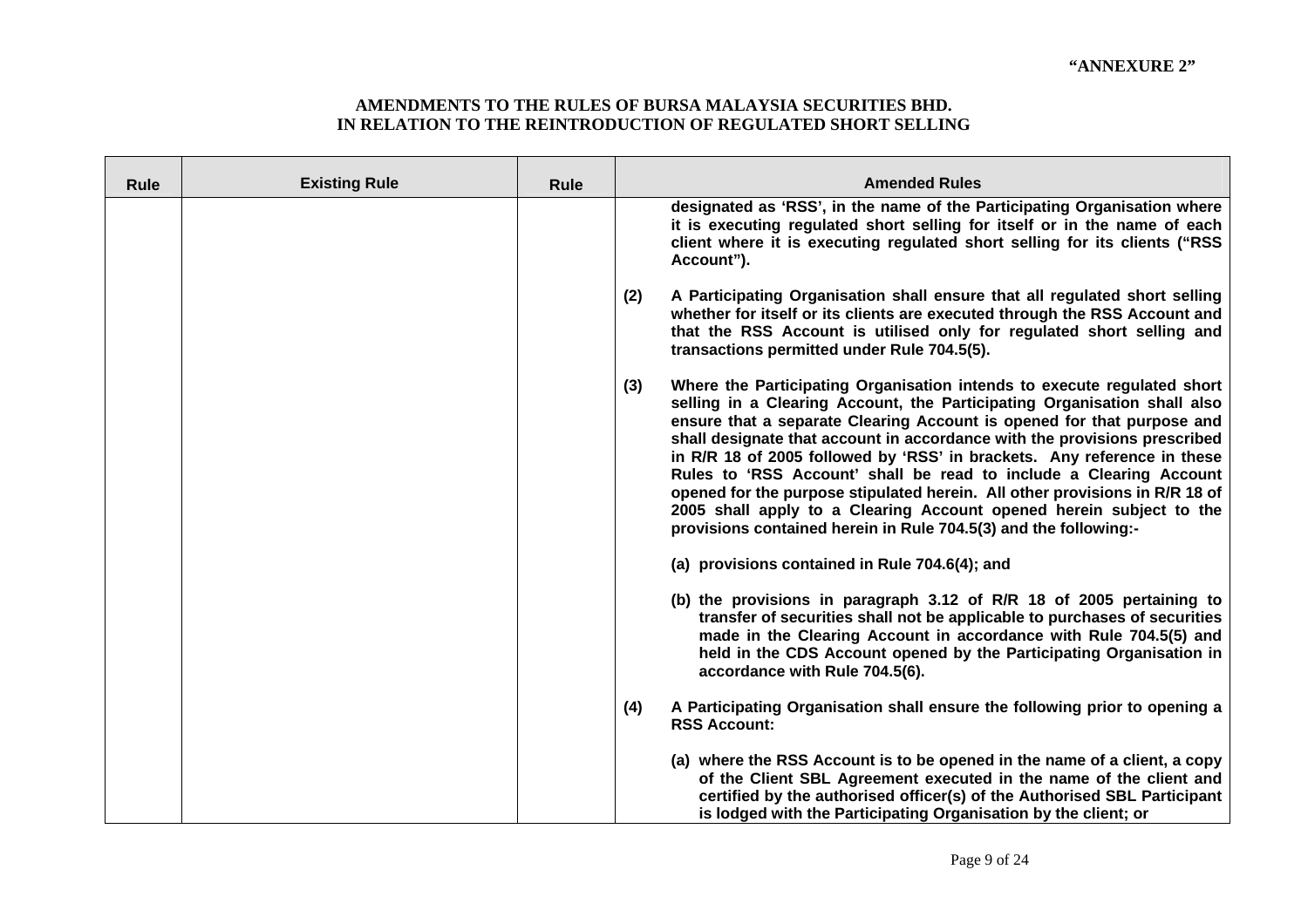| <b>Rule</b> | <b>Existing Rule</b> | <b>Rule</b> | <b>Amended Rules</b>                                                                                                                                                                                                                                                                                                                                                                                                                                                                                                                                                                                                                  |
|-------------|----------------------|-------------|---------------------------------------------------------------------------------------------------------------------------------------------------------------------------------------------------------------------------------------------------------------------------------------------------------------------------------------------------------------------------------------------------------------------------------------------------------------------------------------------------------------------------------------------------------------------------------------------------------------------------------------|
|             |                      |             | (b) where the RSS Account is to be opened in the name of Participating<br>Organisation, that the Participating Organisation has executed a SBL<br>Agreement or a Client SBL Agreement as the case may be, in its name.                                                                                                                                                                                                                                                                                                                                                                                                                |
|             |                      |             | (5)<br>A Participating Organisation shall be permitted to execute purchase of<br>securities in the RSS Account but only for the following purposes:                                                                                                                                                                                                                                                                                                                                                                                                                                                                                   |
|             |                      |             | (a) to contra in full or partially any regulated short sale of an approved<br>securities executed in the RSS account subject to the following<br>conditions:                                                                                                                                                                                                                                                                                                                                                                                                                                                                          |
|             |                      |             | (i) that the purchase is of securities falling within the same class of<br>securities as the approved securities in relation to which the<br>regulated short sale was executed;                                                                                                                                                                                                                                                                                                                                                                                                                                                       |
|             |                      |             | (ii) that the purchase of securities is executed at any time after the<br>execution of any regulated short sale of an approved securities<br>and on the same market day that the regulated short sale of that<br>approved securities was executed;                                                                                                                                                                                                                                                                                                                                                                                    |
|             |                      |             | (iii) that the quantity of securities to be purchased at any one time on a<br>market day shall not be more than the total quantity of the net<br>short position of the approved securities, prior to the execution of<br>the purchase, on that same market day;                                                                                                                                                                                                                                                                                                                                                                       |
|             |                      |             | (iv) that in relation to the quantity of regulated short sale of an<br>approved securities to be executed on a market day subsequent to<br>any purchase executed to contra whether in full or partially any<br>regulated short sale of an approved securities executed in the RSS<br>Account on that same market day, the Participating Organisation<br>shall ensure that the total quantity of the net short position of that<br>approved securities and the regulated short sale to be executed on<br>that market day shall not be more than the quantity of that<br>approved securities borrowed in the RSS account on that market |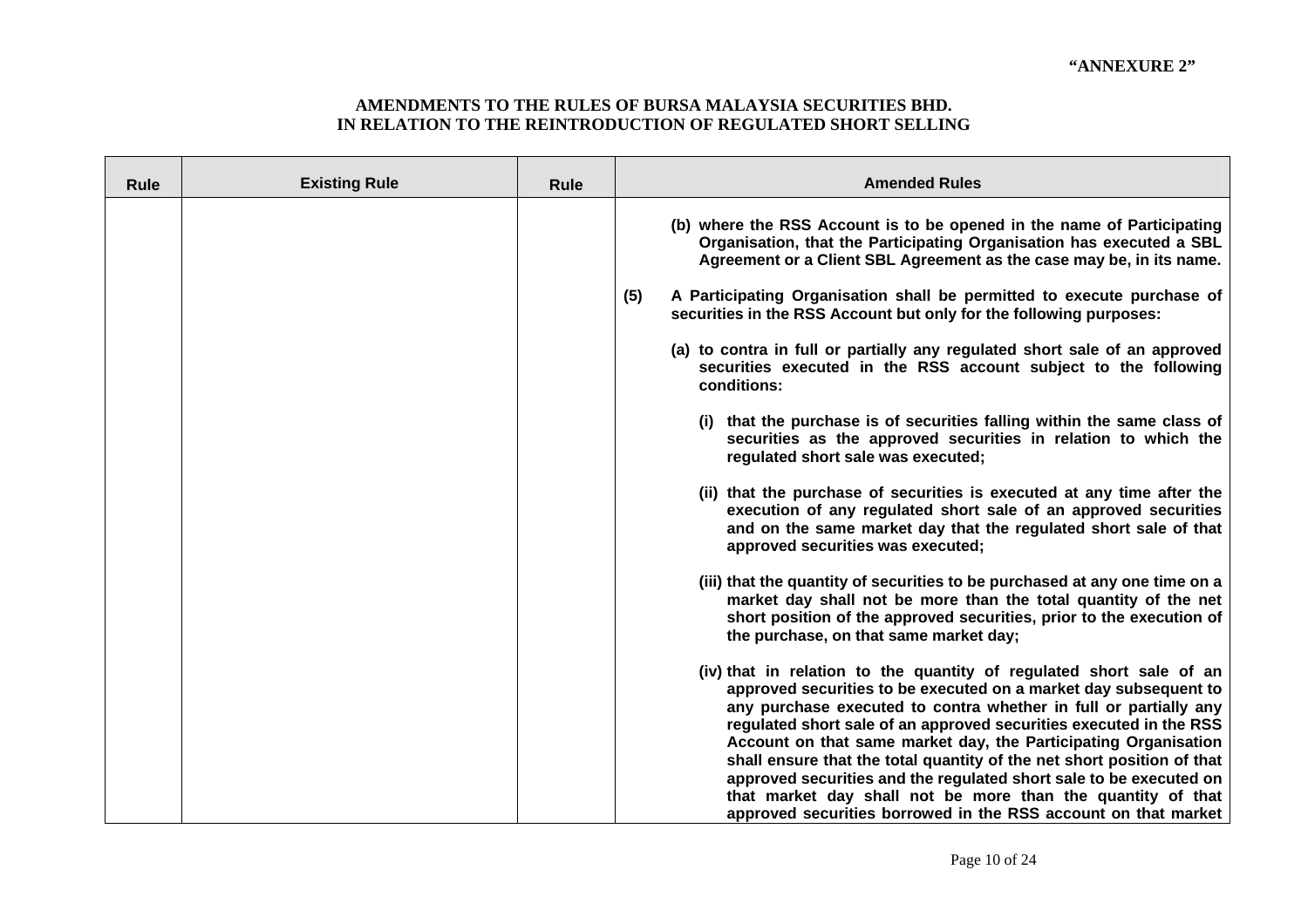| Rule | <b>Existing Rule</b> | <b>Rule</b> | <b>Amended Rules</b>                                                                                                                                                                                                                                                                                                                                                                                                                                                                                                                     |
|------|----------------------|-------------|------------------------------------------------------------------------------------------------------------------------------------------------------------------------------------------------------------------------------------------------------------------------------------------------------------------------------------------------------------------------------------------------------------------------------------------------------------------------------------------------------------------------------------------|
|      |                      |             | day. The expression 'approved securities borrowed in the RSS<br>Account' for purposes of this Rule 704.5(5)(a) means the quantity<br>of approved securities which has been borrowed for execution of<br>any regulated short sale in the RSS Account including the quantity<br>of approved securities stipulated in the confirmation given by the<br>Authorised SBL Participant to be made available for borrowing to<br>enable settlement of any regulated short sale in the RSS Account;                                                |
|      |                      |             | (v) the net short position in the RSS Account on a market day in<br>relation to an approved securities shall not be more than the<br>quantity of that approved securities borrowed in the RSS Account;<br>and                                                                                                                                                                                                                                                                                                                            |
|      |                      |             | (vi) that any quantity of an approved securities borrowed in the RSS<br>Account for the purpose of settlement of any regulated short sale<br>executed on a market day in the RSS Account but not utilised as a<br>result of contra executed in accordance with provisions herein,<br>may be utilised for execution of any regulated short sale on<br>subsequent market day(s) provided that the approved securities<br>borrowed in the RSS Account is still available to enable settlement<br>of the subsequent regulated short sale, or |
|      |                      |             | (b) for redelivery of securities arising from any borrowing of approved<br>securities under an SBL Agreement or Client SBL Agreement.                                                                                                                                                                                                                                                                                                                                                                                                    |
|      |                      |             | (6)<br>A Participating Organisation shall open a separate CDS Account for each<br>trading account opened pursuant to Rule 704. 5(1) and Rule 704. 5(3). The<br>CDS Account shall be designated in accordance with the Depository<br>Rules and/or any directives issued by the Depository. A Participating<br>Organisation shall only utilise the CDS Account opened herein for the<br>following purposes only:                                                                                                                           |
|      |                      |             | (a) settlement of regulated short selling;                                                                                                                                                                                                                                                                                                                                                                                                                                                                                               |
|      |                      |             | (b) settlement of purchases as permitted under Rule 704. 5(5); or                                                                                                                                                                                                                                                                                                                                                                                                                                                                        |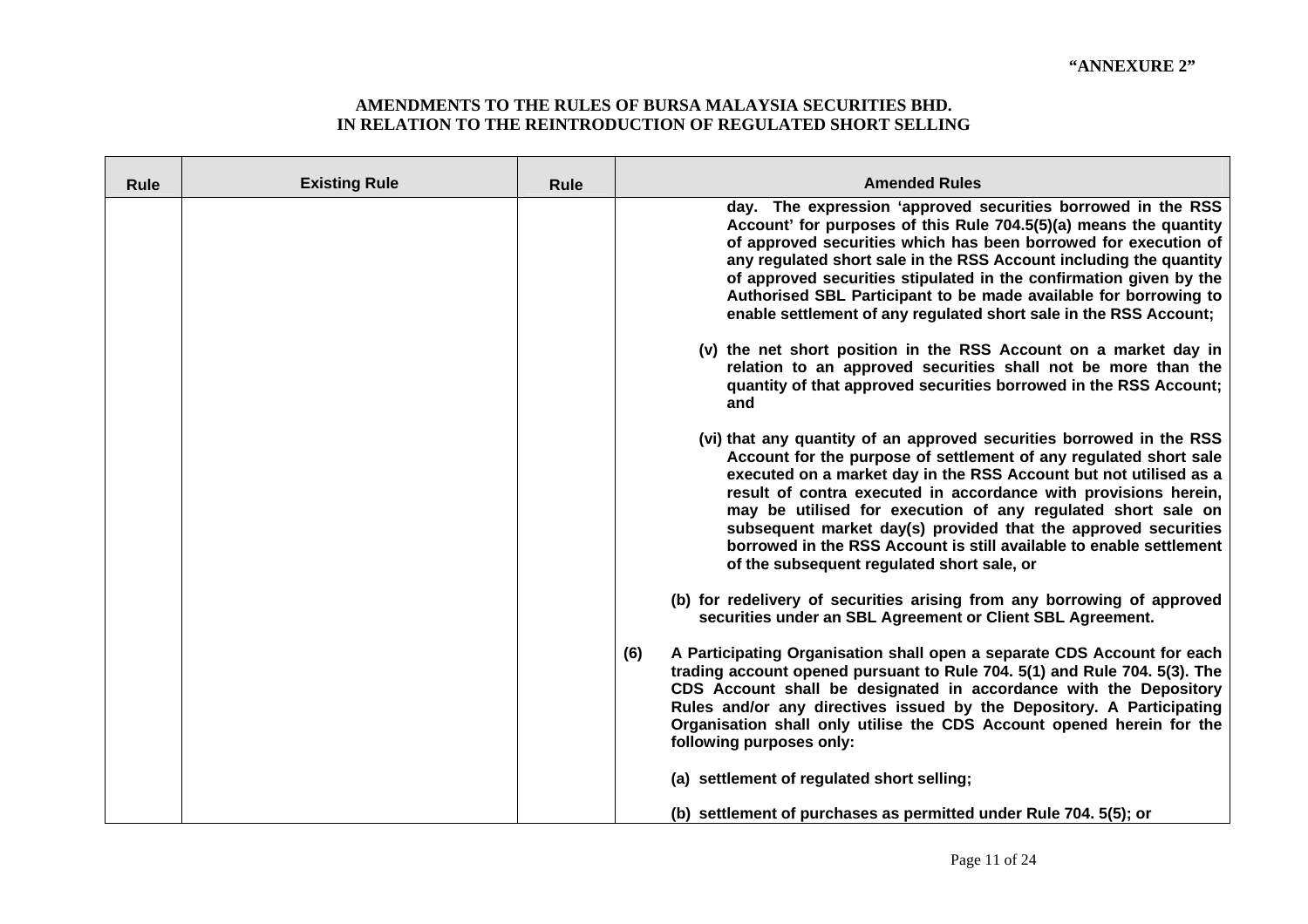| <b>Rule</b> | <b>Existing Rule</b>                                                                                                                                                                                                                               | <b>Rule</b> | <b>Amended Rules</b>                                                                                                                                                                                                                                                                                                                                                             |
|-------------|----------------------------------------------------------------------------------------------------------------------------------------------------------------------------------------------------------------------------------------------------|-------------|----------------------------------------------------------------------------------------------------------------------------------------------------------------------------------------------------------------------------------------------------------------------------------------------------------------------------------------------------------------------------------|
|             |                                                                                                                                                                                                                                                    |             | (c) to hold securities for purposes of subsequent redelivery of the<br>securities arising from the borrowing of approved securities under a<br><b>SBL Agreement or Client SBL Agreement.</b>                                                                                                                                                                                     |
|             |                                                                                                                                                                                                                                                    |             | Where a Participating Organisation executes a purchase of securities in<br>(7)<br>the RSS Account other than for the purposes stipulated in Rule 704.5(5)<br>by reason of mistake, the Participating Organisation shall be permitted to<br>subsequently sell the securities so purchased subject to the following<br>conditions:                                                 |
|             |                                                                                                                                                                                                                                                    |             | (a) the Executive Director Dealing shall report to the Exchange of the sale<br>made herein not later than the end of the next market day from the<br>date of the sale; and                                                                                                                                                                                                       |
|             |                                                                                                                                                                                                                                                    |             | (b) the Executive Director Dealing shall together with the report provide<br>an explanation as to the cause of the mistake.                                                                                                                                                                                                                                                      |
|             |                                                                                                                                                                                                                                                    |             | Where the Exchange is not satisfied that the purchase of securities as<br>(8)<br>stipulated in Rule 704.5(7), arose from a mistake made by the Participating<br>Organisation or where the mistake was caused by reason of a breach of<br>Rule 704.3(2,) the Exchange reserves its rights to take action against the<br>Participating Organisation for a breach of Rule 704.5(5). |
| Rule        | <b>NOTIFICATION</b>                                                                                                                                                                                                                                |             | <b>Deleted</b>                                                                                                                                                                                                                                                                                                                                                                   |
| 704.5       | A Participating Organisation upon<br>(1)<br>receiving any request from a client to<br>effect a sell order/transaction shall<br>enquire from the same client whether<br>the intended sale is a regulated short<br>sale (pursuant to this Rule 704). |             |                                                                                                                                                                                                                                                                                                                                                                                  |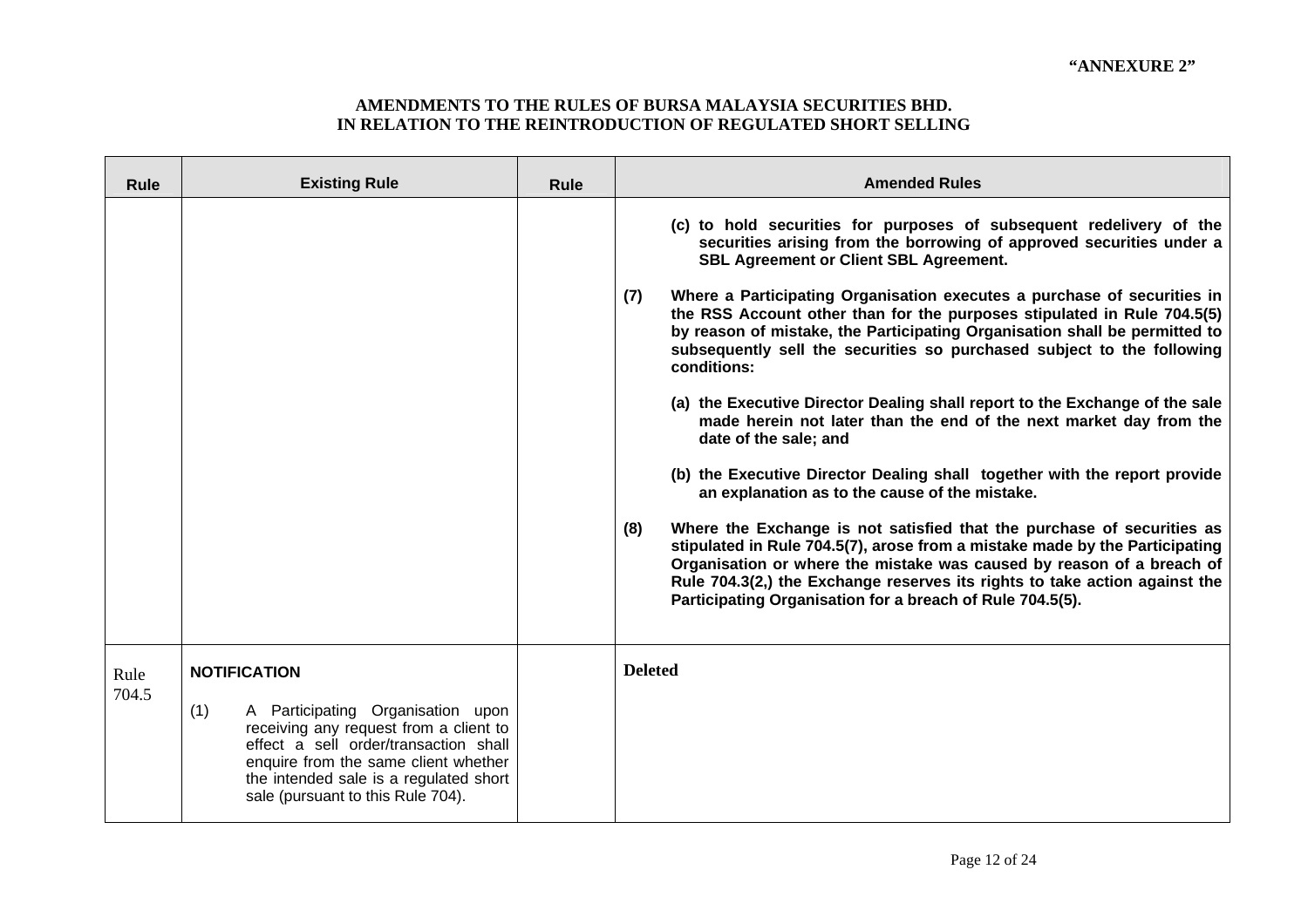| <b>Rule</b>   | <b>Existing Rule</b>                                                                                                                                                                                                                                                                                                                                                                                                                                                                                                                                                                                                                                                                                                                                                                                  | <b>Rule</b>       | <b>Amended Rules</b>                                                                                                                                                                                                                                                                                                                                                                                                                                                                                                                                                                                                                                                                                                                                                                                                                                                                                                                                                                                                                                                                                                                                                                                                                                                                                                                                                                                     |
|---------------|-------------------------------------------------------------------------------------------------------------------------------------------------------------------------------------------------------------------------------------------------------------------------------------------------------------------------------------------------------------------------------------------------------------------------------------------------------------------------------------------------------------------------------------------------------------------------------------------------------------------------------------------------------------------------------------------------------------------------------------------------------------------------------------------------------|-------------------|----------------------------------------------------------------------------------------------------------------------------------------------------------------------------------------------------------------------------------------------------------------------------------------------------------------------------------------------------------------------------------------------------------------------------------------------------------------------------------------------------------------------------------------------------------------------------------------------------------------------------------------------------------------------------------------------------------------------------------------------------------------------------------------------------------------------------------------------------------------------------------------------------------------------------------------------------------------------------------------------------------------------------------------------------------------------------------------------------------------------------------------------------------------------------------------------------------------------------------------------------------------------------------------------------------------------------------------------------------------------------------------------------------|
|               | (2)<br>A regulated short sale shall be<br>stipulated as such on the contract<br>note issued by the Participating<br>Organisation to the seller.                                                                                                                                                                                                                                                                                                                                                                                                                                                                                                                                                                                                                                                       |                   |                                                                                                                                                                                                                                                                                                                                                                                                                                                                                                                                                                                                                                                                                                                                                                                                                                                                                                                                                                                                                                                                                                                                                                                                                                                                                                                                                                                                          |
| Rule<br>704.6 | <b>EXECUTION</b><br>(1)<br>Before a Participating Organisation<br>executes a regulated short sale on<br>behalf of a client, it must ensure that<br>the said client has made prior<br>arrangement with a Participating<br>Organisation approved<br>by<br>the<br>Commission<br>participate<br>to<br>in<br>securities borrowing and lending to<br>borrow the approved class of<br>securities to be short sold and has<br>executed an agreement relating<br>The<br>Participating<br>thereto.<br>Organisation executing the short sale<br>must ensure that the aforesaid<br>agreement is certified true copy by<br>the other Participating Organisation's<br>director or company secretary and<br>satisfy itself that all conditions<br>precedent stipulated in the said<br>agreement have been fulfilled. | <b>Rule 704.6</b> | <b>EXECUTION</b><br>(1)<br>A Participating Organisation upon receiving any request from a client to<br>effect a sell order/transaction shall enquire from the same client whether<br>the intended sale is a regulated short sale. Where the client confirms that<br>the sale is a regulated short sale, the Participating Organisation shall<br>comply with the provisions in Rule 704.6(2) for the execution of the sell<br>order.<br>(2)<br>A Participating Organisation shall ensure that the following conditions are<br>complied with prior to executing an order for a regulated short sale whether<br>for itself or a client:<br>(a) where the order is executed for the Participating Organisation itself,<br>the Participating Organisation has borrowed the approved securities<br>to be short sold from an Authorised SBL Participant or has obtained a<br>confirmation from the Authorised SBL Participant that the approved<br>securities to be short sold are available for borrowing to settle the<br>sale;<br>(b) where the order is for a client, confirmation from the client, that the<br>client has borrowed the approved securities to be short sold from an<br>Authorised SBL Participant or that the client has obtained a<br>confirmation from an Authorised SBL Participant that the approved<br>securities to be short sold are available for borrowing to settle the<br>sale; |
|               |                                                                                                                                                                                                                                                                                                                                                                                                                                                                                                                                                                                                                                                                                                                                                                                                       |                   | (c) confirmation from the client, that the client or if the client is acting on<br>behalf of another person, the person for whom the client is acting for,                                                                                                                                                                                                                                                                                                                                                                                                                                                                                                                                                                                                                                                                                                                                                                                                                                                                                                                                                                                                                                                                                                                                                                                                                                               |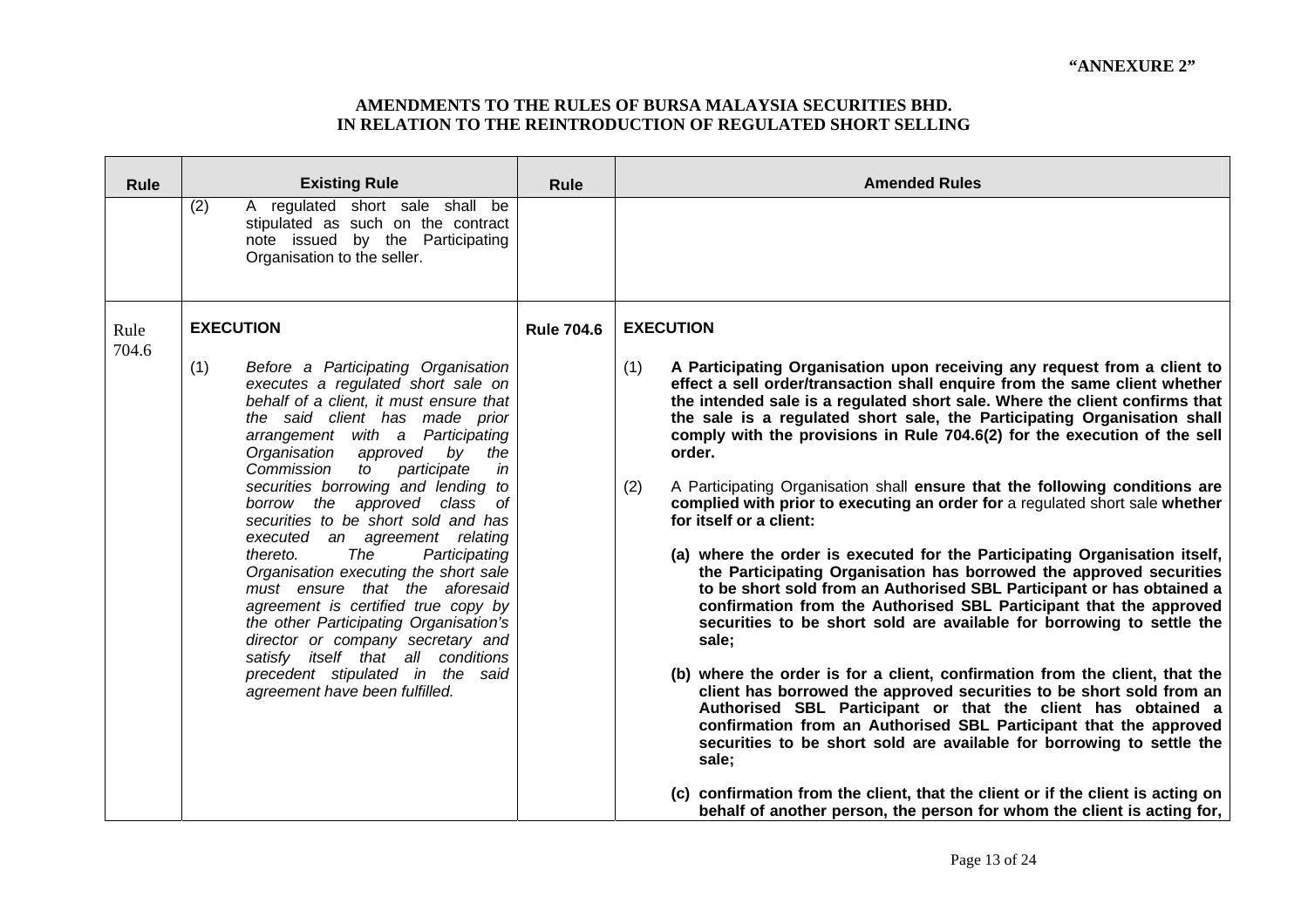| <b>Rule</b> | <b>Existing Rule</b>                                                                                                                                                                                        | <b>Rule</b> | <b>Amended Rules</b>                                                                                                                                                                                                                                                                                                                                                                                                                                                                                                                     |
|-------------|-------------------------------------------------------------------------------------------------------------------------------------------------------------------------------------------------------------|-------------|------------------------------------------------------------------------------------------------------------------------------------------------------------------------------------------------------------------------------------------------------------------------------------------------------------------------------------------------------------------------------------------------------------------------------------------------------------------------------------------------------------------------------------------|
|             | (2)<br>A Participating Organisation shall only<br>execute a regulated short sale if the<br>order price of the approved securities<br>is NOT lower than its Last Done<br>Price, as defined under Rule 701.1. |             | is not associated with the body corporate that issued or made<br>available the approved securities in relation to which the order for<br>short sale is to be executed. Where the order is executed for the<br>Participating Organisation itself, the Participating Organisation shall<br>ensure that it is not associated with the body corporate mentioned<br>herein. "Associated' shall have the same meaning as is assigned to it<br>under Rule 704.2(2)(b);                                                                          |
|             | (3)<br>Regulated short sale shall only be<br>executed through ATS. No regulated<br>short sale by way of Direct Business<br>is permitted in any situation<br>whatsoever.                                     |             | (d) the order price of the approved securities to be entered into the ATS is<br>higher than the Last Done Price of the approved securities prior to the<br>intended entry of the above order. Last Done Price has the meaning<br>assigned to that expression under Rule 701.1; and<br>(e) the order shall be entered into ATS through the screen designated in<br>the ATS for regulated short sale.<br>(3)<br>No Participating Organisation shall execute any regulated short sale by                                                    |
|             | (4)<br>No regulated short sales shall be                                                                                                                                                                    |             | way of Direct Business in any situation whatsoever.<br>(4)<br>All orders for regulated short sale in a Clearing Account shall be executed<br>on the same market day that the client has instructed for the order to be<br>executed. No Participating Organisation shall be permitted to carry<br>forward any execution of an order for a regulated short sale in a Clearing<br>Account to the next market day from the date of the above instruction<br>notwithstanding that the order remains unexecuted whether fully or<br>partially. |
|             | made in any of the following<br>circumstances -<br>during the period of twenty-<br>(a)<br>one (21) days immediately<br>takeover<br>following<br>a<br>announcement involving the                             |             | (5)<br>A Participating Organisation shall ensure that proper documents are<br>procured and retained by it for at least seven(7) years for the purpose of<br>satisfying the Exchange when requested, that the requirements of Rules<br>704.6 (2)(a), (b) and (c) are complied with. The documents shall be either in<br>writing, tape recording or electronic form.                                                                                                                                                                       |
|             | Issuer of<br>an<br>approved<br>securities;                                                                                                                                                                  |             | (6)<br><b>Executive Director of Dealing or the Head of Dealing shall be responsible</b><br>to ensure that the relevant reports are reviewed for the purpose of<br>ensuring that no regulated short sale are executed in ATS through a                                                                                                                                                                                                                                                                                                    |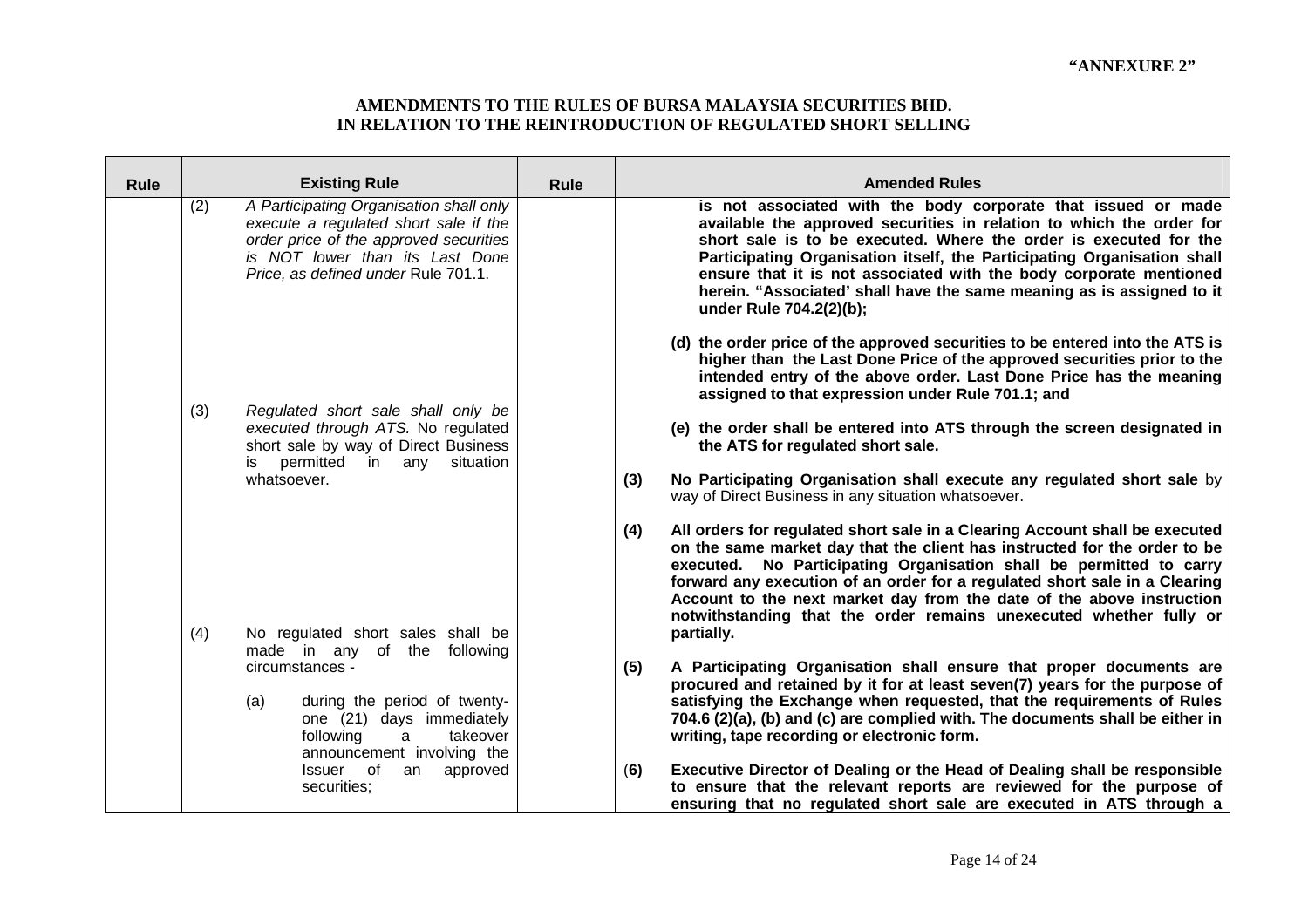| <b>Rule</b>      | <b>Existing Rule</b>                                                                                                                        | <b>Rule</b>       | <b>Amended Rules</b>                                                                                                                                                                                                                                                                                                                                                                                                            |
|------------------|---------------------------------------------------------------------------------------------------------------------------------------------|-------------------|---------------------------------------------------------------------------------------------------------------------------------------------------------------------------------------------------------------------------------------------------------------------------------------------------------------------------------------------------------------------------------------------------------------------------------|
|                  | (b)<br>during the period where the<br>approved securities has been<br>declared, and remains, as<br>Designated Securities under<br>Rule 604. |                   | screen other than the screen designated in the ATS for regulated short<br>sale. Where upon the above review it is found that any regulated short<br>sale has been executed not through the screen designated in the ATS for<br>regulated short sale, the Executive Director Dealing or the Head of Dealing<br>shall report the same by the next market day to the Exchange.                                                     |
|                  |                                                                                                                                             |                   | (7)<br>A Compliance Officer shall also ensure that the relevant reports as<br>stipulated under Rule 704.6 (6) are reviewed for the purpose mentioned<br>therein. Where the Compliance Officer detects of any regulated short sale<br>executed not through the screen designated in the ATS for regulated short<br>sale, the Compliance Officer shall ensure that same is reported to the<br>Exchange pursuant to Rule 309.8(4). |
|                  |                                                                                                                                             |                   | No regulated short sale shall be executed by a Participating Organisation in<br>(8)<br>any of the following circumstances -                                                                                                                                                                                                                                                                                                     |
|                  |                                                                                                                                             |                   | (a) during the period of twenty-one (21) days immediately following a takeover<br>announcement involving the Issuer of an approved securities; or                                                                                                                                                                                                                                                                               |
|                  |                                                                                                                                             |                   | (b) when expressly directed by the Exchange, during the period where the<br>approved securities has been declared, and remains, as Designated<br>Securities under Rule 604.                                                                                                                                                                                                                                                     |
| Rule<br>704.5(2) | A regulated short sale shall be stipulated as<br>such on the contract note issued by the                                                    | <b>Rule 704.7</b> | <b>CONTRACT NOTE FOR REGULATED SHORT SALE</b>                                                                                                                                                                                                                                                                                                                                                                                   |
|                  | Participating Organisation to the seller.                                                                                                   |                   | A Participating Organisation shall upon execution of a regulated short sale<br>stipulate on the contract note issued by the Participating Organisation to the<br>client, that the sale is a regulated short sale.                                                                                                                                                                                                               |
|                  | New Rule                                                                                                                                    | <b>Rule 704.8</b> | <b>PROHIBITION ON AMENDMENTS OF CONTRACTS</b>                                                                                                                                                                                                                                                                                                                                                                                   |
|                  |                                                                                                                                             |                   | (1)<br>Notwithstanding Rules 601.2(3), 601.2(4) and 601.2(5), no Participating<br>Organisation shall be permitted to effect any amendments of contract<br>from a trading account and/or a CDS account opened not under Rule 704.5                                                                                                                                                                                               |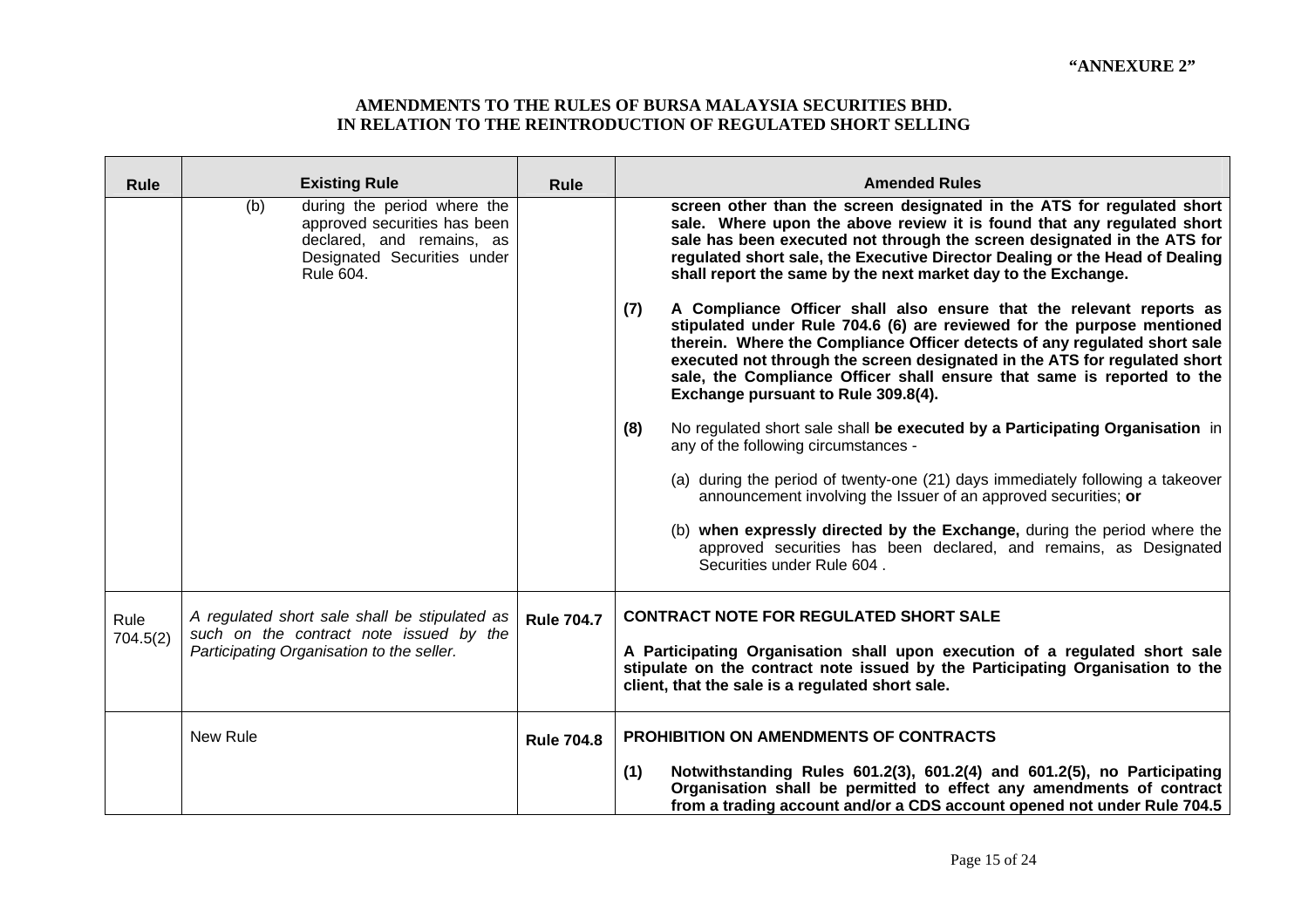| <b>Rule</b>   | <b>Existing Rule</b>                                                                                                                                                                                                                                                                                                                                                                                                                                                                                                                                                                                                                                                     | <b>Rule</b>           | <b>Amended Rules</b>                                                                                                                                                                                                                                                                                                                                                                                                                                                                                                                                                                                                                                                                        |
|---------------|--------------------------------------------------------------------------------------------------------------------------------------------------------------------------------------------------------------------------------------------------------------------------------------------------------------------------------------------------------------------------------------------------------------------------------------------------------------------------------------------------------------------------------------------------------------------------------------------------------------------------------------------------------------------------|-----------------------|---------------------------------------------------------------------------------------------------------------------------------------------------------------------------------------------------------------------------------------------------------------------------------------------------------------------------------------------------------------------------------------------------------------------------------------------------------------------------------------------------------------------------------------------------------------------------------------------------------------------------------------------------------------------------------------------|
|               |                                                                                                                                                                                                                                                                                                                                                                                                                                                                                                                                                                                                                                                                          |                       | to a trading account and/or CDS Account opened under Rule 704.5.<br>(2)<br>An Executive Director Dealing or the Head of Dealing shall be responsible<br>to ensure that proper systems and procedures for review and monitoring<br>are in place to ensure that all amendments of contracts made in<br>accordance with Rules $601.2(3)$ , $601.2(4)$ and $601.2(5)$ are not in breach of<br>Rule 704.8(1). In the event of a breach thereof the Executive Director<br>Dealing or the Head of Dealing shall report the breach to the Exchange by<br>the next market day after the amendments were made.                                                                                        |
| Rule<br>704.7 | <b>DELIVERY AND SETTLEMENT</b><br>The Rules relating to delivery and<br>(1)<br>settlement under Chapter 8 shall apply to<br>regulated short sales in the same<br>manner as they apply to normal sales.<br>Failure by the seller in a regulated short<br>(2)<br>sale to deliver the securities in<br>accordance with Chapter 8 shall be<br>deemed as a failure by the respective<br>Participating Organisation to make<br>available in its CDS Account the<br>securities as "tradeable balance" and in<br>such event, the Exchange shall<br>automatically institute a buying-in against<br>the Participating Organisation concerned<br>without giving a buying-in notice. | <b>Rule 704.9</b>     | <b>DELIVERY AND SETTLEMENT</b><br>(1)<br>The Rules relating to delivery and settlement under Chapter 8 shall apply to<br>regulated short sales in the same manner as they apply to normal sales.<br>Failure by the seller in a regulated short sale to deliver the securities in<br>(2)<br>accordance with Chapter 8 shall be deemed as a failure by the respective<br>Participating Organisation to make available in its CDS Account the securities<br>as "tradeable balance" and in such event, the Exchange upon instructions of<br>the Clearing House shall automatically institute a buying-in against the<br>Participating Organisation concerned without giving a buying-in notice. |
| Rule<br>704.4 | <b>CONTROL</b><br><b>REGULATED</b><br><b>OF</b><br><b>SHORT</b><br><b>SELLING</b><br>Participating Organisations shall report to<br>(1)<br>the Exchange <i>daily</i> , in <i>such</i> format                                                                                                                                                                                                                                                                                                                                                                                                                                                                             | <b>Rule</b><br>704.10 | <b>REPORTING BY PARTICIPATING ORGANISATION</b><br>(1)<br>Participating Organisations shall report to the Exchange daily or in such<br>other frequency as may be determined by the Exchange, in the format<br>prescribed by the Exchange, the net short position and/or any other                                                                                                                                                                                                                                                                                                                                                                                                            |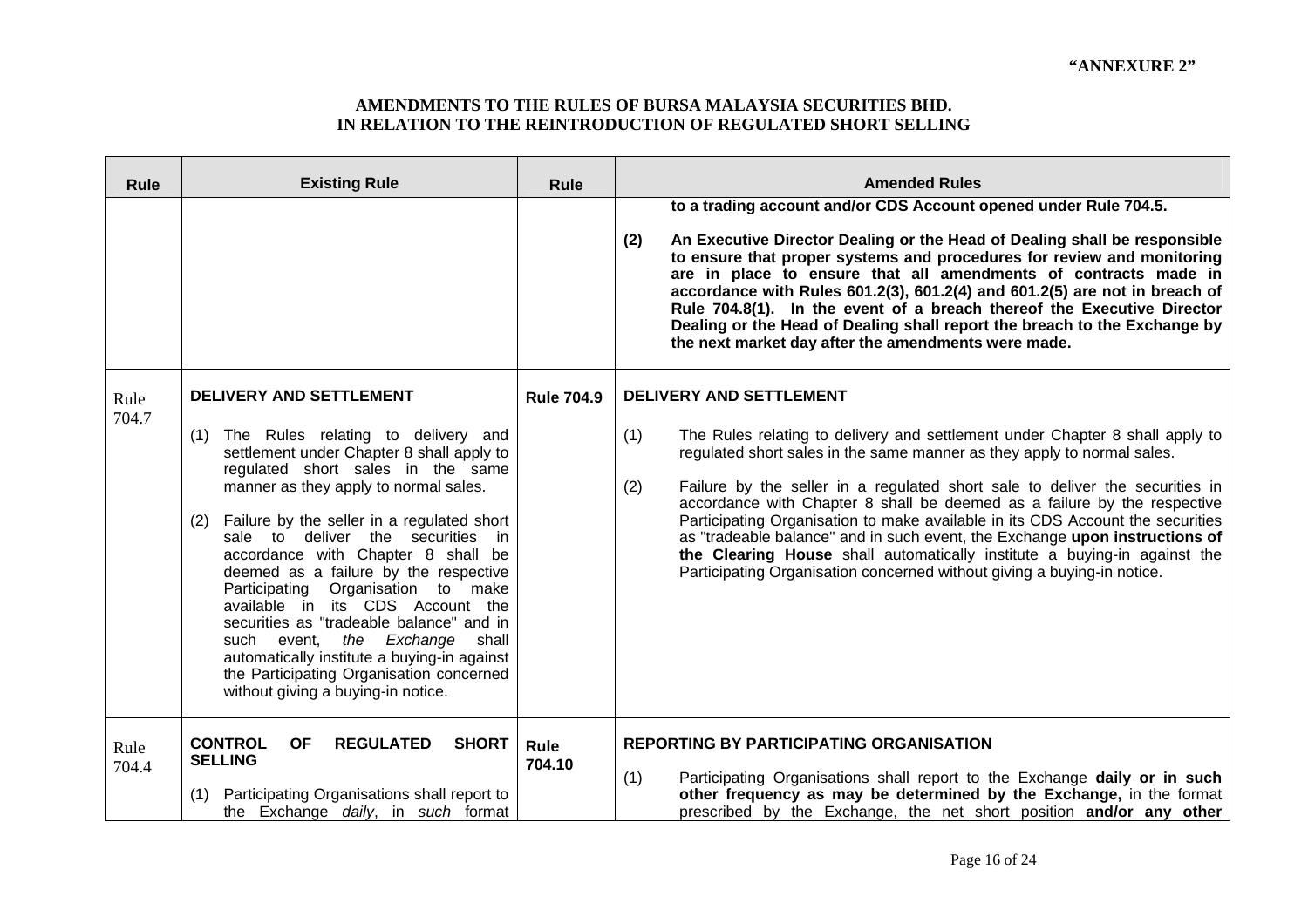| <b>Rule</b> | <b>Existing Rule</b>                                                                                                                                                                                                                                                                                                                                                                                                                                                                                                                                                                                                                                                                                                                                                           | <b>Rule</b>           | <b>Amended Rules</b>                                                                                                                                                                                                                                                                                                                                                                                                                                                                                                               |
|-------------|--------------------------------------------------------------------------------------------------------------------------------------------------------------------------------------------------------------------------------------------------------------------------------------------------------------------------------------------------------------------------------------------------------------------------------------------------------------------------------------------------------------------------------------------------------------------------------------------------------------------------------------------------------------------------------------------------------------------------------------------------------------------------------|-----------------------|------------------------------------------------------------------------------------------------------------------------------------------------------------------------------------------------------------------------------------------------------------------------------------------------------------------------------------------------------------------------------------------------------------------------------------------------------------------------------------------------------------------------------------|
|             | prescribed by the Exchange from time to<br>time, the net position of regulated short<br>sales of approved securities. For the<br>purposes of this Rule 704.4, the<br>expression "net position" in relation to<br>any approved securities means the short<br>sold position of the approved securities<br>which have yet to be closed off by<br>subsequent purchases.<br>Where the net short sold position of an<br>(2)<br>approved class of securities exceeds an<br>amount which the Exchange determines<br>to be either -<br>(a) undesirable to public interest; or<br>(b) detrimental to the approved class of<br>securities;<br>the Exchange may, at its entire<br>discretion, suspend any further short<br>selling of that approved class of<br>securities for any period. |                       | information in relation to the net short position as may be required by the<br>Exchange from time to time.                                                                                                                                                                                                                                                                                                                                                                                                                         |
|             |                                                                                                                                                                                                                                                                                                                                                                                                                                                                                                                                                                                                                                                                                                                                                                                | <b>Rule</b><br>704.11 | <b>REPORTING BY COMPLIANCE OFFICER</b><br>(1) The Executive Director Compliance or the Head of Compliance or in the<br>case of Non Universal Brokers the Compliance Officer or where there is<br>more than one Compliance Officer, the Compliance Officer that is heading<br>the compliance functions, shall ensure that the report submitted pursuant to<br>Rule 309.8(4) shall address the following areas in relation to regulated short<br>selling:<br>(a) inaccuracies and errors in relation to any reports submitted by the |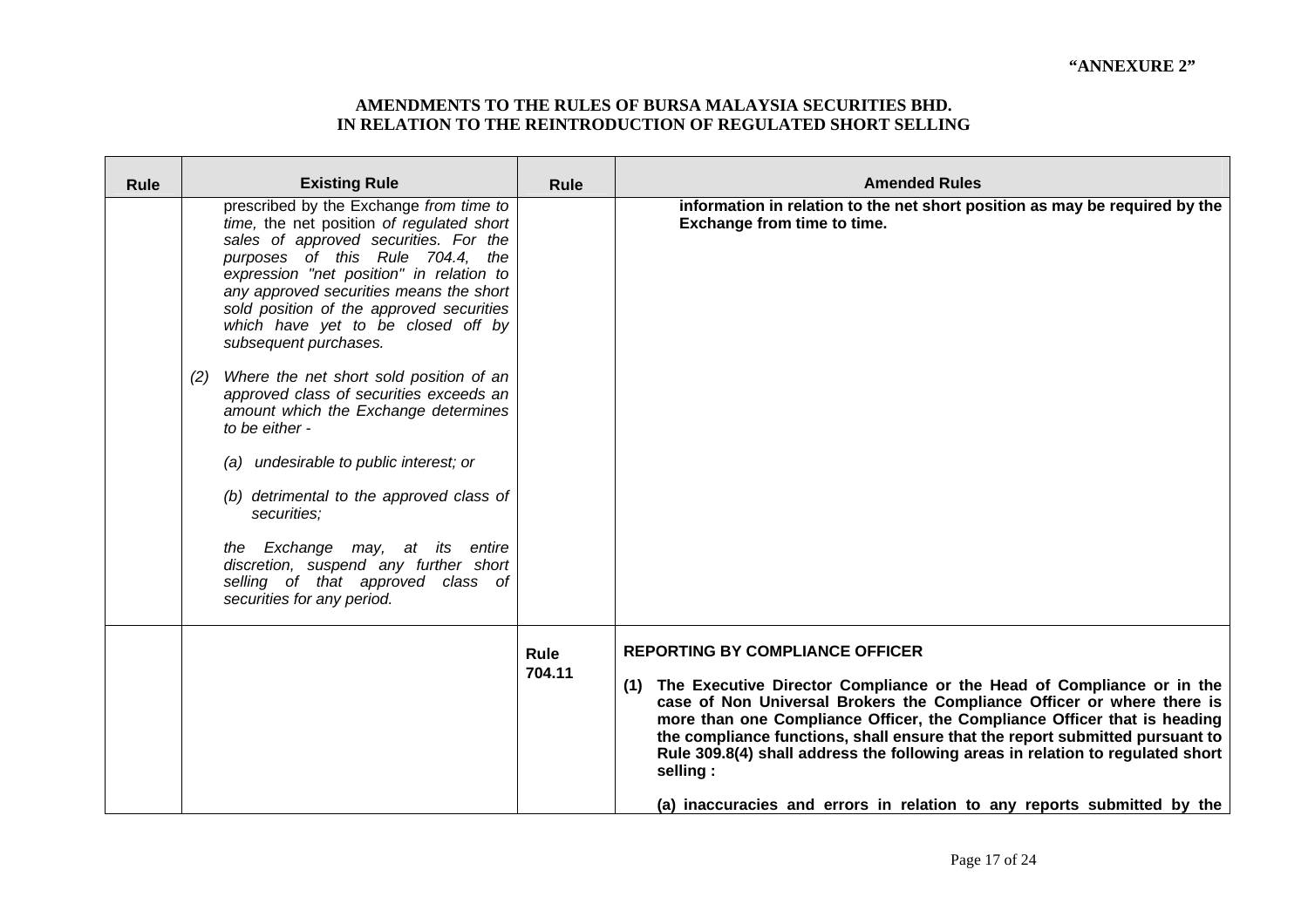| <b>Rule</b>   | <b>Existing Rule</b>                                                                                                                                                                                                                                                                                                                                                                                                                        | <b>Rule</b>           | <b>Amended Rules</b>                                                                                                                                                                                                                                                                                                                                                                                                                                                                                                                                                                                                                           |
|---------------|---------------------------------------------------------------------------------------------------------------------------------------------------------------------------------------------------------------------------------------------------------------------------------------------------------------------------------------------------------------------------------------------------------------------------------------------|-----------------------|------------------------------------------------------------------------------------------------------------------------------------------------------------------------------------------------------------------------------------------------------------------------------------------------------------------------------------------------------------------------------------------------------------------------------------------------------------------------------------------------------------------------------------------------------------------------------------------------------------------------------------------------|
|               |                                                                                                                                                                                                                                                                                                                                                                                                                                             |                       | Participating Organisation pursuant to this Rule or any directives,<br>rulings and guidelines issued by the Exchange;<br>(b) non compliances with any requirements stipulated in the Internal<br><b>Guidelines for Short Selling;</b><br>(c) execution of any regulated short sale through a screen in the ATS other<br>than the screen designated for regulated short sale;<br>(d) the CDS Account utilised for the settlement of any regulated short sales<br>other than the CDS Account stipulated in Rule 704.5;<br>(e) sale of securities executed pursuant to Rule 704.5(7);<br>(f) amendments to contracts in breach of Rule 704.8; and |
|               |                                                                                                                                                                                                                                                                                                                                                                                                                                             |                       | (g) any other breaches in relation to Rule 704.                                                                                                                                                                                                                                                                                                                                                                                                                                                                                                                                                                                                |
| Rule<br>704.8 | <b>REGULATED</b><br><b>SHORT</b><br><b>BY</b><br><b>SALE</b><br><b>PARTICIPATING ORGANISATION</b><br>(1)<br>A regulated short sale effected by a<br>Participating Organisation whether as<br>a principal or agent shall be deemed<br>to be a liability of the Participating<br>Organisation concerned equal to the<br>amount of the contract price or the<br>market price of the approved<br>securities short sold, whichever is<br>higher. |                       | Deleted.                                                                                                                                                                                                                                                                                                                                                                                                                                                                                                                                                                                                                                       |
|               | <b>New Rule</b>                                                                                                                                                                                                                                                                                                                                                                                                                             | <b>Rule</b><br>704.12 | <b>LIMIT FOR REGULATED SHORT SELLING</b><br>(1) Without prejudice to Rule 704.13, the Exchange shall commence                                                                                                                                                                                                                                                                                                                                                                                                                                                                                                                                  |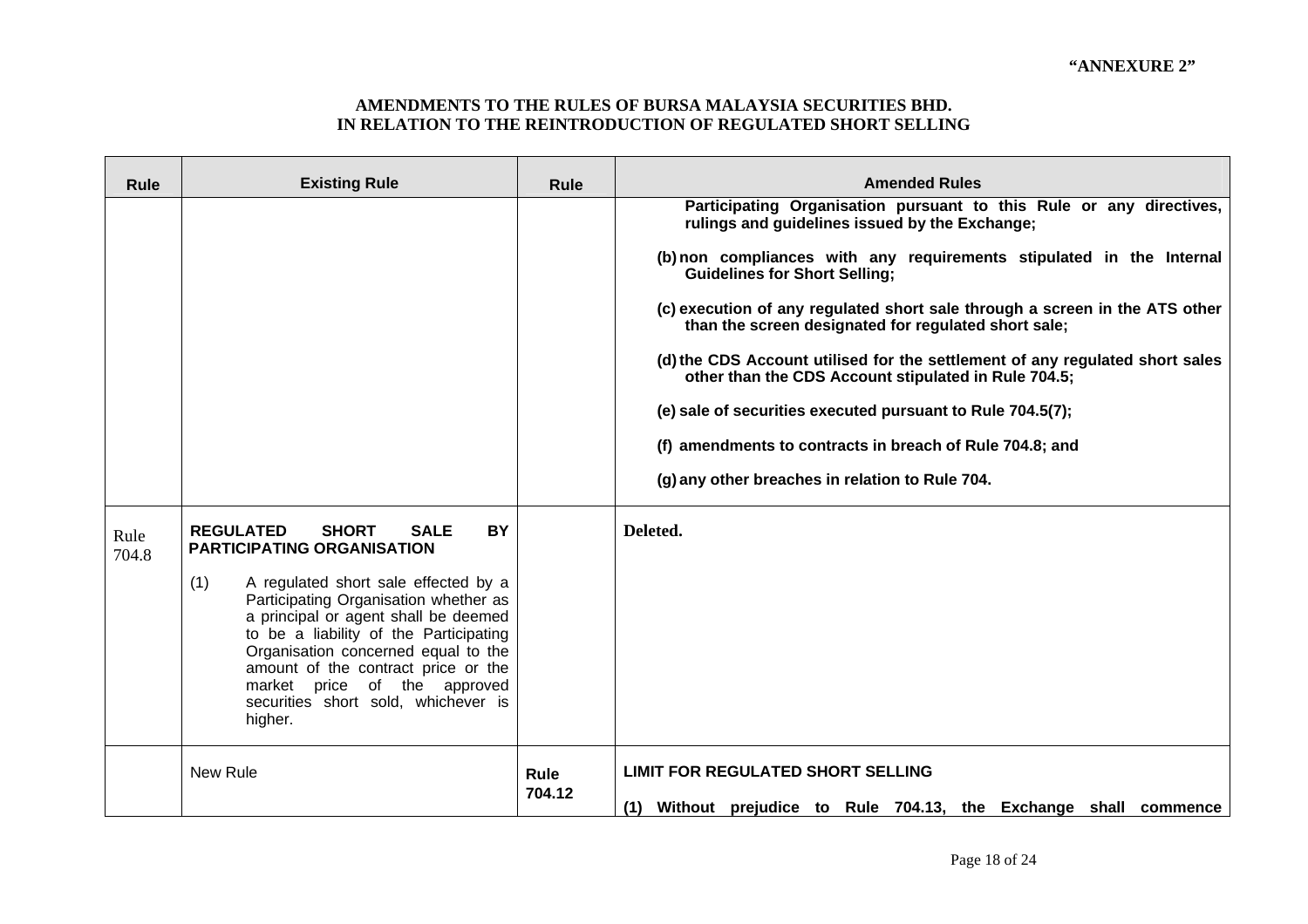| <b>Rule</b> | <b>Existing Rule</b> | <b>Rule</b> | <b>Amended Rules</b>                                                                                                                                                                                                                                                                                                                                                                                                    |
|-------------|----------------------|-------------|-------------------------------------------------------------------------------------------------------------------------------------------------------------------------------------------------------------------------------------------------------------------------------------------------------------------------------------------------------------------------------------------------------------------------|
|             |                      |             | suspension of any order entry into the ATS for any further regulated short<br>selling of an approved securities, in the following circumstances:                                                                                                                                                                                                                                                                        |
|             |                      |             | (a) where the total short position of the shares of an Issuer, on a particular<br>market day is at ten percentum (10%) of the outstanding shares of the<br>Issuer on that market day. Outstanding shares means the total quantity<br>of shares held by the shareholders of the Issuer including shares held<br>by the Issuer pursuant to a share buy back scheme as provided for in<br>the Listing Requirements; and/or |
|             |                      |             | (b) where the quantity of the total short position of a class of securities<br>other than shares of an Issuer ("securities") on a particular market day<br>is at ten percentum (10%) of the quantity of the outstanding securities<br>on that market day. Outstanding securities means the total quantity of<br>securities held by the holders of the securities.                                                       |
|             |                      |             | The suspension referred to in Rule 704.12(1) shall be for a period of four (4)<br>(2)<br>market days from the date of suspension.                                                                                                                                                                                                                                                                                       |
|             |                      |             | Where a suspension on regulated short selling is imposed on the shares of<br>(3)<br>an Issuer pursuant to Rule 704.12(1)(a), the suspension thereof shall also<br>apply to the following:                                                                                                                                                                                                                               |
|             |                      |             | (a) all securities referred to in Rule 704.12(1)(b) notwithstanding the total<br>short position of the securities is not in breach of the limit referred to<br>Rule 704.12(1)(b); and                                                                                                                                                                                                                                   |
|             |                      |             | (b) all securities issued by any Issuer where the underlying instrument of<br>the securities issued, comprise solely the shares of an Issuer in relation<br>to which suspension under Rule 704.12(1)(a) has been imposed.                                                                                                                                                                                               |
|             |                      |             | Where the shares or securities referred to under Rule 704.12(1)(a) and Rule<br>(4)<br>704.12(1)(b) respectively falls within the class of Eligible Securities, the<br>following shall apply:                                                                                                                                                                                                                            |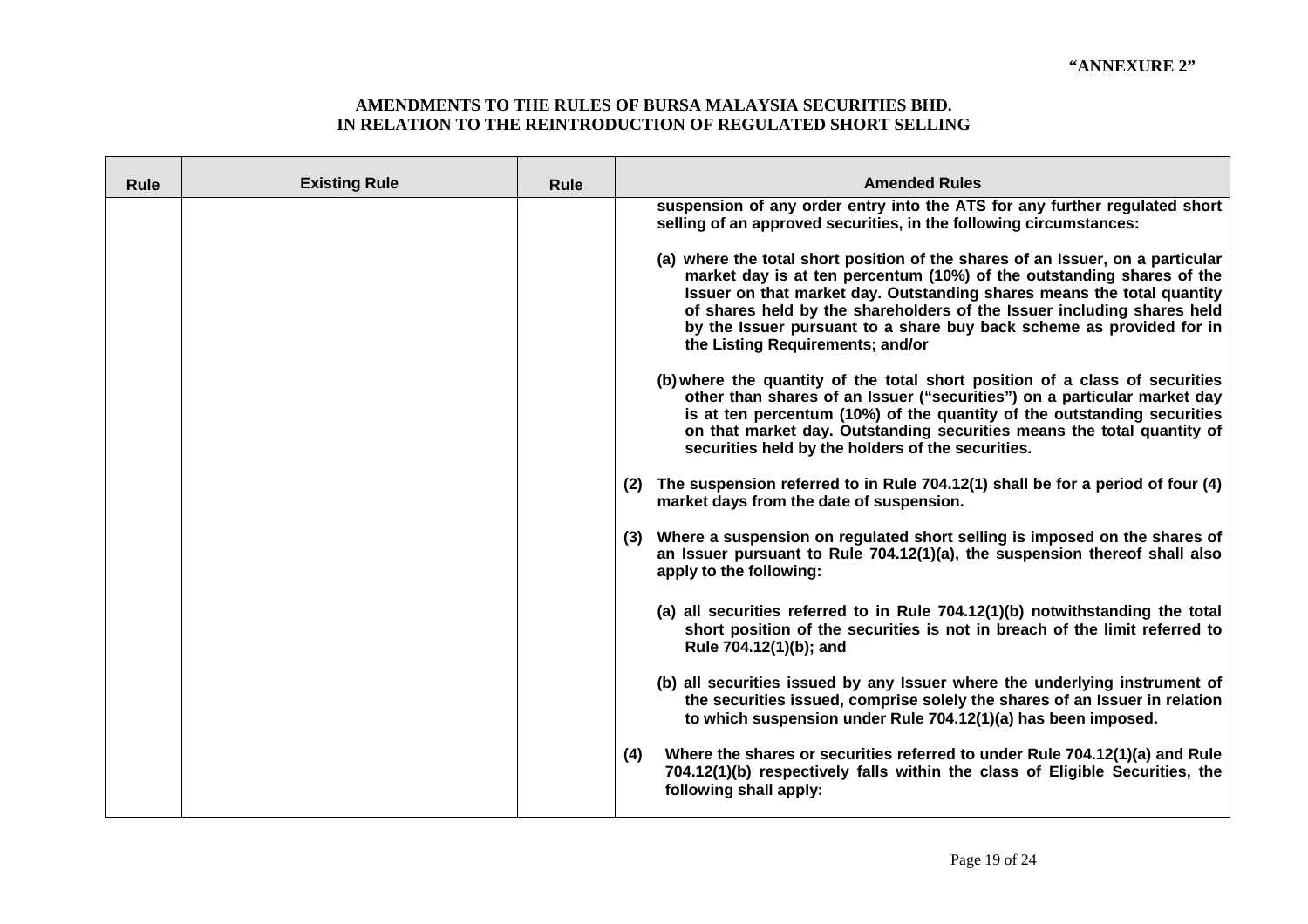| <b>Rule</b> | <b>Existing Rule</b>                                                                                                 | <b>Rule</b> | <b>Amended Rules</b>                                                                                                                                                                                                                                                                                                                                                                                                                                                                                                    |
|-------------|----------------------------------------------------------------------------------------------------------------------|-------------|-------------------------------------------------------------------------------------------------------------------------------------------------------------------------------------------------------------------------------------------------------------------------------------------------------------------------------------------------------------------------------------------------------------------------------------------------------------------------------------------------------------------------|
|             |                                                                                                                      |             | (a) the suspension referred to in Rule 704.12(1)(a), Rule 704.12(1)(b) and<br>Rule 704.12(2) shall include suspension on the short selling of the<br><b>Eligible Securities; and</b><br>(b) the 'securities' referred to in Rule 704.12(3) shall be read to include                                                                                                                                                                                                                                                     |
|             |                                                                                                                      |             | Eligible Securities and the suspension referred to therein shall be<br>applicable to the short selling of that Eligible Securities.                                                                                                                                                                                                                                                                                                                                                                                     |
| Rule        | <b>POWER OF THE EXCHANGE</b>                                                                                         |             | <b>Deleted</b>                                                                                                                                                                                                                                                                                                                                                                                                                                                                                                          |
| 704.9       | The Exchange may, in consultation with the<br>Commission-                                                            |             |                                                                                                                                                                                                                                                                                                                                                                                                                                                                                                                         |
|             | (a) declare any securities admitted to the<br>Official List as approved securities for<br>purposes of this Rule 704; |             |                                                                                                                                                                                                                                                                                                                                                                                                                                                                                                                         |
|             | (b) either vary the Rules or prescribe<br>additional rules relating to regulated short<br>selling.                   |             |                                                                                                                                                                                                                                                                                                                                                                                                                                                                                                                         |
|             | New Rule                                                                                                             | <b>Rule</b> | <b>ACTION BY THE EXCHANGE</b>                                                                                                                                                                                                                                                                                                                                                                                                                                                                                           |
|             |                                                                                                                      | 704.13      | (1)<br>Without prejudice to any other powers of the Exchange contained in the<br>Securities Industry Act, this Rule 704, these Rules and/or any other<br>directives, ruling or guidelines issued by the Exchange from time to time,<br>the Exchange may in the following circumstances take any of the actions<br>enumerated under Rule 704.13(2) in the manner stipulated therein against<br>a Participating Organisation, its registered persons and clients and/or in<br>relation to any or all approved securities: |
|             |                                                                                                                      |             | (a) where there is a breach or likelihood of breach of any provisions in<br><b>Rule 704; or</b>                                                                                                                                                                                                                                                                                                                                                                                                                         |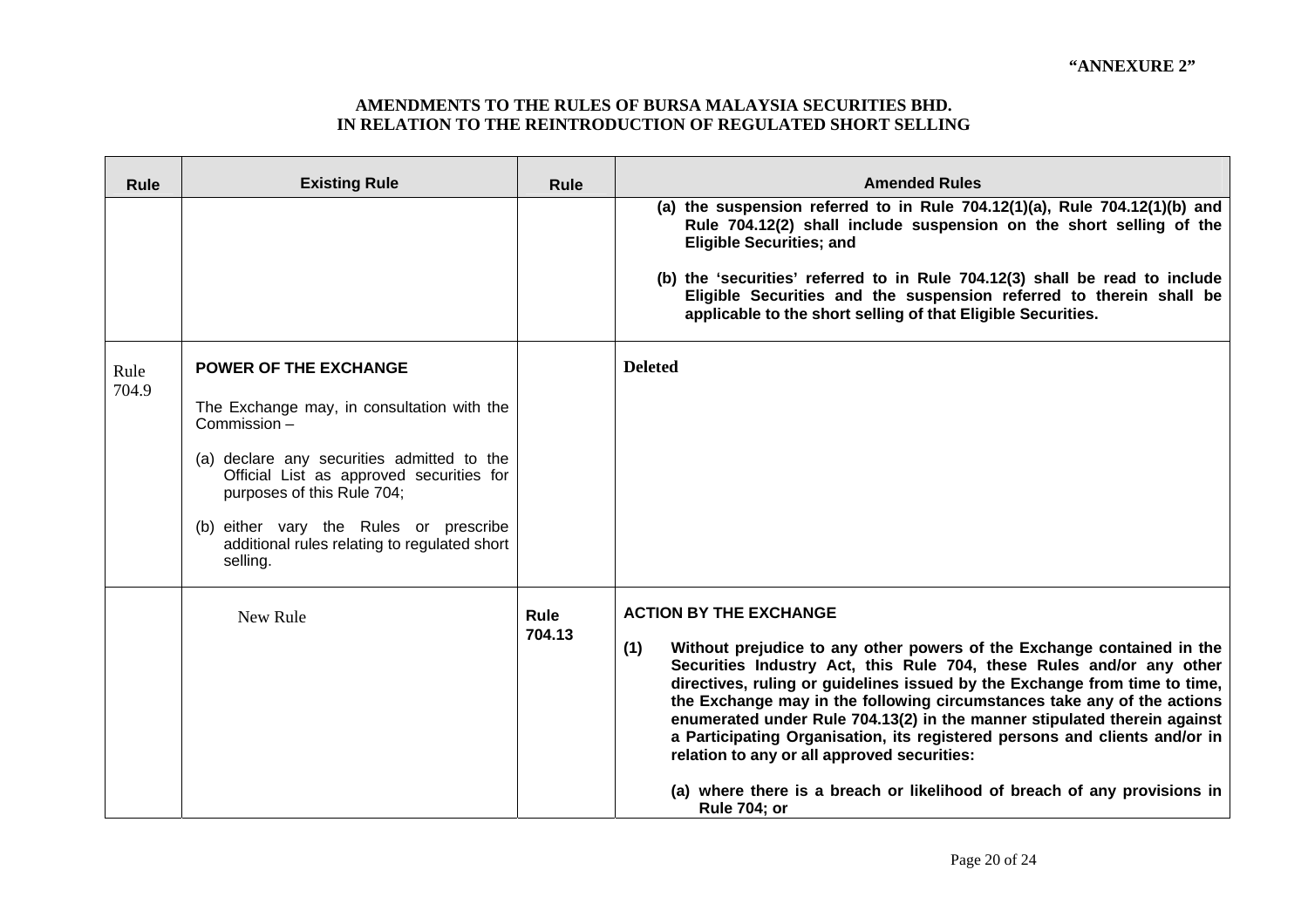| Rule | <b>Existing Rule</b> | <b>Rule</b>     | <b>Amended Rules</b>                                                                                                                                                                                                                                                                                                                                                                                                                                         |
|------|----------------------|-----------------|--------------------------------------------------------------------------------------------------------------------------------------------------------------------------------------------------------------------------------------------------------------------------------------------------------------------------------------------------------------------------------------------------------------------------------------------------------------|
|      |                      |                 | (b) where the execution of a regulated short sale may lead or likely to lead<br>to the commission of any of the offences under the Securities Industry<br>Act.                                                                                                                                                                                                                                                                                               |
|      |                      |                 | Pursuant to Rule 704.13(1) the following actions may be taken by the<br>(2)<br>Exchange in relation to any or all approved securities and/or against any<br>or all Participating Organisations, registered persons and clients in the<br>manner and for the period determined by the Exchange :                                                                                                                                                              |
|      |                      |                 | (a) suspension and/or cessation of further regulated short selling by the<br>Participating Organisation and/or registered persons whether for itself<br>or any or all of its clients;                                                                                                                                                                                                                                                                        |
|      |                      |                 | (b) imposition of limits on the net short positions or total short positions<br>that may be held by the Participating Organisation and/or registered<br>persons whether for itself or any or all of its clients; or                                                                                                                                                                                                                                          |
|      |                      |                 | (c) imposition of restrictions or conditions on regulated short selling<br>carried out by the Participating Organisation and/or registered<br>persons whether for itself or any or all of its clients.                                                                                                                                                                                                                                                       |
|      | New Rule             | Rule<br>704.14. | <b>EFFECT OF ACTION TAKEN</b>                                                                                                                                                                                                                                                                                                                                                                                                                                |
|      |                      |                 | (1)<br>In the event that the Exchange undertakes any of the actions under 704.13<br>against a Participating Organisation, registered persons or the client of<br>the Participating Organisation, such actions shall also be applicable to<br>any person who is the proxy, agent, nominee or acting in concert with that<br>Participating Organisation, registered persons or that particular client of<br>the Participating Organisation as the case may be. |
|      |                      |                 | (2)<br>Where an action has been taken under Rule 704.13, a Participating<br>Organisation and / or registered person, may make representations to the<br>Exchange for the discontinuance of the action taken. The Exchange may                                                                                                                                                                                                                                |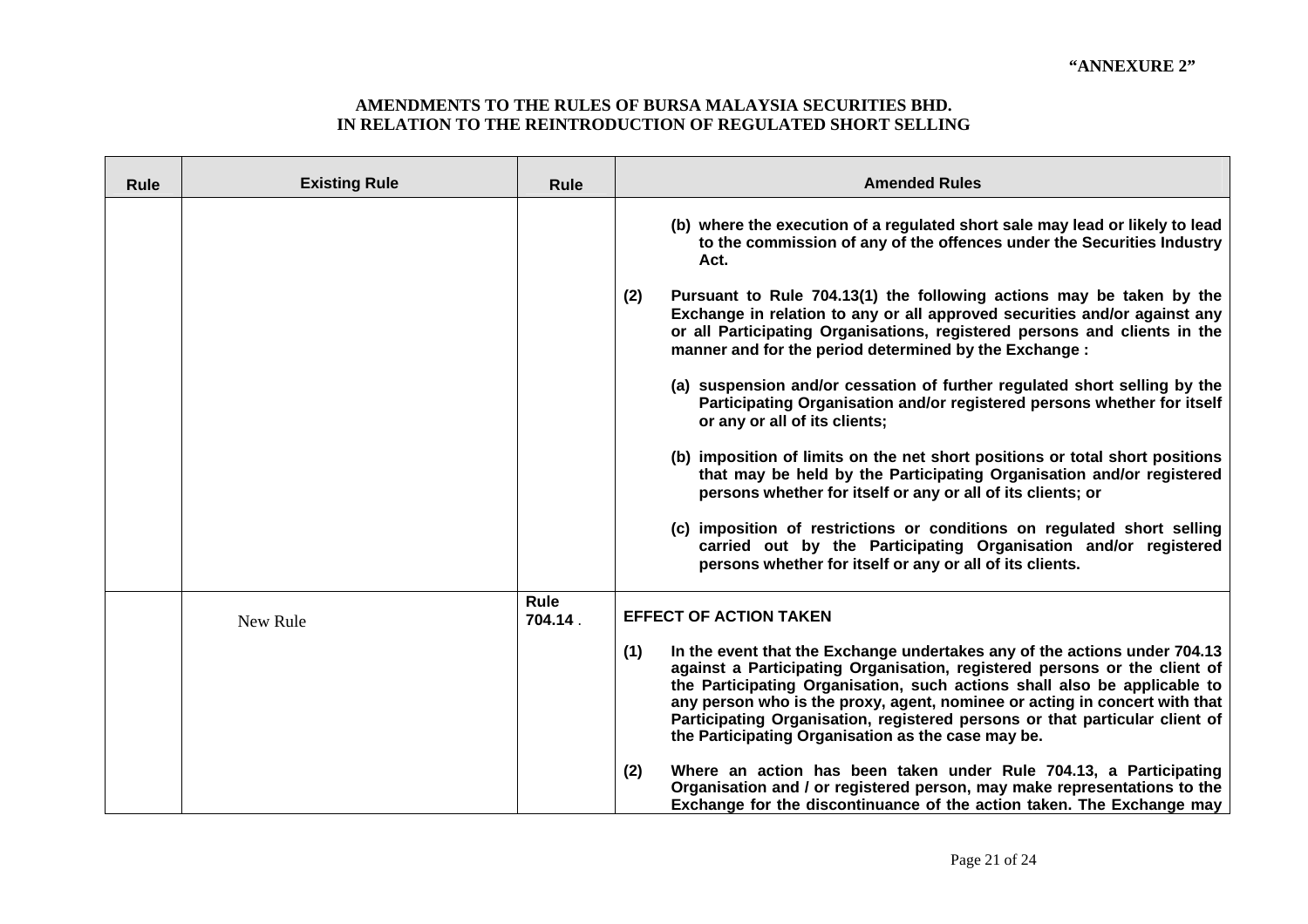| <b>Rule</b> | <b>Existing Rule</b> | <b>Rule</b>           | <b>Amended Rules</b>                                                                                                                                                                                                                                                                                                                                                                                                                                                                                                                                                                                                                                                                    |  |  |  |  |
|-------------|----------------------|-----------------------|-----------------------------------------------------------------------------------------------------------------------------------------------------------------------------------------------------------------------------------------------------------------------------------------------------------------------------------------------------------------------------------------------------------------------------------------------------------------------------------------------------------------------------------------------------------------------------------------------------------------------------------------------------------------------------------------|--|--|--|--|
|             |                      |                       | after the representations were made, discontinue with the action taken.<br>However such discontinuance shall not be construed as an omission or<br>error of any kind on the part of the Exchange in undertaking the action<br>under Rule 704.13 in the first place.<br>(3)<br>The provisions in Rule 1303 shall not apply to any action taken under Rule<br>704.13.                                                                                                                                                                                                                                                                                                                     |  |  |  |  |
|             | New Schedule         | <b>Schedule</b><br>10 | <b>SCHEDULE 10 [Chapter 7]</b><br><b>SCHEDULE 10 (Chapter 7)</b><br><b>INTERNAL</b><br>[Rule 704.3(1)(a)]<br><b>GUIDELINES</b><br><b>FOR SHORT</b><br><b>SELLING</b><br>1. Criteria to assess the suitability of client in carrying out regulated short<br>selling prior to the opening of RSS Account and on an ongoing basis;<br>2. The authority matrix in relation to the approval process within the<br>Participating Organisation for the carrying out of regulated short selling by<br>the clients and/or the Participating Organisation;<br>3. The list of approved securities for which the Participating Organisation will<br>not allow for regulated short selling (if any); |  |  |  |  |
|             |                      |                       | 4. Procedures on amendments of orders and amendments of contracts for<br>regulated short selling, including the supervision, monitoring and approval<br>request for the amendments;<br>5. Relevant documentation in relation to the carrying out of regulated short<br>selling which includes but not limited to the account opening form and<br>documentation required pursuant to Rule 704.6;<br>6. Risk management policies and procedures which addresses the market risk,                                                                                                                                                                                                          |  |  |  |  |
|             |                      |                       | operational risk, credit risk and regulatory risk in relation to the conduct of                                                                                                                                                                                                                                                                                                                                                                                                                                                                                                                                                                                                         |  |  |  |  |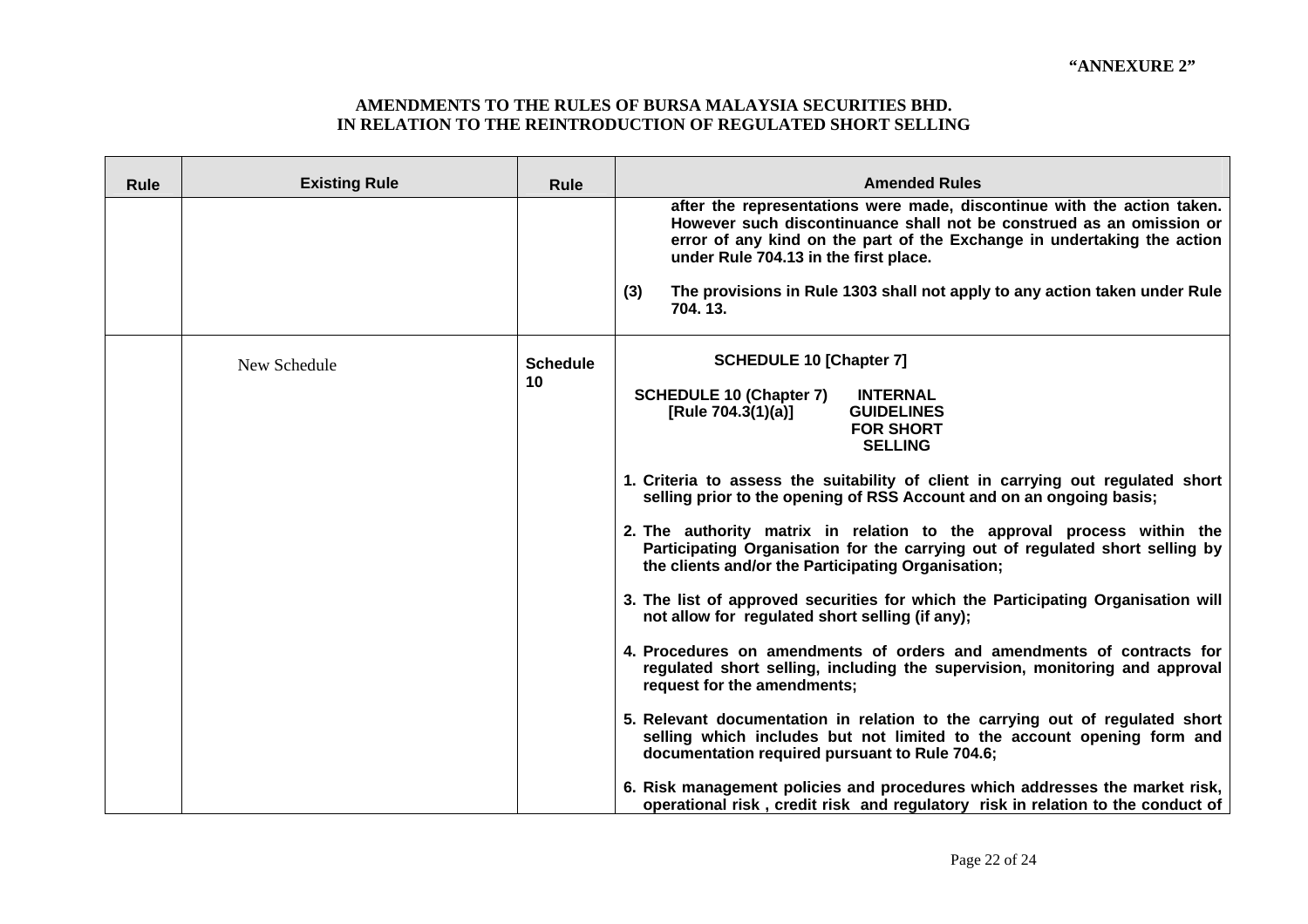| <b>Rule</b> | <b>Existing Rule</b> | <b>Rule</b>    | <b>Amended Rules</b>                                                                                                                                                                                                                                          |
|-------------|----------------------|----------------|---------------------------------------------------------------------------------------------------------------------------------------------------------------------------------------------------------------------------------------------------------------|
|             |                      |                | regulated short selling including but not limited to limits in terms of volume<br>and value prescribed for the carrying out of regulated short selling by each<br>client and/or the Participating Organisation; and                                           |
|             |                      |                | 7. The carrying out of review in relation to the requirements and controls set out<br>in the Internal Guidelines for Short Selling and compliance with the laws and<br>rules relating to regulated short selling.                                             |
|             | New Appendix         | Appendix<br>10 | <b>APPENDIX 10-DECLARATION ON COMPLIANCE</b><br>[RULE 608.4(1)(d) and 704.4(1)(c)]                                                                                                                                                                            |
|             |                      |                | <b>Bursa Malaysia Securities Berhad</b><br>To:                                                                                                                                                                                                                |
|             |                      |                | <b>DECLARATION ON COMPLIANCE</b>                                                                                                                                                                                                                              |
|             |                      |                | Pursuant to the requirements of Rule 608.4(1)(d) and Rule 704.4(1)(c), we [name<br>of Participating Organisation ] hereby declare as follows:                                                                                                                 |
|             |                      |                | that we have formulated a set of Internal Guidelines for Securities<br>1.<br>Borrowing and Lending and the Internal Guidelines for Short Selling which<br>have been approved by the board of directors;                                                       |
|             |                      |                | the Internal Guidelines for Securities Borrowing and Lending and the<br>2.<br>Internal Guidelines for Short Selling have been brought to the notice of the<br>relevant employees and registered persons who have read and understood<br>the contents therein; |
|             |                      |                | 3. that the Internal Guidelines for Securities Borrowing and Lending and the<br>Internal Guidelines for Short Selling comply with the requirements set out in<br>Rule 608.3 and Rule 704.3 respectively;                                                      |
|             |                      |                | 4. that all relevant systems and infrastructure including front office and/or<br>back office systems have been verified and assessed in terms of application<br>as well as software and the hardware capabilities and are confirmed to be                     |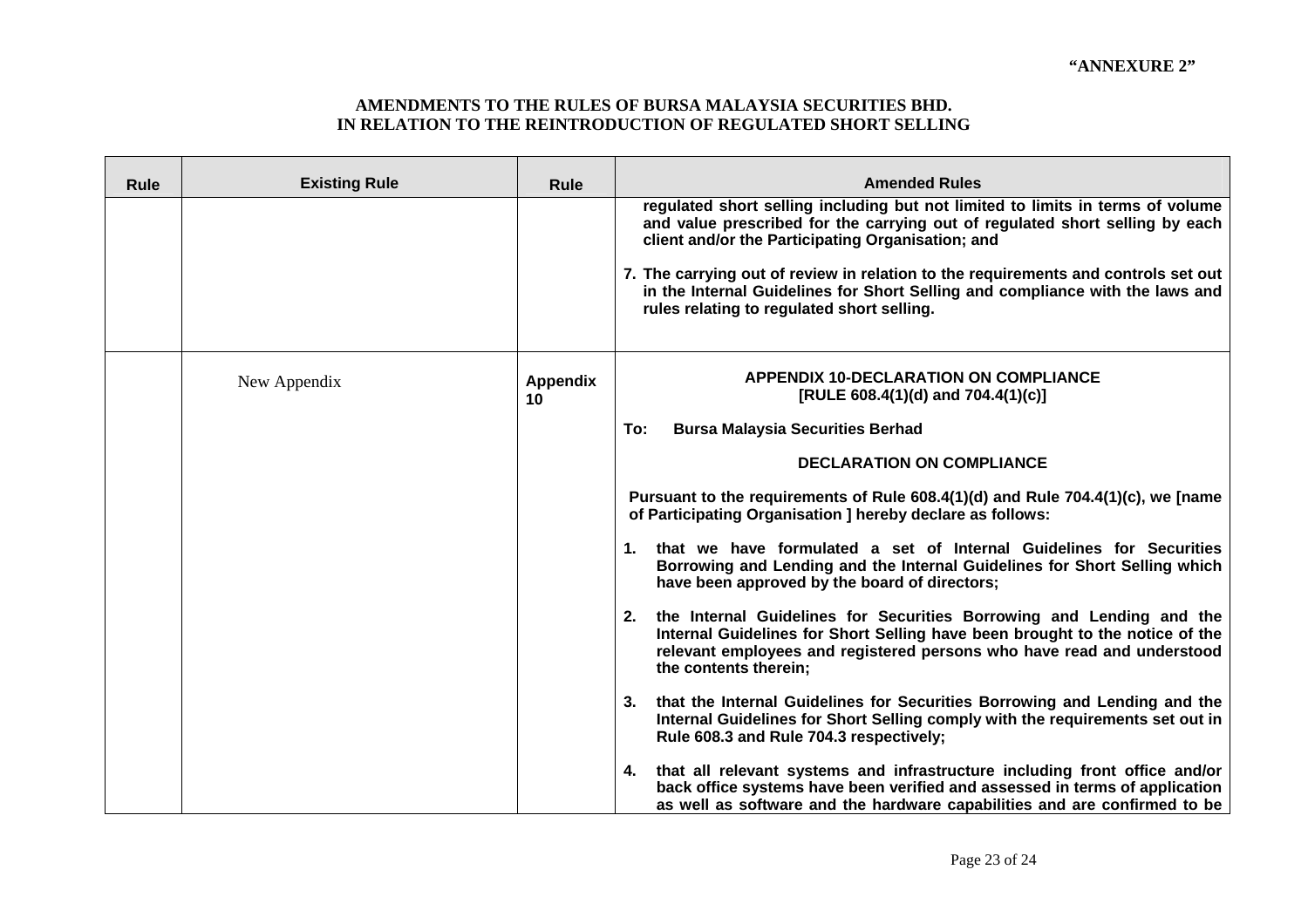| <b>Rule</b> | <b>Existing Rule</b> | <b>Rule</b> | <b>Amended Rules</b>                                                                                                                                                                                                                                                                                                                                                                                                                                                                                     |  |  |  |
|-------------|----------------------|-------------|----------------------------------------------------------------------------------------------------------------------------------------------------------------------------------------------------------------------------------------------------------------------------------------------------------------------------------------------------------------------------------------------------------------------------------------------------------------------------------------------------------|--|--|--|
|             |                      |             | operational and have all the functionalities, requirements and controls in<br>place for the purpose of carrying out securities borrowing and lending<br>activities and regulated short selling activities in accordance with these<br>Rules; and<br>5. that the Effective Shareholders' Funds is not less than Ringgit Malaysia Fifty<br>(50) Million as at the date of the declaration herein for the purpose of<br>undertaking securities borrowing and/or lending activities pursuant to Rule<br>608. |  |  |  |
|             |                      |             | Dated this [<br>] [year].<br>] day of [                                                                                                                                                                                                                                                                                                                                                                                                                                                                  |  |  |  |
|             |                      |             | Signed :<br>[Executive Director Operations or Head of Operations]<br>Date                                                                                                                                                                                                                                                                                                                                                                                                                                |  |  |  |
|             |                      |             | Signed:<br><b>[Executive Director Compliance or Head of</b><br><b>Compliance/Compliance Officer]</b><br>Date                                                                                                                                                                                                                                                                                                                                                                                             |  |  |  |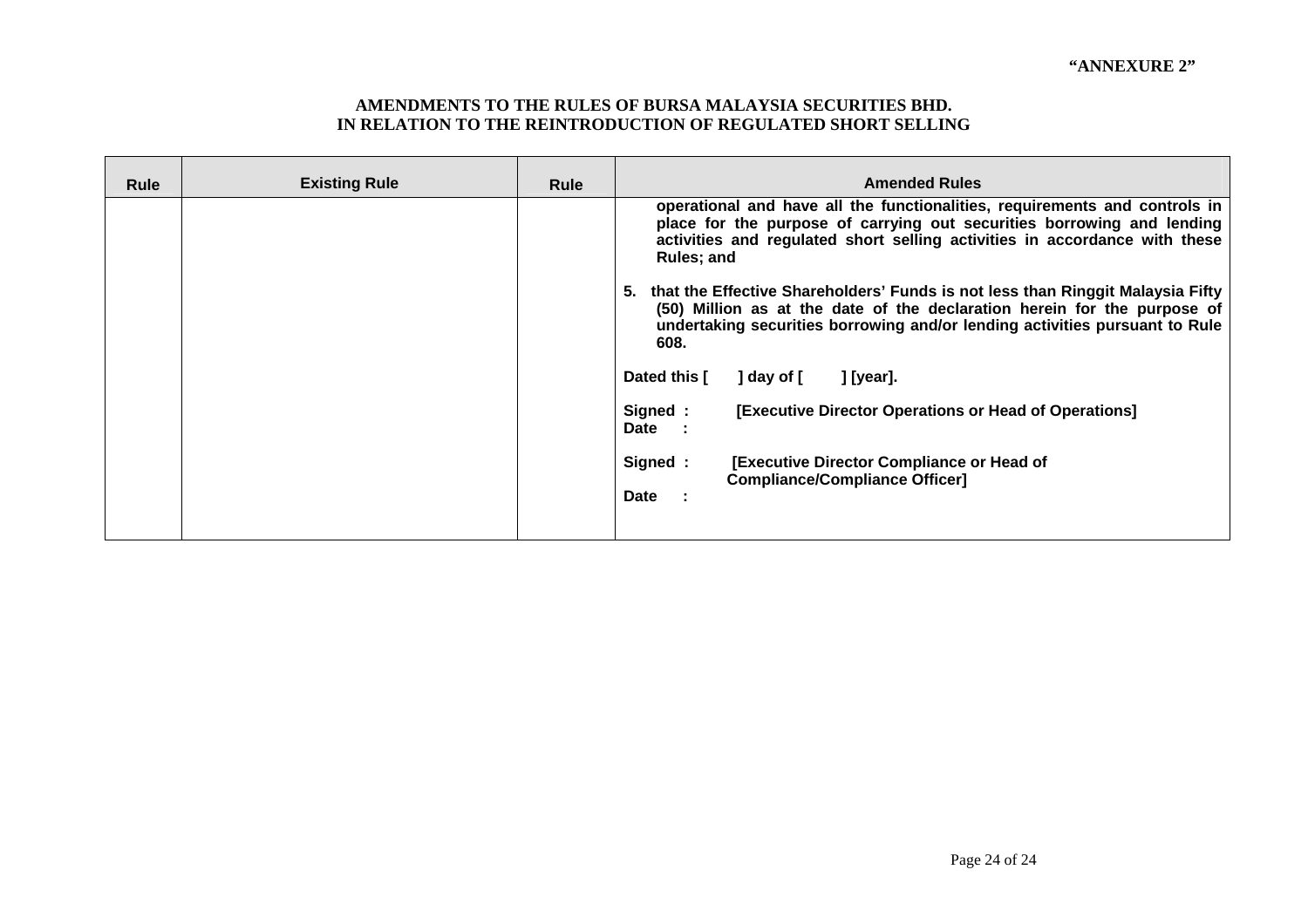| <b>RSS APPROVED SECURITIES</b> |                             |                                                                  |  |  |  |  |  |
|--------------------------------|-----------------------------|------------------------------------------------------------------|--|--|--|--|--|
| NO.                            | <b>STOCK</b><br><b>CODE</b> | <b>STOCK NAME</b>                                                |  |  |  |  |  |
| 1                              | 5185                        | AFFIN HOLDINGS BHD                                               |  |  |  |  |  |
| 2                              | 5099                        | AIRASIA BHD                                                      |  |  |  |  |  |
| 3                              | 2288                        | AMINVESTMENT GROUP BHD                                           |  |  |  |  |  |
| 4                              | 1015                        | AMMB HOLDINGS BHD                                                |  |  |  |  |  |
| 5                              | 2291                        | ASIATIC DEVELOPMENT BHD                                          |  |  |  |  |  |
| 6                              | 5076                        | ASTRO ALL ASIA NETWORKS PLC                                      |  |  |  |  |  |
| 7                              | 1562                        | BERJAYA SPORTS TOTO BHD                                          |  |  |  |  |  |
| 8                              | 1023                        | BUMIPUTRA-COMMERCE HOLDINGS BHD                                  |  |  |  |  |  |
| 9                              | 1818                        | <b>BURSA MALAYSIA BHD</b>                                        |  |  |  |  |  |
| 10                             | 7277                        | DIALOG GROUP BHD                                                 |  |  |  |  |  |
| 11                             | 6947                        | DIGI.COM BHD                                                     |  |  |  |  |  |
| 12                             | 1619                        | DRB-HICOM BHD                                                    |  |  |  |  |  |
| 13                             | 2143                        | ECM LIBRA AVENUE BHD                                             |  |  |  |  |  |
| 14                             | 5266                        | <b>EON CAPITAL BHD</b>                                           |  |  |  |  |  |
| 15                             | 5398                        | <b>GAMUDA BHD</b>                                                |  |  |  |  |  |
| 16                             | 3182                        | <b>GENTING BHD</b>                                               |  |  |  |  |  |
| 17                             | 1503                        | GUOCOLAND (MALAYSIA) BHD                                         |  |  |  |  |  |
| 18                             | 5819                        | HONG LEONG BANK BHD                                              |  |  |  |  |  |
| 19                             | 1597                        | <b>IGB CORPORATION BHD</b>                                       |  |  |  |  |  |
| 20                             | 3336                        | IJM CORPORATION BHD                                              |  |  |  |  |  |
| 21                             | 2216                        | IJM PLANTATIONS BHD                                              |  |  |  |  |  |
| 22                             | 1961                        | <b>IOI CORPORATION BHD</b>                                       |  |  |  |  |  |
| 23                             | 5089                        | KLCC PROPERTY HOLDINGS BHD                                       |  |  |  |  |  |
| 24                             | 2445                        | KUALA LUMPUR KEPONG BHD                                          |  |  |  |  |  |
| 25                             | 5097                        | KURNIA ASIA BHD                                                  |  |  |  |  |  |
| 26                             | 3794                        | LAFARGE MALAYAN CEMENT BHD                                       |  |  |  |  |  |
| 27                             | 1643                        | LANDMARKS BHD                                                    |  |  |  |  |  |
| 28                             | 3581                        | LION CORPORATION BHD                                             |  |  |  |  |  |
| 29                             | 2887                        | LION DIVERSIFIED HOLDINGS BHD                                    |  |  |  |  |  |
| 30                             | 4235                        | LION INDUSTRIES CORPORATION BHD                                  |  |  |  |  |  |
| 31                             | 3735                        | <b>MAGNUM CORPORATION BHD</b>                                    |  |  |  |  |  |
| 32                             | 1155                        | <b>MALAYAN BANKING BHD</b>                                       |  |  |  |  |  |
| 33                             | 5077                        | MALAYSIAN BULK CARRIERS BHD                                      |  |  |  |  |  |
| 34<br>35                       | 2488<br>1651                | MALAYSIAN PLANTATIONS BHD<br>MALAYSIAN RESOURCES CORPORATION BHD |  |  |  |  |  |
| 36                             | 5051                        | <b>MAXIS COMMUNICATIONS BHD</b>                                  |  |  |  |  |  |
| 37                             | 4502                        | <b>MEDIA PRIMA BHD</b>                                           |  |  |  |  |  |
| 38                             | 3816                        | MISC BHD (incl. Misc-F)                                          |  |  |  |  |  |
| 39                             | 8893                        | MK LAND HOLDINGS BHD                                             |  |  |  |  |  |
| 40                             | 3905                        | MULPHA INTERNATIONAL BHD                                         |  |  |  |  |  |
| 41                             | 5053                        | OSK HOLDINGS BHD                                                 |  |  |  |  |  |
| 42                             | 6866                        | PADIBERAS NASIONAL BHD                                           |  |  |  |  |  |
| 43                             | 5052                        | PLUS EXPRESSWAYS BHD                                             |  |  |  |  |  |
| 44                             | 4634                        | POS MALAYSIA & SERVICES HOLDINGS BHD                             |  |  |  |  |  |
| 45                             | 4065                        | PPB GROUP BHD                                                    |  |  |  |  |  |
| 46                             | 5304                        | PROTON HOLDINGS BHD                                              |  |  |  |  |  |
| 47                             | 1295                        | PUBLIC BANK BHD (incl. Public Bank-F)                            |  |  |  |  |  |
| 48                             | 6807                        | PUNCAK NIAGA HOLDINGS BHD                                        |  |  |  |  |  |
| 49                             | 5030                        | RANHILL BHD                                                      |  |  |  |  |  |
| 50                             | 1309                        | RASHID HUSSAIN BHD                                               |  |  |  |  |  |
| 51                             | 4715                        | <b>RESORTS WORLD BHD</b>                                         |  |  |  |  |  |
| 52                             | 1066                        | RHB CAPITAL BHD                                                  |  |  |  |  |  |
| 53                             | 8575                        | SAPURACREST PETROLEUM BHD                                        |  |  |  |  |  |
| 54                             | 7045                        | <b>SCOMI MARINE BHD</b>                                          |  |  |  |  |  |
| 55                             | 4324                        | SHELL REFINING CO (F.O.M.) BHD                                   |  |  |  |  |  |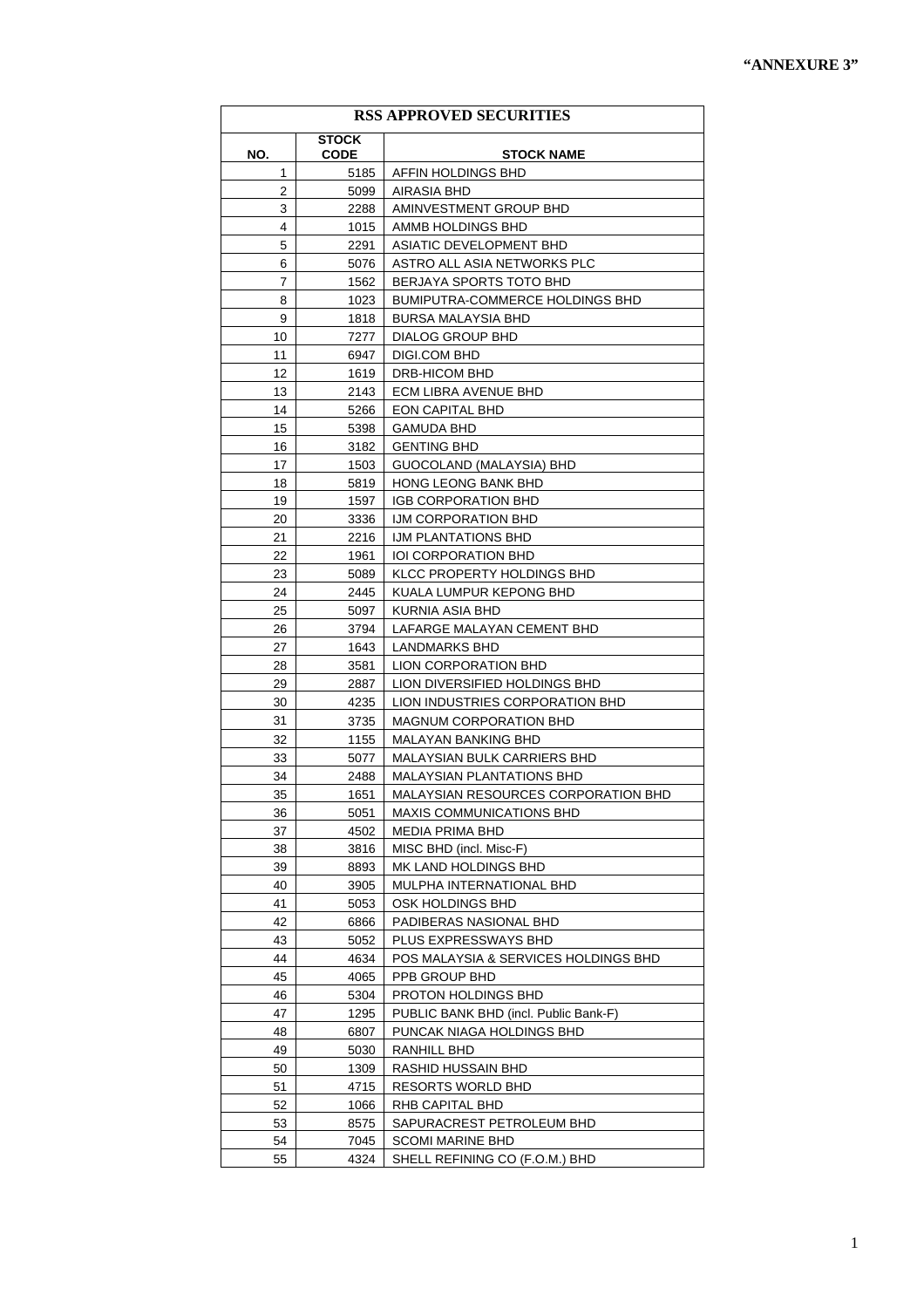| <b>APPROVED SECURITIES FOR RSS</b> |                             |                             |  |  |  |  |
|------------------------------------|-----------------------------|-----------------------------|--|--|--|--|
| NO.                                | <b>STOCK</b><br><b>CODE</b> | <b>STOCK NAME</b>           |  |  |  |  |
| 56                                 | 8664                        | SP SETIA BHD                |  |  |  |  |
| 57                                 | 6165                        | <b>SUNRISE BHD</b>          |  |  |  |  |
| 58                                 | 4898                        | TA ENTERPRISE BHD           |  |  |  |  |
| 59                                 | 4863                        | TELEKOM MALAYSIA BHD        |  |  |  |  |
| 60                                 | 5347                        | TENAGA NASIONAL BHD         |  |  |  |  |
| 61                                 | 5031                        | TIME DOTCOM BHD             |  |  |  |  |
| 62                                 | 5103                        | TITAN CHEMICALS CORP. BHD   |  |  |  |  |
| 63                                 | 4855                        | <b>UEM BUILDERS BHD</b>     |  |  |  |  |
| 64                                 | 1775                        | <b>UEM WORLD BHD</b>        |  |  |  |  |
| 65                                 | 4588                        | UMW HOLDINGS BHD            |  |  |  |  |
| 66                                 | 5005                        | UNISEM (M) BHD              |  |  |  |  |
| 67                                 | 6831                        | UTAMA BANKING GROUP BHD     |  |  |  |  |
| 68                                 | 5142                        | WAH SEONG CORPORATION BHD   |  |  |  |  |
| 69                                 | 4677                        | YTL CORPORATION BHD         |  |  |  |  |
| 70                                 | 6742                        | YTL POWER INTERNATIONAL BHD |  |  |  |  |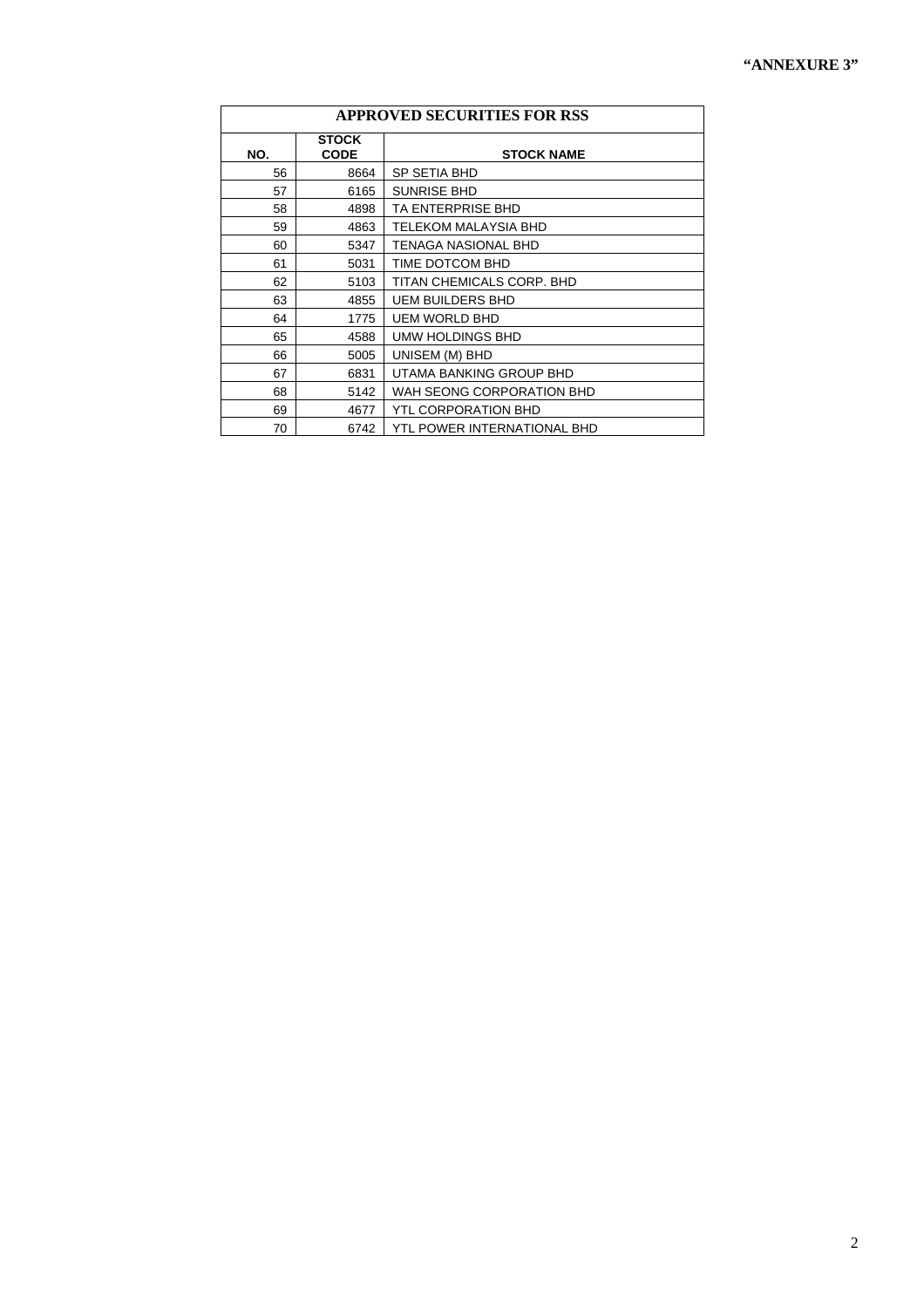# **Example 1 Example 1 Annexure 4**

## **Clarification in relation to application and operation of condition set out in Rule 704.5(5) Rule 704.5(5)**

|                            |                                |                         |                           |                                                 |                       | Remarks                                                                                                                                                                                                                                                                                                            |
|----------------------------|--------------------------------|-------------------------|---------------------------|-------------------------------------------------|-----------------------|--------------------------------------------------------------------------------------------------------------------------------------------------------------------------------------------------------------------------------------------------------------------------------------------------------------------|
|                            |                                | <b>SBL</b>              |                           | 100                                             |                       |                                                                                                                                                                                                                                                                                                                    |
|                            |                                |                         |                           | <b>Transaction Positions</b>                    |                       |                                                                                                                                                                                                                                                                                                                    |
| <b>Transaction</b><br>Date | <b>Transaction</b><br>Sequence | Type of<br>Trade<br>(1) | Quantity<br>(unit)<br>(2) | <b>Net Short</b><br>(units)<br>$(S-B)$<br>$(3)$ | Long<br>(mits)<br>(4) | ١ń.<br>متحدوه                                                                                                                                                                                                                                                                                                      |
| T.                         | 1                              | S                       | 100                       | 100                                             | $\overline{0}$        | œ                                                                                                                                                                                                                                                                                                                  |
|                            | $\overline{2}$                 | B                       | 100                       | $\boldsymbol{0}$                                | $\overline{0}$        | PO is permitted to execute a purchase of securities in the RSS account at any<br>time after the execution of any RSS of an approved securities on the same<br>market day [Rule 704.5 (a) (ii)]                                                                                                                     |
|                            | 3                              | <sub>S</sub>            | 100                       | 100                                             | $\overline{0}$        | Subsequent RSS of 100 is permitted because the net short position prior to the<br>RSS transaction is 0 and there is a borrow of 100. [Rule 704.5(5)(a)(iv)]                                                                                                                                                        |
|                            | 4                              | B                       | 80                        | 20                                              | $\overline{0}$        | This purchase is permitted because it is within the net short position of 100.<br>[Rule 704.5(5)(a)(iii)]                                                                                                                                                                                                          |
|                            | 5                              | S.                      | 80                        | 100                                             | $\overline{0}$        | PO must ensure that the total RSS executed at any one time shall not exceed the<br>amount of borrows, i.e. PO cannot do an RSS of 100 not withstanding a borrow of<br>100 at this point because the net short position plus the subsequent RSS cannot<br>be greater than the borrow of 100. [Rule 704.5(5)(a)(iv)] |
|                            | 6                              | B                       | 140                       | $\Omega$                                        | 40                    | The purchase of 40 is an over-purchase as Rule 704.5(5)(a)(iii) limits purchases to<br>not more than the total quantity of net short position.                                                                                                                                                                     |
| $T+1$                      | $\overline{7}$                 | <sup>S</sup>            | 100                       | 100                                             | 40                    | 1. T+1 short is permitted provided the SBL of 100 on T is still valid [Rule<br>704.5(5)(a)(vi)]<br>2. The RSS of 100 must be reported as a net short of 100 and nota net short of<br>60 because the 40 is an over-purchase which should be reported under the<br>long position.                                    |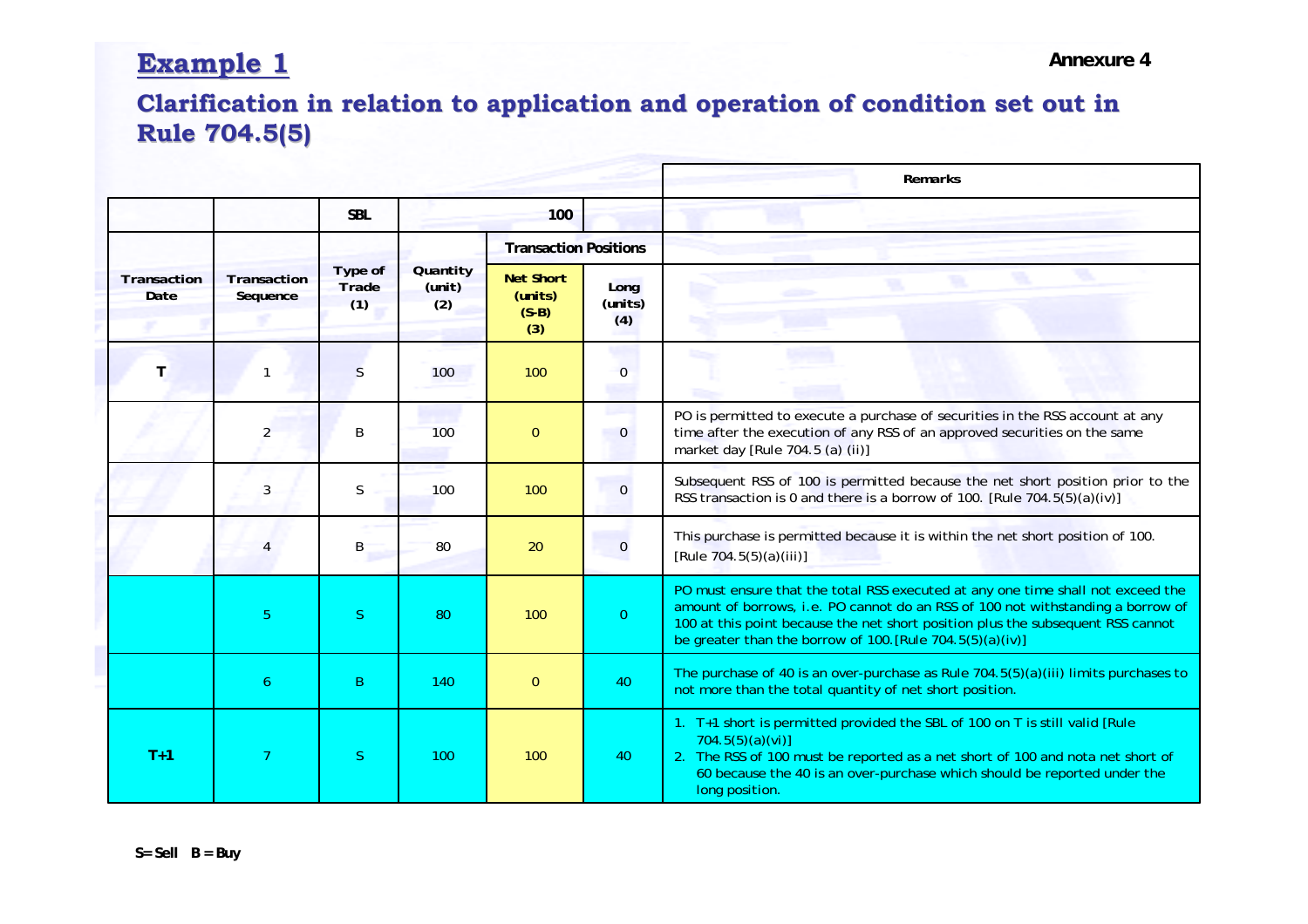# **Example 2 Example 2**

# **Options for Squaring-off Over-Purchase Positions**

|                     |                         |                              |                                   |                                               |                              | Remarks                                                                                                                                                                                                                                   |  |
|---------------------|-------------------------|------------------------------|-----------------------------------|-----------------------------------------------|------------------------------|-------------------------------------------------------------------------------------------------------------------------------------------------------------------------------------------------------------------------------------------|--|
|                     |                         | <b>SBL</b>                   |                                   | 100                                           |                              |                                                                                                                                                                                                                                           |  |
|                     |                         |                              |                                   |                                               | <b>Transaction Positions</b> |                                                                                                                                                                                                                                           |  |
| Transaction<br>Date | Transaction<br>Sequence | Type of<br>Trade<br>(1)<br>盯 | Quantity<br>(unit)<br>(2)<br>حادي | <b>Net Short</b><br>(units)<br>$(S-B)$<br>(3) | Long<br>(units)<br>(4)       | والباري<br>۷.<br>ŦR.<br>Ħ.<br>Ŧ.<br><b>CENTER</b>                                                                                                                                                                                         |  |
| $\mathbf{T}$        | $\overline{1}$          | S                            | 100                               | 100                                           | $\mathbf 0$                  |                                                                                                                                                                                                                                           |  |
|                     | $\overline{2}$          | B                            | 100                               | $\overline{0}$                                | $\mathbf 0$                  |                                                                                                                                                                                                                                           |  |
|                     | $\overline{3}$          | S.                           | 100                               | 100                                           | $\mathbf 0$                  |                                                                                                                                                                                                                                           |  |
|                     | 4                       | Β                            | 80                                | 20                                            | $\mathbf 0$                  |                                                                                                                                                                                                                                           |  |
|                     | 5                       | <sub>S</sub>                 | 80                                | 100                                           | 0                            |                                                                                                                                                                                                                                           |  |
|                     | 6                       | B                            | 140                               | $\overline{0}$                                | 40                           |                                                                                                                                                                                                                                           |  |
|                     | $7\overline{ }$         | S                            | 60                                | 60                                            | -20<br>40                    | The purchase of 40 is an over-purchase as Rule 704.5(5)(a)(iii) limits<br>purchases to not more than the total quantity of net short position.<br>Option 1<br>Amend to normal a/c; or if PO forgot to amend, go to Option 2;              |  |
| $T+3$               | 7(a)                    | S.<br><b>Or</b>              | 40                                | 40                                            | 40                           | Option 2<br>The total securities balance on $T+3$ will be 80 (i.e. 40 long + balance of 40<br>from borrowing)<br>Client can do an RSS trade for 40, leaving a long position of 40 for partial<br>return of the borrowing (i.e. 80-40); or |  |
|                     | 7(b)                    | S.                           | 40                                | 40                                            | $\overline{0}$               | Option 3<br>Sell the over-purchase of 40 which is reportable by the PO as part of the<br>sell is to square-off the over-purchase of 40[(Rule 704.5(7)]                                                                                    |  |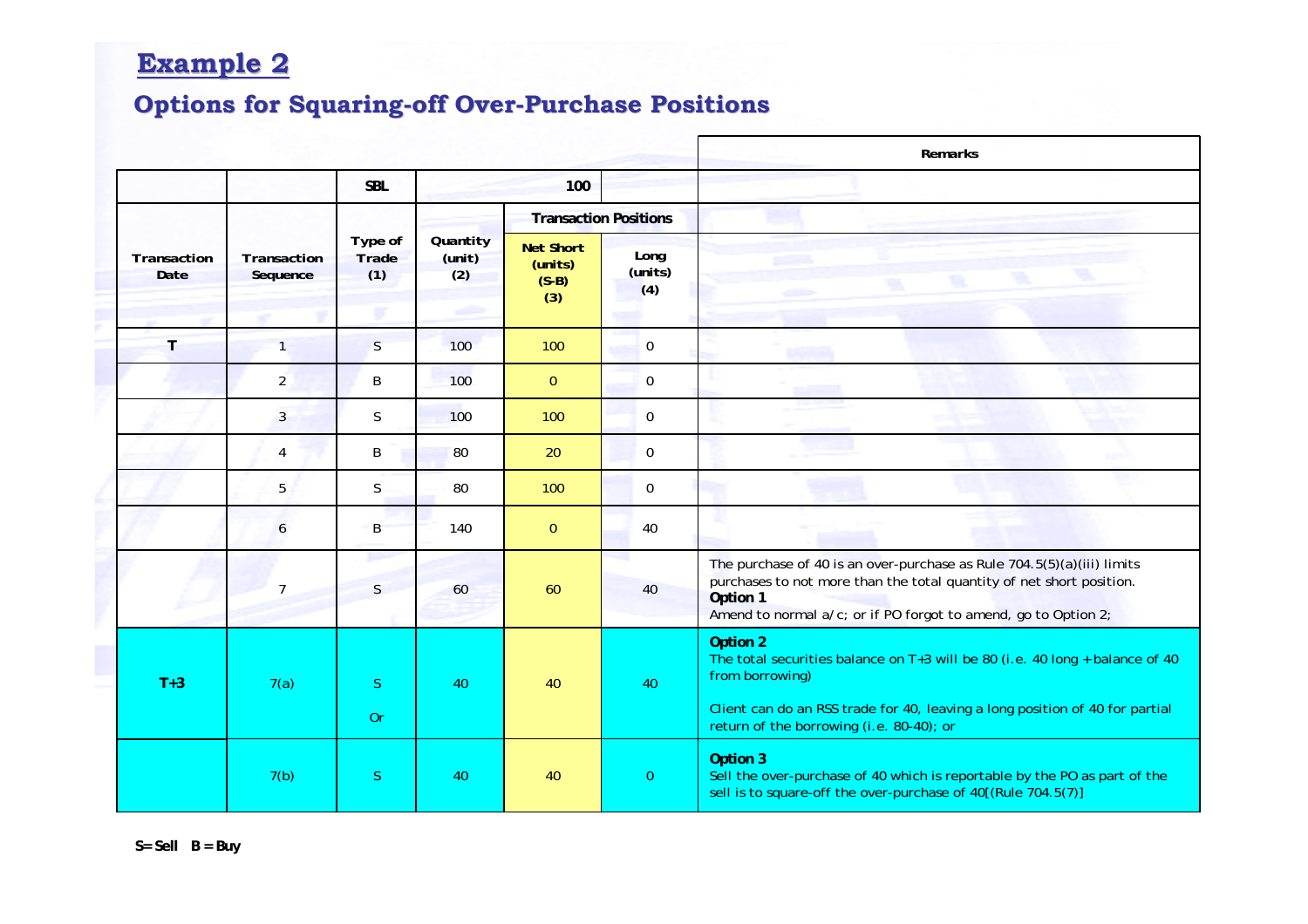## **Example 3 Example 3 Computation of Net Short (by Broker) of stock 1818 for reporting purposes purposes**

### **Trades: Trades:**

| Record no | Stock No. | <b>Matched Qty</b> | Trx_type | <b>Buyer CDS</b> | <b>Seller CDS</b> |
|-----------|-----------|--------------------|----------|------------------|-------------------|
|           | 1818      | 1000               | 06       | 1111             | 2222              |
|           | 2323      | 2000               | 06       | 3333             | 4444              |
| 3         | 1818      | 3000               | 06       | 5555             | 6666              |
| 4         | 1818      | 4000               | 00       | 2222             | 7777              |
| 5         | 1818      | 5000               | 06       | 6666             | 9999              |
| ь         | 1818      | 6000               | 06       | 8888             | 0000              |

### **Net Short for RSS stock 1818: for RSS stock 1818:**

| Seller CDS | <b>Short Sell</b> | <b>Buy Back</b> | <b>Net Short</b> | Value      |
|------------|-------------------|-----------------|------------------|------------|
|            |                   |                 |                  |            |
| 2222       | 1000              | 4000            | 0                | <b>XXX</b> |
| 6666       | 3000              | 5000            | $\overline{0}$   | <b>XXX</b> |
| 9999       | 5000              | 0               | 5000             | <b>XXX</b> |
| 0000       | 6000              | $\overline{0}$  | 6000             | <b>XXX</b> |
|            |                   | <b>Total</b>    | 11,000           | <b>XXX</b> |
|            |                   |                 |                  |            |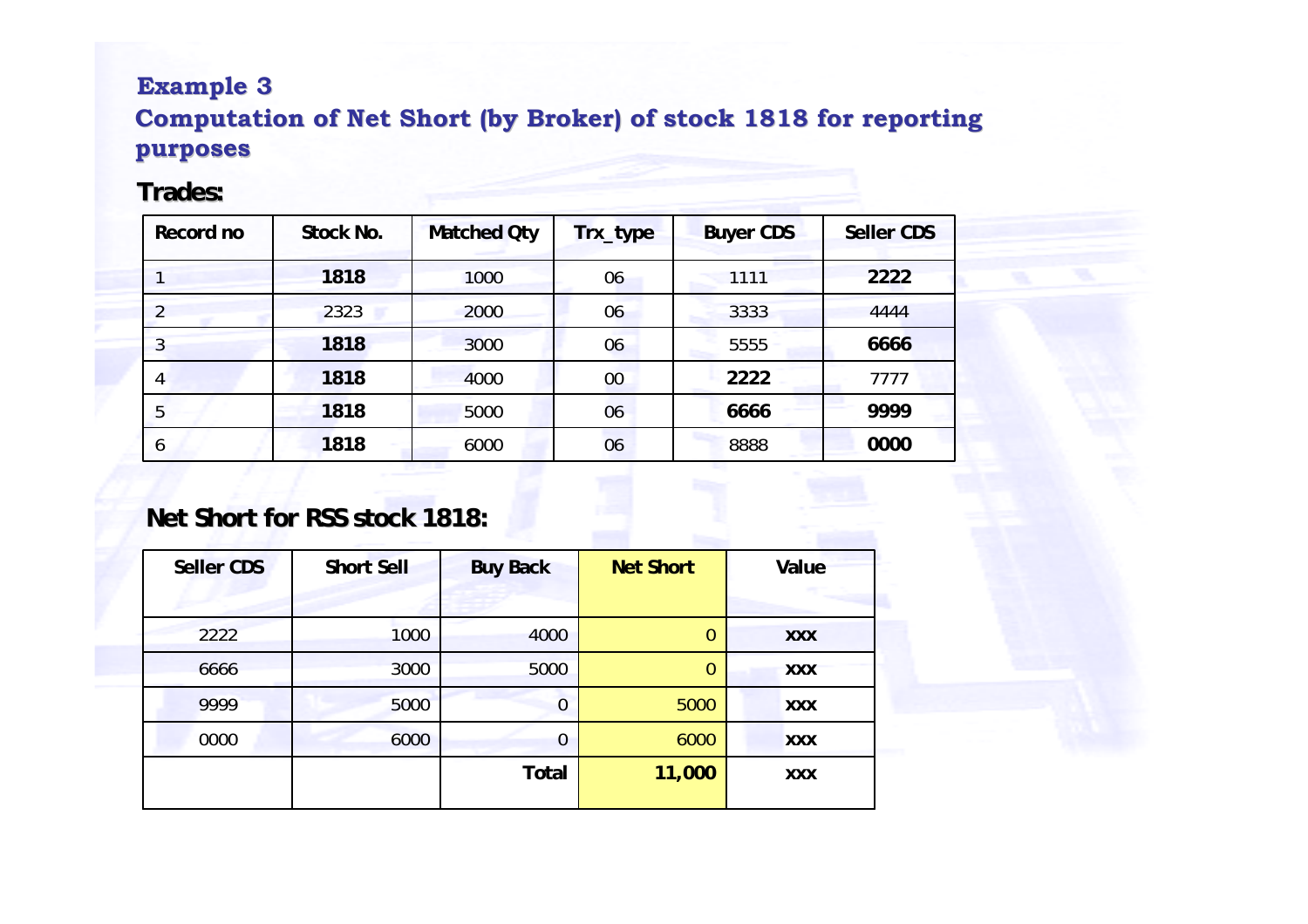## **"ANNEXURE 5"**

## **FAQs on Regulated Short Selling (RSS)**

#### **1. Are all securities eligible for short-selling?**

No, only selected securities which qualify as Approved Securities are eligible for RSS activities.

## **2. What are the Approved Securities for RSS?**

The Approved Securities for the re-introduction of RSS consists of 70 stocks on the main board based on the criteria set.

## **3. Will this list of Approved Securities change?**

Yes, the list of Approved Securities will be reviewed approximately every 6 months ie. in June and December.

### **4. What are the criteria for the selection of RSS Approved Securities?**

Securities which must satisfy all the following criteria:

- Average daily market capitalization of more than RM500 million for the past 3 months;
- At least 50 million shares in public float;
- Average monthly volume traded of more than 1 million units for the past 12 calendar months.

However, Bursa may not declare a securities as Approved Securities notwithstanding that it fulfils the criteria above.

# **5. Will the criteria for the selection of RSS Approved Securities change from time to time?**

The criteria may be reviewed but any changes will be notified via circulars.

### **6. What are the new features of RSS?**

There are 3 new features: (i) the Uptick Rule whereby RSS orders can only be keyed-in at a price greater than the last traded price; (ii) RSS orders must be executed through designated RSS Trading Accounts, and (iii) gross short transactions is limited to 10% of the total number of listed shares of a particular Approved Securities. RSS activities will be suspended for 4 trading days from the day the limit is reached.

### **7. Can RSS be executed in a Clearing Account?**

Yes, provided the following conditions are complied with:

(i) a separate Clearing Account is opened for solely for RSS purposes;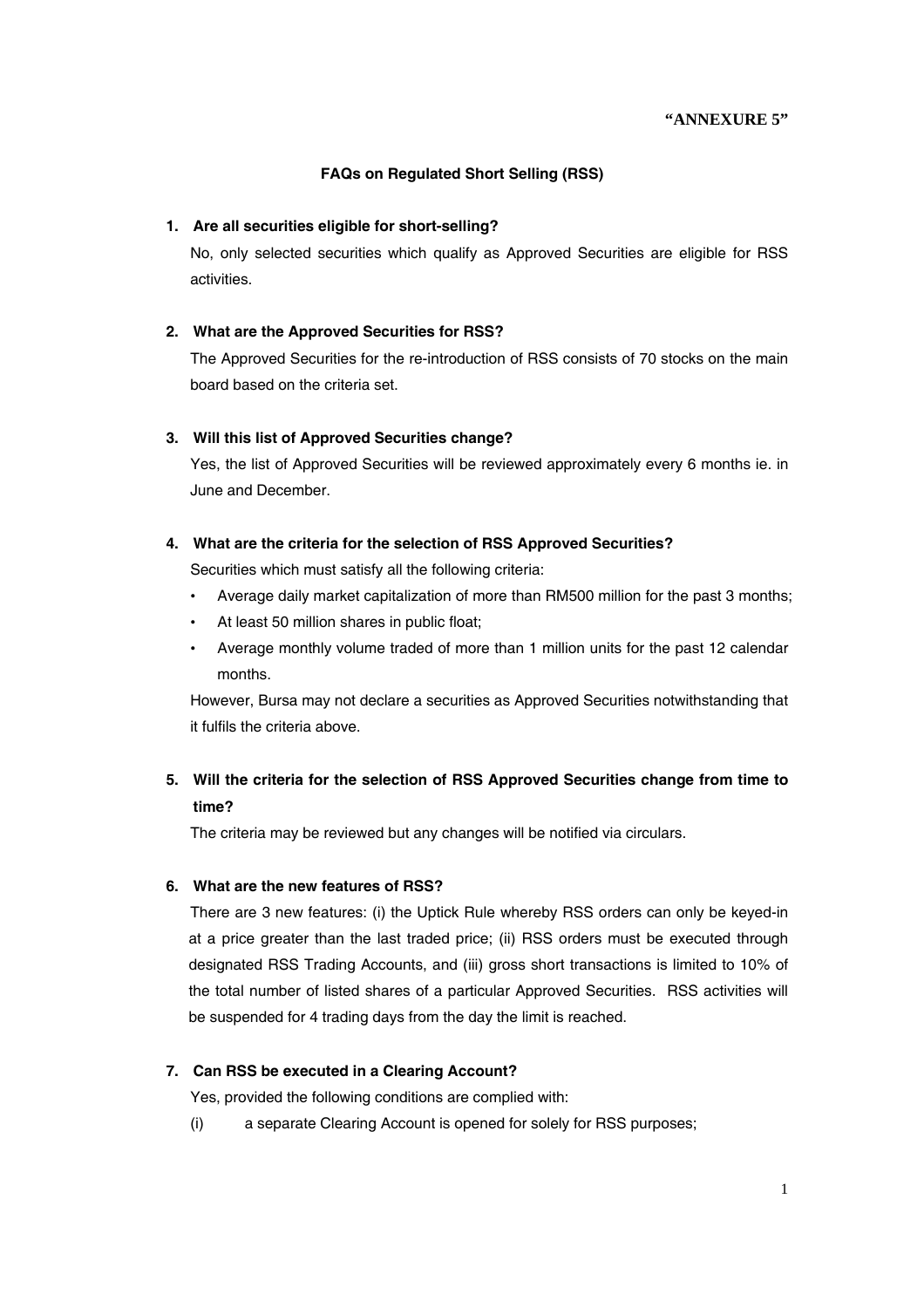## **"ANNEXURE 5"**

- (ii) comply with provisions prescribed in RR18 of 2005 followed by "RSS" in brackets;
- (iii) no carry forward of any execution of an order for RSS to the next market day from date of order notwithstanding that the order may be unexecuted either fully or partially; and
- (iv) no outward transfers of purchases from the Clearing Account.

### **8. What happens when the 10% limit is reached?**

RSS activities for a particular Approved Security for RSS will be suspended for 4 market days from the day the limit is reached. Normal trades for the particular security will continue.

**9. What happens to orders already entered prior to the above suspension?** 

Orders already entered will be matched in full unless withdrawn by the broker. The 10% limit is a trigger point to commence action to suspend RSS activities.

### **10. Where can I find the information on the percentage of 'gross short transactions'?**

The BFE will display the percentage of the 'gross short transactions' on a real-time basis in the short sell column of each RSS Approved Security and also in the 'stock scoreboard' in BFE.

# **11. What do investors need to do if they are interested to short-sell any of the RSS Approved Securities?**

Investors interested to short-sell any of the RSS Approved Securities would need to open a designated RSS trading account with their brokers. All trades have to be executed via this designated RSS trading account. Before any short-selling orders can be executed, investors must provide a confirmation to the broker (i) that they are not an associate pursuant to section 3 of the Securities Industry Act 1983, and (ii) that have borrowed the RSS Approved Securities or have procured confirmation from an Authorised SBL Participant that the RSS Approved Securities are available for borrowing.

# **12. POs have the obligation to obtain confirmation from the client as stated under Question 9 . Would a verbal confirmation be sufficient?**

Yes, verbal confirmation is permitted provided that the verbal confirmation is taped. Therefore, if a Participating Organisation allows verbal confirmation, it must put in place phone taping system to record such verbal confirmation